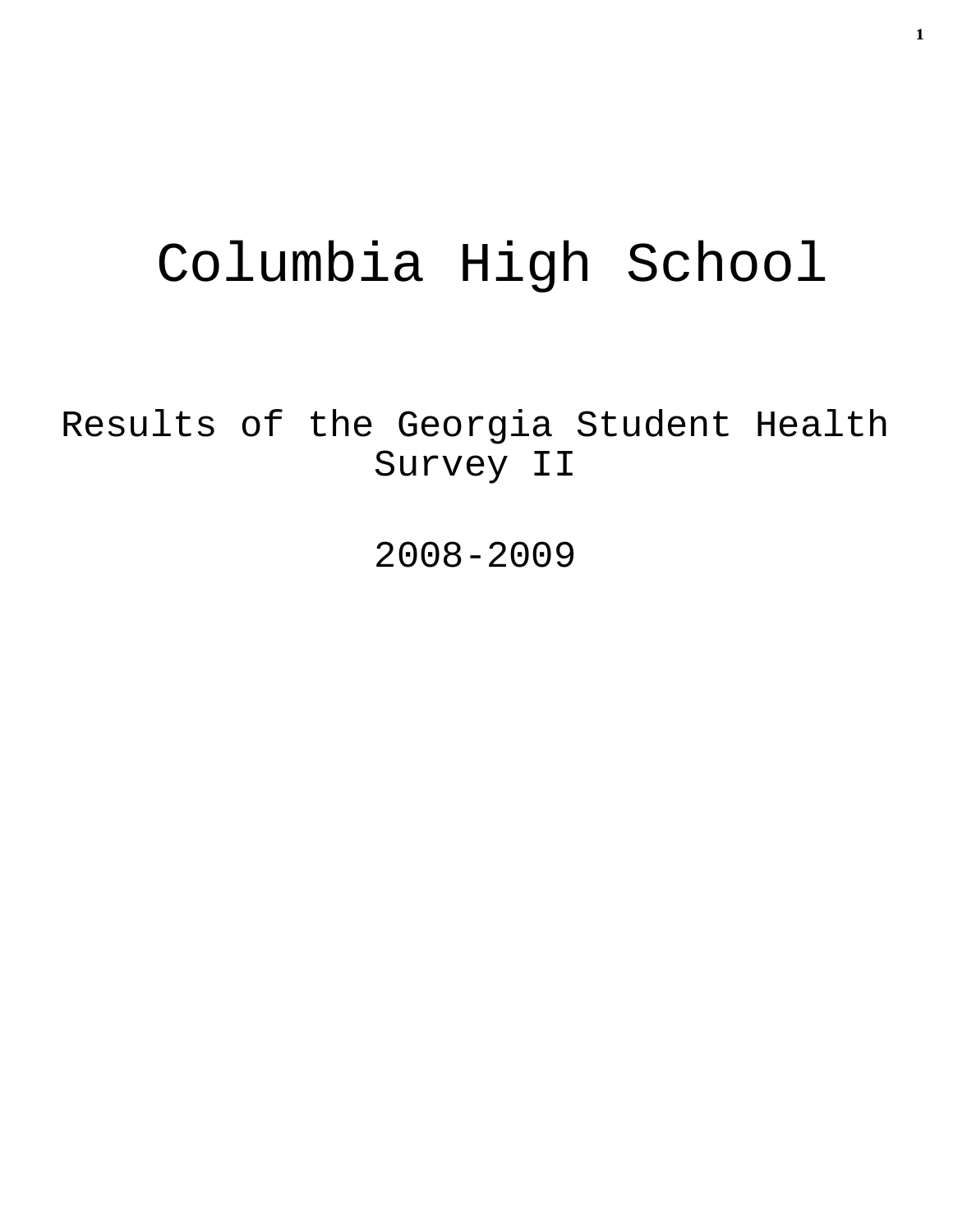#### *Demographics* **2**

| Grade                    |  |  |  |
|--------------------------|--|--|--|
| <b>Grade   Frequency</b> |  |  |  |
| 10                       |  |  |  |
| 12                       |  |  |  |

| <b>Frequency</b> | <b>Table of Gender by Grade</b> |              |                |                |
|------------------|---------------------------------|--------------|----------------|----------------|
| <b>Col Pct</b>   |                                 | Grade(Grade) |                |                |
|                  | Gender(Gender)                  | <b>10</b>    | 12             | <b>Total</b>   |
|                  | Female                          | 83.33        | 50.00          | 6              |
|                  | <b>Male</b>                     | 16.67        | 50.00          | $\overline{2}$ |
|                  | <b>Total</b>                    | 6            | $\mathfrak{D}$ | 8              |

| Frequency      | <b>Table of Ethnicity by Grade</b> |              |        |              |
|----------------|------------------------------------|--------------|--------|--------------|
| <b>Col Pct</b> |                                    | Grade(Grade) |        |              |
|                | <b>Ethnicity</b> (Ethnicity)       | 10           | 12     | <b>Total</b> |
|                | <b>Black</b>                       | 100.00       | 100.00 | 8            |
|                | <b>Total</b>                       | 6            |        |              |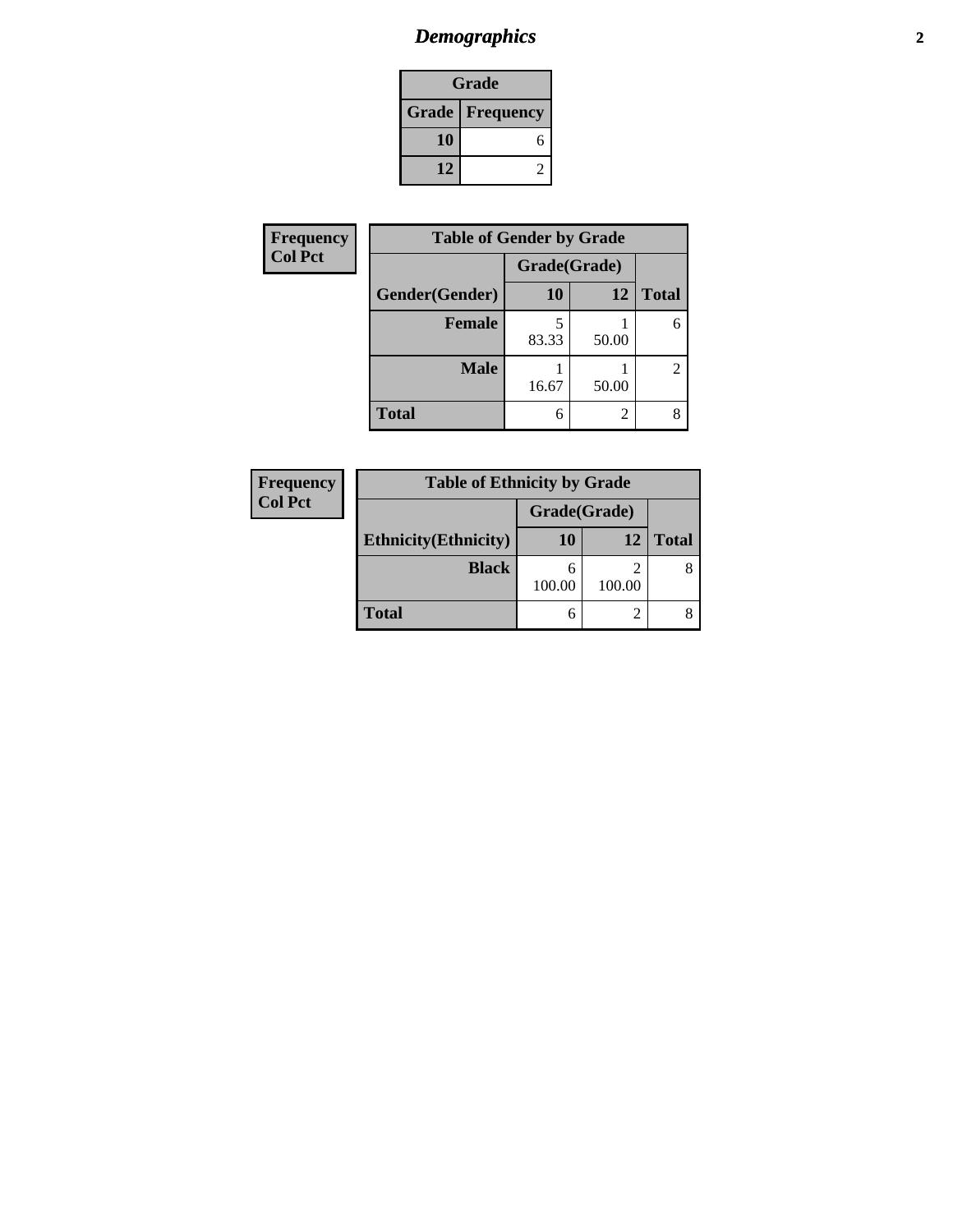#### *Title IV, Part A, Schedule A* **3** *Goal 1: Ensure that all schools are drug-free Baseline Data: Year 2008-2009 Prevalence of Drug Use*

| Frequency<br><b>Col Pct</b> | <b>Table of AlcoholAlt by Grade</b> |              |             |              |  |
|-----------------------------|-------------------------------------|--------------|-------------|--------------|--|
|                             | AlcoholAlt(Alcohol                  | Grade(Grade) |             |              |  |
|                             | use, past 30 days)                  | 10           | <b>12</b>   | <b>Total</b> |  |
|                             | <b>Yes</b>                          | 3<br>50.00   | 2<br>100.00 |              |  |
|                             | N <sub>0</sub>                      | 3<br>50.00   | 0.00        | 3            |  |
|                             | <b>Total</b>                        | 6            | 2           | 8            |  |

| Frequency<br><b>Col Pct</b> | <b>Table of TobaccoAny by Grade</b> |                         |       |              |  |
|-----------------------------|-------------------------------------|-------------------------|-------|--------------|--|
|                             | TobaccoAny(Tobacco                  | Grade(Grade)            |       |              |  |
|                             | use, past 30 days)                  | 10                      | 12    | <b>Total</b> |  |
|                             | Yes                                 | $\mathfrak{D}$<br>33.33 | 50.00 | 3            |  |
|                             | N <sub>0</sub>                      | 4<br>66.67              | 50.00 |              |  |
|                             | <b>Total</b>                        | 6                       | 2     |              |  |

| Frequency      | <b>Table of MarijuanaAlt by Grade</b> |                         |                          |              |  |
|----------------|---------------------------------------|-------------------------|--------------------------|--------------|--|
| <b>Col Pct</b> | MarijuanaAlt(Marijuana                | Grade(Grade)            |                          |              |  |
|                | use, past 30 days)                    | <b>10</b>               | 12                       | <b>Total</b> |  |
|                | Yes                                   | $\overline{2}$<br>33.33 | $\mathfrak{D}$<br>100.00 | 4            |  |
|                | N <sub>0</sub>                        | 4<br>66.67              | 0.00                     | 4            |  |
|                | <b>Total</b>                          | 6                       | $\mathfrak{D}$           | 8            |  |

| Frequency<br><b>Col Pct</b> | <b>Table of OtherDrugAny by Grade</b>  |              |             |              |
|-----------------------------|----------------------------------------|--------------|-------------|--------------|
|                             | <b>OtherDrugAny(Other</b><br>drug use, | Grade(Grade) |             |              |
|                             | past 30 days)                          | 10           | 12          | <b>Total</b> |
|                             | <b>Yes</b>                             | 16.67        | 2<br>100.00 | 3            |
|                             | N <sub>0</sub>                         | 83.33        | 0.00        | 5            |
|                             | <b>Total</b>                           | 6            | 2           | 8            |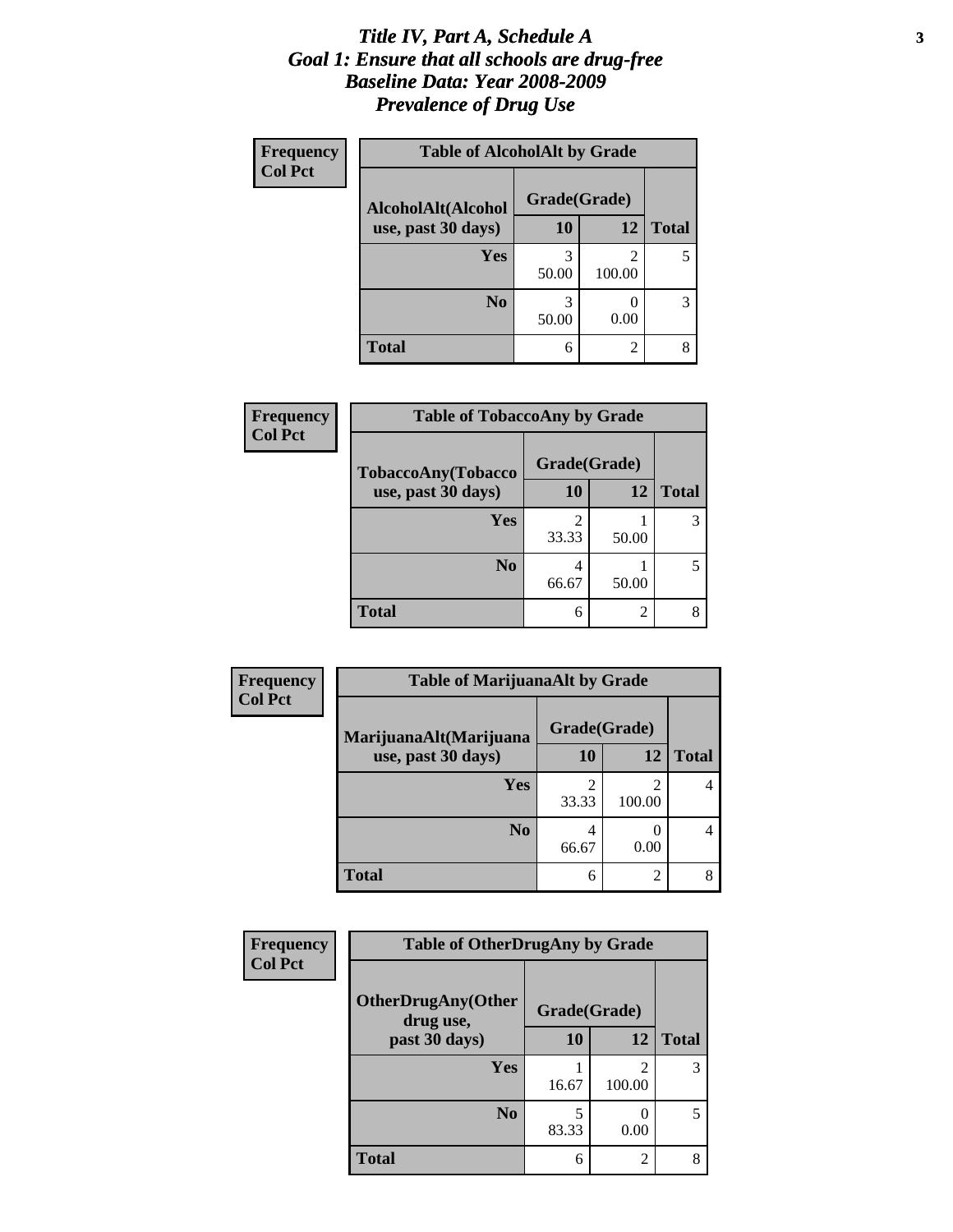#### *Average Age of Onset of Use* **4** *Results for "Average Age of Onset of Use" questions exclude students who said they did not use that substance*

| <b>Variable</b>    | Label                                                              | <b>Mean</b> |
|--------------------|--------------------------------------------------------------------|-------------|
| Alcoholinit2       | I started using alcohol when I was                                 | 11.60       |
| Cigarettesinit2    | I started smoking tobacco when I was                               | 10.75       |
| Smokelessinit2     | I started chewing tobacco when I was                               | 10.00       |
| Marijuanainit2     | I started using marijuana when I was                               | 10.75       |
| Cocaineinit2       | I started using cocaine when I was                                 |             |
| Inhalantsinit2     | I started using inhalants when I was                               |             |
| Steroidsinit2      | I started using steroids when I was                                |             |
| Ecstasyinit2       | I started using ecstasy when I was                                 |             |
| Methinit2          | I started using methamphetamines when I was                        |             |
| Hallucinogensinit2 | I started using hallucinogens when I was                           |             |
| Prescriptioninit2  | I started using prescription drugs not prescribed to me when I was | 12.00       |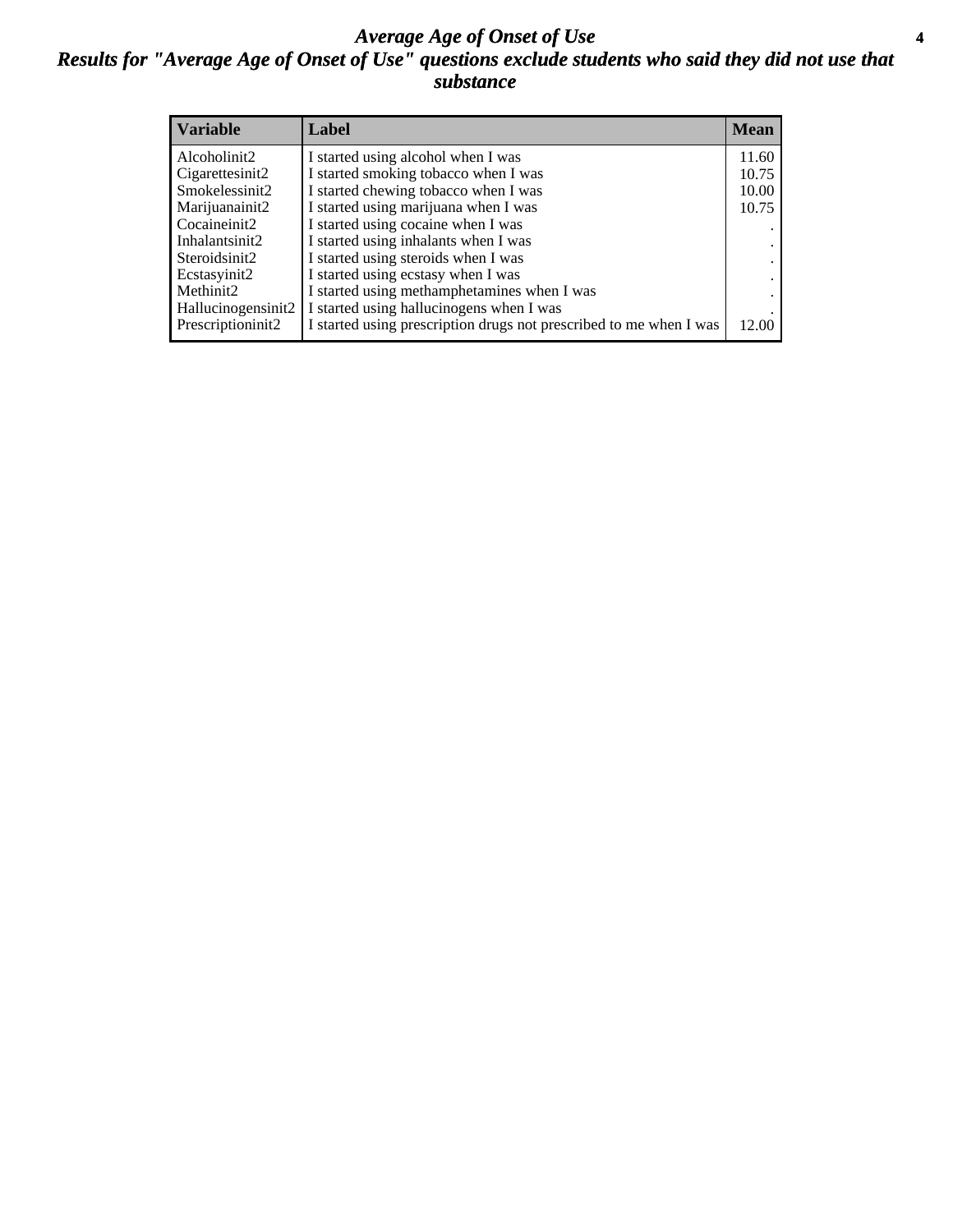# *Perception of Health Risk* **5**

| Frequency      | <b>Table of Alcoholharmdich by Grade</b> |              |                |              |
|----------------|------------------------------------------|--------------|----------------|--------------|
| <b>Col Pct</b> | Alcoholharmdich(I<br>think alcohol is    | Grade(Grade) |                |              |
|                | harmful)                                 | 10           | 12             | <b>Total</b> |
|                | Yes                                      | 5<br>83.33   | っ<br>100.00    |              |
|                | N <sub>0</sub>                           | 16.67        | 0.00           |              |
|                | <b>Total</b>                             | 6            | $\overline{2}$ | 8            |

| Frequency      | <b>Table of Tobaccoharmdich by Grade</b> |              |                          |              |  |
|----------------|------------------------------------------|--------------|--------------------------|--------------|--|
| <b>Col Pct</b> | Tobaccoharmdich(I<br>think tobacco is    | Grade(Grade) |                          |              |  |
|                | harmful)                                 | 10           | 12                       | <b>Total</b> |  |
|                | Yes                                      | 83.33        | $\mathfrak{D}$<br>100.00 |              |  |
|                | N <sub>0</sub>                           | 16.67        | 0.00                     |              |  |
|                | <b>Total</b>                             | 6            | $\overline{c}$           | 8            |  |

| Frequency      | <b>Table of Marijuanaharmdich by Grade</b>                |       |        |              |
|----------------|-----------------------------------------------------------|-------|--------|--------------|
| <b>Col Pct</b> | Marijuanaharmdich(I<br>Grade(Grade)<br>think marijuana is |       |        |              |
|                | harmful)                                                  | 10    | 12     | <b>Total</b> |
|                | Yes                                                       | 83.33 | 100.00 |              |
|                | N <sub>0</sub>                                            | 16.67 | 0.00   |              |
|                | <b>Total</b>                                              | 6     | 2      | 8            |

| <b>Frequency</b> | <b>Table of Otherdrugharmdich by Grade</b>                   |       |                |              |
|------------------|--------------------------------------------------------------|-------|----------------|--------------|
| <b>Col Pct</b>   | Otherdrugharmdich(I<br>Grade(Grade)<br>think other drugs are |       |                |              |
|                  | harmful)                                                     | 10    | 12             | <b>Total</b> |
|                  | <b>Yes</b>                                                   | 83.33 | 2<br>100.00    |              |
|                  | N <sub>0</sub>                                               | 16.67 | 0.00           |              |
|                  | <b>Total</b>                                                 | 6     | $\overline{2}$ | 8            |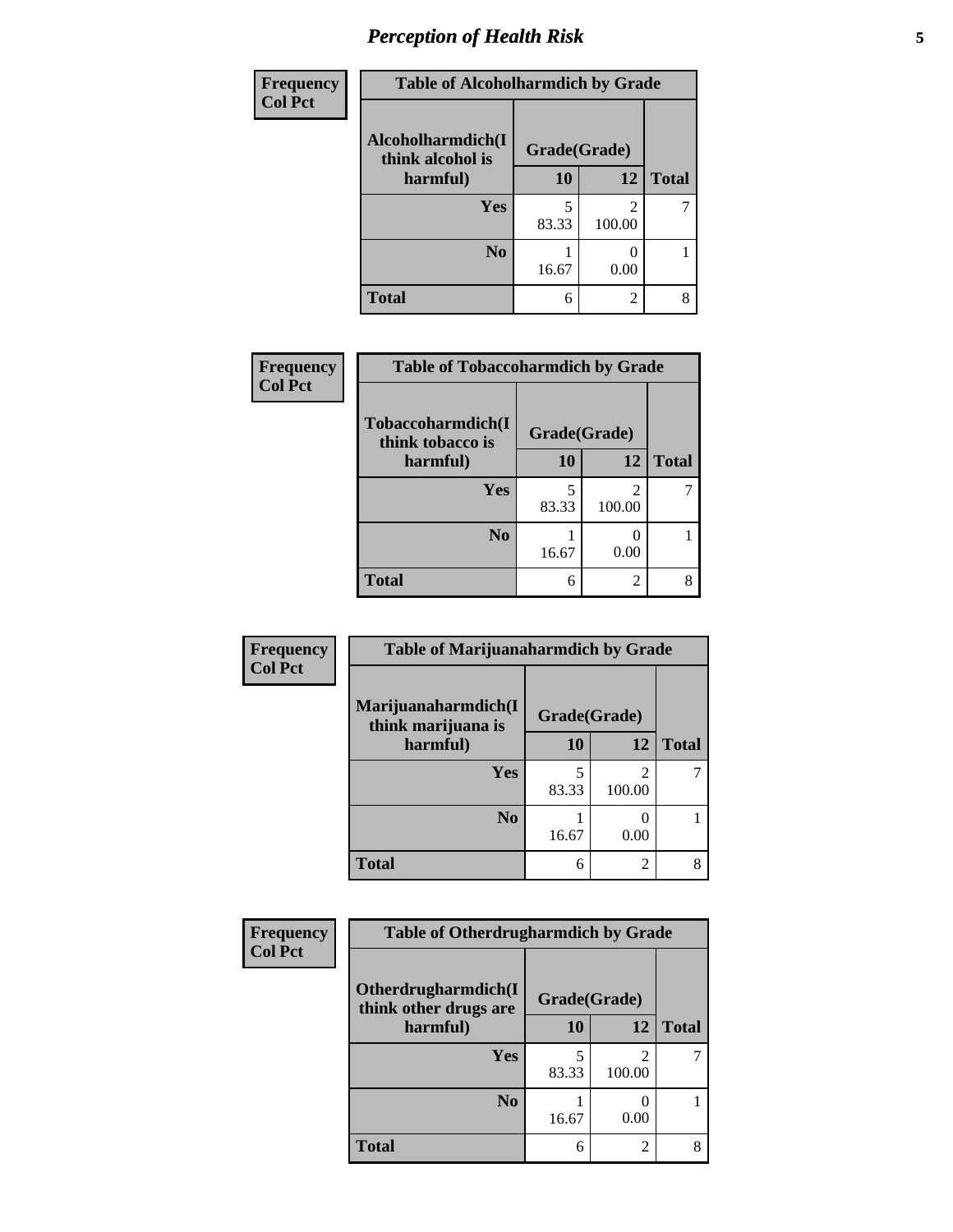### *Social Disapproval* **6**

| Frequency      |                                                             | <b>Table of Alcoholpeerdich by Grade</b> |                          |              |
|----------------|-------------------------------------------------------------|------------------------------------------|--------------------------|--------------|
| <b>Col Pct</b> | Alcoholpeerdich(My<br>friends would<br>disapprove if I used | Grade(Grade)                             |                          |              |
|                | alcohol)                                                    | 10                                       | 12                       | <b>Total</b> |
|                | <b>Yes</b>                                                  | 3<br>50.00                               | $\mathfrak{D}$<br>100.00 | 5            |
|                | N <sub>0</sub>                                              | 3<br>50.00                               | 0.00                     | 3            |
|                | <b>Total</b>                                                | 6                                        | $\overline{2}$           | 8            |

| <b>Frequency</b> |
|------------------|
| <b>Col Pct</b>   |

| <b>Table of Tobaccopeerdich by Grade</b>                            |              |             |              |  |
|---------------------------------------------------------------------|--------------|-------------|--------------|--|
| <b>Tobaccopeerdich</b> (My<br>friends would<br>disapprove if I used | Grade(Grade) |             |              |  |
| tobacco)                                                            | 10           | 12          | <b>Total</b> |  |
| Yes                                                                 | 3<br>50.00   | 2<br>100.00 |              |  |
| N <sub>0</sub>                                                      | 3<br>50.00   | 0.00        |              |  |
| <b>Total</b>                                                        | 6            | 2           |              |  |

| Frequency      | <b>Table of Marijuanapeerdich by Grade</b>                    |              |                          |              |
|----------------|---------------------------------------------------------------|--------------|--------------------------|--------------|
| <b>Col Pct</b> | Marijuanapeerdich(My<br>friends would<br>disapprove if I used | Grade(Grade) |                          |              |
|                | marijuana)                                                    | 10           | 12                       | <b>Total</b> |
|                | <b>Yes</b>                                                    | 3<br>50.00   | $\mathfrak{D}$<br>100.00 | 5            |
|                | N <sub>0</sub>                                                | 3<br>50.00   | 0.00                     | 3            |
|                | <b>Total</b>                                                  | 6            | $\mathfrak{D}$           | 8            |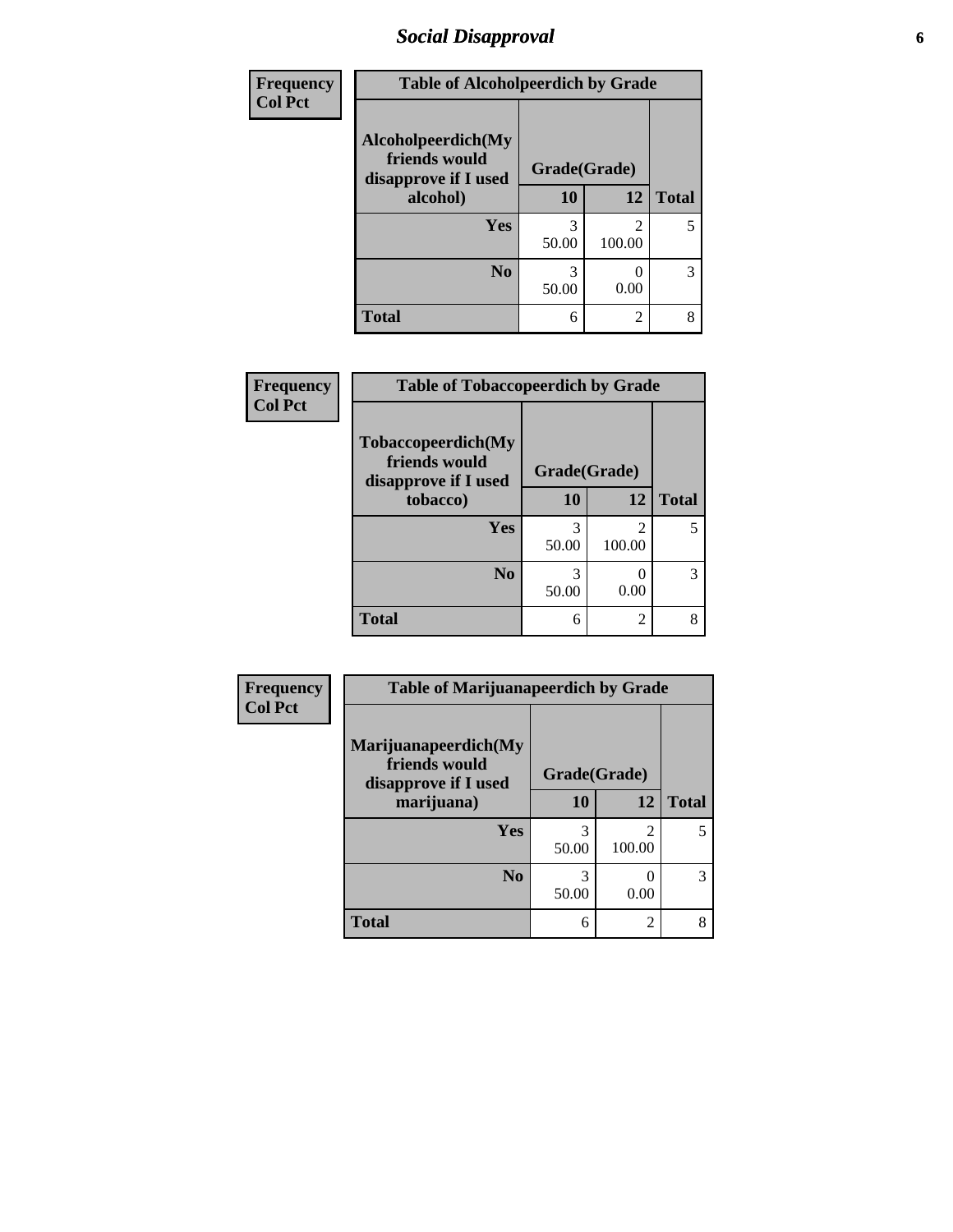### *Social Disapproval* **7**

| <b>Frequency</b> | <b>Table of Otherdrugpeerdich by Grade</b>                    |              |                |              |
|------------------|---------------------------------------------------------------|--------------|----------------|--------------|
| <b>Col Pct</b>   | Otherdrugpeerdich(My<br>friends would<br>disapprove if I used | Grade(Grade) |                |              |
|                  | other drugs)                                                  | 10           | 12             | <b>Total</b> |
|                  | <b>Yes</b>                                                    | 3<br>50.00   | 2<br>100.00    | 5            |
|                  | N <sub>0</sub>                                                | 50.00        | 0.00           | 3            |
|                  | <b>Total</b>                                                  | 6            | $\overline{2}$ | 8            |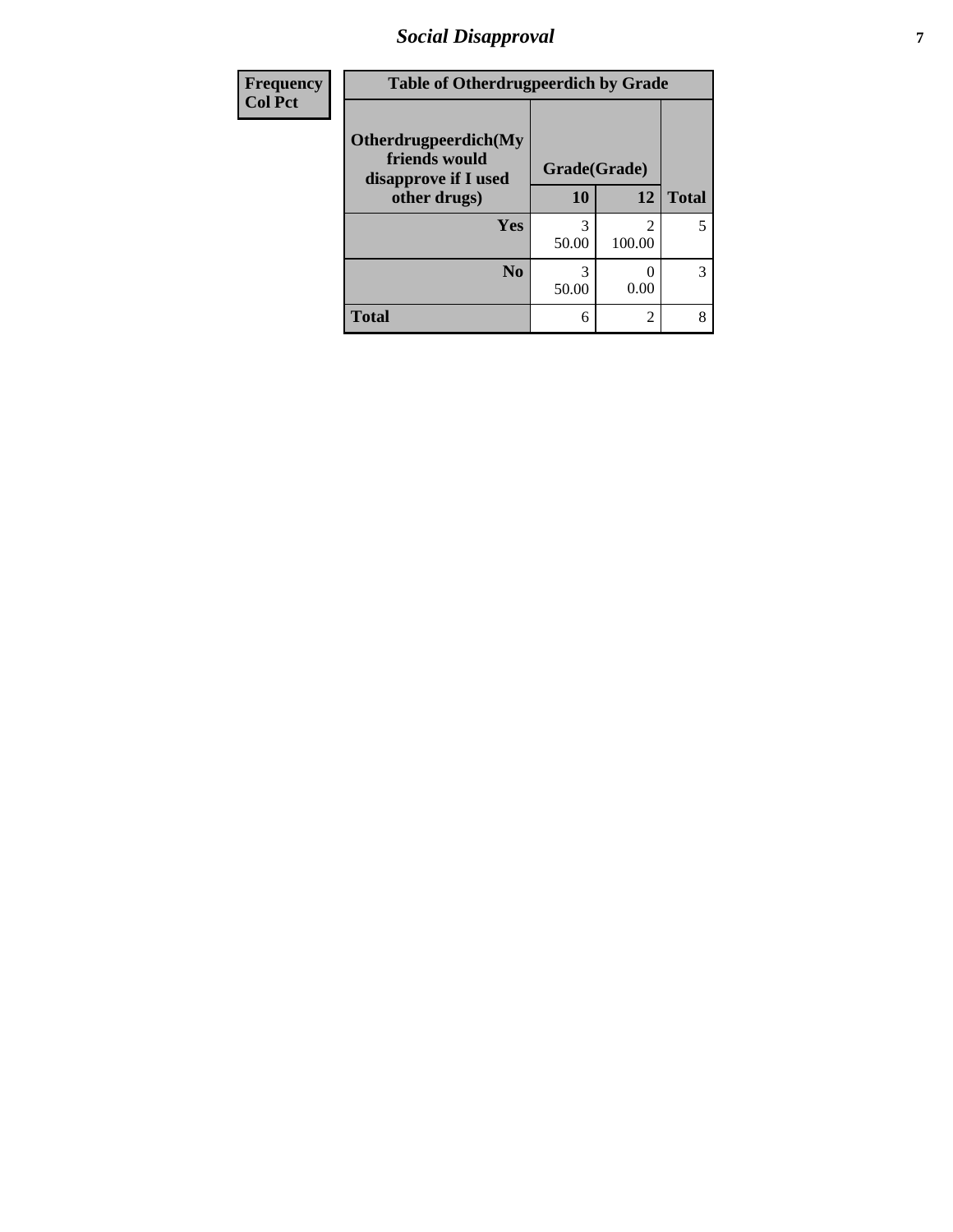#### Title IV, Part A, Schedule A **8** *Goal 2: To help ensure that all schools are safe and disciplined Baseline Data: Year 2008-2009 Student Involvement in Gang Activity*

| Frequency      |                                                                                                   | <b>Table of Gangself by Grade</b> |            |              |
|----------------|---------------------------------------------------------------------------------------------------|-----------------------------------|------------|--------------|
| <b>Col Pct</b> | Gangself(I<br>have<br>participated<br>in illegal<br>gang<br>activities in<br>the past 30<br>days) | Grade(Grade)<br>10                | 12         | <b>Total</b> |
|                | Yes                                                                                               | 1<br>16.67                        | 1<br>50.00 | 2            |
|                | N <sub>0</sub>                                                                                    | 5<br>83.33                        | 1<br>50.00 | 6            |
|                | <b>Total</b>                                                                                      | 6                                 | 2          | 8            |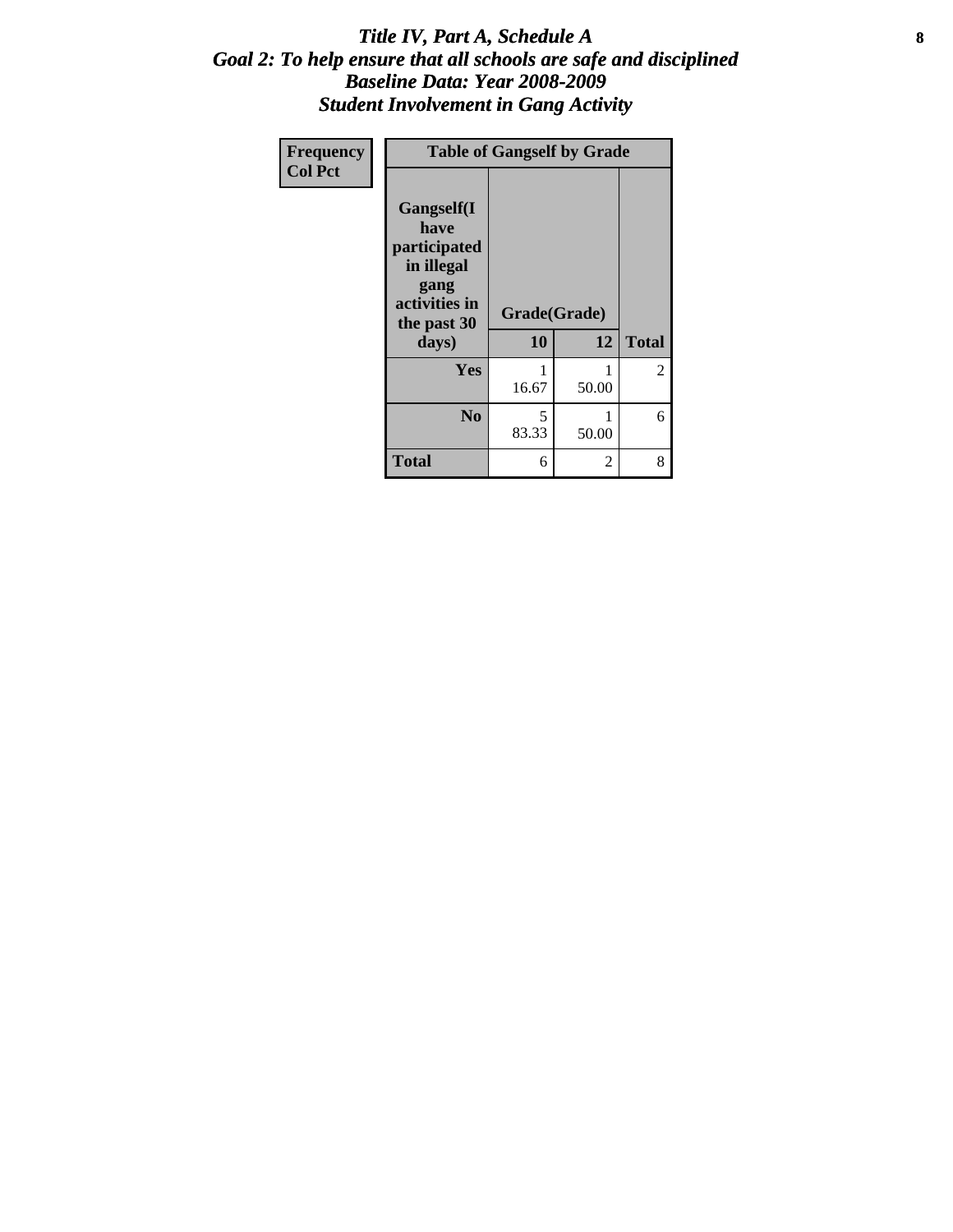### *Student Perception of School Safety* **9**

| <b>Frequency</b> | <b>Table of Grade by Safeschool</b> |                                                        |                          |                                    |                             |
|------------------|-------------------------------------|--------------------------------------------------------|--------------------------|------------------------------------|-----------------------------|
| <b>Row Pct</b>   |                                     | Safeschool (School is a place at<br>which I feel safe) |                          |                                    |                             |
|                  | Grade(Grade)                        | <b>Strongly</b><br>Agree                               | <b>Somewhat</b><br>Agree | <b>Strongly</b><br><b>Disagree</b> | <b>Total</b>                |
|                  | 10                                  | $\mathfrak{D}$<br>33.33                                | 50.00                    | 16.67                              | 6                           |
|                  | 12                                  | 50.00                                                  | 50.00                    | 0.00                               | $\mathcal{D}_{\mathcal{L}}$ |
|                  | <b>Total</b>                        | 3                                                      | 4                        |                                    |                             |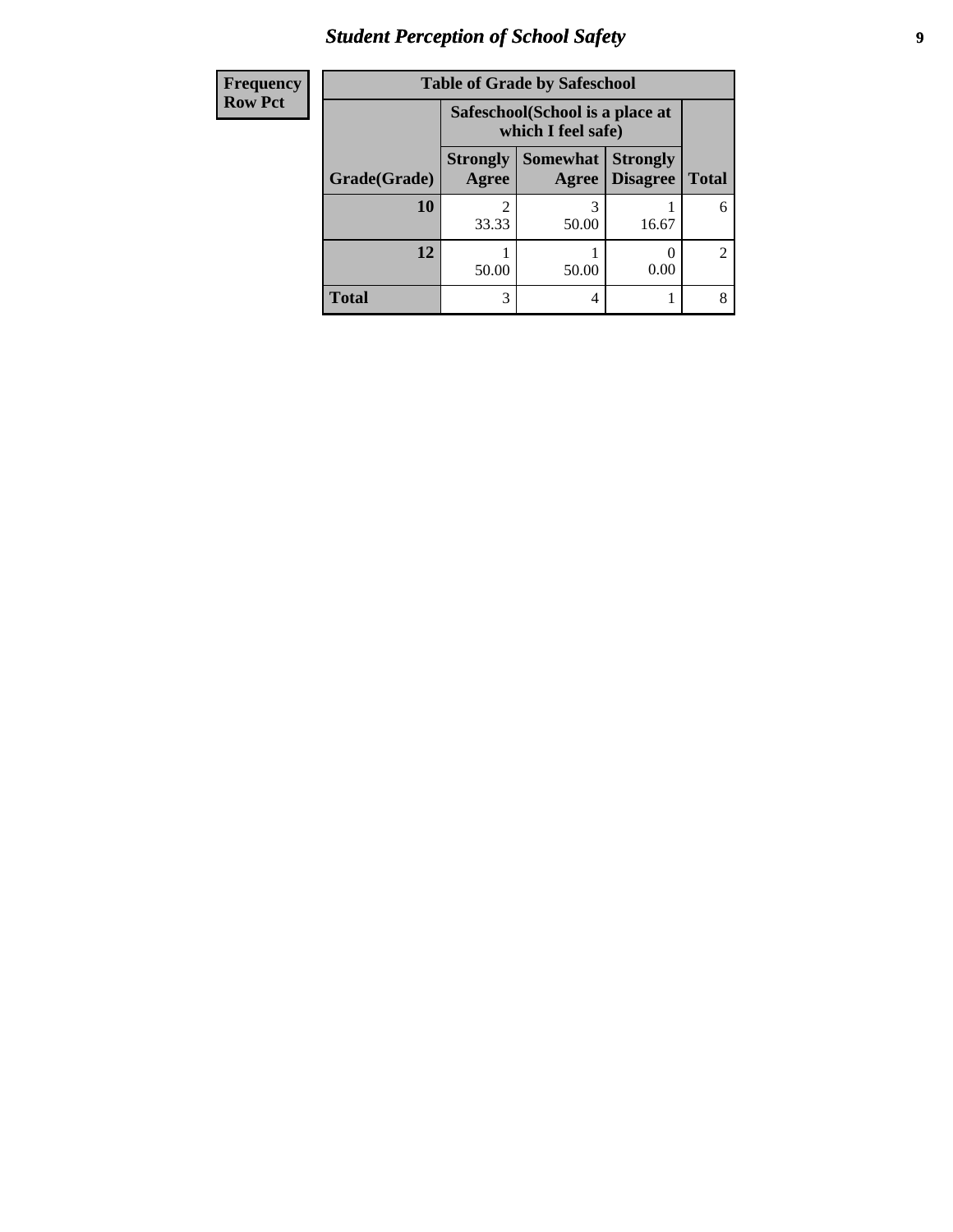#### *Students Who Have Been Bullied* **10**

| Frequency      | <b>Table of Grade by Bullied</b> |                                                                                              |           |              |
|----------------|----------------------------------|----------------------------------------------------------------------------------------------|-----------|--------------|
| <b>Row Pct</b> |                                  | <b>Bullied</b> (I<br>have been<br>bullied by<br>other<br>students in<br>the past 30<br>days) |           |              |
|                |                                  | $\bf{0}$                                                                                     | 3 to<br>5 |              |
|                | Grade(Grade)                     | <b>Days</b>                                                                                  | days      | <b>Total</b> |
|                | 10                               | 6<br>100.00                                                                                  | 0<br>0.00 | 6            |
|                | 12                               | 1<br>50.00                                                                                   | 50.00     | 2            |
|                | <b>Total</b>                     | 7                                                                                            | 1         | 8            |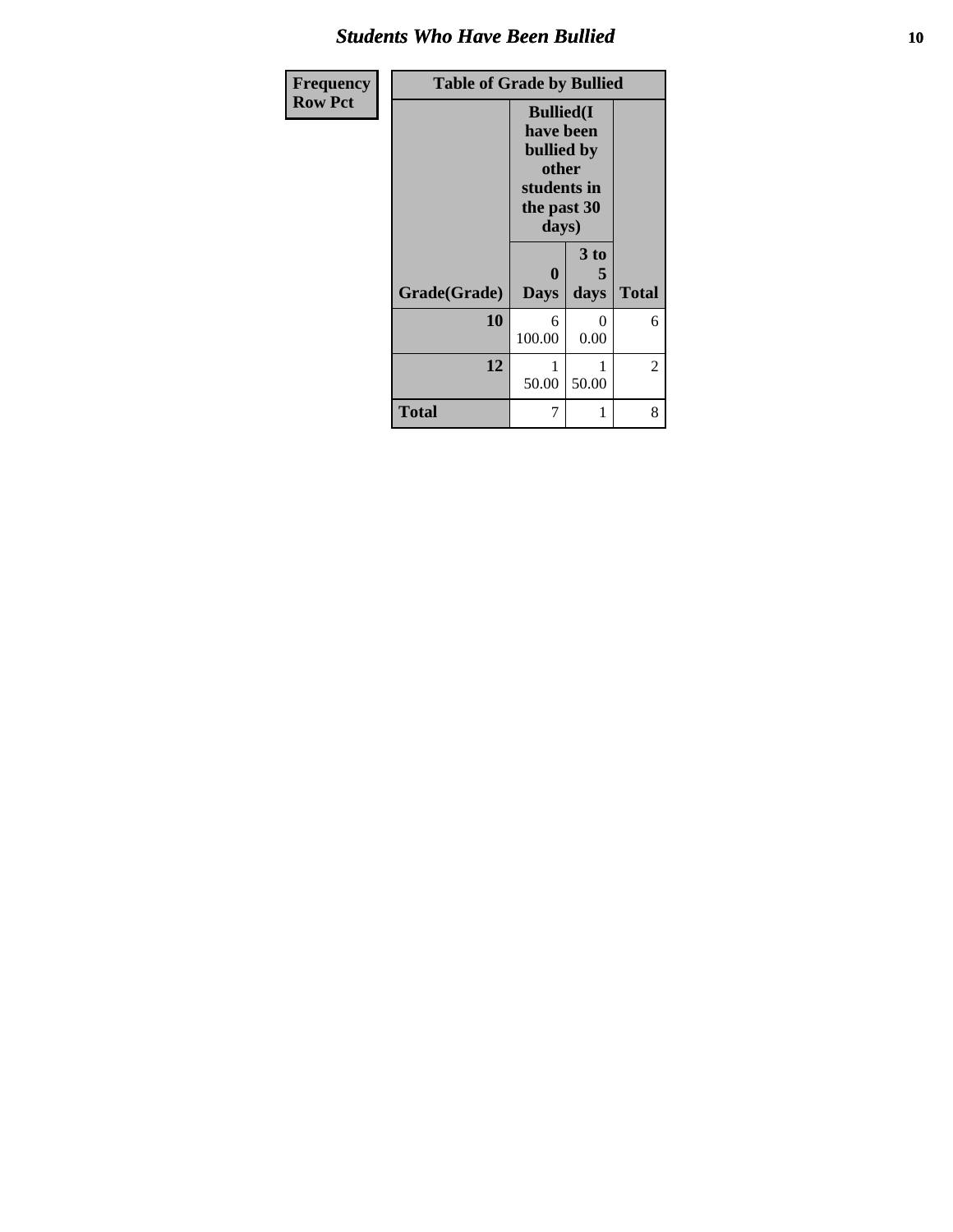#### *School Climate* **11**

| Frequency      | <b>Table of SchoolClimate1 by Grade</b> |              |                |                |
|----------------|-----------------------------------------|--------------|----------------|----------------|
| <b>Col Pct</b> | SchoolClimate1(I                        | Grade(Grade) |                |                |
|                | like school)                            | 10           | 12             | <b>Total</b>   |
|                | <b>Strongly Agree</b>                   | 4<br>66.67   | 0.00           | 4              |
|                | <b>Somewhat Agree</b>                   | 0<br>0.00    | 100.00         | $\overline{2}$ |
|                | <b>Strongly Disagree</b>                | 2<br>33.33   | 0.00           | $\overline{2}$ |
|                | <b>Total</b>                            | 6            | $\mathfrak{D}$ | 8              |

| Frequency      | <b>Table of SchoolClimate2 by Grade</b> |                                      |                                       |                |
|----------------|-----------------------------------------|--------------------------------------|---------------------------------------|----------------|
| <b>Col Pct</b> | SchoolClimate2(I<br>feel successful at  | Grade(Grade)                         |                                       |                |
|                | school)                                 | 10                                   | 12                                    | <b>Total</b>   |
|                | <b>Strongly Agree</b>                   | 4<br>66.67                           | $\mathbf{\Omega}$<br>0.00             | 4              |
|                | <b>Somewhat Agree</b>                   | 0.00                                 | $\mathcal{D}_{\mathcal{L}}$<br>100.00 | 2              |
|                | <b>Strongly Disagree</b>                | $\mathcal{D}_{\mathcal{A}}$<br>33.33 | 0<br>0.00                             | $\mathfrak{D}$ |
|                | <b>Total</b>                            | 6                                    | 2                                     | 8              |

| Frequency      | <b>Table of SchoolClimate3 by Grade</b>               |                         |                         |                |
|----------------|-------------------------------------------------------|-------------------------|-------------------------|----------------|
| <b>Col Pct</b> | SchoolClimate3(My<br>school has high<br>standards for | Grade(Grade)            |                         |                |
|                | achievement)                                          | <b>10</b>               | 12                      | <b>Total</b>   |
|                | <b>Strongly Agree</b>                                 | 3<br>50.00              | $\Omega$<br>0.00        | 3              |
|                | <b>Somewhat Agree</b>                                 | 0<br>0.00               | $\mathcal{D}$<br>100.00 | $\mathfrak{D}$ |
|                | <b>Somewhat Disagree</b>                              | 1<br>16.67              | 0<br>0.00               | 1              |
|                | <b>Strongly Disagree</b>                              | $\mathfrak{D}$<br>33.33 | 0<br>0.00               | $\overline{c}$ |
|                | Total                                                 | 6                       | 2                       | 8              |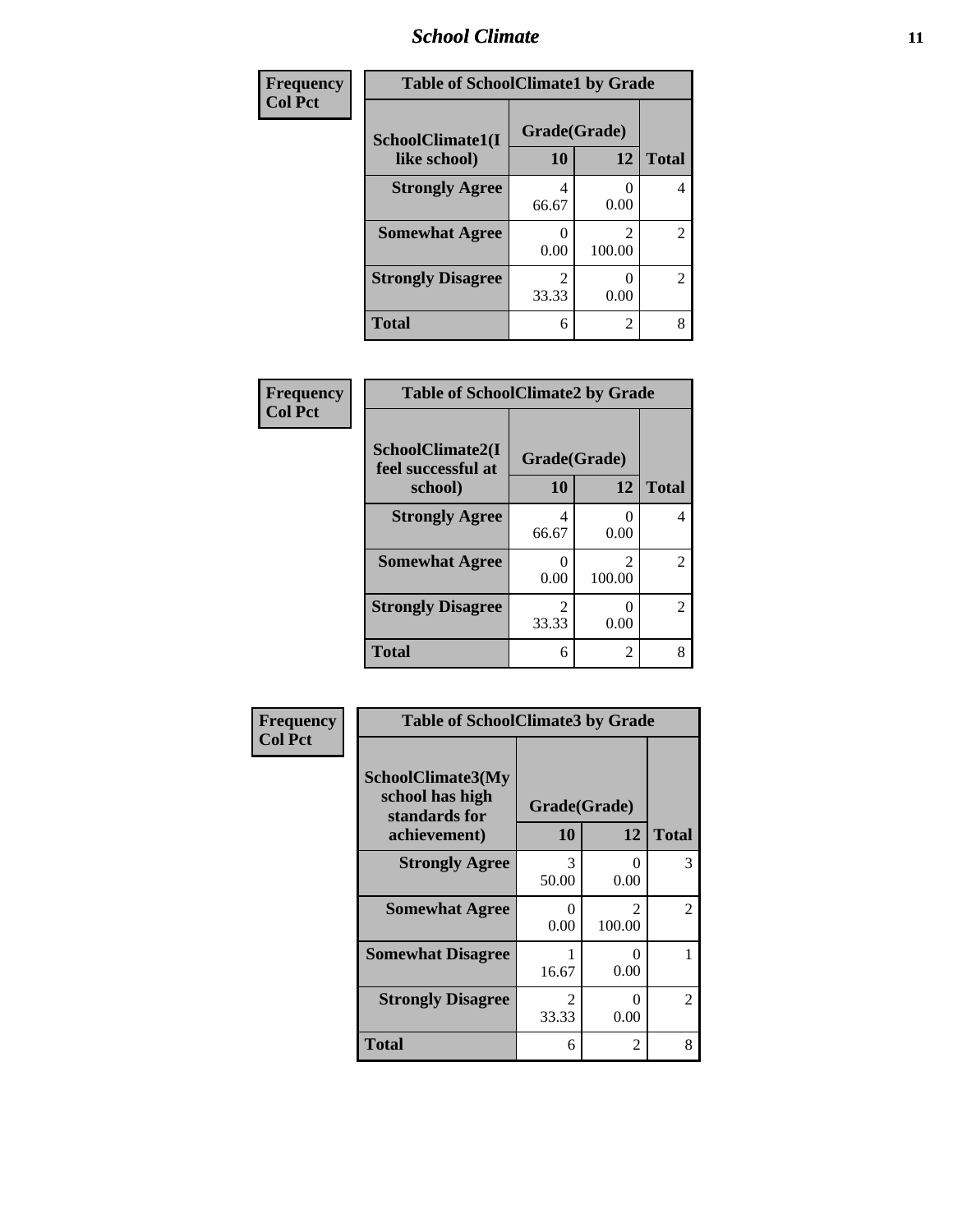#### *School Climate* **12**

| Frequency      | <b>Table of SchoolClimate4 by Grade</b>                              |                        |                          |              |
|----------------|----------------------------------------------------------------------|------------------------|--------------------------|--------------|
| <b>Col Pct</b> | <b>SchoolClimate4(My</b><br>school sets clear<br>rules for behavior) | Grade(Grade)<br>10     | 12                       | <b>Total</b> |
|                | <b>Strongly Agree</b>                                                | 16.67                  | 0<br>0.00                | 1            |
|                | <b>Somewhat Agree</b>                                                | $\mathcal{R}$<br>50.00 | $\mathfrak{D}$<br>100.00 | 5            |
|                | <b>Somewhat Disagree</b>                                             | 16.67                  | 0<br>0.00                | 1            |
|                | <b>Strongly Disagree</b>                                             | 16.67                  | 0<br>0.00                | 1            |
|                | <b>Total</b>                                                         | 6                      | 2                        | 8            |

#### **Frequency Col Pct**

| <b>Table of SchoolClimate5 by Grade</b>                |              |       |              |
|--------------------------------------------------------|--------------|-------|--------------|
| SchoolClimate5(I<br>know what to do<br>in an emergency | Grade(Grade) |       |              |
| at school)                                             | 10           | 12    | <b>Total</b> |
| <b>Strongly Agree</b>                                  | 0<br>0.00    | 50.00 |              |
| <b>Somewhat Agree</b>                                  | 5<br>83.33   | 50.00 | 6            |
| <b>Strongly Disagree</b>                               | 16.67        | 0.00  |              |
| <b>Total</b>                                           | 6            | 2     |              |

| Frequency      | <b>Table of SchoolClimate6 by Grade</b> |              |        |              |  |
|----------------|-----------------------------------------|--------------|--------|--------------|--|
| <b>Col Pct</b> | <b>SchoolClimate6(Teachers</b>          | Grade(Grade) |        |              |  |
|                | treat me with respect)                  | 10           | 12     | <b>Total</b> |  |
|                | <b>Somewhat Agree</b>                   | 66.67        | 100.00 |              |  |
|                | <b>Strongly Disagree</b>                | 33.33        | 0.00   |              |  |
|                | <b>Total</b>                            | 6            |        |              |  |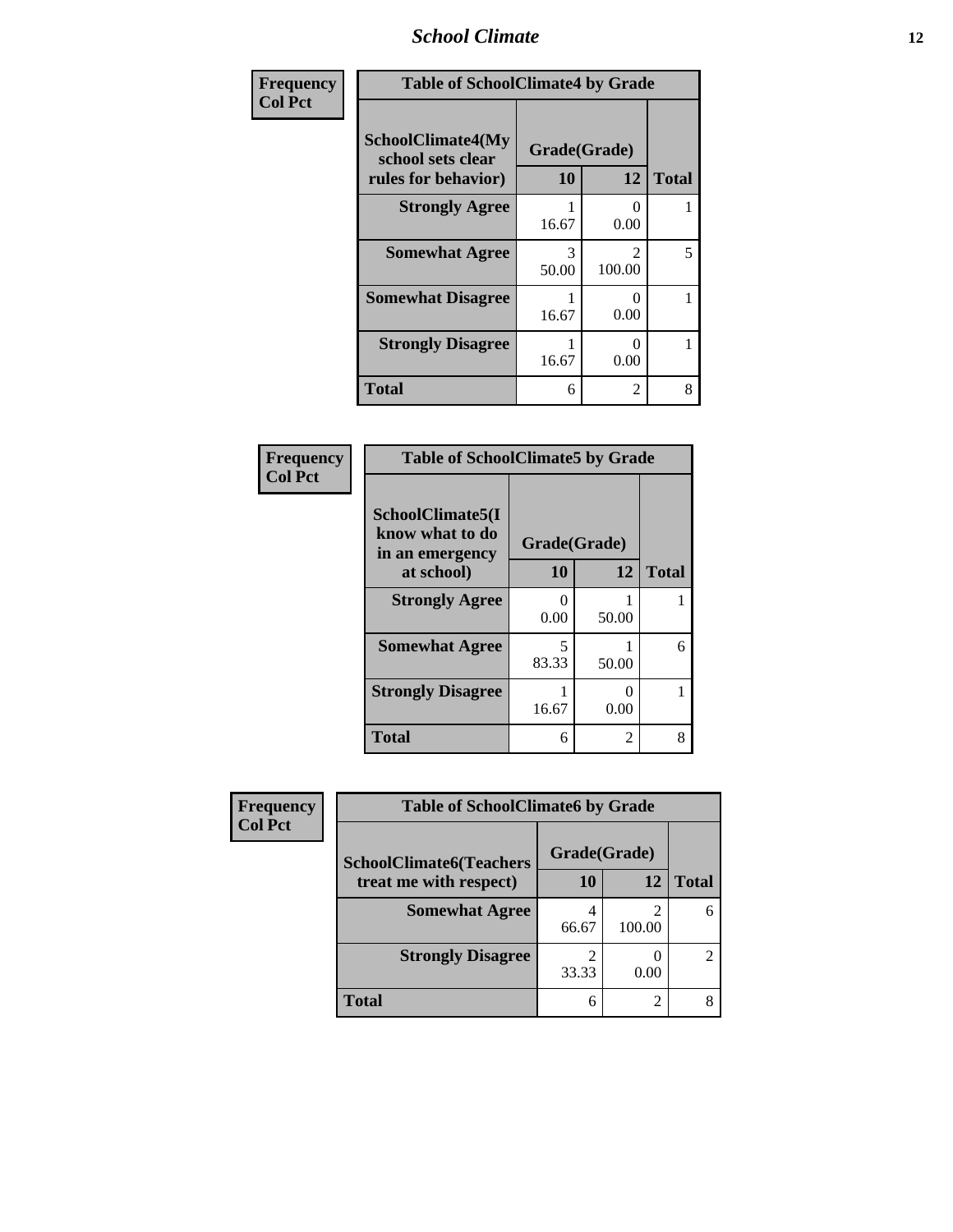#### *School Climate* **13**

| Frequency      | <b>Table of SchoolClimate7 by Grade</b>                                       |                           |                |                |
|----------------|-------------------------------------------------------------------------------|---------------------------|----------------|----------------|
| <b>Col Pct</b> | <b>SchoolClimate7(Behaviors</b><br>in my class allow the<br>teacher to teach) | Grade(Grade)<br><b>10</b> | 12             | <b>Total</b>   |
|                | <b>Strongly Agree</b>                                                         | $\Omega$<br>0.00          | 50.00          |                |
|                | <b>Somewhat Agree</b>                                                         | 3<br>50.00                | 50.00          | 4              |
|                | <b>Somewhat Disagree</b>                                                      | 16.67                     | 0<br>0.00      |                |
|                | <b>Strongly Disagree</b>                                                      | $\mathfrak{D}$<br>33.33   | 0<br>0.00      | $\mathfrak{D}$ |
|                | <b>Total</b>                                                                  | 6                         | $\mathfrak{D}$ | 8              |

| Frequency      | <b>Table of SchoolClimate8 by Grade</b>                                              |                        |           |              |
|----------------|--------------------------------------------------------------------------------------|------------------------|-----------|--------------|
| <b>Col Pct</b> | <b>SchoolClimate8(Students</b><br>are frequently<br>recognized for good<br>behavior) | Grade(Grade)<br>10     | 12        | <b>Total</b> |
|                | <b>Strongly Agree</b>                                                                | 0<br>0.00              | 50.00     |              |
|                | <b>Somewhat Agree</b>                                                                | 16.67                  | 50.00     | 2            |
|                | <b>Somewhat Disagree</b>                                                             | 3<br>50.00             | 0<br>0.00 | 3            |
|                | <b>Strongly Disagree</b>                                                             | $\mathcal{D}$<br>33.33 | 0.00      | 2            |
|                | <b>Total</b>                                                                         | 6                      | 2         | 8            |

| Frequency      | <b>Table of SchoolClimate9 by Grade</b>                                                  |                         |                |                |
|----------------|------------------------------------------------------------------------------------------|-------------------------|----------------|----------------|
| <b>Col Pct</b> | <b>SchoolClimate9(School</b><br>counselor would be<br>helpful if I needed<br>assistance) | Grade(Grade)<br>10      | 12             | <b>Total</b>   |
|                | <b>Strongly Agree</b>                                                                    | 0<br>0.00               | 50.00          |                |
|                | <b>Somewhat Agree</b>                                                                    | 4<br>66.67              | 50.00          | 5              |
|                | <b>Strongly Disagree</b>                                                                 | $\mathfrak{D}$<br>33.33 | 0.00           | $\overline{2}$ |
|                | <b>Total</b>                                                                             | 6                       | $\overline{2}$ | 8              |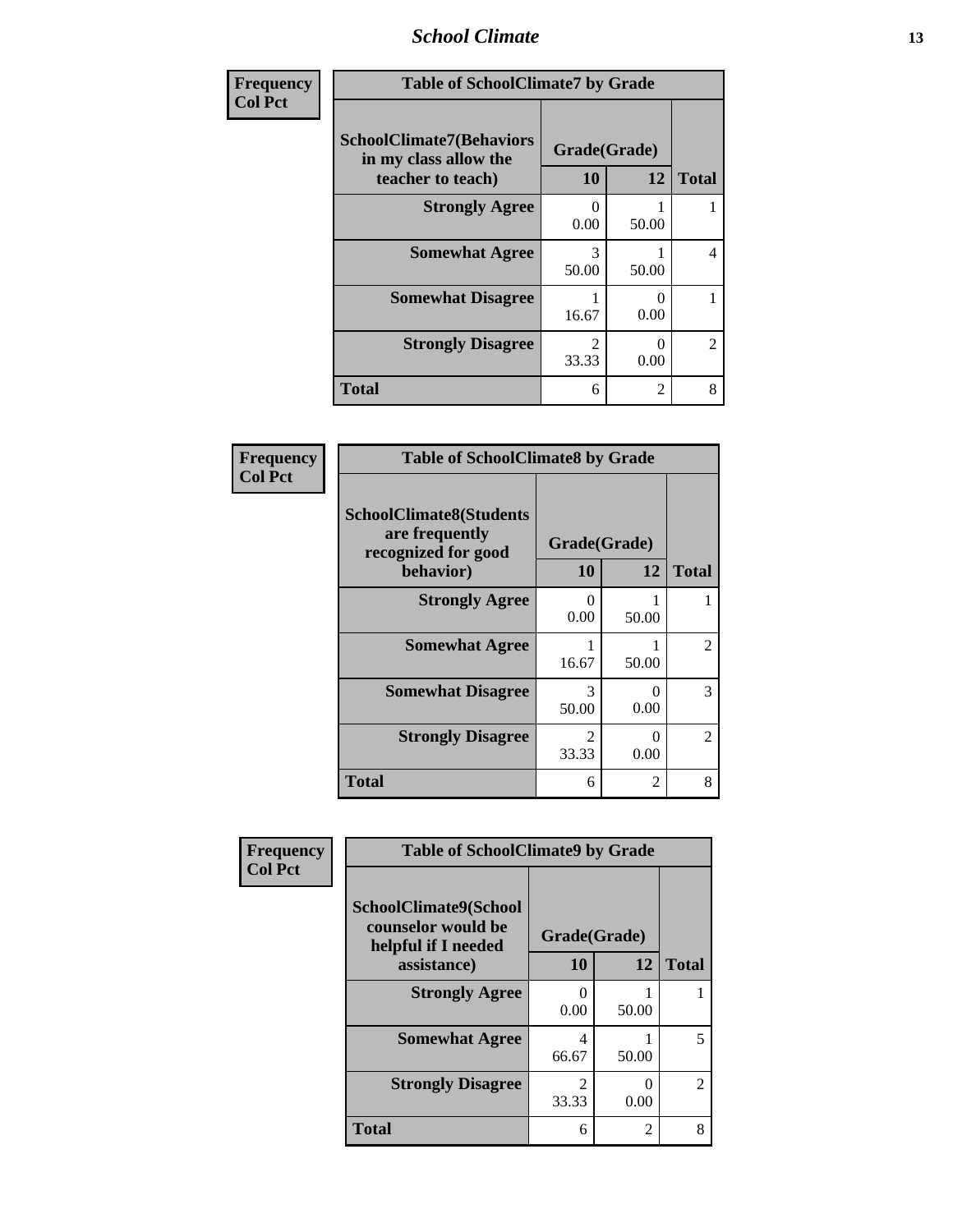#### *Reasons for Dropping Out* **14**

| Frequency      | <b>Table of Dropoutreason by Grade</b> |              |       |              |
|----------------|----------------------------------------|--------------|-------|--------------|
| <b>Col Pct</b> | Dropoutreason(If<br>I dropped out the  | Grade(Grade) |       |              |
|                | reason would<br>most likely be)        | 10           | 12    | <b>Total</b> |
|                | Won't Drop out                         | 4<br>66.67   | 50.00 |              |
|                | <b>Family Reasons</b>                  | 2<br>33.33   | 50.00 | 3            |
|                | <b>Total</b>                           | 6            | 2     | 8            |

| Frequency<br><b>Col Pct</b> | <b>Table of Dropout by Grade</b>                                       |                    |                         |              |  |
|-----------------------------|------------------------------------------------------------------------|--------------------|-------------------------|--------------|--|
|                             | Dropout(I<br>have<br>thought<br>about<br>dropping<br>out of<br>school) | Grade(Grade)<br>10 | 12                      | <b>Total</b> |  |
|                             | Yes                                                                    | 2<br>33.33         | $\mathcal{L}$<br>100.00 | 4            |  |
|                             | N <sub>0</sub>                                                         | 4<br>66.67         | 0<br>0.00               | 4            |  |
|                             | <b>Total</b>                                                           | 6                  | 2                       | 8            |  |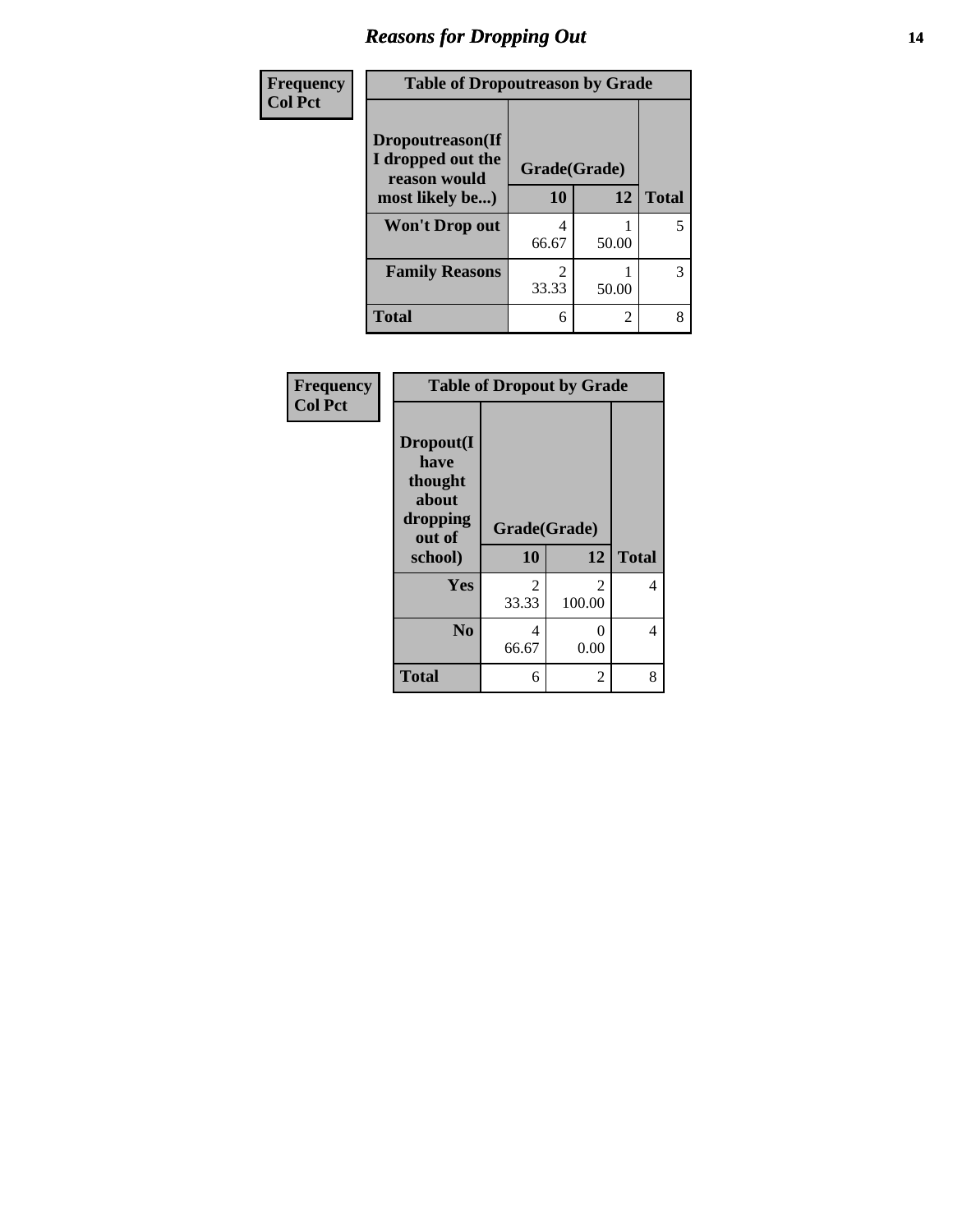*School Safety* **15**

| Frequency      |                                                                                                   | <b>Table of Gangself by Grade</b> |            |              |  |
|----------------|---------------------------------------------------------------------------------------------------|-----------------------------------|------------|--------------|--|
| <b>Col Pct</b> | Gangself(I<br>have<br>participated<br>in illegal<br>gang<br>activities in<br>the past 30<br>days) | Grade(Grade)<br>10                | 12         | <b>Total</b> |  |
|                | Yes                                                                                               | 16.67                             | 50.00      | 2            |  |
|                | N <sub>0</sub>                                                                                    | 5<br>83.33                        | 1<br>50.00 | 6            |  |
|                | <b>Total</b>                                                                                      | 6                                 | 2          | 8            |  |

| Frequency<br><b>Col Pct</b> | <b>Table of Gangpeers by Grade</b>                                                                                             |                    |                          |              |
|-----------------------------|--------------------------------------------------------------------------------------------------------------------------------|--------------------|--------------------------|--------------|
|                             | <b>Gangpeers</b> (I<br>have friends<br>who have<br>participated<br>in illegal<br>gang<br>activities in<br>the past 30<br>days) | Grade(Grade)<br>10 | 12                       | <b>Total</b> |
|                             | Yes                                                                                                                            | 16.67              | $\mathfrak{D}$<br>100.00 | 3            |
|                             | N <sub>0</sub>                                                                                                                 | 5<br>83.33         | 0<br>0.00                | 5            |
|                             | <b>Total</b>                                                                                                                   | 6                  | 2                        | 8            |

| Frequency      | <b>Table of Pickedon by Grade</b>                                  |                                      |                           |                |
|----------------|--------------------------------------------------------------------|--------------------------------------|---------------------------|----------------|
| <b>Col Pct</b> | <b>Pickedon(I have</b><br>been picked on or<br>teased at school in | Grade(Grade)                         |                           |                |
|                | the past 30 days)                                                  | 10                                   | 12                        | <b>Total</b>   |
|                | <b>Strongly Agree</b>                                              | 0<br>0.00                            | 50.00                     |                |
|                | <b>Somewhat Agree</b>                                              | 16.67                                | $\mathbf{\Omega}$<br>0.00 |                |
|                | <b>Somewhat Disagree</b>                                           | $\mathcal{D}_{\mathcal{L}}$<br>33.33 | 0<br>0.00                 | $\mathfrak{D}$ |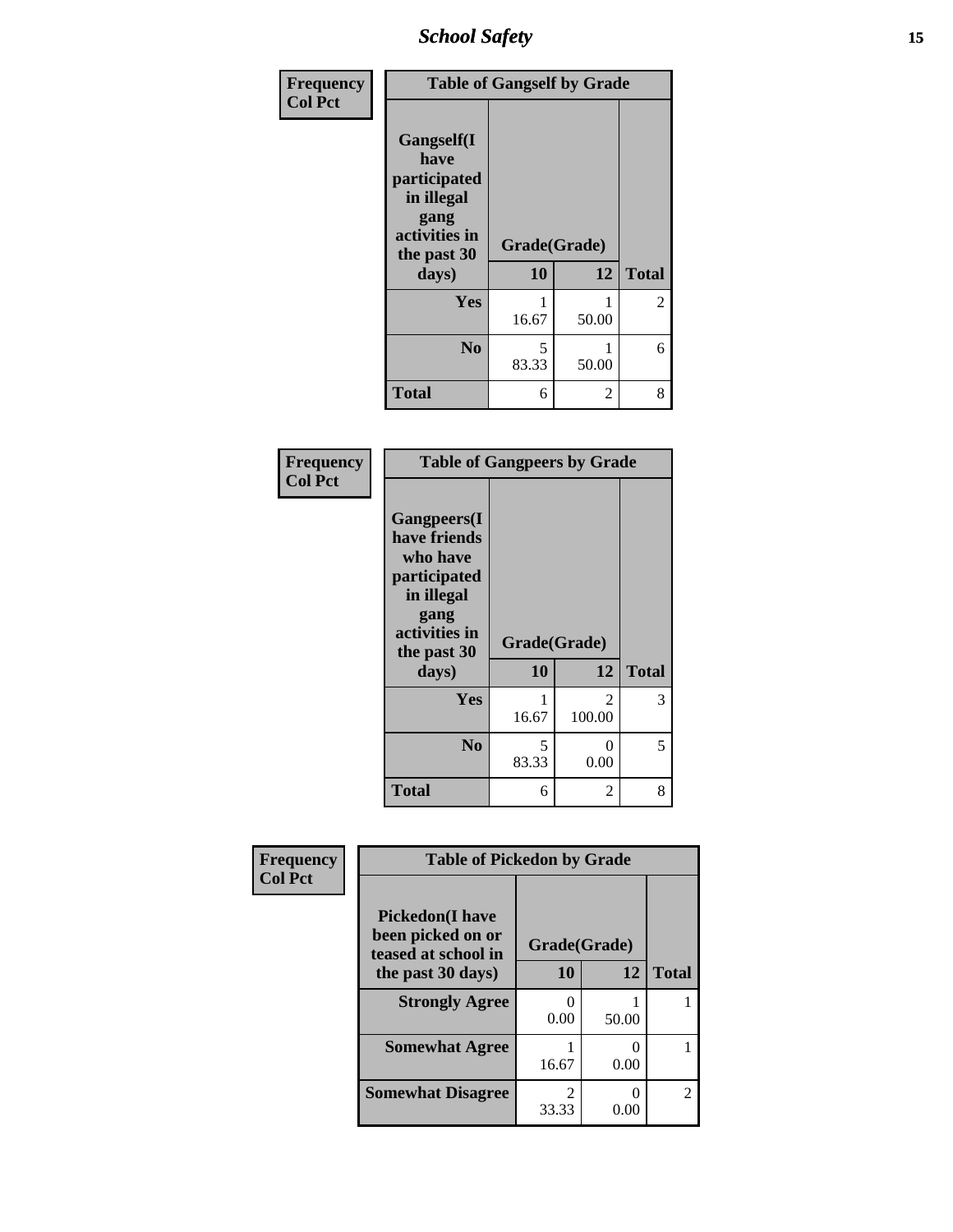*School Safety* **16**

| <b>Frequency</b> | <b>Table of Pickedon by Grade</b>                                                        |                    |       |              |
|------------------|------------------------------------------------------------------------------------------|--------------------|-------|--------------|
| <b>Col Pct</b>   | <b>Pickedon</b> (I have<br>been picked on or<br>teased at school in<br>the past 30 days) | Grade(Grade)<br>10 | 12    | <b>Total</b> |
|                  | <b>Strongly Disagree</b>                                                                 | 3<br>50.00         | 50.00 | 4            |
|                  | <b>Total</b>                                                                             | 6                  | 2     | 8            |

| Frequency      | <b>Table of Safeschool by Grade</b> |                        |                |              |
|----------------|-------------------------------------|------------------------|----------------|--------------|
| <b>Col Pct</b> | Safeschool(School<br>is a place at  | Grade(Grade)           |                |              |
|                | which I feel safe)                  | 10                     | 12             | <b>Total</b> |
|                | <b>Strongly Agree</b>               | $\mathcal{L}$<br>33.33 | 50.00          | 3            |
|                | <b>Somewhat Agree</b>               | 3<br>50.00             | 50.00          | 4            |
|                | <b>Strongly Disagree</b>            | 16.67                  | 0.00           |              |
|                | <b>Total</b>                        | 6                      | $\mathfrak{D}$ | 8            |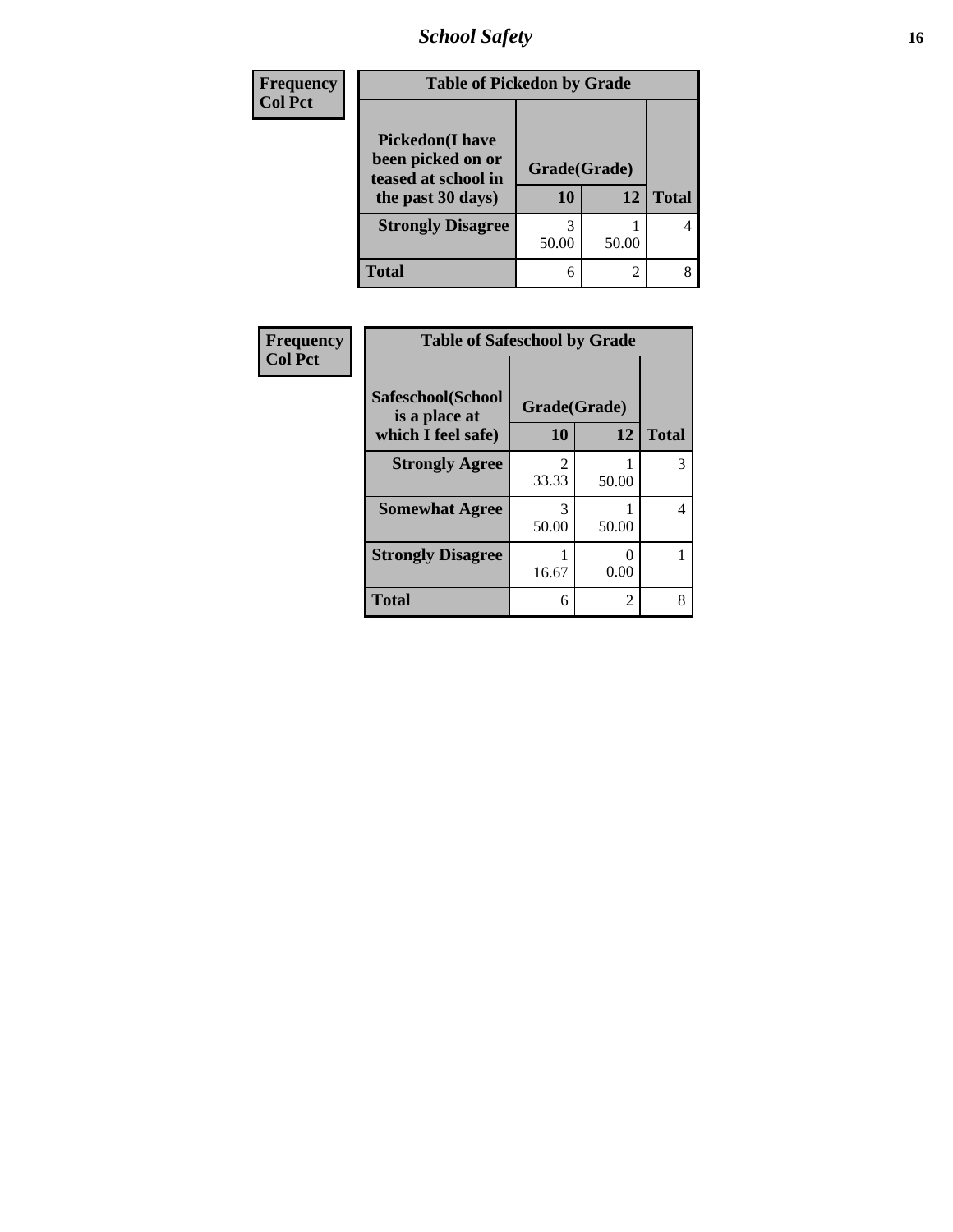*School Safety* **17**

| Frequency      |              | <b>Table of Grade by Bullied</b>                                                             |                   |              |  |
|----------------|--------------|----------------------------------------------------------------------------------------------|-------------------|--------------|--|
| <b>Row Pct</b> |              | <b>Bullied(I)</b><br>have been<br>bullied by<br>other<br>students in<br>the past 30<br>days) |                   |              |  |
|                | Grade(Grade) | 0<br><b>Days</b>                                                                             | 3 to<br>5<br>days | <b>Total</b> |  |
|                | 10           | 6<br>100.00                                                                                  | 0<br>0.00         | 6            |  |
|                | 12           | 1<br>50.00                                                                                   | 1<br>50.00        | 2            |  |
|                | <b>Total</b> | 7                                                                                            | 1                 | 8            |  |

| <b>Frequency</b> | <b>Table of Grade by Bulliedothers</b> |                                                                   |                           |                |
|------------------|----------------------------------------|-------------------------------------------------------------------|---------------------------|----------------|
| <b>Row Pct</b>   |                                        | <b>Bulliedothers(I)</b><br>bullied others in<br>the past 30 days) |                           |                |
|                  | Grade(Grade)                           | 0 Days                                                            | $3$ to 5<br>days          | <b>Total</b>   |
|                  | 10                                     | 6<br>100.00                                                       | $\mathbf{\Omega}$<br>0.00 | 6              |
|                  | 12                                     | 50.00                                                             | 50.00                     | $\mathfrak{D}$ |
|                  | <b>Total</b>                           |                                                                   | 1                         | 8              |

| Frequency      | <b>Table of Grade by Weaponschool</b> |                                                                                 |                |                |
|----------------|---------------------------------------|---------------------------------------------------------------------------------|----------------|----------------|
| <b>Row Pct</b> |                                       | <b>Weaponschool</b> (I<br>brought a weapon<br>to school in the<br>past 30 days) |                |                |
|                | Grade(Grade)                          | 0 Days                                                                          | 1 or 2<br>days | <b>Total</b>   |
|                | 10                                    | 6<br>100.00                                                                     | 0.00           | 6              |
|                | 12                                    | 50.00                                                                           | 50.00          | $\overline{2}$ |
|                | <b>Total</b>                          | 7                                                                               |                | 8              |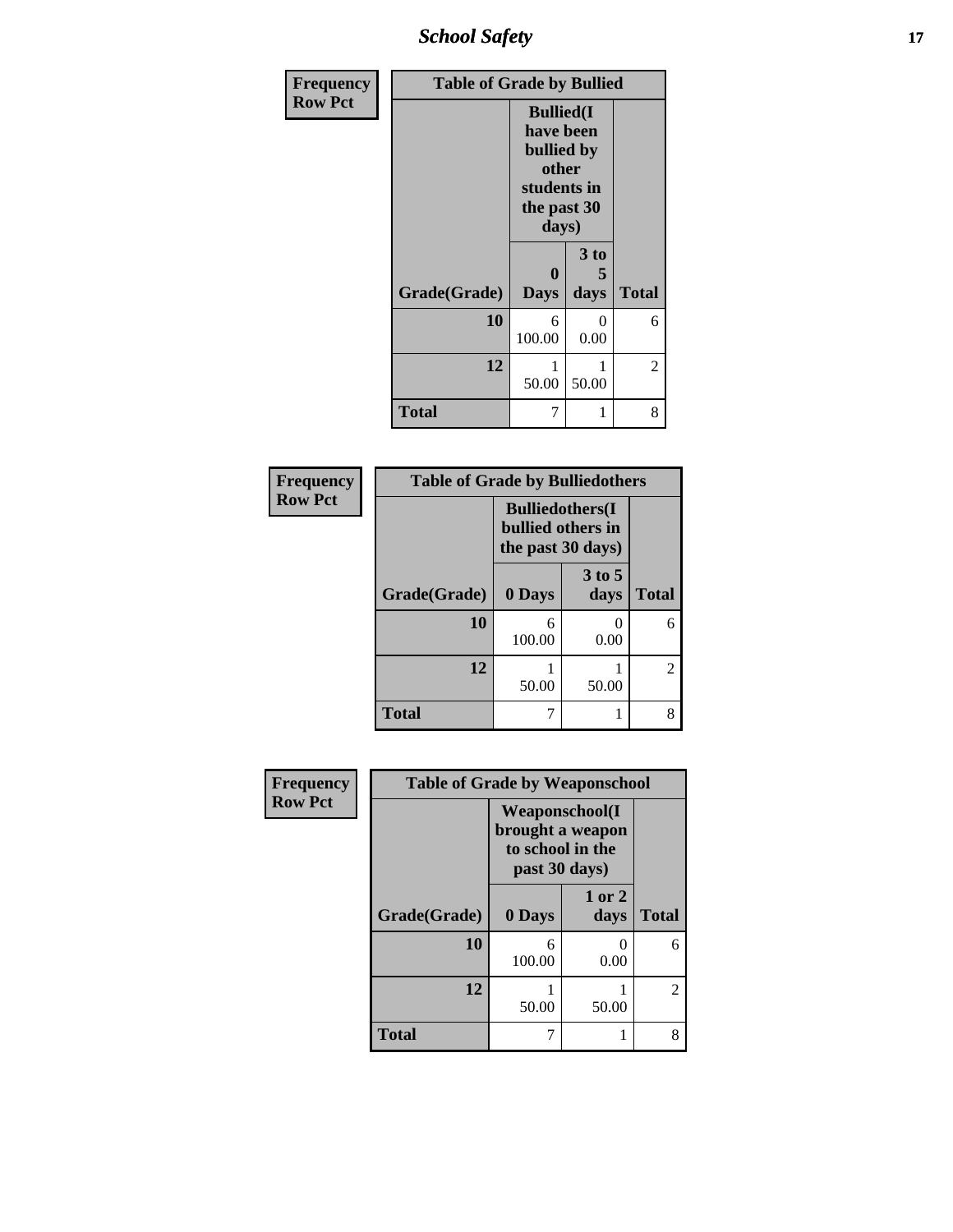*School Safety* **18**

| Frequency      |              | <b>Table of Grade by Absentunsafe</b>                                                       |               |
|----------------|--------------|---------------------------------------------------------------------------------------------|---------------|
| <b>Row Pct</b> |              | Absentunsafe(I<br>have missed<br>school because<br>I felt unsafe in<br>the past 30<br>days) |               |
|                | Grade(Grade) | 0 Days                                                                                      | <b>Total</b>  |
|                | 10           | 6<br>100.00                                                                                 | 6             |
|                | 12           | 2<br>100.00                                                                                 | $\mathcal{L}$ |
|                | <b>Total</b> | 8                                                                                           | 8             |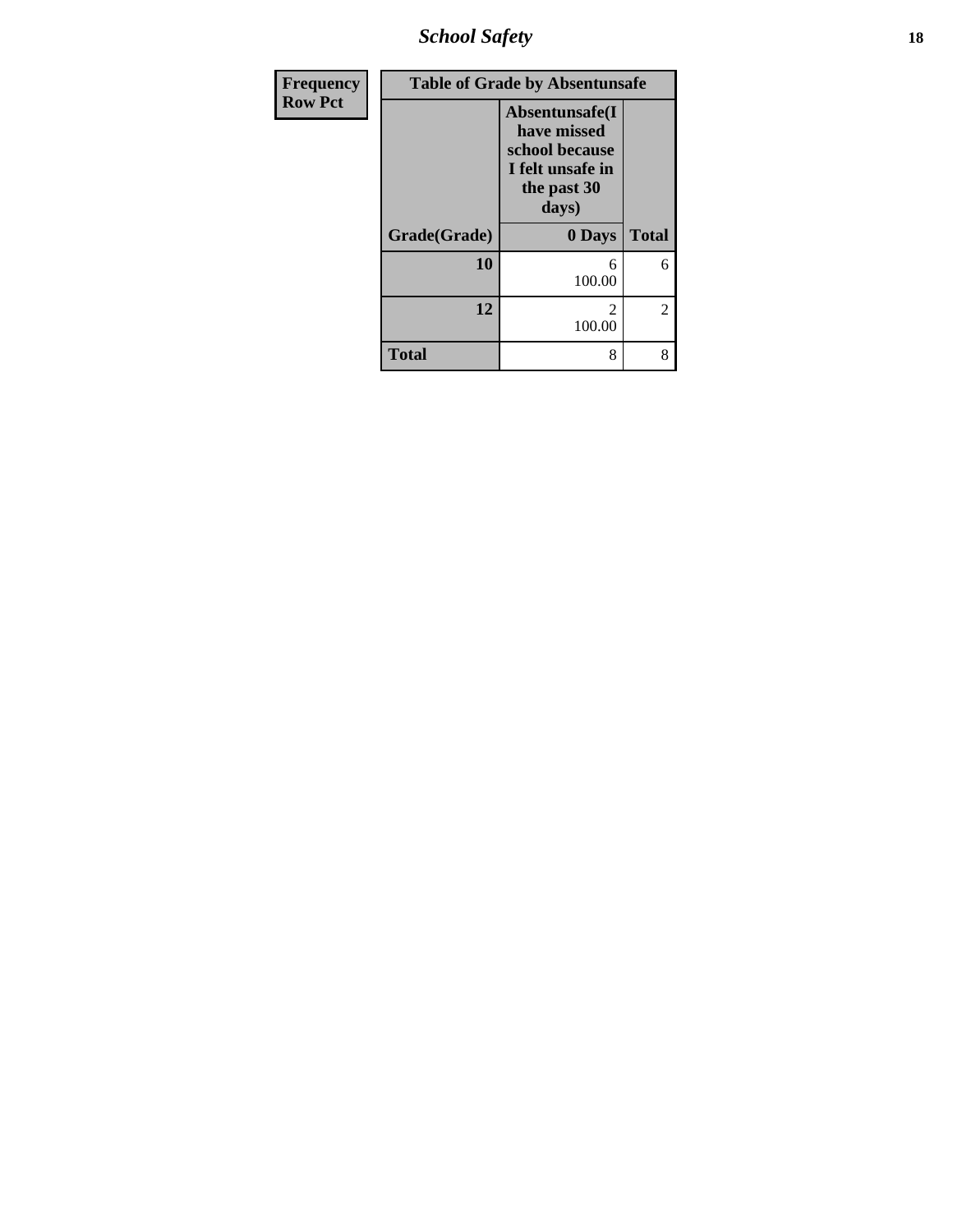### *Drug Use During Last 30 Days* **19**

| Frequency      |              | <b>Table of Grade by Alcohol</b> |                         |                                       |                |                |
|----------------|--------------|----------------------------------|-------------------------|---------------------------------------|----------------|----------------|
| <b>Row Pct</b> |              |                                  |                         | Alcohol(Alcohol use,<br>past 30 days) |                |                |
|                | Grade(Grade) | <b>Did</b><br>not<br><b>use</b>  | $1 - 2$<br>days         | $3 - 5$<br>days                       | $6-9$<br>days  | <b>Total</b>   |
|                | 10           | 3<br>50.00                       | $\overline{2}$<br>33.33 | 0<br>0.00                             | 16.67          | 6              |
|                | 12           | $\Omega$<br>0.00                 | $\theta$<br>0.00        | 50.00                                 | 50.00          | $\overline{2}$ |
|                | <b>Total</b> | 3                                | $\overline{2}$          | 1                                     | $\overline{2}$ | 8              |

| <b>Frequency</b> | <b>Table of Grade by Cigarettes</b> |                          |                 |                                                          |                 |              |
|------------------|-------------------------------------|--------------------------|-----------------|----------------------------------------------------------|-----------------|--------------|
| <b>Row Pct</b>   |                                     |                          |                 | <b>Cigarettes</b> (Smoking<br>tobacco use, past 30 days) |                 |              |
|                  | Grade(Grade)                        | Did<br>not<br><b>use</b> | $1 - 2$<br>days | $3 - 5$<br>days                                          | $10-19$<br>days | <b>Total</b> |
|                  | 10                                  | 4<br>66.67               | 16.67           | $\Omega$<br>0.00                                         | 16.67           | 6            |
|                  | 12                                  | 50.00                    | 0.00            | 50.00                                                    | 0.00            | 2            |
|                  | <b>Total</b>                        | 5                        |                 |                                                          |                 | 8            |

| <b>Frequency</b> | <b>Table of Grade by Smokeless</b> |                                                           |                |  |
|------------------|------------------------------------|-----------------------------------------------------------|----------------|--|
| <b>Row Pct</b>   |                                    | <b>Smokeless(Chewing</b><br>tobacco use,<br>past 30 days) |                |  |
|                  | Grade(Grade)                       | Did not use                                               | <b>Total</b>   |  |
|                  | 10                                 | 6<br>100.00                                               | 6              |  |
|                  | 12                                 | 100.00                                                    | $\overline{2}$ |  |
|                  | Total                              | 8                                                         | 8              |  |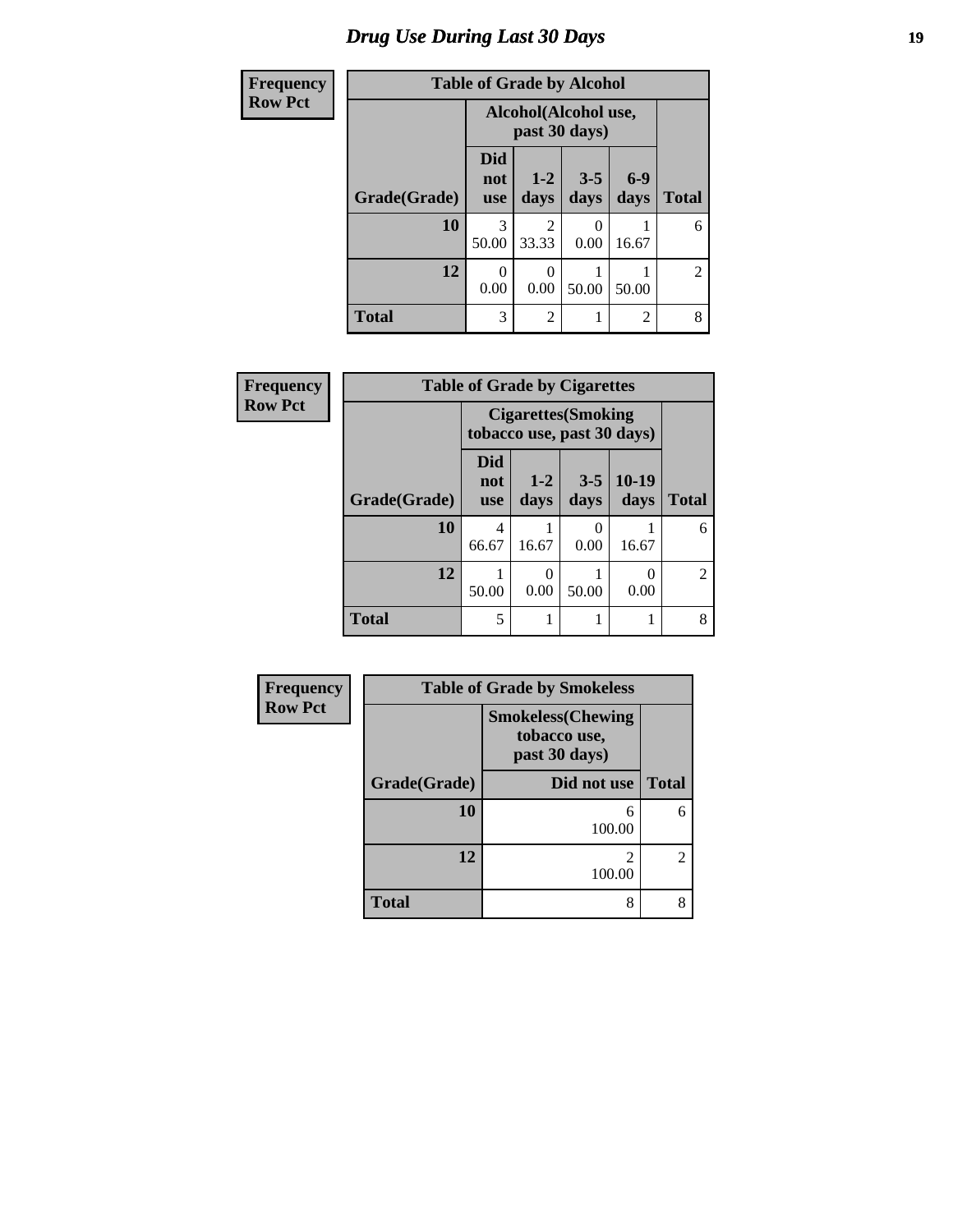### *Drug Use During Last 30 Days* 20

| <b>Frequency</b> | <b>Table of Grade by Marijuana</b> |                                 |                                            |                 |                 |                |
|------------------|------------------------------------|---------------------------------|--------------------------------------------|-----------------|-----------------|----------------|
| <b>Row Pct</b>   |                                    |                                 | Marijuana (Marijuana use,<br>past 30 days) |                 |                 |                |
|                  | Grade(Grade)                       | <b>Did</b><br>not<br><b>use</b> | $1 - 2$<br>days                            | $3 - 5$<br>days | $10-19$<br>days | <b>Total</b>   |
|                  | 10                                 | 4<br>66.67                      | 16.67                                      | ∩<br>0.00       | 16.67           | 6              |
|                  | 12                                 | 0<br>0.00                       | 0<br>0.00                                  | 50.00           | 50.00           | $\overline{2}$ |
|                  | <b>Total</b>                       | 4                               |                                            |                 | $\overline{c}$  | 8              |

| Frequency      | <b>Table of Grade by Cocaine</b> |                                                  |               |
|----------------|----------------------------------|--------------------------------------------------|---------------|
| <b>Row Pct</b> |                                  | <b>Cocaine</b> (Cocaine<br>use,<br>past 30 days) |               |
|                | Grade(Grade)                     | Did not use                                      | <b>Total</b>  |
|                | 10                               | 6<br>100.00                                      | 6             |
|                | 12                               | っ<br>100.00                                      | $\mathcal{L}$ |
|                | <b>Total</b>                     | 8                                                | 8             |

| Frequency      | <b>Table of Grade by Inhalants</b> |                       |                                                  |                |
|----------------|------------------------------------|-----------------------|--------------------------------------------------|----------------|
| <b>Row Pct</b> |                                    |                       | <b>Inhalants</b> (Inhalant<br>use, past 30 days) |                |
|                | Grade(Grade)                       | Did not<br><b>use</b> | $3-5$ days                                       | <b>Total</b>   |
|                | 10                                 | 83.33                 | 16.67                                            | 6              |
|                | 12                                 | 50.00                 | 50.00                                            | $\overline{c}$ |
|                | <b>Total</b>                       | 6                     | $\overline{c}$                                   | 8              |

| Frequency      |              | <b>Table of Grade by Steroids</b>                 |              |  |
|----------------|--------------|---------------------------------------------------|--------------|--|
| <b>Row Pct</b> |              | <b>Steroids</b> (Steroid<br>use,<br>past 30 days) |              |  |
|                | Grade(Grade) | Did not use                                       | <b>Total</b> |  |
|                | 10           | 6<br>100.00                                       | 6            |  |
|                | 12           | $\mathfrak{D}$<br>100.00                          | 2            |  |
|                | Total        | 8                                                 | 8            |  |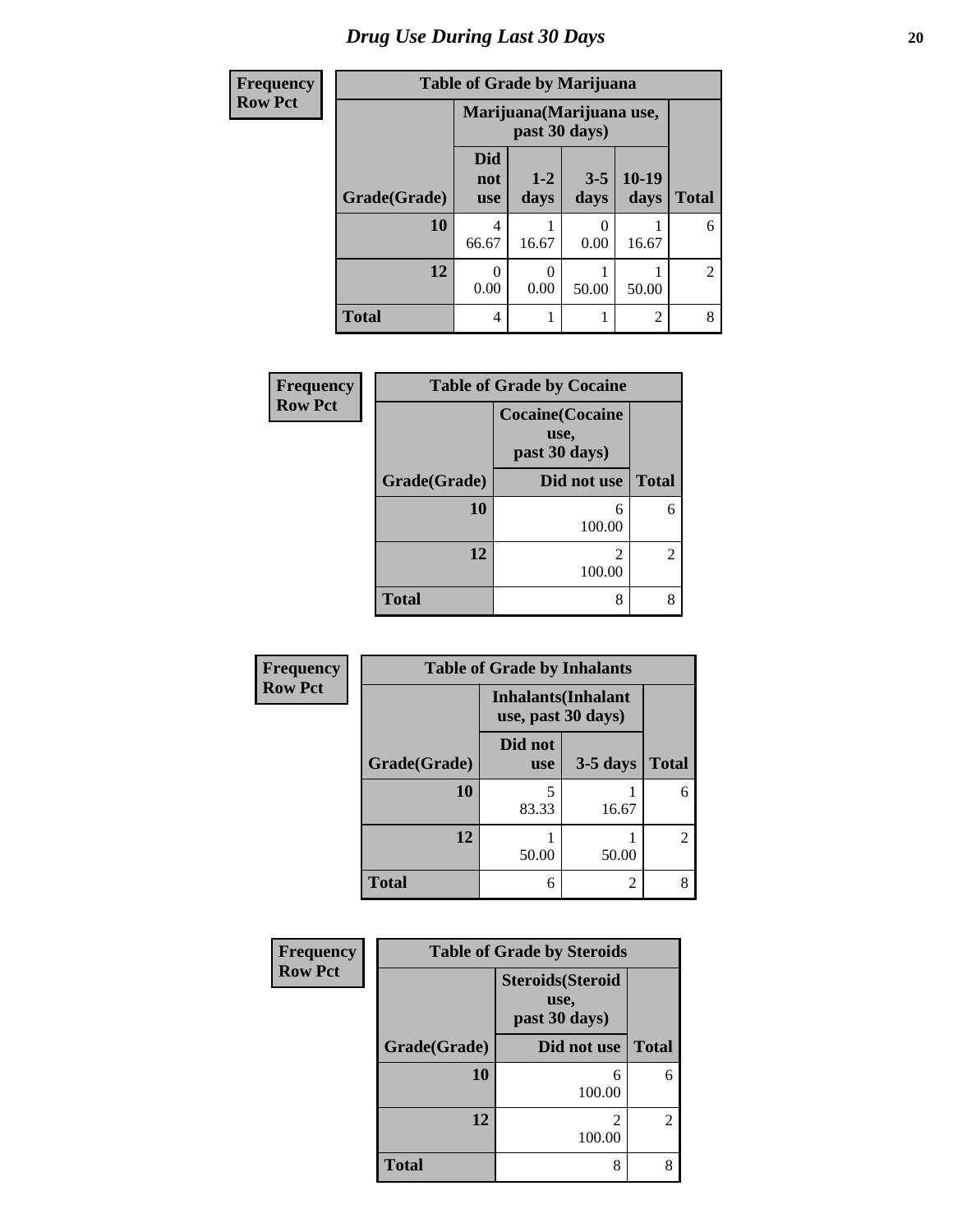| <b>Frequency</b> | <b>Table of Grade by Ecstasy</b> |                                                  |              |
|------------------|----------------------------------|--------------------------------------------------|--------------|
| <b>Row Pct</b>   |                                  | <b>Ecstasy</b> (Ecstasy<br>use,<br>past 30 days) |              |
|                  | Grade(Grade)                     | Did not use                                      | <b>Total</b> |
|                  | 10                               | 6<br>100.00                                      | 6            |
|                  | 12                               | 2<br>100.00                                      | 2            |
|                  | <b>Total</b>                     | 8                                                | 8            |

| <b>Frequency</b> |                             | <b>Table of Grade by Meth</b>                      |              |
|------------------|-----------------------------|----------------------------------------------------|--------------|
| <b>Row Pct</b>   |                             | <b>Meth</b> (Methamphetamine<br>use, past 30 days) |              |
|                  | Grade(Grade)<br>Did not use |                                                    | <b>Total</b> |
|                  | 10                          | 6<br>100.00                                        |              |
|                  | 12                          | $\mathfrak{D}$<br>100.00                           | ∍            |
|                  | <b>Total</b>                | 8                                                  |              |

| <b>Frequency</b> |              | <b>Table of Grade by Hallucinogens</b>            |                |  |  |
|------------------|--------------|---------------------------------------------------|----------------|--|--|
| <b>Row Pct</b>   |              | Hallucinogens (Hallucinogen<br>use, past 30 days) |                |  |  |
|                  | Grade(Grade) | Did not use                                       | <b>Total</b>   |  |  |
|                  | 10           | 6<br>100.00                                       | 6              |  |  |
|                  | 12           | ∍<br>100.00                                       | $\mathfrak{D}$ |  |  |
|                  | <b>Total</b> | 8                                                 |                |  |  |

| Frequency      | <b>Table of Grade by Prescription</b> |                       |                                                                                   |            |              |
|----------------|---------------------------------------|-----------------------|-----------------------------------------------------------------------------------|------------|--------------|
| <b>Row Pct</b> |                                       |                       | <b>Prescription</b> (Prescription<br>drugs not prescribed to me,<br>past 30 days) |            |              |
|                | Grade(Grade)                          | Did not<br><b>use</b> | $1-2$ days                                                                        | $3-5$ days | <b>Total</b> |
|                | 10                                    | 6<br>100.00           | 0.00                                                                              | 0.00       | 6            |
|                | 12                                    | 0<br>0.00             | 50.00                                                                             | 50.00      |              |
|                | <b>Total</b>                          | 6                     |                                                                                   |            | 8            |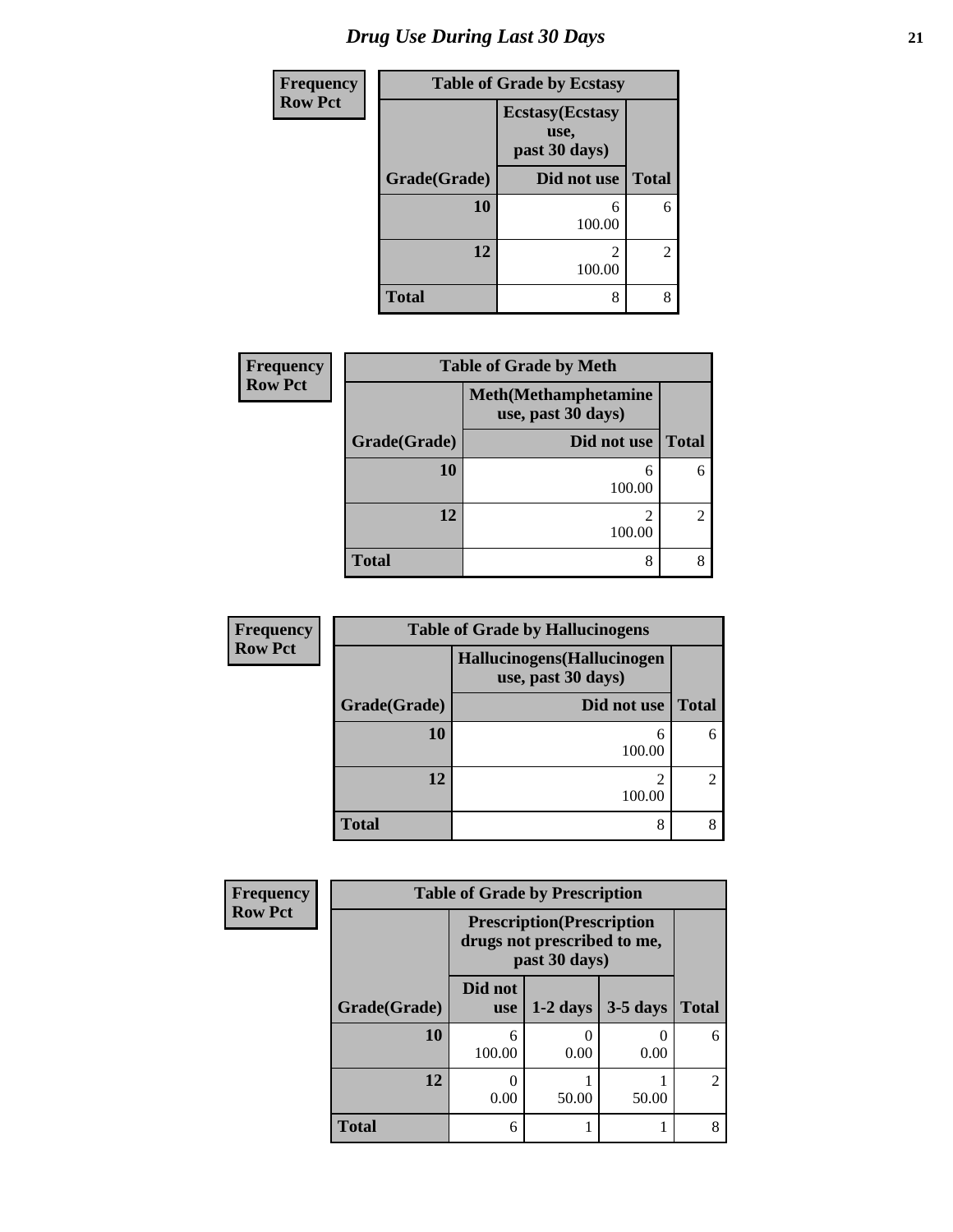| <b>Frequency</b> | <b>Table of Alcoholease by Grade</b>     |              |                         |              |
|------------------|------------------------------------------|--------------|-------------------------|--------------|
| <b>Col Pct</b>   | <b>Alcoholease</b> (It is<br>easy to get | Grade(Grade) |                         |              |
|                  | alcohol)                                 | 10           | 12                      | <b>Total</b> |
|                  | <b>Strongly Agree</b>                    | 4<br>66.67   | $\mathcal{D}$<br>100.00 | 6            |
|                  | <b>Somewhat Agree</b>                    | 16.67        | ∩<br>0.00               |              |
|                  | <b>Strongly Disagree</b>                 | 16.67        | 0<br>0.00               |              |
|                  | <b>Total</b>                             | 6            | $\mathfrak{D}$          | 8            |

| Frequency      | <b>Table of Cigarettesease by Grade</b> |              |                          |              |
|----------------|-----------------------------------------|--------------|--------------------------|--------------|
| <b>Col Pct</b> | Cigarettesease(It)<br>is easy to get    | Grade(Grade) |                          |              |
|                | smoking tobacco)                        | 10           | 12                       | <b>Total</b> |
|                | <b>Strongly Agree</b>                   | 4<br>66.67   | $\mathfrak{D}$<br>100.00 | 6            |
|                | <b>Somewhat Agree</b>                   | 16.67        | 0.00                     |              |
|                | <b>Strongly Disagree</b>                | 16.67        | 0.00                     |              |
|                | <b>Total</b>                            | 6            | $\mathfrak{D}$           | 8            |

| Frequency      | <b>Table of Smokelessease by Grade</b>                         |                         |                                 |              |
|----------------|----------------------------------------------------------------|-------------------------|---------------------------------|--------------|
| <b>Col Pct</b> | <b>Smokelessease</b> (It is<br>easy to get chewing<br>tobacco) | Grade(Grade)<br>10      | 12                              | <b>Total</b> |
|                | <b>Strongly Agree</b>                                          | 16.67                   | $\mathcal{D}_{\cdot}$<br>100.00 | 3            |
|                | <b>Somewhat Agree</b>                                          | $\mathfrak{D}$<br>33.33 | $\mathbf{\Omega}$<br>0.00       | 2            |
|                | <b>Somewhat Disagree</b>                                       | 16.67                   | $\mathbf{\Omega}$<br>0.00       |              |
|                | <b>Strongly Disagree</b>                                       | $\mathfrak{D}$<br>33.33 | 0<br>0.00                       | 2            |
|                | <b>Total</b>                                                   | 6                       | 2                               | 8            |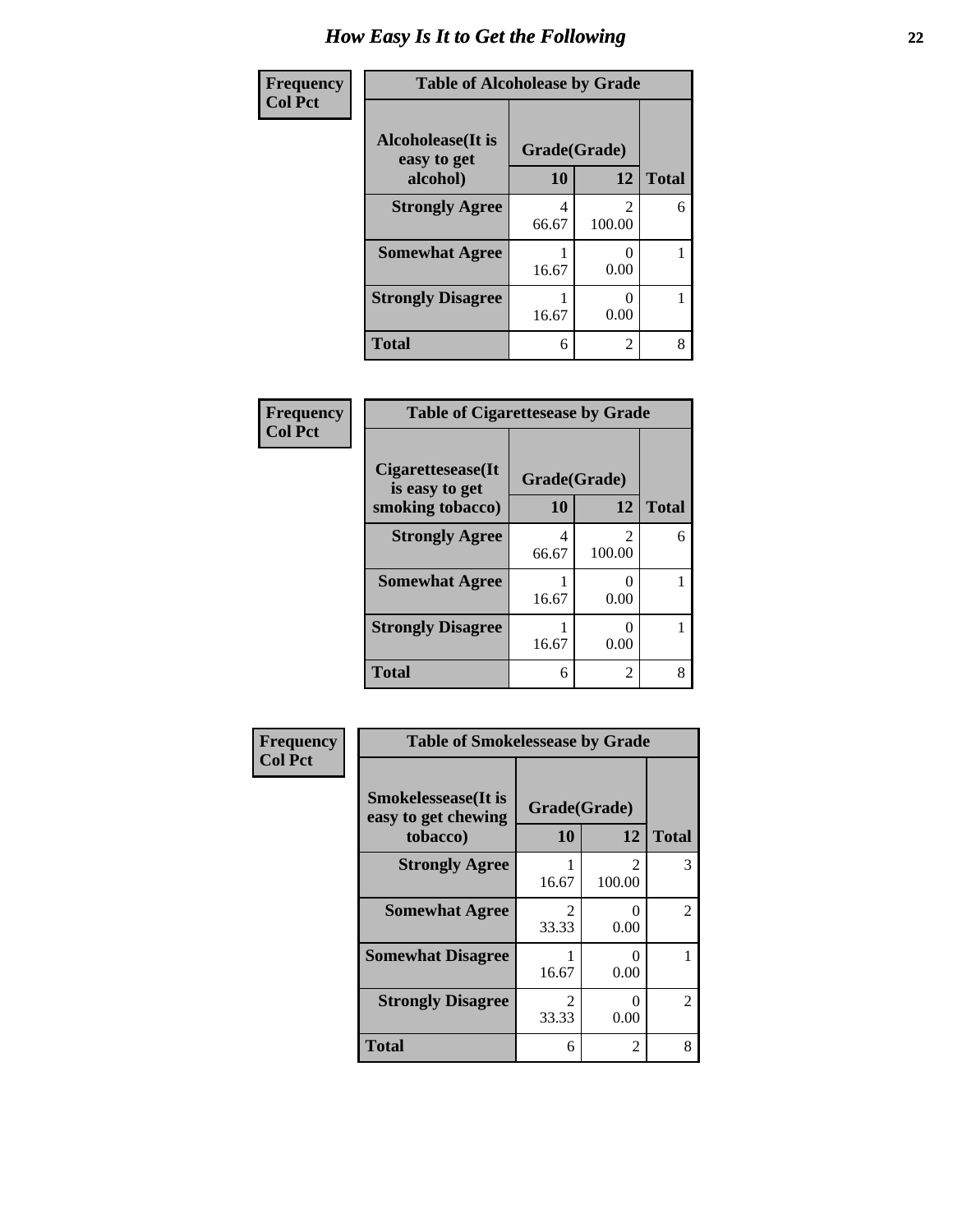| <b>Frequency</b> | <b>Table of Marijuanaease by Grade</b>           |                    |                          |                |
|------------------|--------------------------------------------------|--------------------|--------------------------|----------------|
| <b>Col Pct</b>   | Marijuanaease(It<br>is easy to get<br>marijuana) | Grade(Grade)<br>10 | 12                       | <b>Total</b>   |
|                  | <b>Strongly Agree</b>                            | 3<br>50.00         | $\mathfrak{D}$<br>100.00 | 5              |
|                  | <b>Somewhat Agree</b>                            | 2<br>33.33         | 0.00                     | $\overline{2}$ |
|                  | <b>Strongly Disagree</b>                         | 16.67              | 0.00                     |                |
|                  | <b>Total</b>                                     | 6                  | $\mathfrak{D}$           | 8              |

| Frequency      | <b>Table of Cocaineease by Grade</b>              |                         |             |                |
|----------------|---------------------------------------------------|-------------------------|-------------|----------------|
| <b>Col Pct</b> | <b>Cocaineease</b> (It is<br>easy to get cocaine) | Grade(Grade)<br>10      | 12          | <b>Total</b>   |
|                | <b>Strongly Agree</b>                             | 16.67                   | 2<br>100.00 | 3              |
|                | <b>Somewhat Agree</b>                             | $\mathfrak{D}$<br>33.33 | 0<br>0.00   | $\overline{2}$ |
|                | <b>Somewhat Disagree</b>                          | 16.67                   | 0<br>0.00   |                |
|                | <b>Strongly Disagree</b>                          | 2<br>33.33              | 0<br>0.00   | $\overline{2}$ |
|                | <b>Total</b>                                      | 6                       | 2           | 8              |

| Frequency      | <b>Table of Inhalantsease by Grade</b> |                    |                                       |              |
|----------------|----------------------------------------|--------------------|---------------------------------------|--------------|
| <b>Col Pct</b> | Inhalantsease(It<br>is easy to get     | Grade(Grade)<br>10 | 12                                    | <b>Total</b> |
|                | inhalants)                             |                    |                                       |              |
|                | <b>Strongly Agree</b>                  | 16.67              | $\mathcal{D}_{\mathcal{L}}$<br>100.00 | 3            |
|                | <b>Somewhat Agree</b>                  | 4<br>66.67         | 0<br>0.00                             | 4            |
|                | <b>Strongly Disagree</b>               | 16.67              | 0.00                                  |              |
|                | <b>Total</b>                           | 6                  | 2                                     | 8            |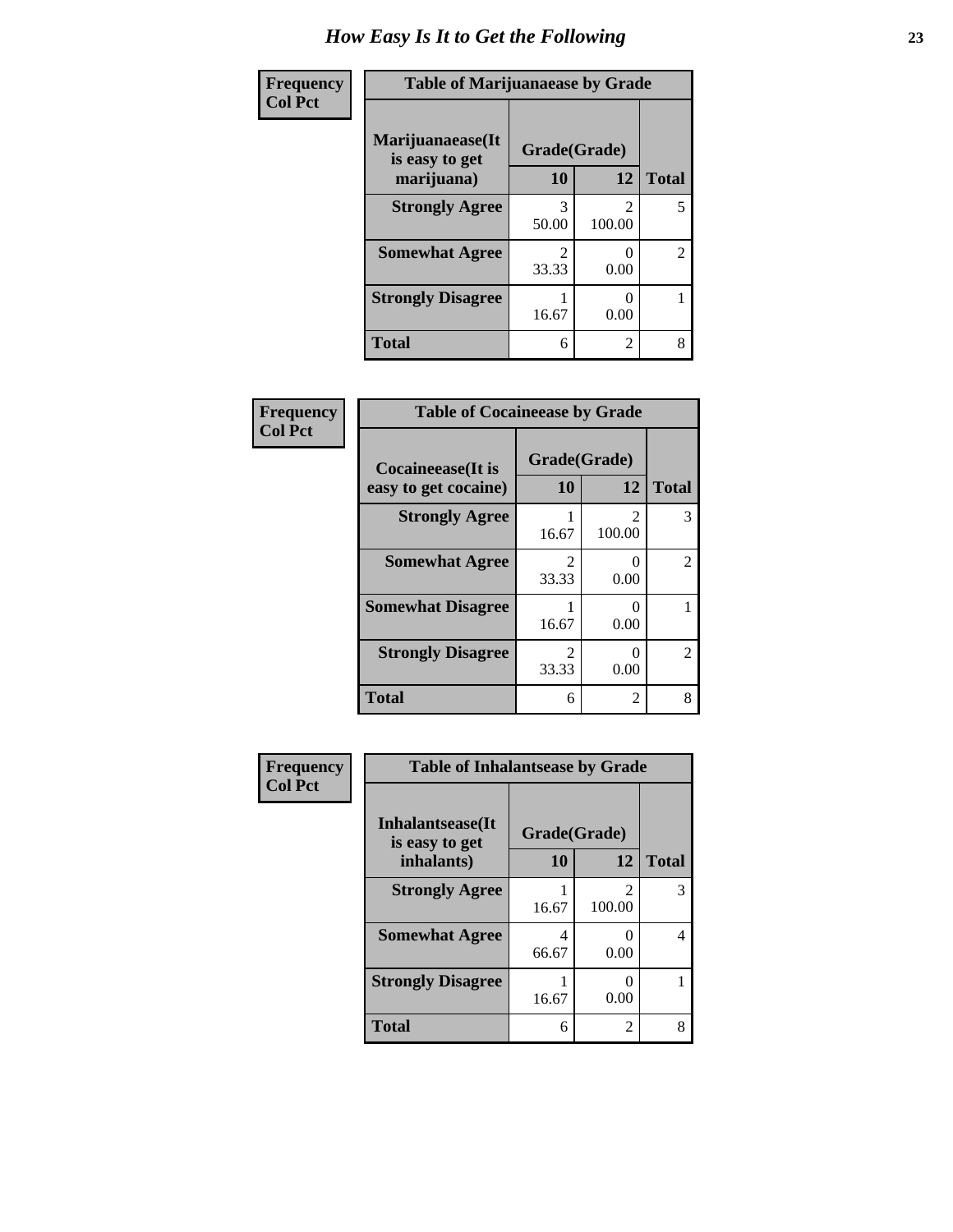| Frequency      | <b>Table of Steroidsease by Grade</b>               |                         |                                       |                |  |
|----------------|-----------------------------------------------------|-------------------------|---------------------------------------|----------------|--|
| <b>Col Pct</b> | <b>Steroidsease</b> (It is<br>easy to get steroids) | Grade(Grade)<br>10      | 12                                    | <b>Total</b>   |  |
|                | <b>Strongly Agree</b>                               | 16.67                   | $\mathcal{D}_{\mathcal{A}}$<br>100.00 | 3              |  |
|                | <b>Somewhat Agree</b>                               | $\mathfrak{D}$<br>33.33 | $\mathcal{O}$<br>0.00                 | 2              |  |
|                | <b>Somewhat Disagree</b>                            | $\mathfrak{D}$<br>33.33 | 0.00                                  | $\overline{2}$ |  |
|                | <b>Strongly Disagree</b>                            | 16.67                   | 0.00                                  |                |  |
|                | <b>Total</b>                                        | 6                       | 2                                     | 8              |  |

| Frequency      | <b>Table of Ecstasyease by Grade</b>              |                    |                           |              |  |
|----------------|---------------------------------------------------|--------------------|---------------------------|--------------|--|
| <b>Col Pct</b> | <b>Ecstasyease</b> (It is<br>easy to get ecstasy) | Grade(Grade)<br>10 | 12                        | <b>Total</b> |  |
|                | <b>Strongly Agree</b>                             | 16.67              | 2<br>100.00               | 3            |  |
|                | <b>Somewhat Agree</b>                             | 16.67              | 0.00                      |              |  |
|                | <b>Somewhat Disagree</b>                          | 3<br>50.00         | $\mathbf{\Omega}$<br>0.00 | 3            |  |
|                | <b>Strongly Disagree</b>                          | 16.67              | 0<br>0.00                 |              |  |
|                | <b>Total</b>                                      | 6                  | 2                         | 8            |  |

| Frequency      | <b>Table of Methease by Grade</b>                          |                    |                       |              |
|----------------|------------------------------------------------------------|--------------------|-----------------------|--------------|
| <b>Col Pct</b> | <b>Methease</b> (It is easy<br>to get<br>methamphetamines) | Grade(Grade)<br>10 | 12                    | <b>Total</b> |
|                | <b>Strongly Agree</b>                                      | 16.67              | 2<br>100.00           | 3            |
|                | <b>Somewhat Agree</b>                                      | 3<br>50.00         | 0<br>0.00             | 3            |
|                | <b>Somewhat Disagree</b>                                   | 16.67              | $\mathcal{O}$<br>0.00 |              |
|                | <b>Strongly Disagree</b>                                   | 16.67              | 0<br>0.00             |              |
|                | <b>Total</b>                                               | 6                  | 2                     | 8            |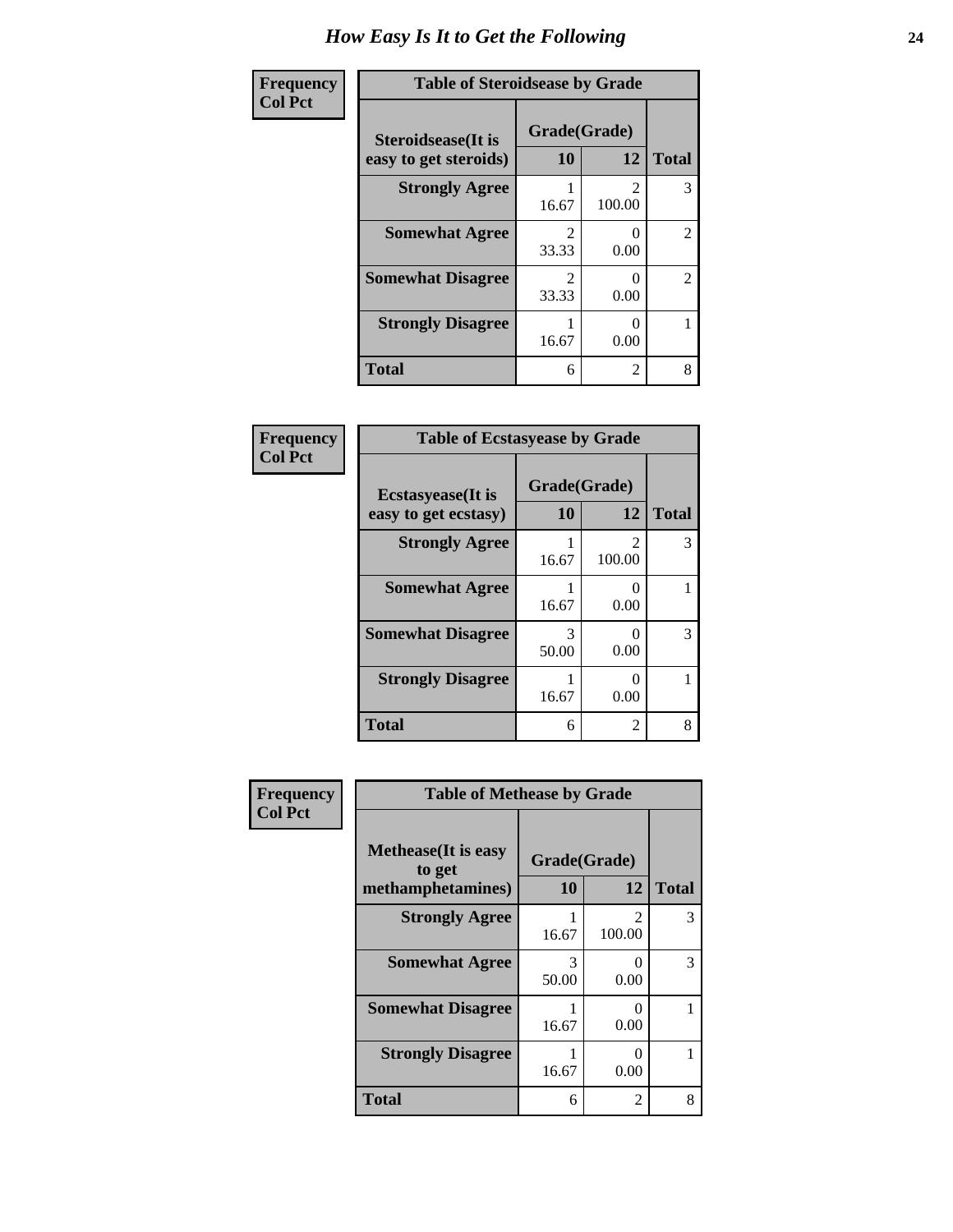| Frequency      | <b>Table of Hallucinogensease by Grade</b>               |                           |                           |              |
|----------------|----------------------------------------------------------|---------------------------|---------------------------|--------------|
| <b>Col Pct</b> | Hallucinogensease(It<br>is easy to get<br>hallucinogens) | Grade(Grade)<br><b>10</b> | 12                        | <b>Total</b> |
|                | <b>Strongly Agree</b>                                    | 16.67                     | $\mathcal{D}$<br>100.00   | 3            |
|                | <b>Somewhat Agree</b>                                    | 3<br>50.00                | 0<br>0.00                 | 3            |
|                | <b>Somewhat Disagree</b>                                 | 16.67                     | $\mathbf{\Omega}$<br>0.00 |              |
|                | <b>Strongly Disagree</b>                                 | 16.67                     | 0<br>0.00                 |              |
|                | <b>Total</b>                                             | 6                         | $\mathfrak{D}$            | 8            |

| Frequency<br>Col Pct |
|----------------------|
|                      |

| <b>Table of Prescriptionease by Grade</b>                                                |              |                                       |              |  |
|------------------------------------------------------------------------------------------|--------------|---------------------------------------|--------------|--|
| <b>Prescriptionease</b> (It<br>is easy to get<br>prescription drugs<br>not prescribed to | Grade(Grade) |                                       |              |  |
| me)                                                                                      | 10           | 12                                    | <b>Total</b> |  |
| <b>Strongly Agree</b>                                                                    | 16.67        | $\mathcal{D}_{\mathcal{L}}$<br>100.00 | 3            |  |
| <b>Somewhat Agree</b>                                                                    | 3<br>50.00   | 0<br>0.00                             | 3            |  |
| <b>Somewhat Disagree</b>                                                                 | 16.67        | 0<br>0.00                             | 1            |  |
| <b>Strongly Disagree</b>                                                                 | 16.67        | ∩<br>0.00                             |              |  |
| <b>Total</b>                                                                             | 6            | $\overline{2}$                        | 8            |  |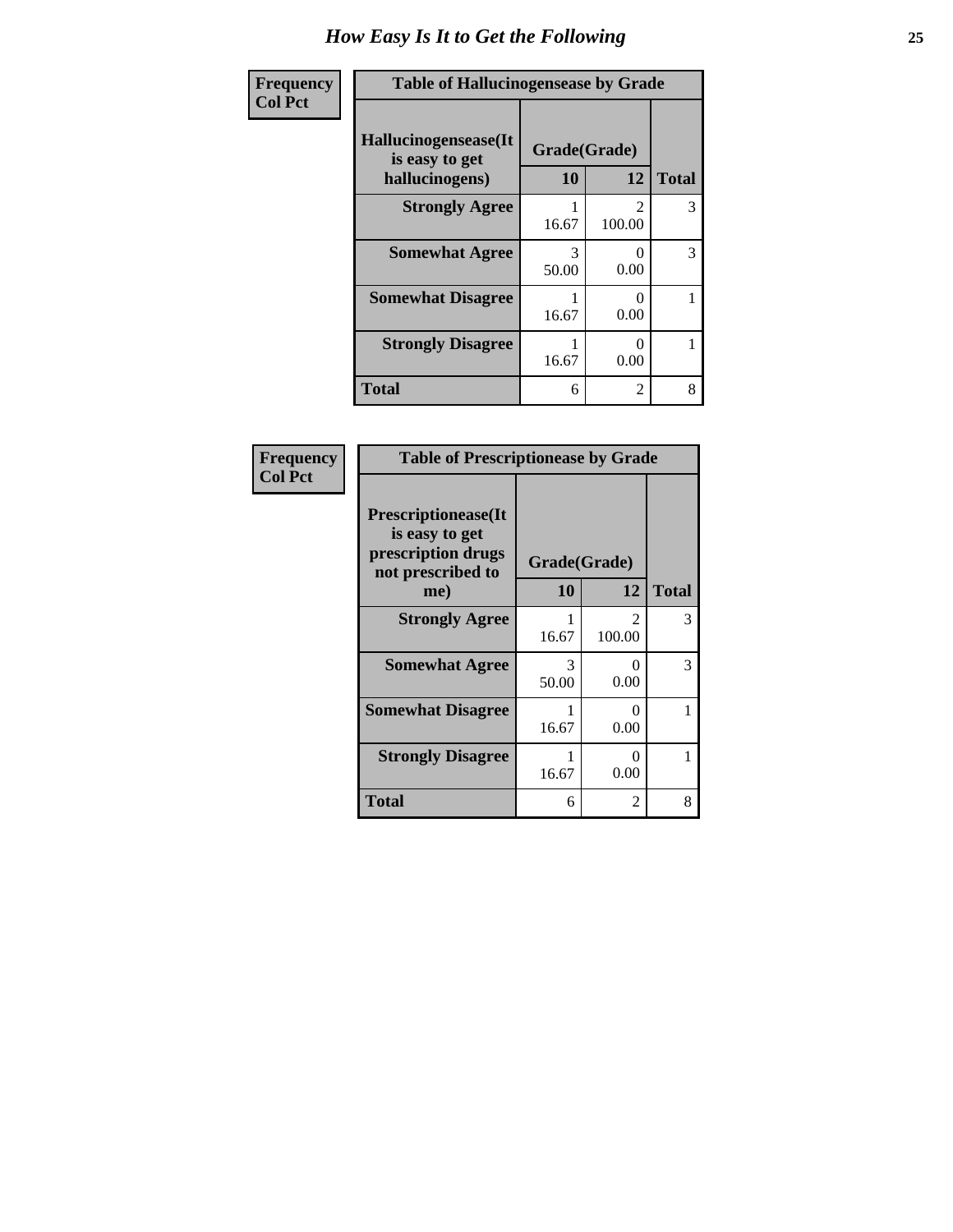#### *Age at Onset of Use* **26** *Results for "Age at Onset of Use" questions exclude students who said they did not use that substance*

| Frequency      | <b>Table of Grade by Alcoholinit</b> |                                                          |             |                |  |
|----------------|--------------------------------------|----------------------------------------------------------|-------------|----------------|--|
| <b>Row Pct</b> |                                      | Alcoholinit(I<br>started using<br>alcohol when<br>I was) |             |                |  |
|                | Grade(Grade)                         | 11                                                       | 12          | <b>Total</b>   |  |
|                | 10                                   | 0<br>0.00                                                | 3<br>100.00 | 3              |  |
|                | 12                                   | $\mathfrak{D}$<br>100.00                                 | 0<br>0.00   | $\overline{2}$ |  |
|                | <b>Total</b>                         | 2                                                        | 3           | 5              |  |
|                |                                      | <b>Frequency Missing = 3</b>                             |             |                |  |

| <b>Frequency</b> | <b>Table of Grade by Cigarettesinit</b> |                                                                 |                                           |           |                |
|------------------|-----------------------------------------|-----------------------------------------------------------------|-------------------------------------------|-----------|----------------|
| <b>Row Pct</b>   |                                         | Cigare ttesinit(I)<br>started smoking<br>tobacco when I<br>was) |                                           |           |                |
|                  | Grade(Grade)                            | 9                                                               | 11                                        | 12        | <b>Total</b>   |
|                  | 10                                      | 50.00                                                           | 50.00                                     | 0<br>0.00 | $\mathfrak{D}$ |
|                  | 12                                      | 0<br>0.00                                                       | 50.00                                     | 50.00     | $\overline{c}$ |
|                  | <b>Total</b>                            |                                                                 | 2                                         |           | 4              |
|                  |                                         |                                                                 | <b>Frequency Missing <math>=</math> 4</b> |           |                |

| Frequency      | <b>Table of Grade by Smokelessinit</b> |                                                              |       |                |
|----------------|----------------------------------------|--------------------------------------------------------------|-------|----------------|
| <b>Row Pct</b> |                                        | Smokelessinit(I<br>started chewing<br>tobacco when I<br>was) |       |                |
|                | Grade(Grade)                           | 9                                                            | 11    | <b>Total</b>   |
|                | 10                                     | 0                                                            | 0     | 0              |
|                |                                        | ٠                                                            |       |                |
|                | 12                                     | 50.00                                                        | 50.00 | $\overline{2}$ |
|                | <b>Total</b>                           |                                                              |       | $\overline{2}$ |
|                |                                        | Frequency Missing $= 6$                                      |       |                |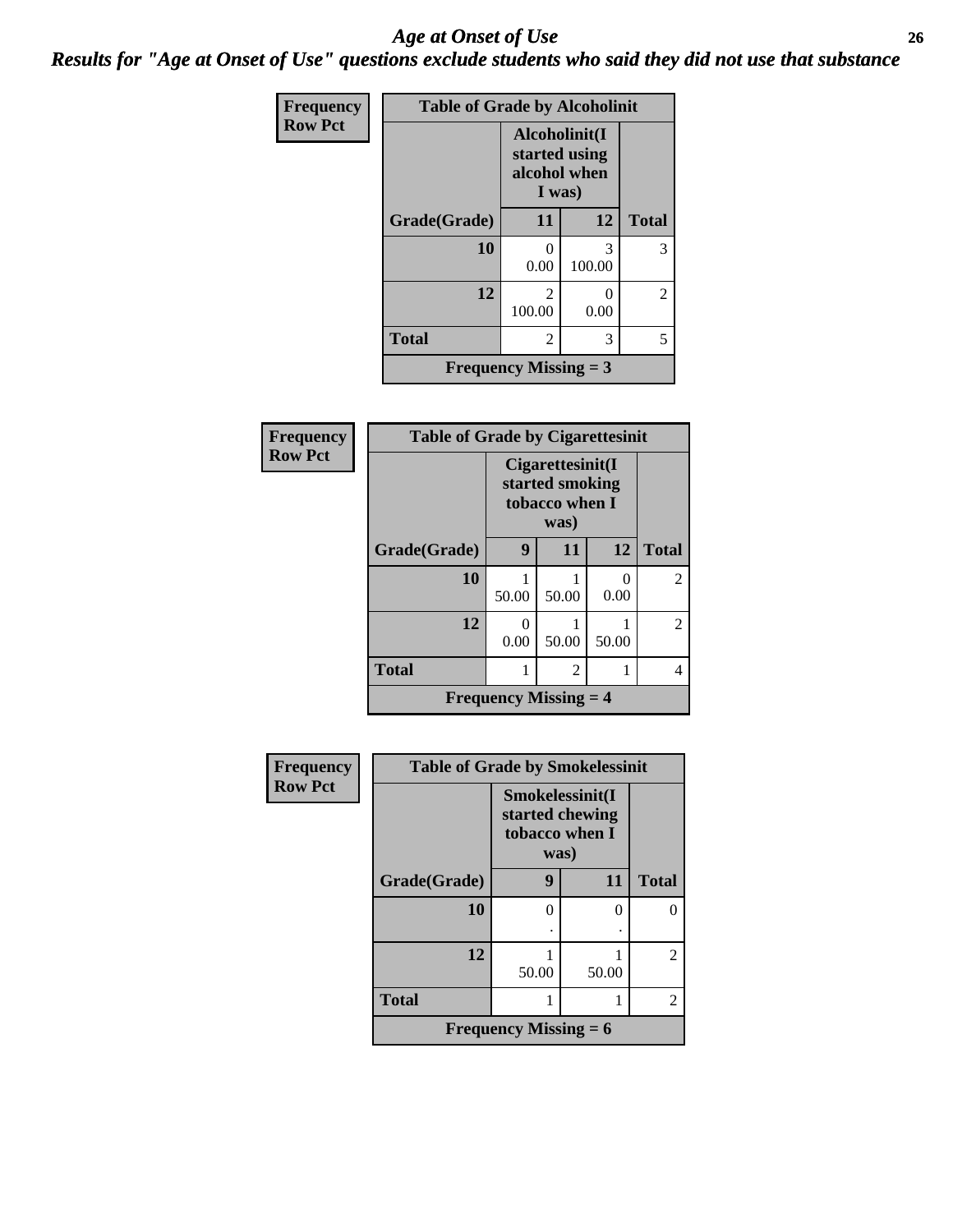#### *Age at Onset of Use* **27**

*Results for "Age at Onset of Use" questions exclude students who said they did not use that substance*

| Frequency      | <b>Table of Grade by Marijuanainit</b><br>Marijuanainit (I started<br>using marijuana when I<br>was) |           |                                           |           |       |                |
|----------------|------------------------------------------------------------------------------------------------------|-----------|-------------------------------------------|-----------|-------|----------------|
| <b>Row Pct</b> |                                                                                                      |           |                                           |           |       |                |
|                | Grade(Grade)                                                                                         | 9         | <b>10</b>                                 | <b>11</b> | 13    | <b>Total</b>   |
|                | 10                                                                                                   | 50.00     | $\Omega$<br>0.00                          | 0<br>0.00 | 50.00 | $\overline{2}$ |
|                | 12                                                                                                   | 0<br>0.00 | 50.00                                     | 50.00     | 0.00  | $\overline{2}$ |
|                | <b>Total</b>                                                                                         |           |                                           |           |       | 4              |
|                |                                                                                                      |           | <b>Frequency Missing <math>=</math> 4</b> |           |       |                |

*For Grade \* Cocaineinit all data are missing since all the levels of variable Cocaineinit are missing.*

*For Grade \* Inhalantsinit all data are missing since all the levels of variable Inhalantsinit are missing.*

*For Grade \* Steroidsinit all data are missing since all the levels of variable Steroidsinit are missing.*

*For Grade \* Ecstasyinit all data are missing since all the levels of variable Ecstasyinit are missing.*

*For Grade \* Methinit all data are missing since all the levels of variable Methinit are missing.*

*For Grade \* Hallucinogensinit all data are missing since all the levels of variable Hallucinogensinit are missing.*

| <b>Frequency</b> | <b>Table of Grade by Prescriptioninit</b> |                                                                                                  |                   |                |  |
|------------------|-------------------------------------------|--------------------------------------------------------------------------------------------------|-------------------|----------------|--|
| <b>Row Pct</b>   |                                           | Prescriptioninit(I<br>started using<br>prescription drugs<br>not prescribed to<br>me when I was) |                   |                |  |
|                  | Grade(Grade)                              | 11                                                                                               | 13                | <b>Total</b>   |  |
|                  | 10                                        | 0                                                                                                | $\mathbf{\Omega}$ |                |  |
|                  |                                           |                                                                                                  |                   |                |  |
|                  | 12                                        | 50.00                                                                                            | 50.00             | $\mathfrak{D}$ |  |
|                  | <b>Total</b>                              |                                                                                                  |                   | 2              |  |
|                  |                                           | <b>Frequency Missing = 6</b>                                                                     |                   |                |  |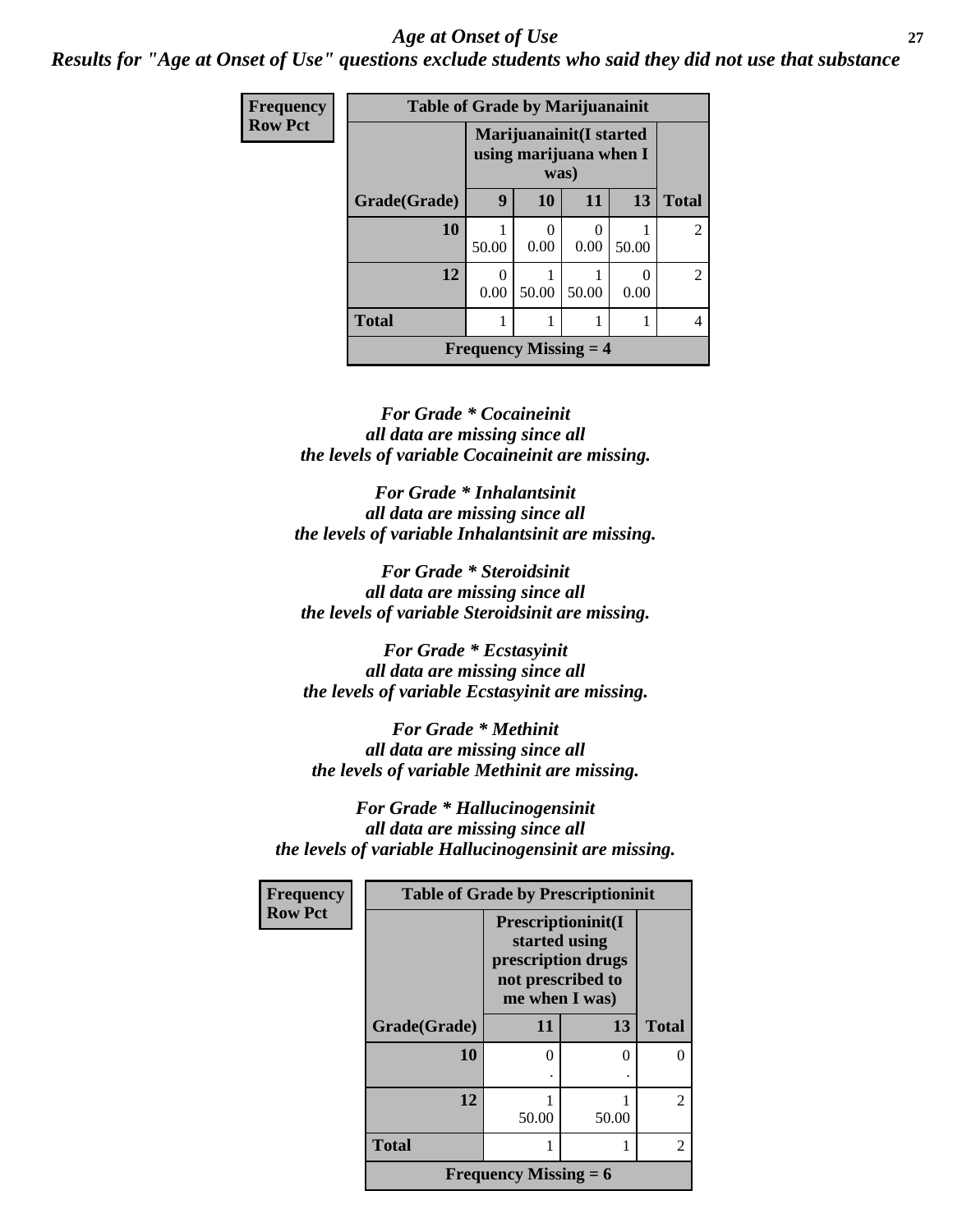| Frequency      | <b>Table of Alcoholharm by Grade</b> |              |                |              |
|----------------|--------------------------------------|--------------|----------------|--------------|
| <b>Col Pct</b> | Alcoholharm(I<br>think alcohol is    | Grade(Grade) |                |              |
|                | harmful)                             | 10           | 12             | <b>Total</b> |
|                | <b>Strongly Agree</b>                | 2<br>33.33   | 50.00          | 3            |
|                | <b>Somewhat Agree</b>                | 3<br>50.00   | 50.00          | 4            |
|                | <b>Strongly Disagree</b>             | 16.67        | 0.00           |              |
|                | <b>Total</b>                         | 6            | $\overline{c}$ | 8            |

| Frequency      | <b>Table of Cigarettesharm by Grade</b>         |              |                           |              |
|----------------|-------------------------------------------------|--------------|---------------------------|--------------|
| <b>Col Pct</b> | Cigarettesharm(I<br>think smoking<br>tobacco is | Grade(Grade) |                           |              |
|                | harmful)                                        | 10           | 12                        | <b>Total</b> |
|                | <b>Strongly Agree</b>                           | 16.67        | 50.00                     | 2            |
|                | <b>Somewhat Agree</b>                           | 4<br>66.67   | 50.00                     | 5            |
|                | <b>Strongly Disagree</b>                        | 16.67        | $\mathbf{\Omega}$<br>0.00 |              |
|                | <b>Total</b>                                    | 6            | 2                         | 8            |

| Frequency      | <b>Table of Smokelessharm by Grade</b>         |                         |                |                |
|----------------|------------------------------------------------|-------------------------|----------------|----------------|
| <b>Col Pct</b> | Smokelessharm(I<br>think chewing<br>tobacco is | Grade(Grade)            |                |                |
|                | harmful)                                       | 10                      | 12             | <b>Total</b>   |
|                | <b>Strongly Agree</b>                          | $\mathfrak{D}$<br>33.33 | 50.00          | 3              |
|                | <b>Somewhat Agree</b>                          | 3<br>50.00              | 50.00          | $\overline{4}$ |
|                | <b>Strongly Disagree</b>                       | 16.67                   | 0<br>0.00      |                |
|                | <b>Total</b>                                   | 6                       | $\mathfrak{D}$ | 8              |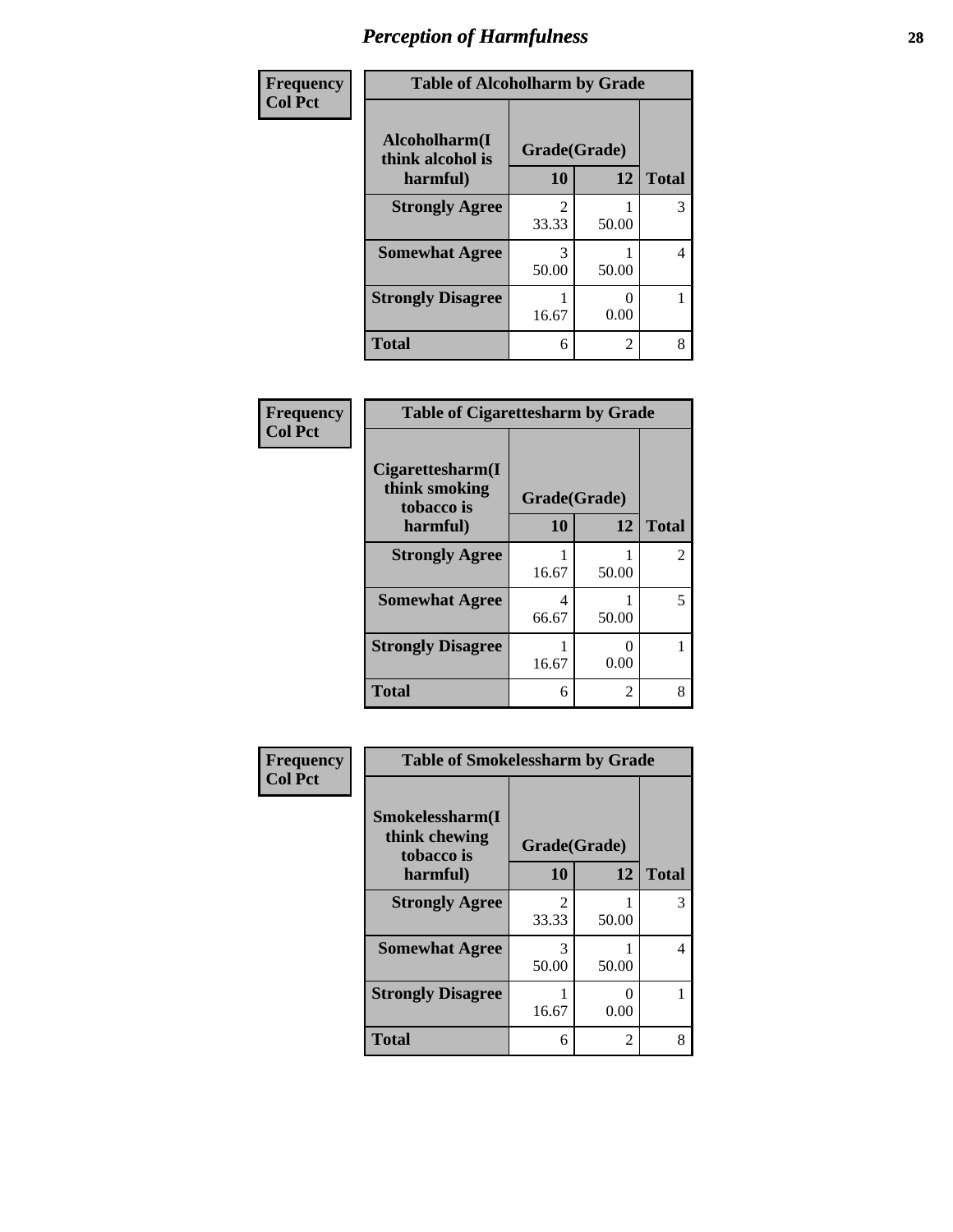| Frequency<br><b>Col Pct</b> | <b>Table of Marijuanaharm by Grade</b>            |            |                    |                                |
|-----------------------------|---------------------------------------------------|------------|--------------------|--------------------------------|
|                             | Marijuanaharm(I<br>think marijuana<br>is harmful) | 10         | Grade(Grade)<br>12 |                                |
|                             | <b>Strongly Agree</b>                             | 16.67      | 50.00              | <b>Total</b><br>$\overline{2}$ |
|                             | <b>Somewhat Agree</b>                             | 4<br>66.67 | 50.00              | 5                              |
|                             | <b>Strongly Disagree</b>                          | 16.67      | 0.00               |                                |
|                             | <b>Total</b>                                      | 6          | $\overline{2}$     | 8                              |

| Frequency      | <b>Table of Cocaineharm by Grade</b> |                         |           |              |
|----------------|--------------------------------------|-------------------------|-----------|--------------|
| <b>Col Pct</b> | Cocaineharm(I<br>think cocaine is    | Grade(Grade)            |           |              |
|                | harmful)                             | 10                      | 12        | <b>Total</b> |
|                | <b>Strongly Agree</b>                | $\mathfrak{D}$<br>33.33 | 50.00     | 3            |
|                | <b>Somewhat Agree</b>                | 3<br>50.00              | 50.00     | 4            |
|                | <b>Strongly Disagree</b>             | 16.67                   | 0<br>0.00 |              |
|                | <b>Total</b>                         | 6                       | 2         | 8            |

| Frequency      | <b>Table of Inhalantsharm by Grade</b> |              |                |                |
|----------------|----------------------------------------|--------------|----------------|----------------|
| <b>Col Pct</b> | Inhalantsharm(I<br>think inhalants     | Grade(Grade) |                |                |
|                | are harmful)                           | 10           | 12             | <b>Total</b>   |
|                | <b>Strongly Agree</b>                  | 16.67        | 50.00          | $\overline{2}$ |
|                | <b>Somewhat Agree</b>                  | 4<br>66.67   | 50.00          | 5              |
|                | <b>Strongly Disagree</b>               | 16.67        | 0.00           |                |
|                | <b>Total</b>                           | 6            | $\mathfrak{D}$ | 8              |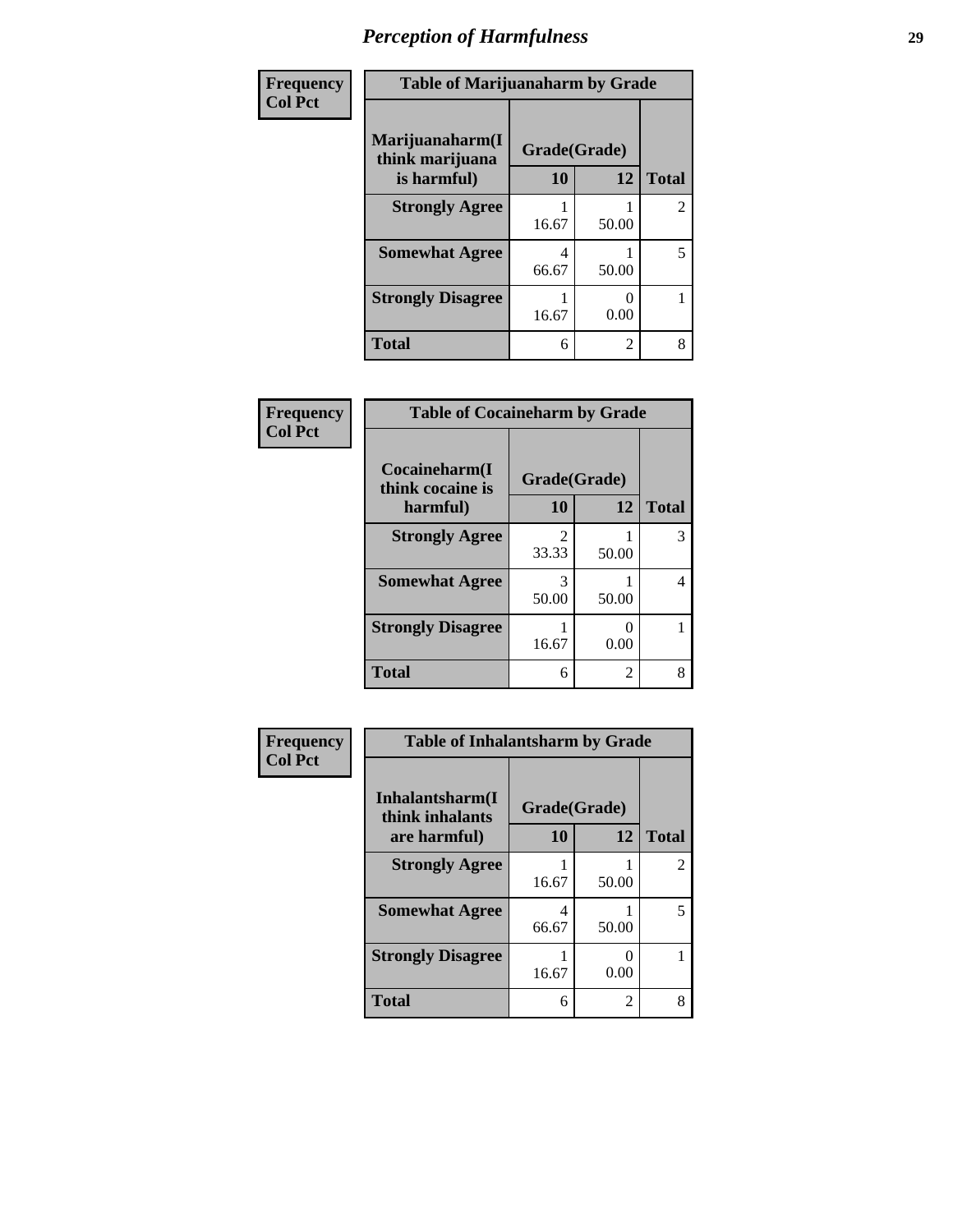| Frequency      | <b>Table of Steroidsharm by Grade</b> |              |                |                |
|----------------|---------------------------------------|--------------|----------------|----------------|
| <b>Col Pct</b> | Steroidsharm(I<br>think steroids are  | Grade(Grade) |                |                |
|                | harmful)                              | 10           | 12             | <b>Total</b>   |
|                | <b>Strongly Agree</b>                 | 16.67        | 50.00          | $\overline{2}$ |
|                | <b>Somewhat Agree</b>                 | 4<br>66.67   | 50.00          | 5              |
|                | <b>Strongly Disagree</b>              | 16.67        | 0.00           |                |
|                | <b>Total</b>                          | 6            | $\mathfrak{D}$ | 8              |

| Frequency      | <b>Table of Ecstasyharm by Grade</b> |              |                |                |
|----------------|--------------------------------------|--------------|----------------|----------------|
| <b>Col Pct</b> | Ecstasyharm(I<br>think ecstasy is    | Grade(Grade) |                |                |
|                | harmful)                             | 10           | 12             | <b>Total</b>   |
|                | <b>Strongly Agree</b>                | 16.67        | 50.00          | $\overline{2}$ |
|                | <b>Somewhat Agree</b>                | 4<br>66.67   | 50.00          | 5              |
|                | <b>Strongly Disagree</b>             | 16.67        | 0.00           |                |
|                | <b>Total</b>                         | 6            | $\mathfrak{D}$ | 8              |

| Frequency      | <b>Table of Methharm by Grade</b>            |              |           |                |
|----------------|----------------------------------------------|--------------|-----------|----------------|
| <b>Col Pct</b> | <b>Methharm</b> (I think<br>methamphetamines | Grade(Grade) |           |                |
|                | are harmful)                                 | 10           | 12        | <b>Total</b>   |
|                | <b>Strongly Agree</b>                        | 16.67        | 50.00     | $\overline{2}$ |
|                | <b>Somewhat Agree</b>                        | 4<br>66.67   | 50.00     | 5              |
|                | <b>Strongly Disagree</b>                     | 16.67        | 0<br>0.00 |                |
|                | <b>Total</b>                                 | 6            | 2         | 8              |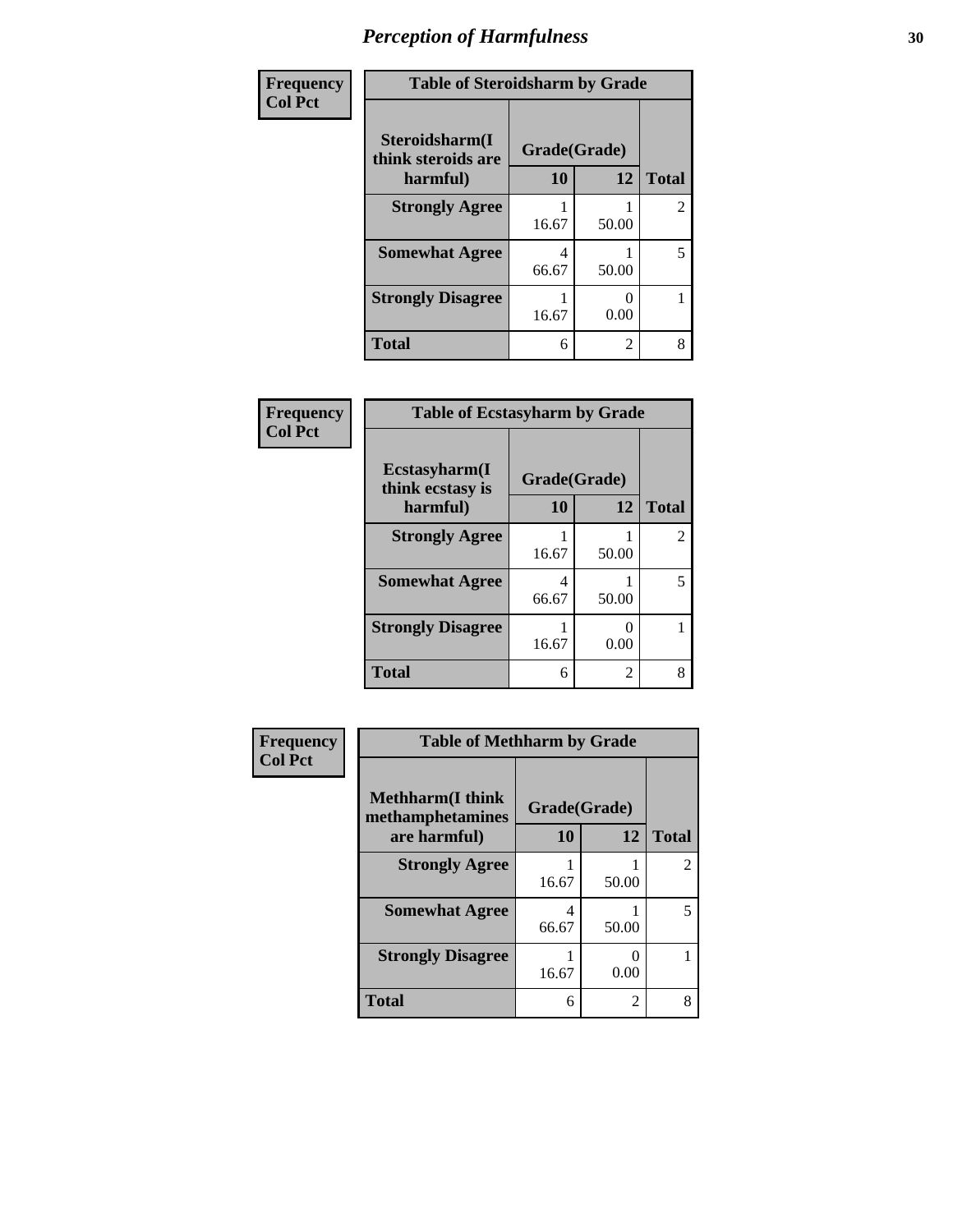| Frequency      | <b>Table of Hallucinogensharm by Grade</b>                 |                    |                |                |
|----------------|------------------------------------------------------------|--------------------|----------------|----------------|
| <b>Col Pct</b> | Hallucinogensharm(I<br>think hallucinogens<br>are harmful) | Grade(Grade)<br>10 | 12             | <b>Total</b>   |
|                | <b>Strongly Agree</b>                                      |                    |                | $\overline{c}$ |
|                |                                                            | 16.67              | 50.00          |                |
|                | <b>Somewhat Agree</b>                                      | 4<br>66.67         | 50.00          | 5              |
|                | <b>Strongly Disagree</b>                                   | 16.67              | ∩<br>0.00      |                |
|                | <b>Total</b>                                               | 6                  | $\overline{c}$ | 8              |

| Frequency      | <b>Table of Prescriptionharm by Grade</b>                                         |              |                           |                |
|----------------|-----------------------------------------------------------------------------------|--------------|---------------------------|----------------|
| <b>Col Pct</b> | <b>Prescriptionharm(I)</b><br>think prescription<br>drugs not<br>prescribed to me | Grade(Grade) |                           |                |
|                | are harmful)                                                                      | 10           | 12                        | <b>Total</b>   |
|                | <b>Strongly Agree</b>                                                             | 16.67        | 50.00                     | $\overline{c}$ |
|                | <b>Somewhat Agree</b>                                                             | 4<br>66.67   | 50.00                     | 5              |
|                | <b>Strongly Disagree</b>                                                          | 16.67        | $\mathbf{\Omega}$<br>0.00 |                |
|                | <b>Total</b>                                                                      | 6            | 2                         | 8              |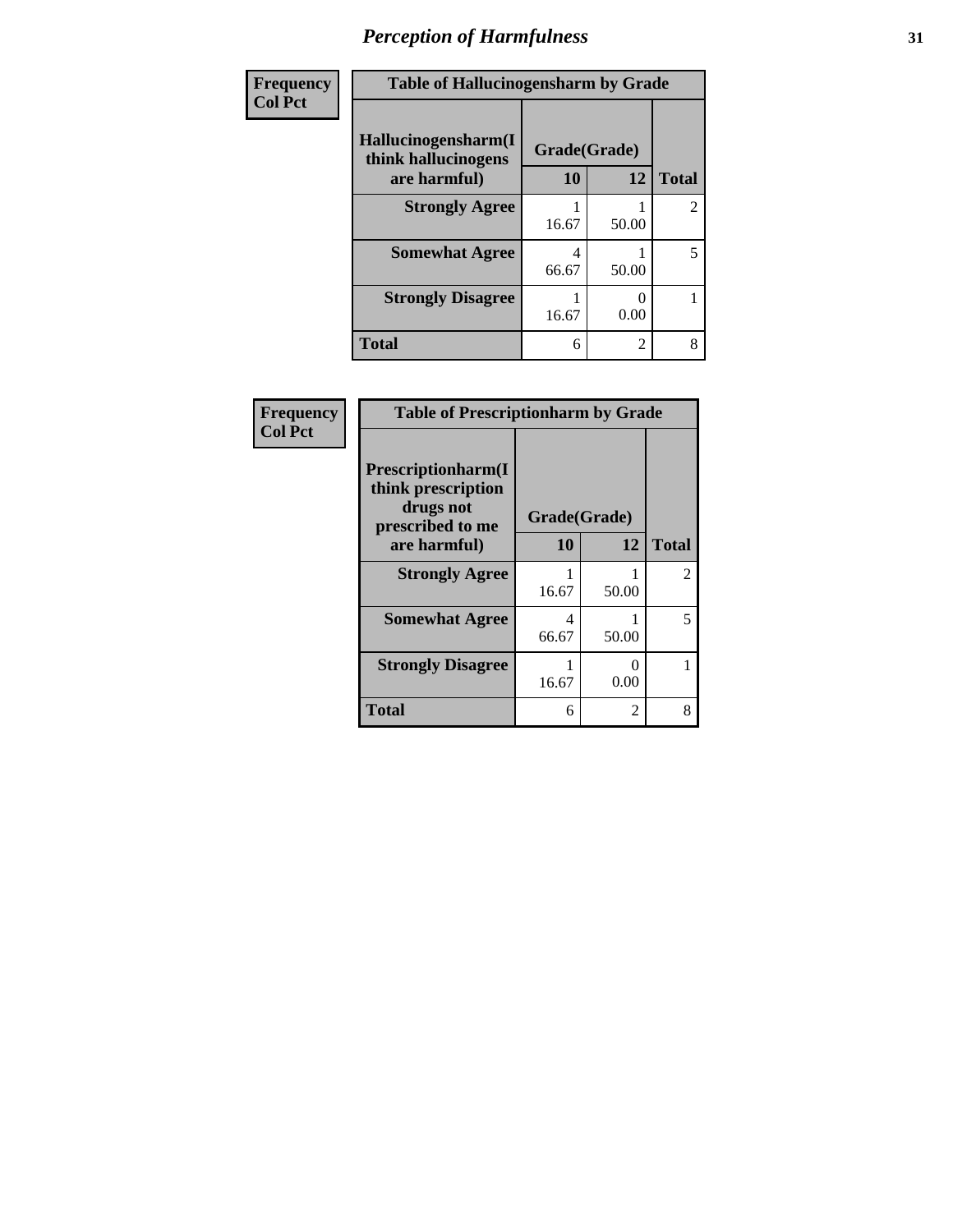### *Disapproval by Adults* **32**

| Frequency      | <b>Table of Alcoholadult by Grade</b>      |              |                |              |
|----------------|--------------------------------------------|--------------|----------------|--------------|
| <b>Col Pct</b> | Alcoholadult(Adults<br>would disapprove if | Grade(Grade) |                |              |
|                | I used alcohol)                            | 10           | 12             | <b>Total</b> |
|                | <b>Strongly Agree</b>                      | 4<br>66.67   | 2<br>100.00    | 6            |
|                | <b>Somewhat Agree</b>                      | 16.67        | 0.00           |              |
|                | <b>Strongly Disagree</b>                   | 16.67        | 0.00           |              |
|                | <b>Total</b>                               | 6            | $\mathfrak{D}$ | 8            |

| Frequency      | <b>Table of Tobaccoadult by Grade</b>             |              |             |                |
|----------------|---------------------------------------------------|--------------|-------------|----------------|
| <b>Col Pct</b> | <b>Tobaccoadult(Adults</b><br>would disapprove if | Grade(Grade) |             |                |
|                | I used tobacco)                                   | 10           | 12          | <b>Total</b>   |
|                | <b>Strongly Agree</b>                             | 3<br>50.00   | 2<br>100.00 | 5              |
|                | <b>Somewhat Agree</b>                             | 33.33        | 0<br>0.00   | $\mathfrak{D}$ |
|                | <b>Strongly Disagree</b>                          | 16.67        | 0<br>0.00   |                |
|                | <b>Total</b>                                      | 6            | 2           | 8              |

| <b>Frequency</b> | <b>Table of Marijuanaadult by Grade</b>        |              |                          |                |
|------------------|------------------------------------------------|--------------|--------------------------|----------------|
| <b>Col Pct</b>   | Marijuanaadult(Adults<br>would disapprove if I | Grade(Grade) |                          |                |
|                  | used marijuana)                                | 10           | 12                       | <b>Total</b>   |
|                  | <b>Strongly Agree</b>                          | 3<br>50.00   | $\overline{c}$<br>100.00 | 5              |
|                  | <b>Somewhat Agree</b>                          | 2<br>33.33   | 0<br>0.00                | $\mathfrak{D}$ |
|                  | <b>Strongly Disagree</b>                       | 16.67        | 0<br>0.00                |                |
|                  | <b>Total</b>                                   | 6            | $\overline{c}$           | 8              |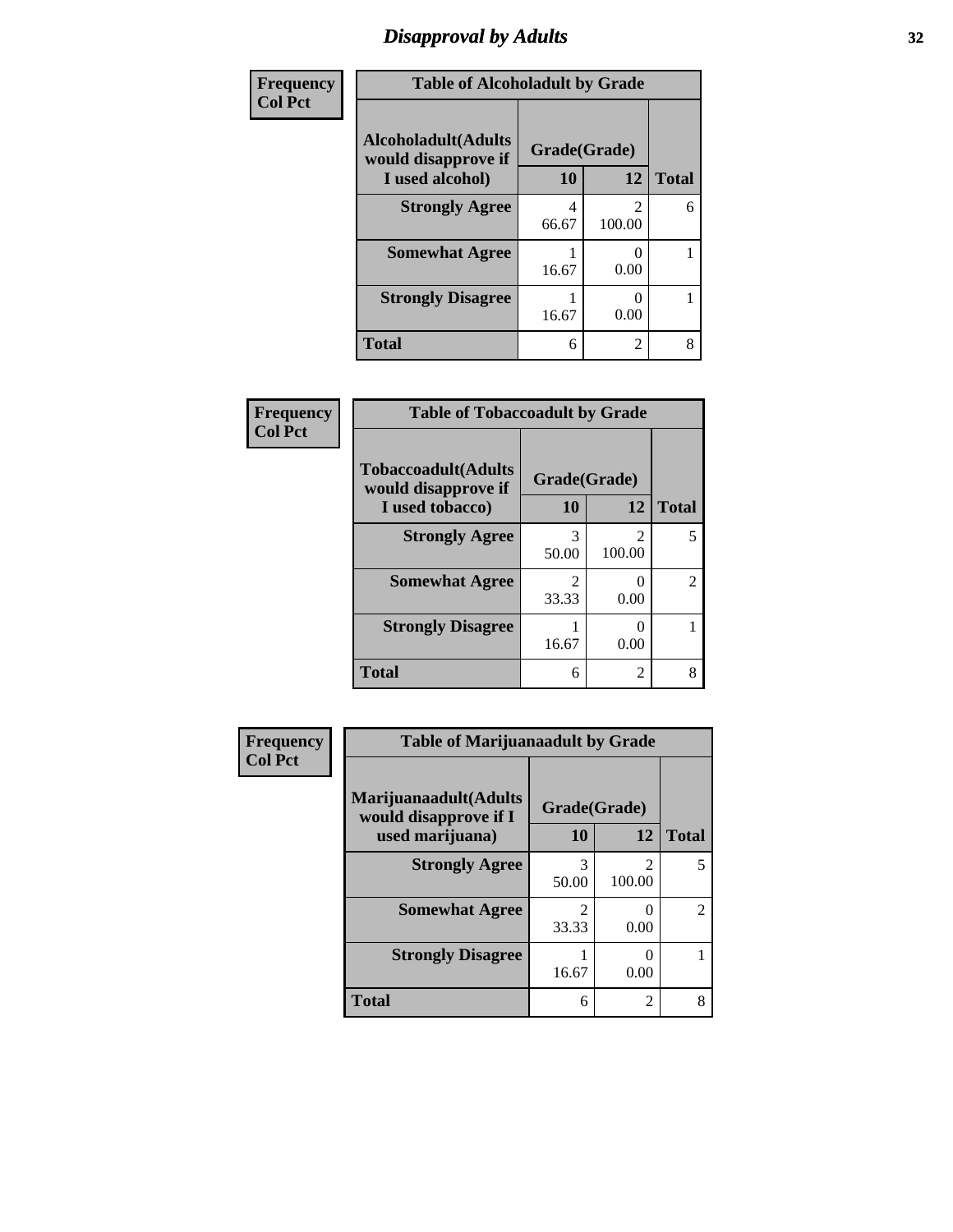### *Disapproval by Adults* **33**

| Frequency      | <b>Table of Otherdrugadult by Grade</b>                                     |                    |             |              |
|----------------|-----------------------------------------------------------------------------|--------------------|-------------|--------------|
| <b>Col Pct</b> | <b>Otherdrugadult</b> (Adults<br>would disapprove if I<br>used other drugs) | Grade(Grade)<br>10 | 12          | <b>Total</b> |
|                | <b>Strongly Agree</b>                                                       | 4<br>66.67         | 2<br>100.00 | 6            |
|                | <b>Somewhat Agree</b>                                                       | 16.67              | 0.00        |              |
|                | <b>Strongly Disagree</b>                                                    | 16.67              | 0<br>0.00   |              |
|                | <b>Total</b>                                                                | 6                  | 2           | 8            |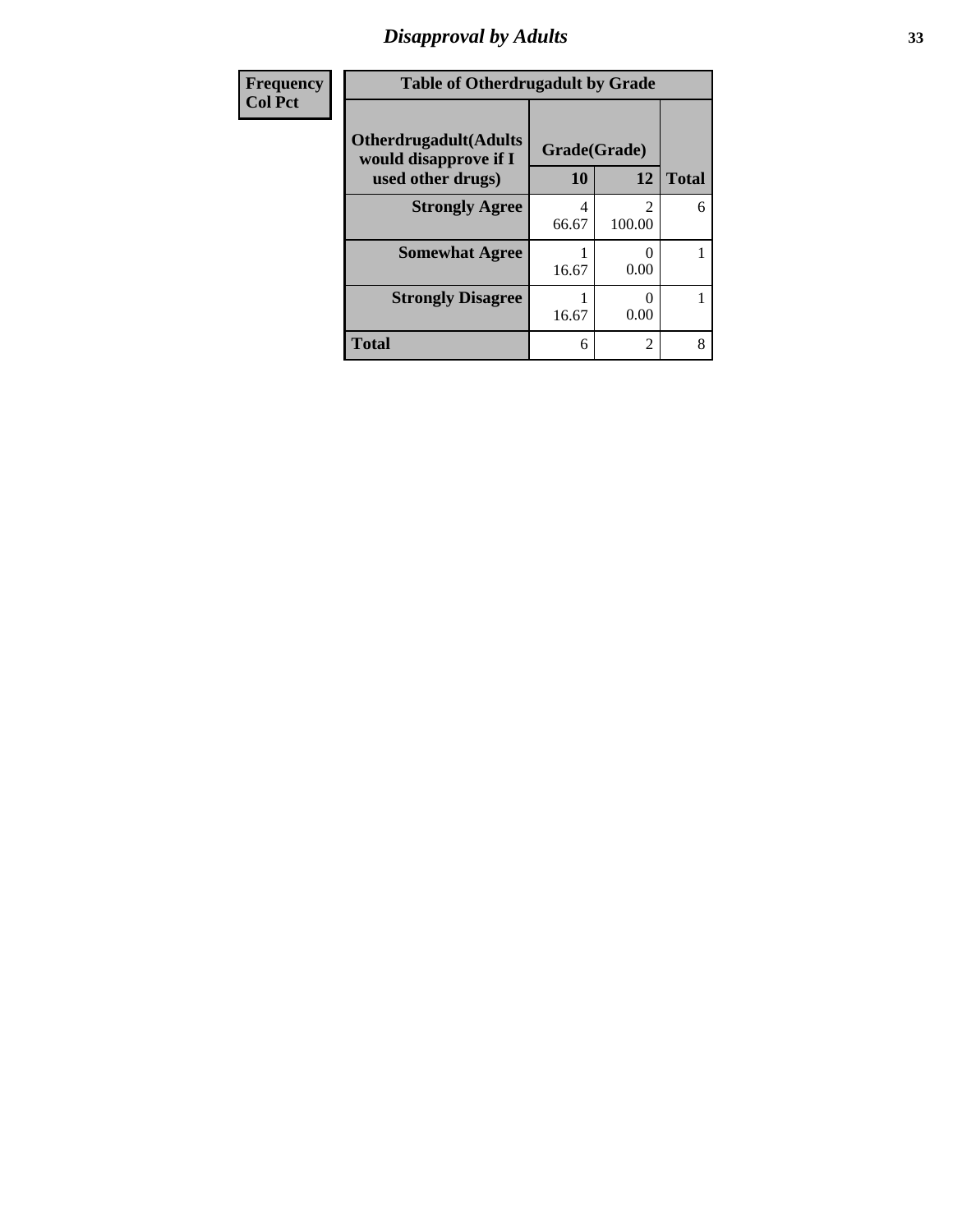### *Disapproval by Peers* **34**

| Frequency      | <b>Table of Alcoholpeer by Grade</b>                    |                           |                                       |              |
|----------------|---------------------------------------------------------|---------------------------|---------------------------------------|--------------|
| <b>Col Pct</b> | Alcoholpeer(My<br>friends would<br>disapprove if I used | Grade(Grade)              |                                       |              |
|                | alcohol)                                                | 10                        | 12                                    | <b>Total</b> |
|                | <b>Strongly Agree</b>                                   | $\mathbf{\Omega}$<br>0.00 | $\mathcal{D}_{\mathcal{A}}$<br>100.00 | 2            |
|                | <b>Somewhat Agree</b>                                   | 3<br>50.00                | $\Omega$<br>0.00                      | 3            |
|                | <b>Somewhat Disagree</b>                                | 16.67                     | 0.00                                  |              |
|                | <b>Strongly Disagree</b>                                | $\mathfrak{D}$<br>33.33   | 0<br>0.00                             | 2            |
|                | <b>Total</b>                                            | 6                         | $\overline{2}$                        | 8            |

| Frequency      | <b>Table of Tobaccopeer by Grade</b>                    |                         |                                       |              |
|----------------|---------------------------------------------------------|-------------------------|---------------------------------------|--------------|
| <b>Col Pct</b> | Tobaccopeer(My<br>friends would<br>disapprove if I used | Grade(Grade)            |                                       |              |
|                | tobacco)                                                | 10                      | 12                                    | <b>Total</b> |
|                | <b>Strongly Agree</b>                                   | 0<br>0.00               | $\mathcal{D}_{\mathcal{L}}$<br>100.00 | 2            |
|                | <b>Somewhat Agree</b>                                   | 3<br>50.00              | $\Omega$<br>0.00                      | 3            |
|                | <b>Somewhat Disagree</b>                                | 16.67                   | $\mathbf{\Omega}$<br>0.00             |              |
|                | <b>Strongly Disagree</b>                                | $\mathfrak{D}$<br>33.33 | 0<br>0.00                             | 2            |
|                | <b>Total</b>                                            | 6                       | 2                                     | 8            |

| Frequency      | <b>Table of Marijuanapeer by Grade</b>                    |              |             |                |
|----------------|-----------------------------------------------------------|--------------|-------------|----------------|
| <b>Col Pct</b> | Marijuanapeer(My<br>friends would<br>disapprove if I used | Grade(Grade) |             |                |
|                | marijuana)                                                | <b>10</b>    | 12          | <b>Total</b>   |
|                | <b>Strongly Agree</b>                                     | 0<br>0.00    | 2<br>100.00 | $\mathfrak{D}$ |
|                | <b>Somewhat Agree</b>                                     | 3<br>50.00   | 0.00        | 3              |
|                | <b>Somewhat Disagree</b>                                  | 16.67        | 0.00        |                |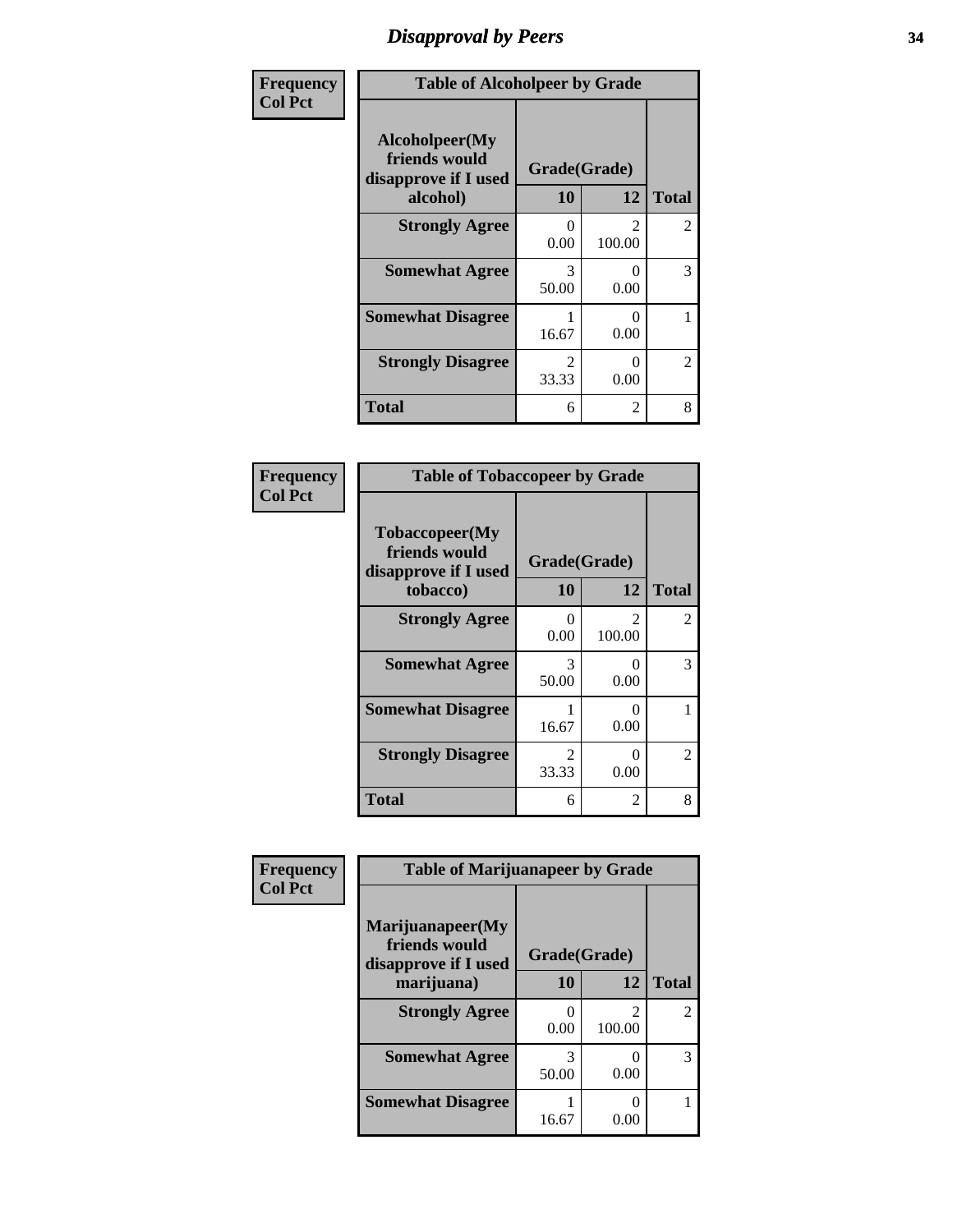### *Disapproval by Peers* **35**

| <b>Frequency</b> | <b>Table of Marijuanapeer by Grade</b>                                  |                    |      |                |
|------------------|-------------------------------------------------------------------------|--------------------|------|----------------|
| <b>Col Pct</b>   | Marijuanapeer(My<br>friends would<br>disapprove if I used<br>marijuana) | Grade(Grade)<br>10 | 12   | <b>Total</b>   |
|                  | <b>Strongly Disagree</b>                                                | 33.33              | 0.00 | $\overline{c}$ |
|                  | <b>Total</b>                                                            |                    | 2    | 8              |

| Frequency      | <b>Table of Otherdrugpeer by Grade</b>                                    |                           |                                       |               |
|----------------|---------------------------------------------------------------------------|---------------------------|---------------------------------------|---------------|
| <b>Col Pct</b> | Otherdrugpeer(My<br>friends would<br>disapprove if I used<br>other drugs) | Grade(Grade)<br>10        | 12                                    | <b>Total</b>  |
|                | <b>Strongly Agree</b>                                                     | $\mathbf{\Omega}$<br>0.00 | $\mathcal{D}_{\mathcal{L}}$<br>100.00 | $\mathcal{L}$ |
|                | <b>Somewhat Agree</b>                                                     | 3<br>50.00                | 0<br>0.00                             | 3             |
|                | <b>Somewhat Disagree</b>                                                  | 16.67                     | 0<br>0.00                             |               |
|                | <b>Strongly Disagree</b>                                                  | $\mathfrak{D}$<br>33.33   | 0<br>0.00                             | 2             |
|                | Total                                                                     | 6                         | 2                                     | 8             |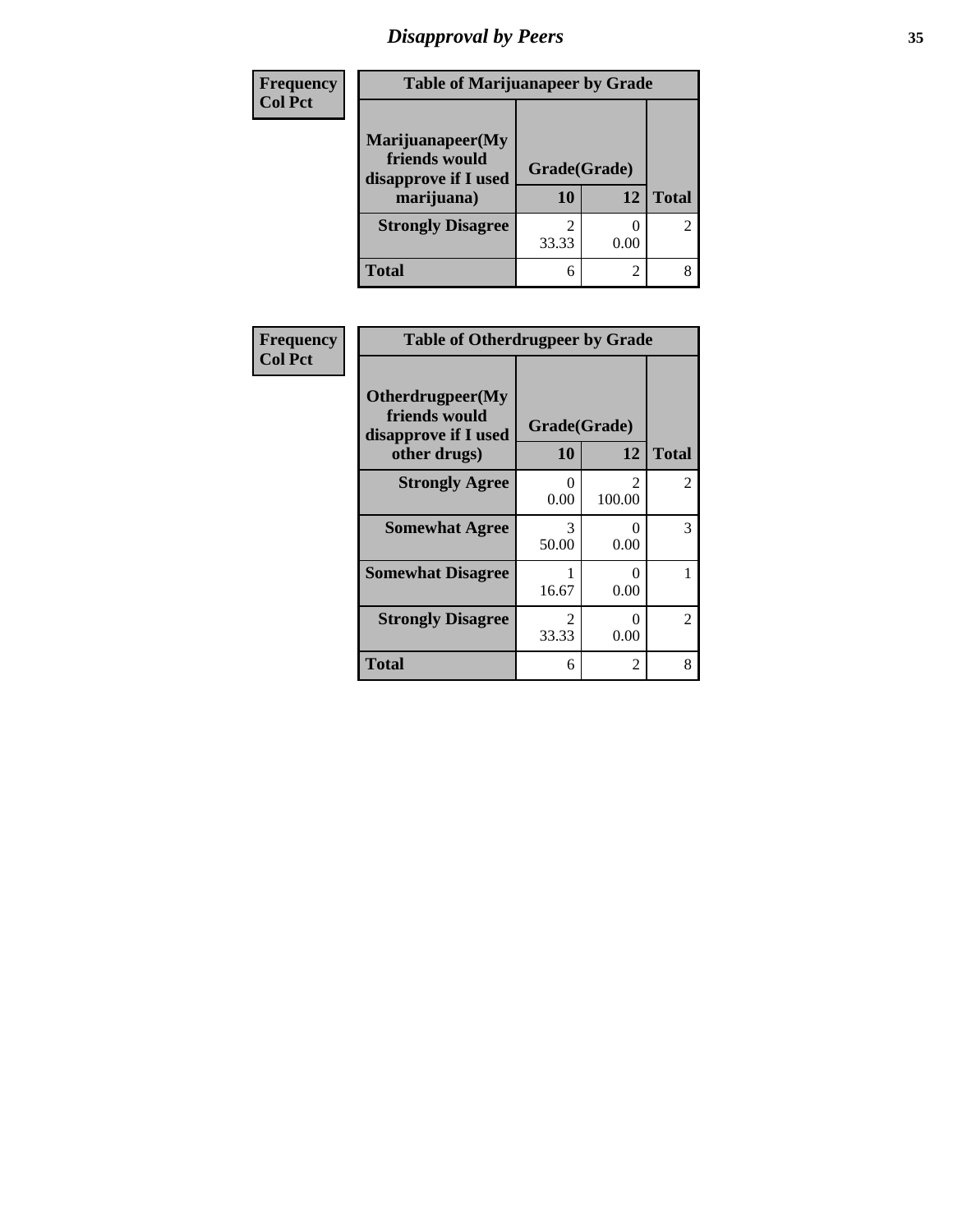#### *Where do My Friends Use - Percentage of Students who selected the following responses.Students could select more than 1 response so the percentage for each substance will not add up to 100%.* **36**

| Frequency      | <b>Table of Alcohollocation1 by Grade</b> |              |                |              |
|----------------|-------------------------------------------|--------------|----------------|--------------|
| <b>Col Pct</b> | <b>Alcohollocation1(Places</b>            | Grade(Grade) |                |              |
|                | <b>Friends Use Alcohol)</b>               | 10           | 12             | <b>Total</b> |
|                |                                           | 3<br>50.00   | 2<br>100.00    |              |
|                | Do Not Use                                | 3<br>50.00   | 0.00           | 3            |
|                | <b>Total</b>                              | 6            | $\overline{2}$ | 8            |

| Frequency      | <b>Table of Alcohollocation2 by Grade</b> |                         |                             |              |
|----------------|-------------------------------------------|-------------------------|-----------------------------|--------------|
| <b>Col Pct</b> | <b>Alcohollocation2(Places</b>            | Grade(Grade)            |                             |              |
|                | <b>Friends Use Alcohol)</b>               | 10                      | 12                          | <b>Total</b> |
|                |                                           | 66.67                   | 0.00                        |              |
|                | Home                                      | $\overline{c}$<br>33.33 | 100.00                      |              |
|                | <b>Total</b>                              | 6                       | $\mathcal{D}_{\mathcal{A}}$ |              |

| <b>Frequency</b> | <b>Table of Alcohollocation3 by Grade</b> |              |        |              |
|------------------|-------------------------------------------|--------------|--------|--------------|
| <b>Col Pct</b>   | <b>Alcohollocation3(Places</b>            | Grade(Grade) |        |              |
|                  | <b>Friends Use Alcohol)</b>               | 10           | 12     | <b>Total</b> |
|                  |                                           | 6<br>100.00  | 100.00 |              |
|                  | <b>Total</b>                              | 6            |        |              |

| Frequency      | <b>Table of Alcohollocation4 by Grade</b> |              |        |              |
|----------------|-------------------------------------------|--------------|--------|--------------|
| <b>Col Pct</b> | <b>Alcohollocation4(Places</b>            | Grade(Grade) |        |              |
|                | <b>Friends Use Alcohol)</b>               | 10           | 12     | <b>Total</b> |
|                |                                           | 100.00       | 100.00 | 8            |
|                | <b>Total</b>                              | 6            | ◠      | 8            |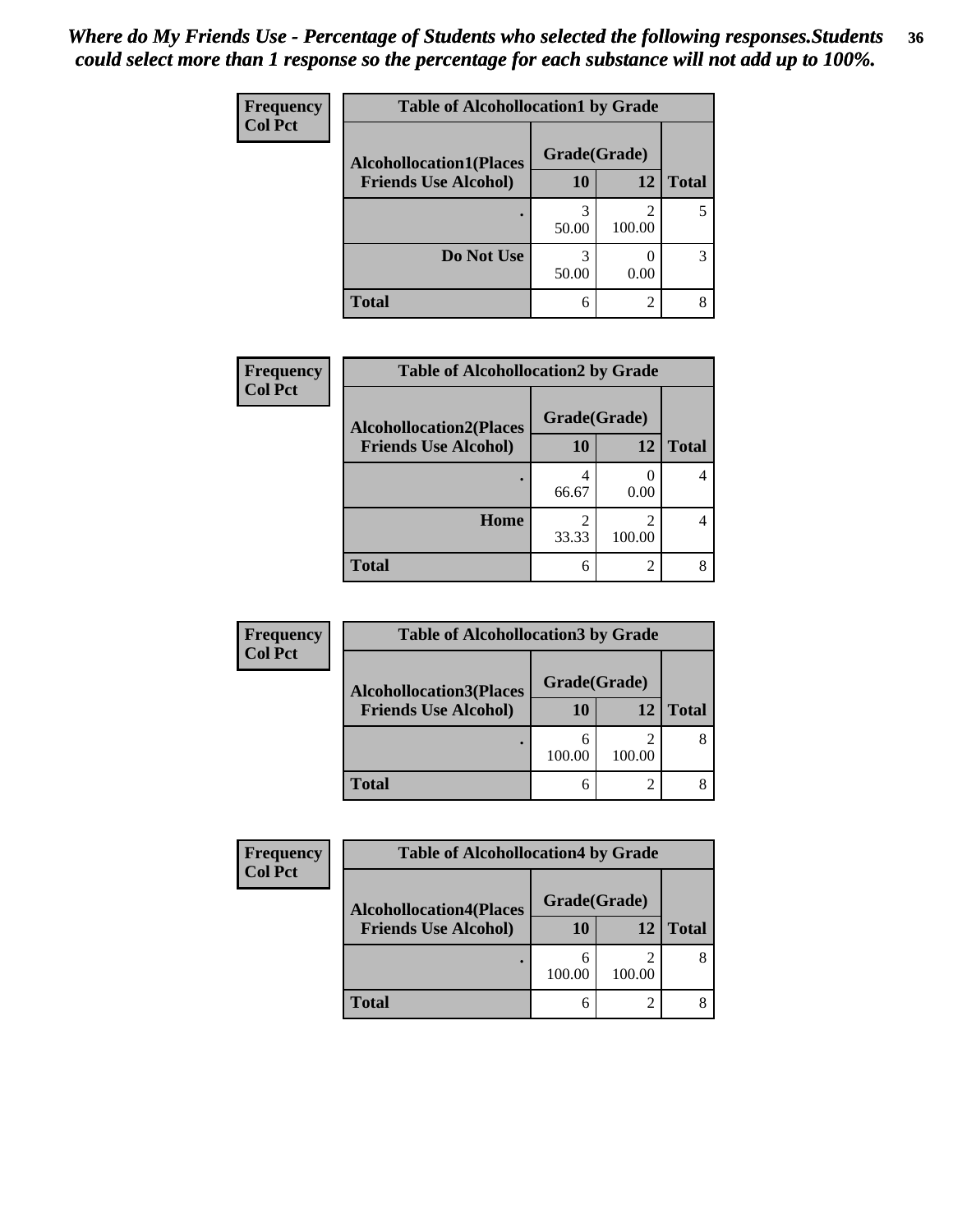| Frequency      | <b>Table of Alcohollocation5 by Grade</b> |              |                |              |  |
|----------------|-------------------------------------------|--------------|----------------|--------------|--|
| <b>Col Pct</b> | <b>Alcohollocation5(Places</b>            | Grade(Grade) |                |              |  |
|                | <b>Friends Use Alcohol)</b>               | 10           | 12             | <b>Total</b> |  |
|                |                                           | 3<br>50.00   | 0.00           |              |  |
|                | <b>Friend's House</b>                     | 3<br>50.00   | 2<br>100.00    |              |  |
|                | <b>Total</b>                              | 6            | $\overline{2}$ |              |  |

| <b>Frequency</b> | <b>Table of Alcohollocation6 by Grade</b> |              |                             |              |
|------------------|-------------------------------------------|--------------|-----------------------------|--------------|
| <b>Col Pct</b>   | <b>Alcohollocation6(Places</b>            | Grade(Grade) |                             |              |
|                  | <b>Friends Use Alcohol)</b>               | 10           | 12                          | <b>Total</b> |
|                  |                                           | 66.67        | 0.00                        |              |
|                  | <b>Other</b>                              | 33.33        | 100.00                      |              |
|                  | <b>Total</b>                              | 6            | $\mathcal{D}_{\mathcal{L}}$ |              |

| <b>Frequency</b> | <b>Table of Tobaccolocation1 by Grade</b> |              |               |              |
|------------------|-------------------------------------------|--------------|---------------|--------------|
| <b>Col Pct</b>   | <b>Tobaccolocation1(Places</b>            | Grade(Grade) |               |              |
|                  | <b>Friends Use Tobacco)</b>               | 10           | 12            | <b>Total</b> |
|                  |                                           | 50.00        | 100.00        |              |
|                  | Do Not Use                                | 50.00        | 0.00          |              |
|                  | <b>Total</b>                              | 6            | $\mathcal{D}$ |              |

| <b>Frequency</b> | <b>Table of Tobaccolocation2 by Grade</b> |              |        |              |  |
|------------------|-------------------------------------------|--------------|--------|--------------|--|
| <b>Col Pct</b>   | <b>Tobaccolocation2(Places</b>            | Grade(Grade) |        |              |  |
|                  | <b>Friends Use Tobacco)</b>               | 10           | 12     | <b>Total</b> |  |
|                  |                                           | 66.67        | 0.00   |              |  |
|                  | Home                                      | 33.33        | 100.00 |              |  |
|                  | <b>Total</b>                              | 6            | 2      |              |  |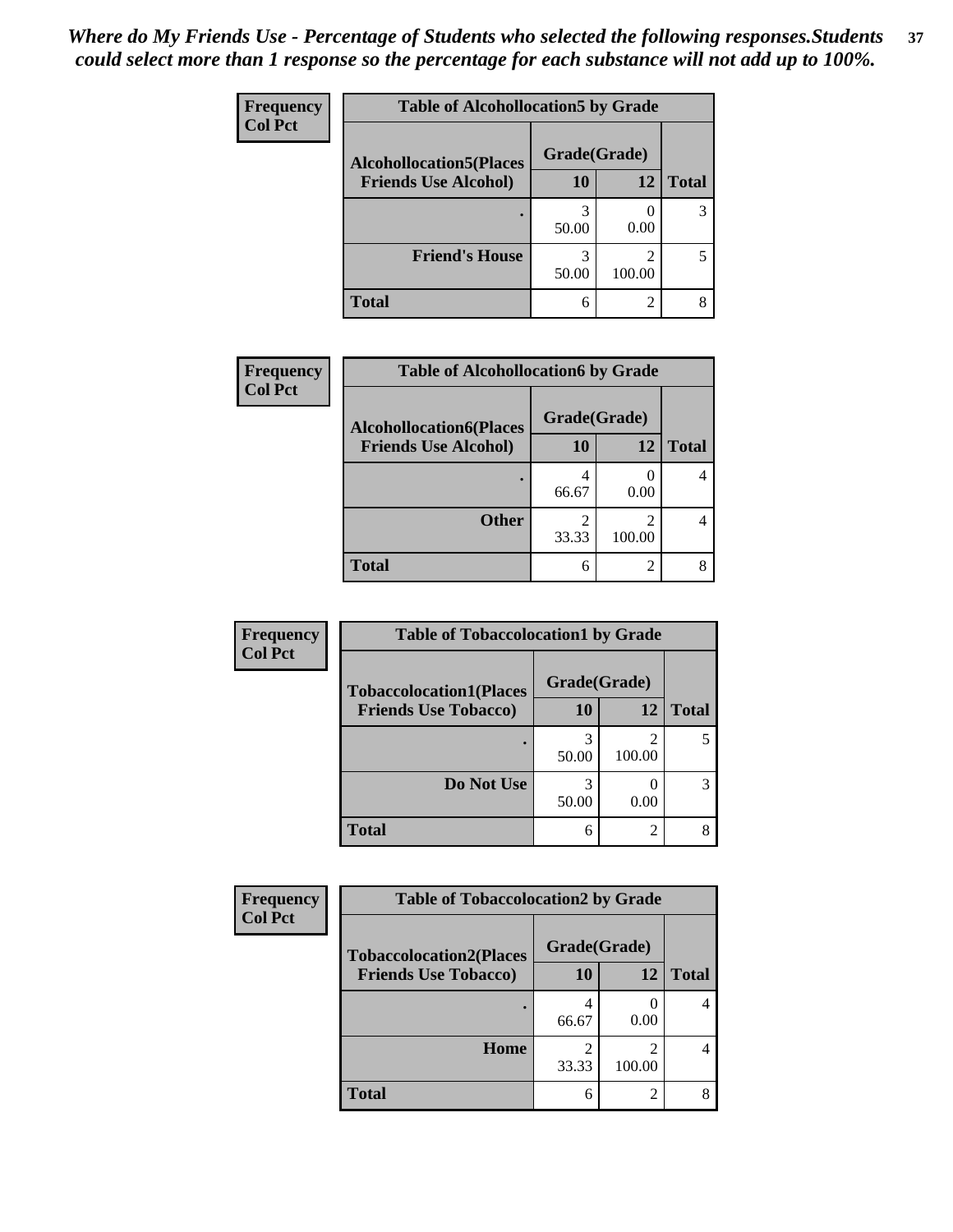| Frequency<br><b>Col Pct</b> | <b>Table of Tobaccolocation3 by Grade</b> |              |        |              |  |
|-----------------------------|-------------------------------------------|--------------|--------|--------------|--|
|                             | <b>Tobaccolocation3(Places</b>            | Grade(Grade) |        |              |  |
|                             | <b>Friends Use Tobacco)</b>               | 10           | 12     | <b>Total</b> |  |
|                             |                                           | 100.00       | 100.00 |              |  |
|                             | <b>Total</b>                              | 6            |        |              |  |

| <b>Frequency</b> | <b>Table of Tobaccolocation4 by Grade</b> |              |        |              |  |
|------------------|-------------------------------------------|--------------|--------|--------------|--|
| <b>Col Pct</b>   | <b>Tobaccolocation4(Places</b>            | Grade(Grade) |        |              |  |
|                  | <b>Friends Use Tobacco)</b>               | 10           | 12     | <b>Total</b> |  |
|                  |                                           | 100.00       | 100.00 |              |  |
|                  | <b>Total</b>                              |              |        |              |  |

| <b>Frequency</b> | <b>Table of Tobaccolocation5 by Grade</b> |              |        |              |
|------------------|-------------------------------------------|--------------|--------|--------------|
| <b>Col Pct</b>   | <b>Tobaccolocation5(Places</b>            | Grade(Grade) |        |              |
|                  | <b>Friends Use Tobacco)</b>               | 10           | 12     | <b>Total</b> |
|                  |                                           | 50.00        | 0.00   |              |
|                  | <b>Friend's House</b>                     | 50.00        | 100.00 |              |
|                  | <b>Total</b>                              | 6            |        |              |

| <b>Frequency</b> | <b>Table of Tobaccolocation6 by Grade</b> |              |       |              |
|------------------|-------------------------------------------|--------------|-------|--------------|
| <b>Col Pct</b>   | <b>Tobaccolocation6(Places</b>            | Grade(Grade) |       |              |
|                  | <b>Friends Use Tobacco)</b>               | 10           | 12    | <b>Total</b> |
|                  |                                           | 66.67        | 50.00 |              |
|                  | <b>Other</b>                              | 33.33        | 50.00 | 3            |
|                  | <b>Total</b>                              | 6            |       |              |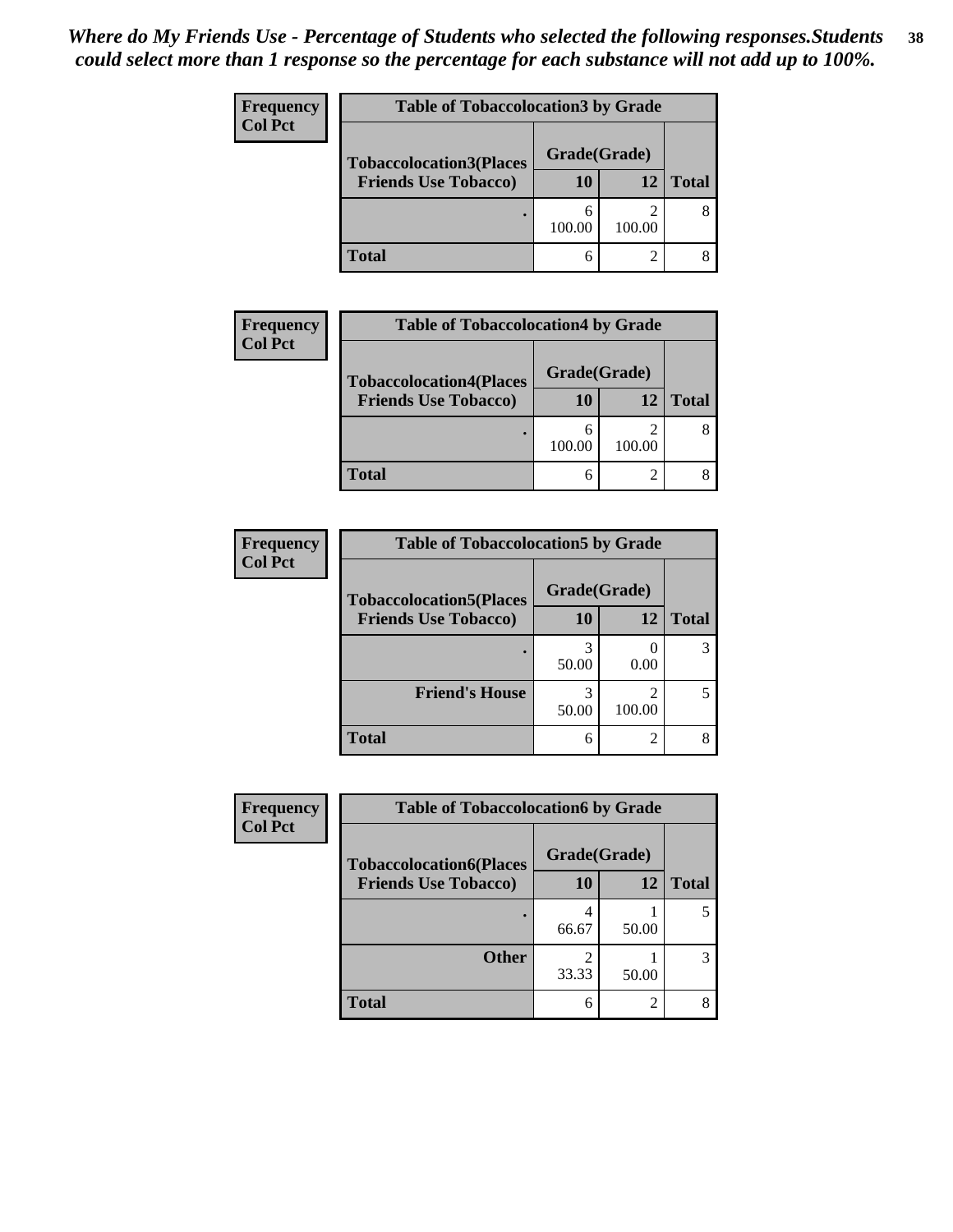| <b>Frequency</b> | <b>Table of Marijuanalocation1 by Grade</b> |              |        |              |
|------------------|---------------------------------------------|--------------|--------|--------------|
| <b>Col Pct</b>   | <b>Marijuanalocation1(Places</b>            | Grade(Grade) |        |              |
|                  | <b>Friends Use Marijuana</b> )              | <b>10</b>    | 12     | <b>Total</b> |
|                  |                                             | 50.00        | 100.00 |              |
|                  | Do Not Use                                  | 3<br>50.00   | 0.00   |              |
|                  | <b>Total</b>                                | 6            | 2      |              |

| <b>Frequency</b> | <b>Table of Marijuanalocation2 by Grade</b>                        |                    |                |              |
|------------------|--------------------------------------------------------------------|--------------------|----------------|--------------|
| <b>Col Pct</b>   | <b>Marijuanalocation2(Places</b><br><b>Friends Use Marijuana</b> ) | Grade(Grade)<br>10 | 12             | <b>Total</b> |
|                  |                                                                    | 66.67              | 0.00           |              |
|                  | Home                                                               | 33.33              | 100.00         |              |
|                  | <b>Total</b>                                                       | 6                  | $\mathfrak{D}$ |              |

| Frequency      | <b>Table of Marijuanalocation3 by Grade</b> |              |             |              |  |  |
|----------------|---------------------------------------------|--------------|-------------|--------------|--|--|
| <b>Col Pct</b> | <b>Marijuanalocation3</b> (Places           | Grade(Grade) |             |              |  |  |
|                | <b>Friends Use Marijuana</b> )              | 10           | 12          | <b>Total</b> |  |  |
|                |                                             | 83.33        | 2<br>100.00 |              |  |  |
|                | <b>School</b>                               | 16.67        | 0.00        |              |  |  |
|                | <b>Total</b>                                | 6            | 2           |              |  |  |

| <b>Frequency</b> | <b>Table of Marijuanalocation4 by Grade</b> |              |        |       |
|------------------|---------------------------------------------|--------------|--------|-------|
| <b>Col Pct</b>   | <b>Marijuanalocation4(Places</b>            | Grade(Grade) |        |       |
|                  | <b>Friends Use Marijuana</b> )              | 10           | 12     | Total |
|                  |                                             | 100.00       | 100.00 |       |
|                  | <b>Total</b>                                |              |        |       |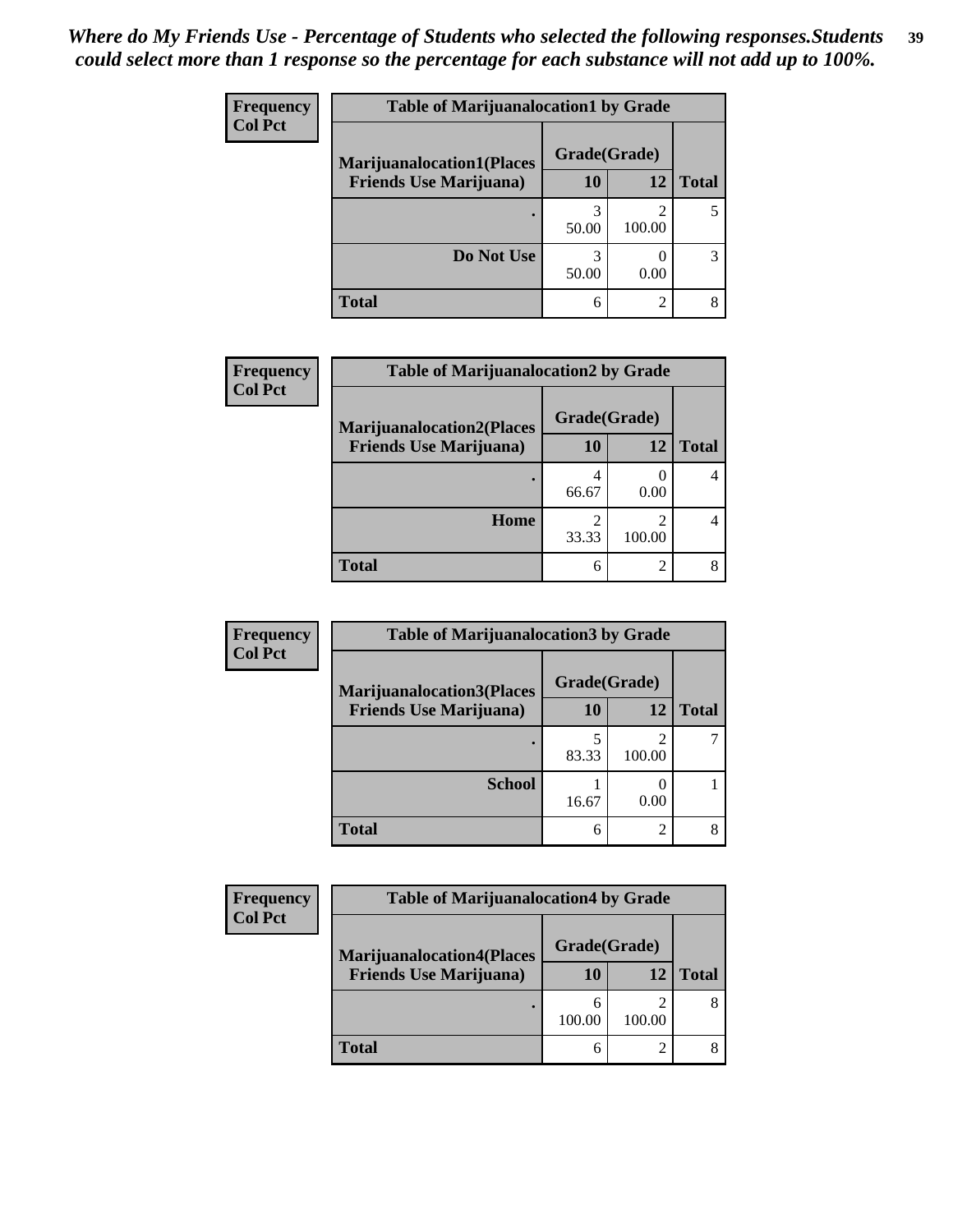| <b>Frequency</b> | <b>Table of Marijuanalocation5 by Grade</b> |              |             |              |  |
|------------------|---------------------------------------------|--------------|-------------|--------------|--|
| <b>Col Pct</b>   | <b>Marijuanalocation5</b> (Places           | Grade(Grade) |             |              |  |
|                  | <b>Friends Use Marijuana</b> )              | 10           | 12          | <b>Total</b> |  |
|                  |                                             | 50.00        | 0.00        |              |  |
|                  | <b>Friend's House</b>                       | 50.00        | ◠<br>100.00 |              |  |
|                  | <b>Total</b>                                | 6            | ◠           |              |  |

| <b>Frequency</b> | <b>Table of Marijuanalocation6 by Grade</b>                        |                           |       |              |
|------------------|--------------------------------------------------------------------|---------------------------|-------|--------------|
| <b>Col Pct</b>   | <b>Marijuanalocation6(Places</b><br><b>Friends Use Marijuana</b> ) | Grade(Grade)<br><b>10</b> | 12    | <b>Total</b> |
|                  |                                                                    | 66.67                     | 50.00 |              |
|                  | <b>Other</b>                                                       | 2<br>33.33                | 50.00 |              |
|                  | <b>Total</b>                                                       | 6                         | 2     |              |

| Frequency      | <b>Table of Otherdruglocation1 by Grade</b>                          |              |             |              |
|----------------|----------------------------------------------------------------------|--------------|-------------|--------------|
| <b>Col Pct</b> | <b>Otherdruglocation1(Places</b><br><b>Friends Use Other Illegal</b> | Grade(Grade) |             |              |
|                | Drugs)                                                               | 10           | 12          | <b>Total</b> |
|                |                                                                      | 50.00        | ∍<br>100.00 |              |
|                | Do Not Use                                                           | 50.00        | 0.00        |              |
|                | <b>Total</b>                                                         | 6            | 2           | 8            |

| <b>Frequency</b> | <b>Table of Otherdruglocation2 by Grade</b>                          |              |                          |              |
|------------------|----------------------------------------------------------------------|--------------|--------------------------|--------------|
| <b>Col Pct</b>   | <b>Otherdruglocation2(Places</b><br><b>Friends Use Other Illegal</b> | Grade(Grade) |                          |              |
|                  | Drugs)                                                               | 10           | 12                       | <b>Total</b> |
|                  |                                                                      | 83.33        | 0.00                     | 5            |
|                  | Home                                                                 | 16.67        | $\mathfrak{D}$<br>100.00 | 3            |
|                  | Total                                                                | 6            | $\mathfrak{D}$           | 8            |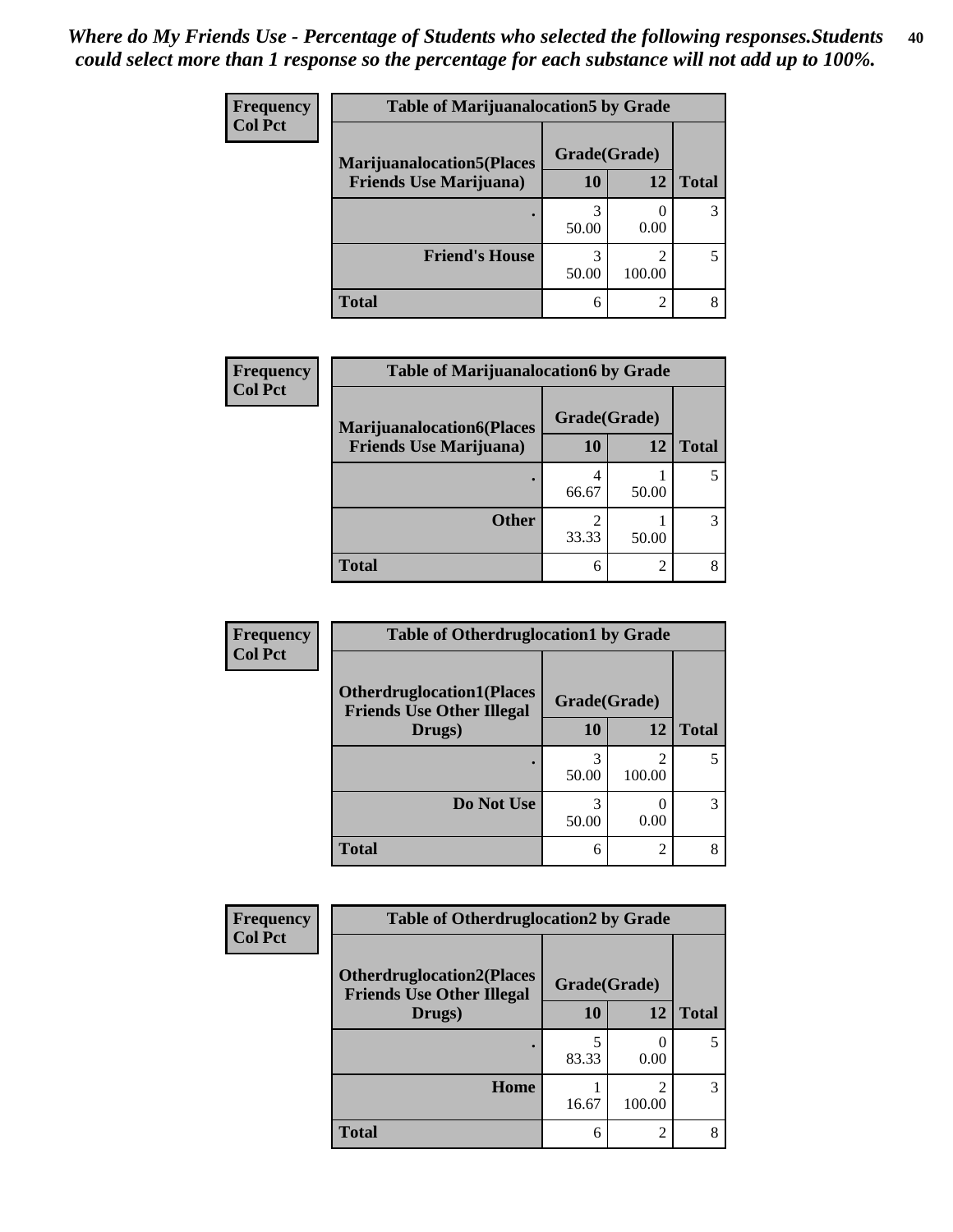| <b>Frequency</b><br><b>Col Pct</b> | <b>Table of Otherdruglocation 3 by Grade</b>                         |              |        |              |  |
|------------------------------------|----------------------------------------------------------------------|--------------|--------|--------------|--|
|                                    | <b>Otherdruglocation3(Places</b><br><b>Friends Use Other Illegal</b> | Grade(Grade) |        |              |  |
|                                    | Drugs)                                                               | <b>10</b>    | 12     | <b>Total</b> |  |
|                                    |                                                                      | 100.00       | 100.00 | 8            |  |
|                                    | Total                                                                |              |        |              |  |

| <b>Frequency</b> | <b>Table of Otherdruglocation4 by Grade</b>                                    |                    |        |              |
|------------------|--------------------------------------------------------------------------------|--------------------|--------|--------------|
| <b>Col Pct</b>   | <b>Otherdruglocation4(Places</b><br><b>Friends Use Other Illegal</b><br>Drugs) | Grade(Grade)<br>10 | 12     | <b>Total</b> |
|                  |                                                                                | n<br>100.00        | 100.00 |              |
|                  | <b>Total</b>                                                                   | 6                  |        |              |

| <b>Frequency</b> | <b>Table of Otherdruglocation5 by Grade</b>                          |              |        |              |
|------------------|----------------------------------------------------------------------|--------------|--------|--------------|
| <b>Col Pct</b>   | <b>Otherdruglocation5(Places</b><br><b>Friends Use Other Illegal</b> | Grade(Grade) |        |              |
|                  | Drugs)                                                               | 10           | 12     | <b>Total</b> |
|                  |                                                                      | 50.00        | 0.00   |              |
|                  | <b>Friend's House</b>                                                | 50.00        | 100.00 |              |
|                  | <b>Total</b>                                                         | 6            |        |              |

| Frequency      | <b>Table of Otherdruglocation6 by Grade</b>                          |              |       |              |
|----------------|----------------------------------------------------------------------|--------------|-------|--------------|
| <b>Col Pct</b> | <b>Otherdruglocation6(Places</b><br><b>Friends Use Other Illegal</b> | Grade(Grade) |       |              |
|                | Drugs)                                                               | 10           | 12    | <b>Total</b> |
|                |                                                                      | 4<br>66.67   | 50.00 | 5            |
|                | <b>Other</b>                                                         | 33.33        | 50.00 | 3            |
|                | <b>Total</b>                                                         | 6            | 2     | 8            |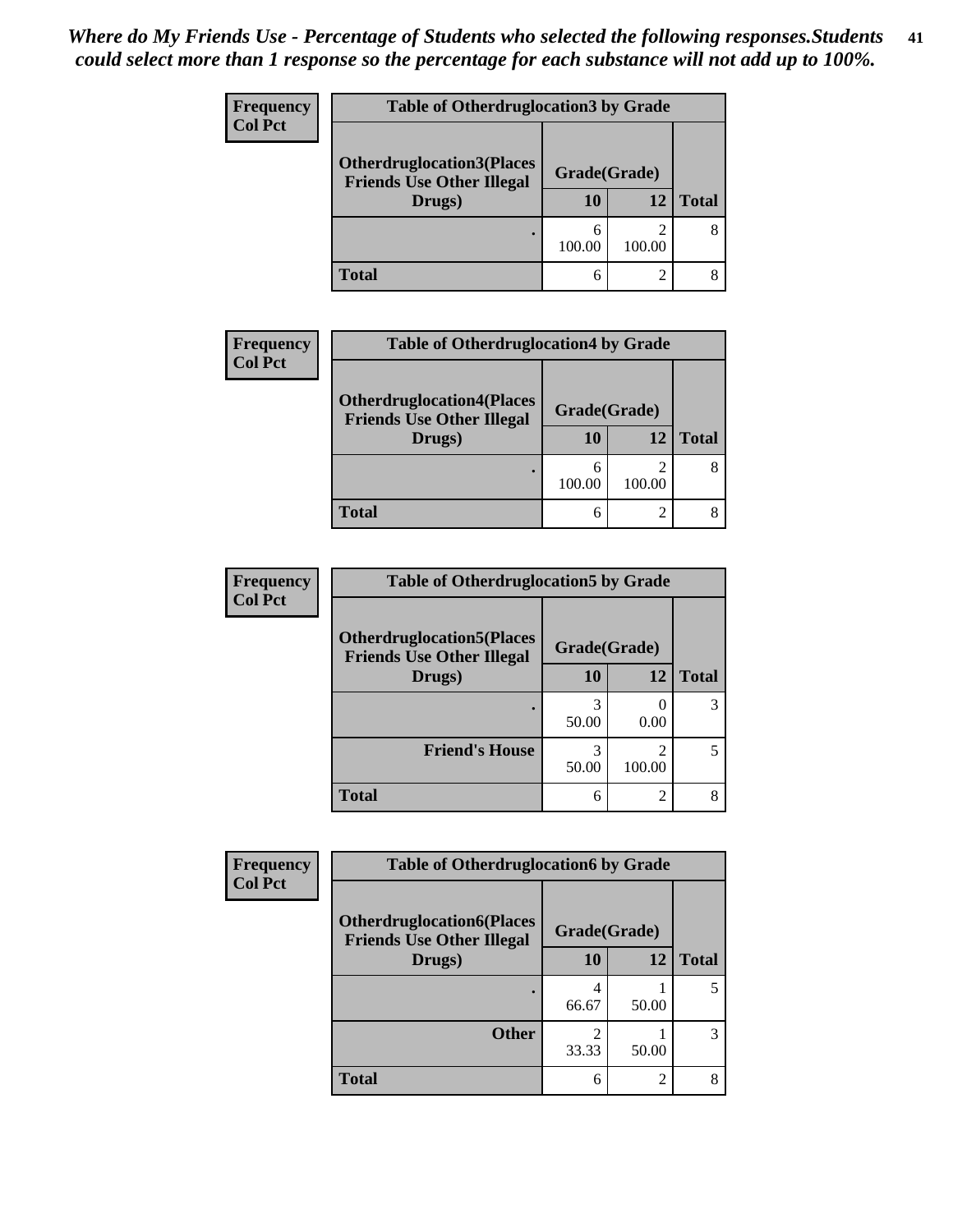| Frequency      | <b>Table of Alcoholtime1 by Grade</b>           |              |             |              |
|----------------|-------------------------------------------------|--------------|-------------|--------------|
| <b>Col Pct</b> | <b>Alcoholtime1(Times</b><br><b>Friends Use</b> | Grade(Grade) |             |              |
|                | Alcohol)                                        | <b>10</b>    | 12          | <b>Total</b> |
|                |                                                 | 3<br>50.00   | 2<br>100.00 | 5            |
|                | Do Not Use                                      | 3<br>50.00   | 0.00        | 3            |
|                | <b>Total</b>                                    | 6            | 2           | 8            |

| <b>Frequency</b> | <b>Table of Alcoholtime2 by Grade</b>           |             |                          |                             |
|------------------|-------------------------------------------------|-------------|--------------------------|-----------------------------|
| <b>Col Pct</b>   | <b>Alcoholtime2(Times</b><br><b>Friends Use</b> |             | Grade(Grade)             |                             |
|                  | Alcohol)                                        | 10          | 12                       | <b>Total</b>                |
|                  |                                                 | 6<br>100.00 | 0.00                     | 6                           |
|                  | <b>On Way to School</b>                         | 0.00        | $\mathfrak{D}$<br>100.00 | $\mathcal{D}_{\mathcal{L}}$ |
|                  | <b>Total</b>                                    | 6           | $\overline{c}$           |                             |

| Frequency      | <b>Table of Alcoholtime3 by Grade</b>           |              |                |              |
|----------------|-------------------------------------------------|--------------|----------------|--------------|
| <b>Col Pct</b> | <b>Alcoholtime3(Times</b><br><b>Friends Use</b> | Grade(Grade) |                |              |
|                | Alcohol)                                        | 10           | 12             | <b>Total</b> |
|                |                                                 | 6<br>100.00  | 100.00         | 8            |
|                | <b>Total</b>                                    | 6            | $\mathfrak{D}$ | 8            |

| Frequency      | <b>Table of Alcoholtime4 by Grade</b>                    |              |       |              |  |
|----------------|----------------------------------------------------------|--------------|-------|--------------|--|
| <b>Col Pct</b> | <b>Alcoholtime4(Times</b><br><b>Friends Use Alcohol)</b> | Grade(Grade) |       |              |  |
|                |                                                          | 10           | 12    | <b>Total</b> |  |
|                |                                                          | 6<br>100.00  | 50.00 |              |  |
|                | <b>On Way Home From School</b>                           | 0.00         | 50.00 |              |  |
|                | <b>Total</b>                                             | 6            | ◠     |              |  |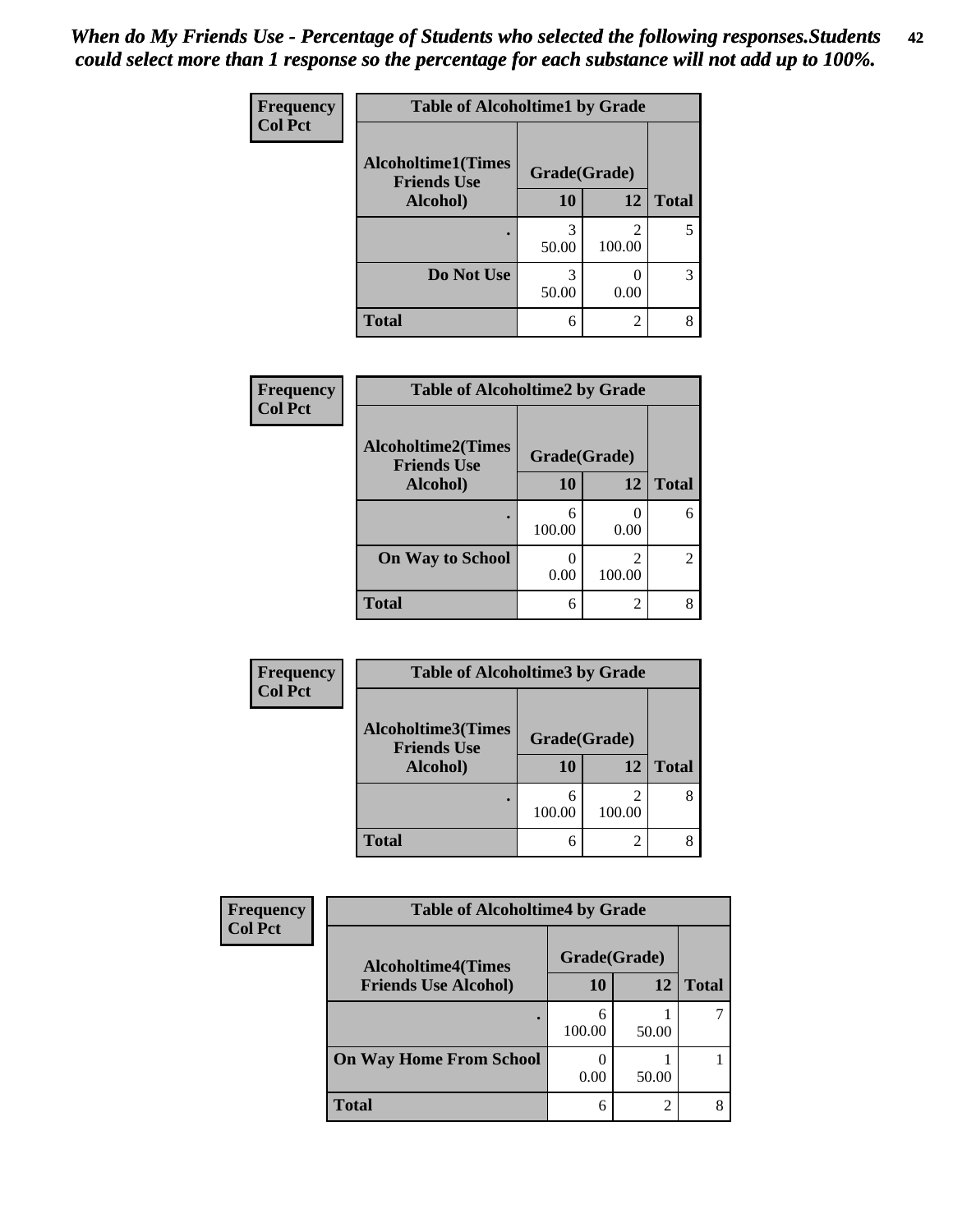*When do My Friends Use - Percentage of Students who selected the following responses.Students could select more than 1 response so the percentage for each substance will not add up to 100%.* **43**

| Frequency      | <b>Table of Alcoholtime5 by Grade</b>           |              |             |              |
|----------------|-------------------------------------------------|--------------|-------------|--------------|
| <b>Col Pct</b> | <b>Alcoholtime5(Times</b><br><b>Friends Use</b> | Grade(Grade) |             |              |
|                | Alcohol)                                        | 10           | 12          | <b>Total</b> |
|                |                                                 | 5<br>83.33   | 0.00        | 5            |
|                | Weeknights                                      | 16.67        | 2<br>100.00 | 3            |
|                | <b>Total</b>                                    | 6            | 2           |              |

| Frequency      | <b>Table of Alcoholtime6 by Grade</b>           |              |                          |              |
|----------------|-------------------------------------------------|--------------|--------------------------|--------------|
| <b>Col Pct</b> | <b>Alcoholtime6(Times</b><br><b>Friends Use</b> | Grade(Grade) |                          |              |
|                | Alcohol)                                        | 10           | 12                       | <b>Total</b> |
|                |                                                 | 50.00        | 0.00                     | 3            |
|                | Weekends                                        | 3<br>50.00   | $\mathfrak{D}$<br>100.00 |              |
|                | <b>Total</b>                                    | 6            | 2                        |              |

| Frequency<br><b>Col Pct</b> | <b>Table of Tobaccotime1 by Grade</b>           |              |                |              |
|-----------------------------|-------------------------------------------------|--------------|----------------|--------------|
|                             | <b>Tobaccotime1(Times</b><br><b>Friends Use</b> | Grade(Grade) |                |              |
|                             | <b>Tobacco</b> )                                | 10           | 12             | <b>Total</b> |
|                             |                                                 | 3<br>50.00   | 2<br>100.00    | 5            |
|                             | Do Not Use                                      | 3<br>50.00   | 0.00           | 3            |
|                             | <b>Total</b>                                    | 6            | $\overline{2}$ | 8            |

| <b>Frequency</b> | <b>Table of Tobaccotime2 by Grade</b>           |              |                             |                |
|------------------|-------------------------------------------------|--------------|-----------------------------|----------------|
| <b>Col Pct</b>   | <b>Tobaccotime2(Times</b><br><b>Friends Use</b> | Grade(Grade) |                             |                |
|                  | Tobacco)                                        | 10           | 12                          | <b>Total</b>   |
|                  | ٠                                               | 6<br>100.00  | 0.00                        | 6              |
|                  | <b>On Way to School</b>                         | 0.00         | $\mathfrak{D}$<br>100.00    | $\overline{2}$ |
|                  | <b>Total</b>                                    | 6            | $\mathcal{D}_{\mathcal{L}}$ | 8              |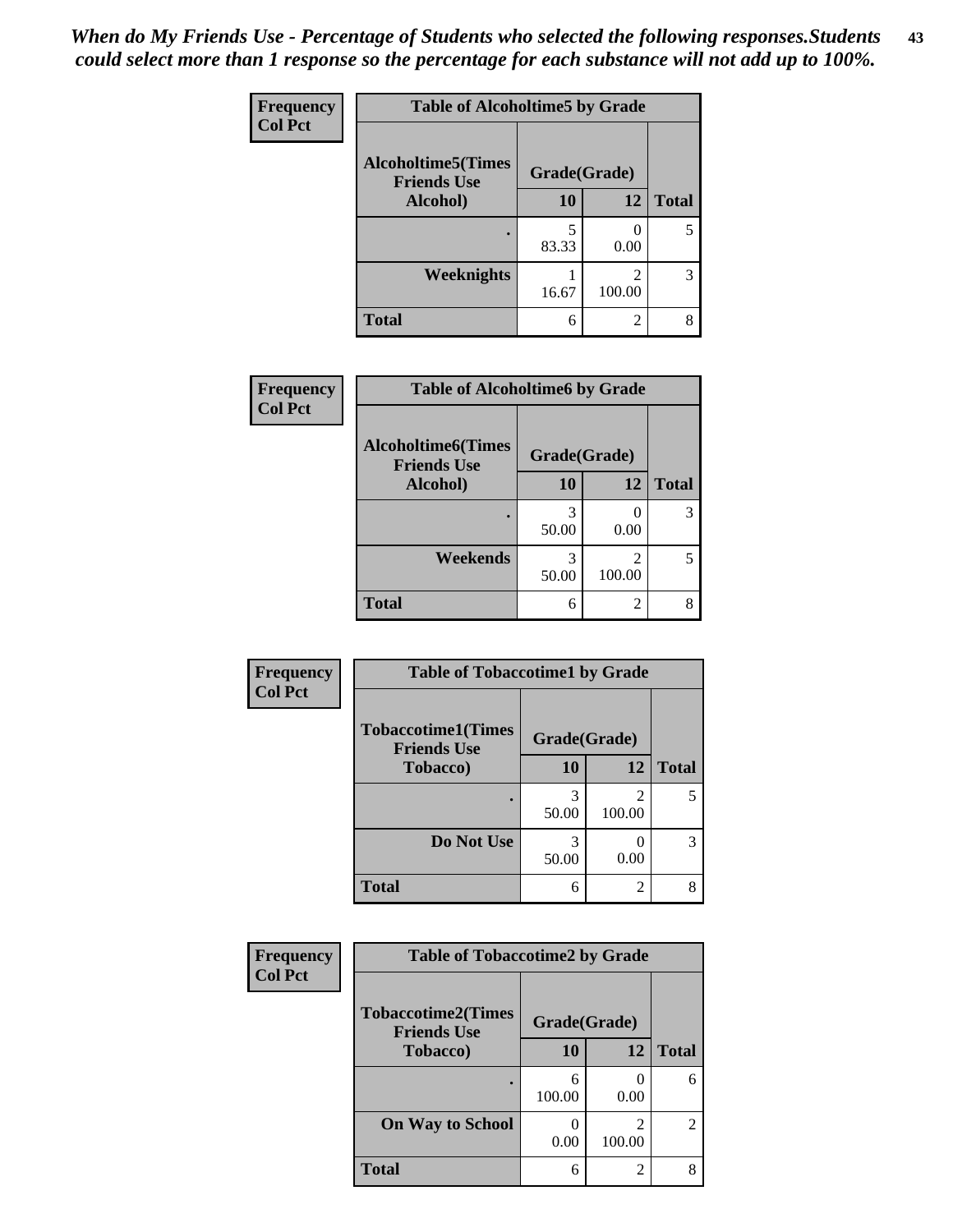| <b>Frequency</b><br><b>Col Pct</b> | <b>Table of Tobaccotime3 by Grade</b>           |              |        |              |
|------------------------------------|-------------------------------------------------|--------------|--------|--------------|
|                                    | <b>Tobaccotime3(Times</b><br><b>Friends Use</b> | Grade(Grade) |        |              |
|                                    | <b>Tobacco</b> )                                | 10           | 12     | <b>Total</b> |
|                                    |                                                 | 100.00       | 100.00 | 8            |
|                                    | <b>Total</b>                                    |              |        | 8            |

| <b>Frequency</b> | <b>Table of Tobaccotime4 by Grade</b> |              |       |              |
|------------------|---------------------------------------|--------------|-------|--------------|
| <b>Col Pct</b>   | <b>Tobaccotime4(Times</b>             | Grade(Grade) |       |              |
|                  | <b>Friends Use Tobacco)</b>           | 10           | 12    | <b>Total</b> |
|                  |                                       | 6<br>100.00  | 50.00 |              |
|                  | <b>On Way Home From School</b>        | 0.00         | 50.00 |              |
|                  | <b>Total</b>                          | 6            | ◠     |              |

| <b>Frequency</b> | <b>Table of Tobaccotime5 by Grade</b>           |              |             |              |
|------------------|-------------------------------------------------|--------------|-------------|--------------|
| <b>Col Pct</b>   | <b>Tobaccotime5(Times</b><br><b>Friends Use</b> | Grade(Grade) |             |              |
|                  | <b>Tobacco</b> )                                | 10           | 12          | <b>Total</b> |
|                  |                                                 | 66.67        | 0.00        | 4            |
|                  | Weeknights                                      | 33.33        | 2<br>100.00 |              |
|                  | <b>Total</b>                                    | 6            | 2           | 8            |

| Frequency      | <b>Table of Tobaccotime6 by Grade</b>           |              |                |              |
|----------------|-------------------------------------------------|--------------|----------------|--------------|
| <b>Col Pct</b> | <b>Tobaccotime6(Times</b><br><b>Friends Use</b> | Grade(Grade) |                |              |
|                | <b>Tobacco</b> )                                | 10           | 12             | <b>Total</b> |
|                | $\bullet$                                       | 66.67        | 0<br>0.00      | 4            |
|                | Weekends                                        | 33.33        | 2<br>100.00    | 4            |
|                | <b>Total</b>                                    | 6            | $\overline{2}$ | 8            |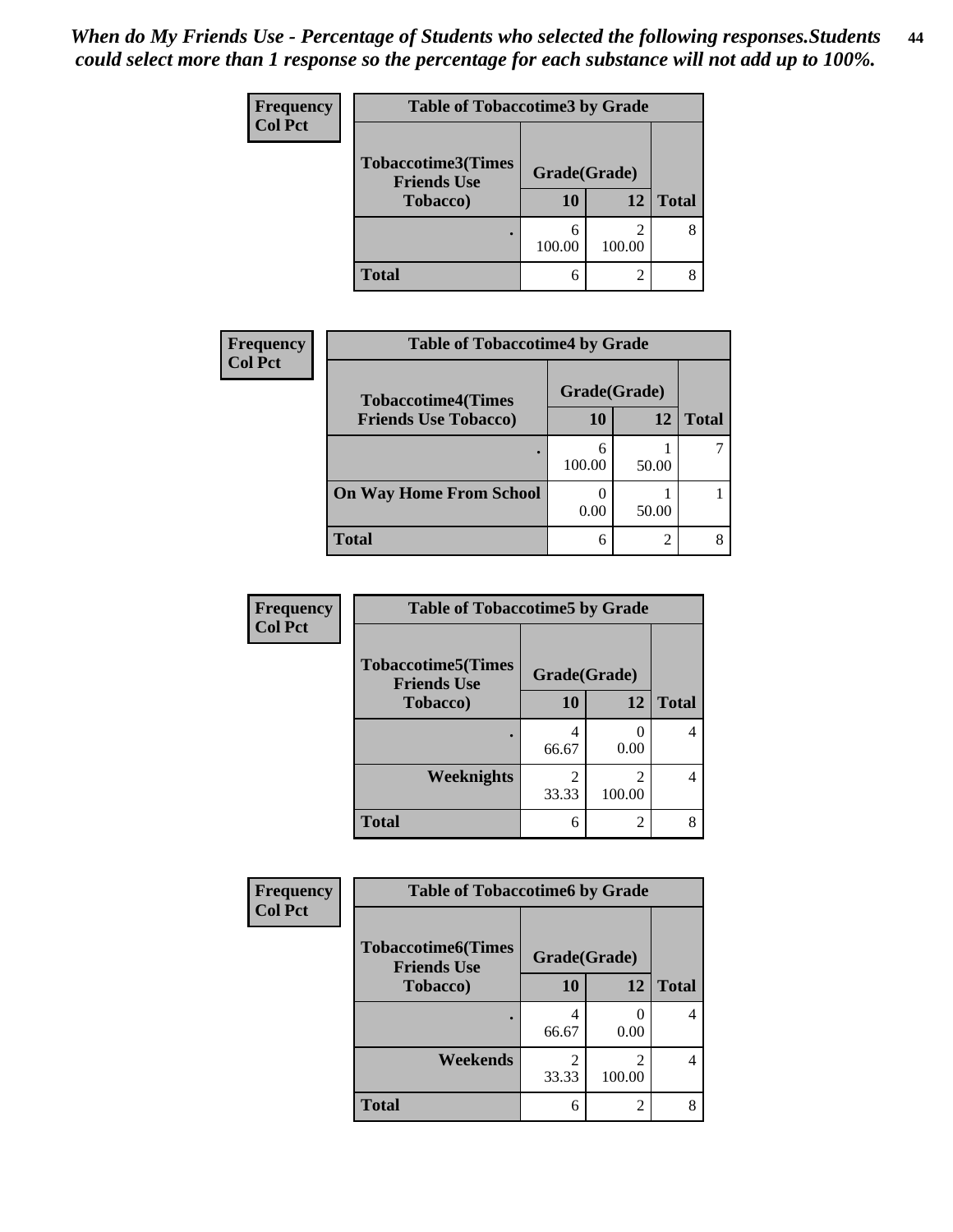| Frequency<br><b>Col Pct</b> | <b>Table of Marijuanatime1 by Grade</b>           |              |                          |              |
|-----------------------------|---------------------------------------------------|--------------|--------------------------|--------------|
|                             | <b>Marijuanatime1(Times</b><br><b>Friends Use</b> | Grade(Grade) |                          |              |
|                             | Marijuana)                                        | 10           | 12                       | <b>Total</b> |
|                             |                                                   | 3<br>50.00   | $\mathfrak{D}$<br>100.00 | 5            |
|                             | Do Not Use                                        | 3<br>50.00   | 0.00                     | 3            |
|                             | <b>Total</b>                                      | 6            | $\overline{2}$           |              |

| Frequency      | <b>Table of Marijuanatime2 by Grade</b>    |              |                |              |
|----------------|--------------------------------------------|--------------|----------------|--------------|
| <b>Col Pct</b> | Marijuanatime2(Times<br><b>Friends Use</b> | Grade(Grade) |                |              |
|                | Marijuana)                                 | 10           | 12             | <b>Total</b> |
|                |                                            | 5<br>83.33   | 0.00           | 5.           |
|                | <b>On Way to School</b>                    | 16.67        | 100.00         | 3            |
|                | <b>Total</b>                               | 6            | $\mathfrak{D}$ | 8            |

| Frequency<br><b>Col Pct</b> | <b>Table of Marijuanatime3 by Grade</b>    |              |                |               |  |
|-----------------------------|--------------------------------------------|--------------|----------------|---------------|--|
|                             | Marijuanatime3(Times<br><b>Friends Use</b> | Grade(Grade) |                |               |  |
|                             | Marijuana)                                 | 10           | 12             | <b>Total</b>  |  |
|                             |                                            | 6<br>100.00  | 0<br>0.00      | 6             |  |
|                             | <b>During School</b>                       | 0.00         | っ<br>100.00    | $\mathcal{D}$ |  |
|                             | <b>Total</b>                               | 6            | $\mathfrak{D}$ | 8             |  |

| <b>Frequency</b> | <b>Table of Marijuanatime4 by Grade</b> |              |        |                                                                                                                                                                 |
|------------------|-----------------------------------------|--------------|--------|-----------------------------------------------------------------------------------------------------------------------------------------------------------------|
| <b>Col Pct</b>   | <b>Marijuanatime4(Times</b>             | Grade(Grade) |        |                                                                                                                                                                 |
|                  | <b>Friends Use Marijuana</b> )          | 10           | 12     | <b>Total</b>                                                                                                                                                    |
|                  |                                         | 6<br>100.00  | 0.00   | 6                                                                                                                                                               |
|                  | <b>On Way Home From School</b>          | 0.00         | 100.00 | $\mathcal{D}_{\mathcal{A}}^{\mathcal{A}}(\mathcal{A})=\mathcal{D}_{\mathcal{A}}^{\mathcal{A}}(\mathcal{A})\mathcal{D}_{\mathcal{A}}^{\mathcal{A}}(\mathcal{A})$ |
|                  | <b>Total</b>                            | 6            | ◠      |                                                                                                                                                                 |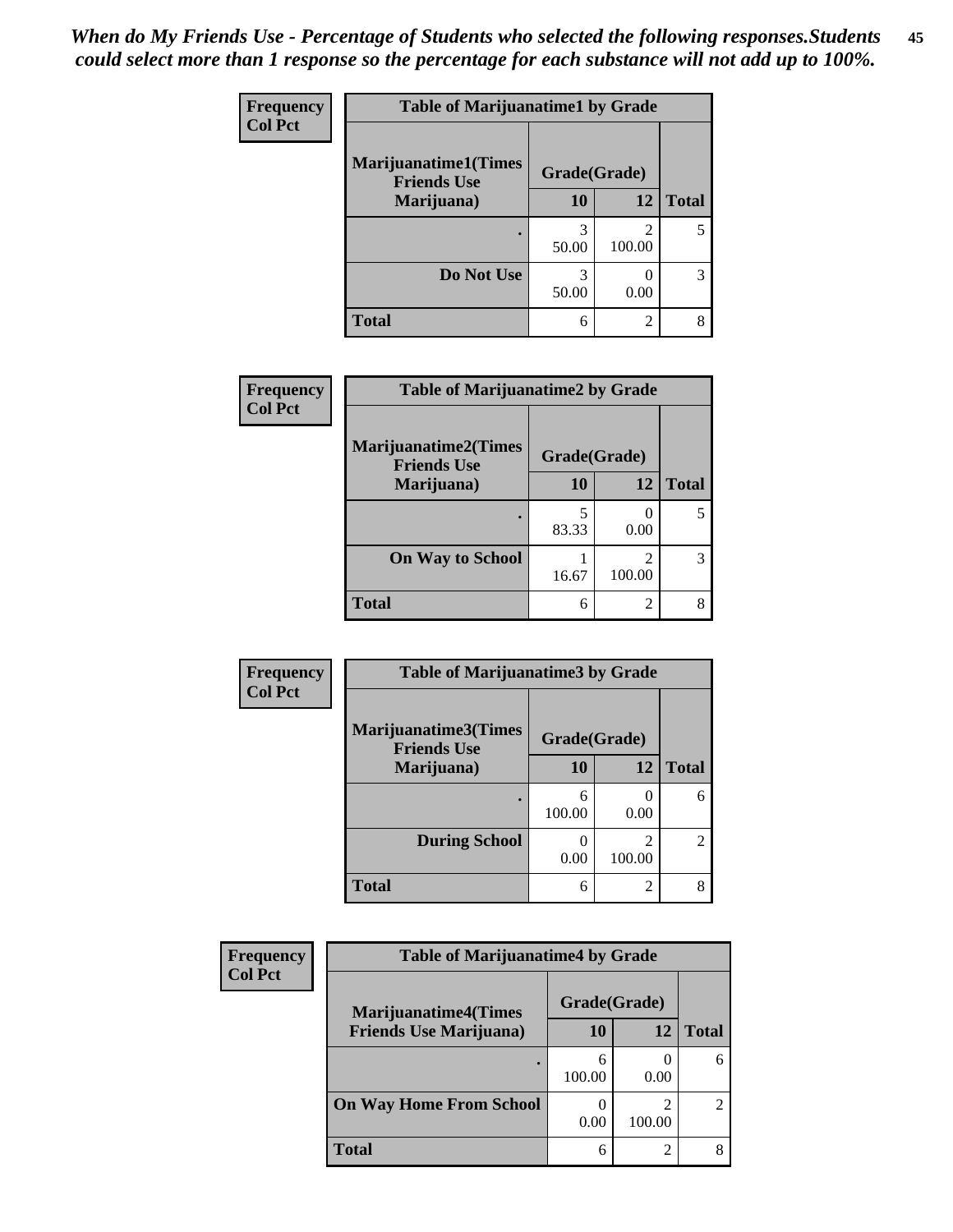| Frequency      | <b>Table of Marijuanatime5 by Grade</b>            |                                   |                                       |              |
|----------------|----------------------------------------------------|-----------------------------------|---------------------------------------|--------------|
| <b>Col Pct</b> | <b>Marijuanatime5</b> (Times<br><b>Friends Use</b> | Grade(Grade)                      |                                       |              |
|                | Marijuana)                                         | 10                                | 12                                    | <b>Total</b> |
|                |                                                    | 4<br>66.67                        | 0.00                                  |              |
|                | Weeknights                                         | $\overline{\mathcal{L}}$<br>33.33 | $\mathcal{D}_{\mathcal{L}}$<br>100.00 | 4            |
|                | <b>Total</b>                                       | 6                                 | $\overline{c}$                        | 8            |

| Frequency      | <b>Table of Marijuanatime6 by Grade</b>           |              |        |              |
|----------------|---------------------------------------------------|--------------|--------|--------------|
| <b>Col Pct</b> | <b>Marijuanatime6(Times</b><br><b>Friends Use</b> | Grade(Grade) |        |              |
|                | Marijuana)                                        | 10           | 12     | <b>Total</b> |
|                |                                                   | 3<br>50.00   | 0.00   | 3            |
|                | Weekends                                          | 3<br>50.00   | 100.00 | 5.           |
|                | <b>Total</b>                                      | 6            | 2      | 8            |

| Frequency      | <b>Table of Otherdrugtime1 by Grade</b>                 |              |                |              |
|----------------|---------------------------------------------------------|--------------|----------------|--------------|
| <b>Col Pct</b> | <b>Otherdrugtime1(Times</b><br><b>Friends Use Other</b> | Grade(Grade) |                |              |
|                | <b>Illegal Drugs</b> )                                  | 10           | 12             | <b>Total</b> |
|                |                                                         | 3<br>50.00   | 50.00          |              |
|                | Do Not Use                                              | 3<br>50.00   | 50.00          |              |
|                | <b>Total</b>                                            | 6            | $\mathfrak{D}$ |              |

| <b>Frequency</b><br><b>Col Pct</b> | <b>Table of Otherdrugtime2 by Grade</b>                 |              |                |              |
|------------------------------------|---------------------------------------------------------|--------------|----------------|--------------|
|                                    | <b>Otherdrugtime2(Times</b><br><b>Friends Use Other</b> | Grade(Grade) |                |              |
|                                    | <b>Illegal Drugs</b> )                                  | 10           | 12             | <b>Total</b> |
|                                    |                                                         | 5<br>83.33   | 2<br>100.00    |              |
|                                    | <b>On Way to School</b>                                 | 16.67        | 0.00           |              |
|                                    | Total                                                   | 6            | $\overline{c}$ | 8            |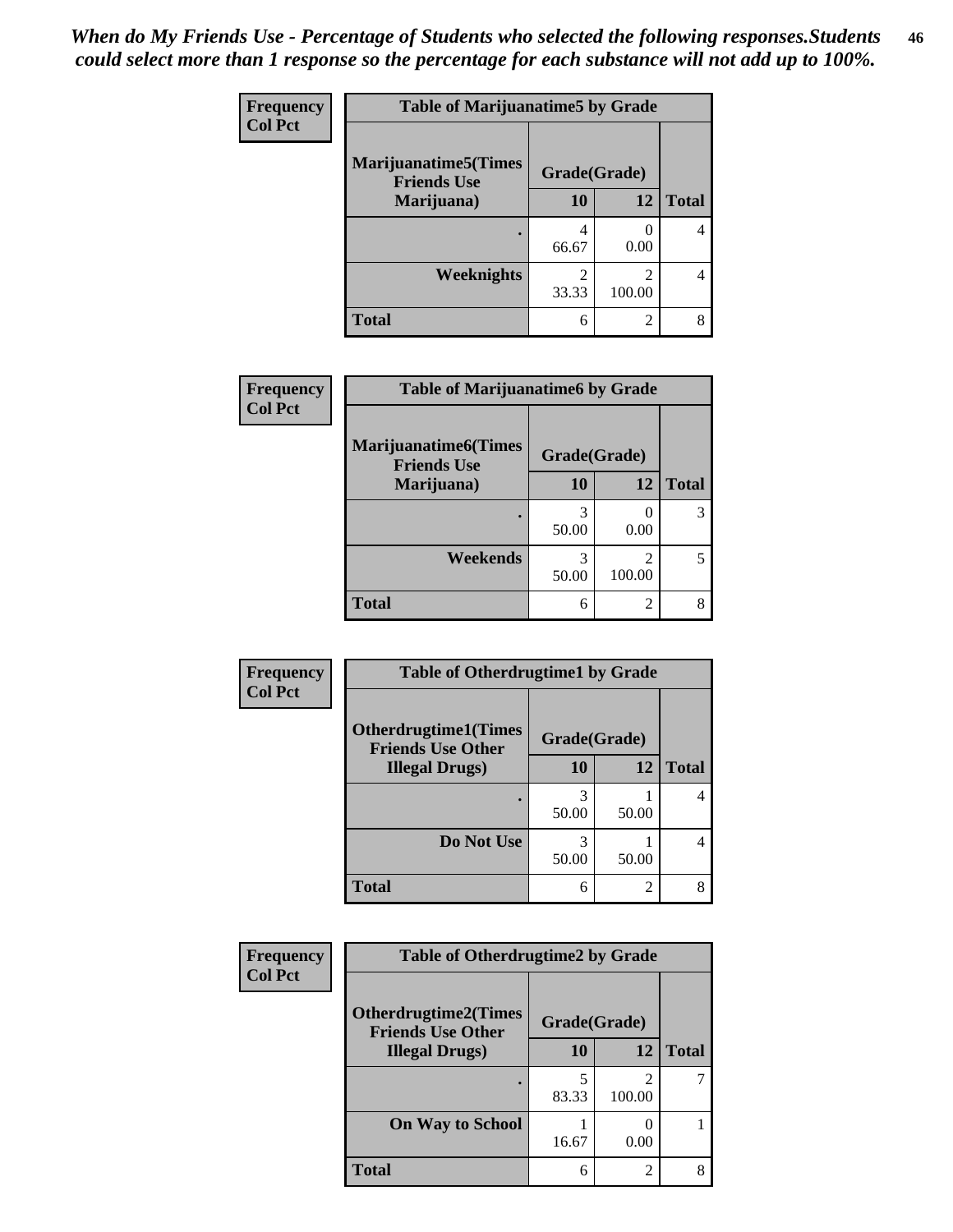| <b>Frequency</b> | <b>Table of Otherdrugtime3 by Grade</b>          |              |                |              |
|------------------|--------------------------------------------------|--------------|----------------|--------------|
| <b>Col Pct</b>   | Otherdrugtime3(Times<br><b>Friends Use Other</b> | Grade(Grade) |                |              |
|                  | <b>Illegal Drugs</b> )                           | 10           | 12             | <b>Total</b> |
|                  |                                                  | 6<br>100.00  | 50.00          |              |
|                  | <b>During School</b>                             | 0.00         | 50.00          |              |
|                  | Total                                            | 6            | $\overline{c}$ | 8            |

| Frequency      | <b>Table of Otherdrugtime4 by Grade</b>                         |              |       |              |
|----------------|-----------------------------------------------------------------|--------------|-------|--------------|
| <b>Col Pct</b> | <b>Otherdrugtime4(Times</b><br><b>Friends Use Other Illegal</b> | Grade(Grade) |       |              |
|                | Drugs)                                                          | 10           | 12    | <b>Total</b> |
|                | ٠                                                               | 83.33        | 50.00 | 6            |
|                | <b>On Way Home From School</b>                                  | 16.67        | 50.00 | 2            |
|                | <b>Total</b>                                                    | 6            | っ     |              |

| <b>Frequency</b> | <b>Table of Otherdrugtime5 by Grade</b>                  |              |                          |              |
|------------------|----------------------------------------------------------|--------------|--------------------------|--------------|
| <b>Col Pct</b>   | <b>Otherdrugtime5</b> (Times<br><b>Friends Use Other</b> | Grade(Grade) |                          |              |
|                  | <b>Illegal Drugs</b> )                                   | 10           | 12                       | <b>Total</b> |
|                  |                                                          | 66.67        | 0.00                     | 4            |
|                  | Weeknights                                               | 33.33        | $\mathfrak{D}$<br>100.00 | 4            |
|                  | Total                                                    | 6            | $\overline{c}$           | 8            |

| <b>Frequency</b><br><b>Col Pct</b> | <b>Table of Otherdrugtime6 by Grade</b>                 |              |                |              |
|------------------------------------|---------------------------------------------------------|--------------|----------------|--------------|
|                                    | <b>Otherdrugtime6(Times</b><br><b>Friends Use Other</b> | Grade(Grade) |                |              |
|                                    | <b>Illegal Drugs</b> )                                  | 10           | 12             | <b>Total</b> |
|                                    |                                                         | 50.00        | 0.00           | 3            |
|                                    | Weekends                                                | 3<br>50.00   | 2<br>100.00    | 5            |
|                                    | <b>Total</b>                                            | 6            | $\overline{2}$ | 8            |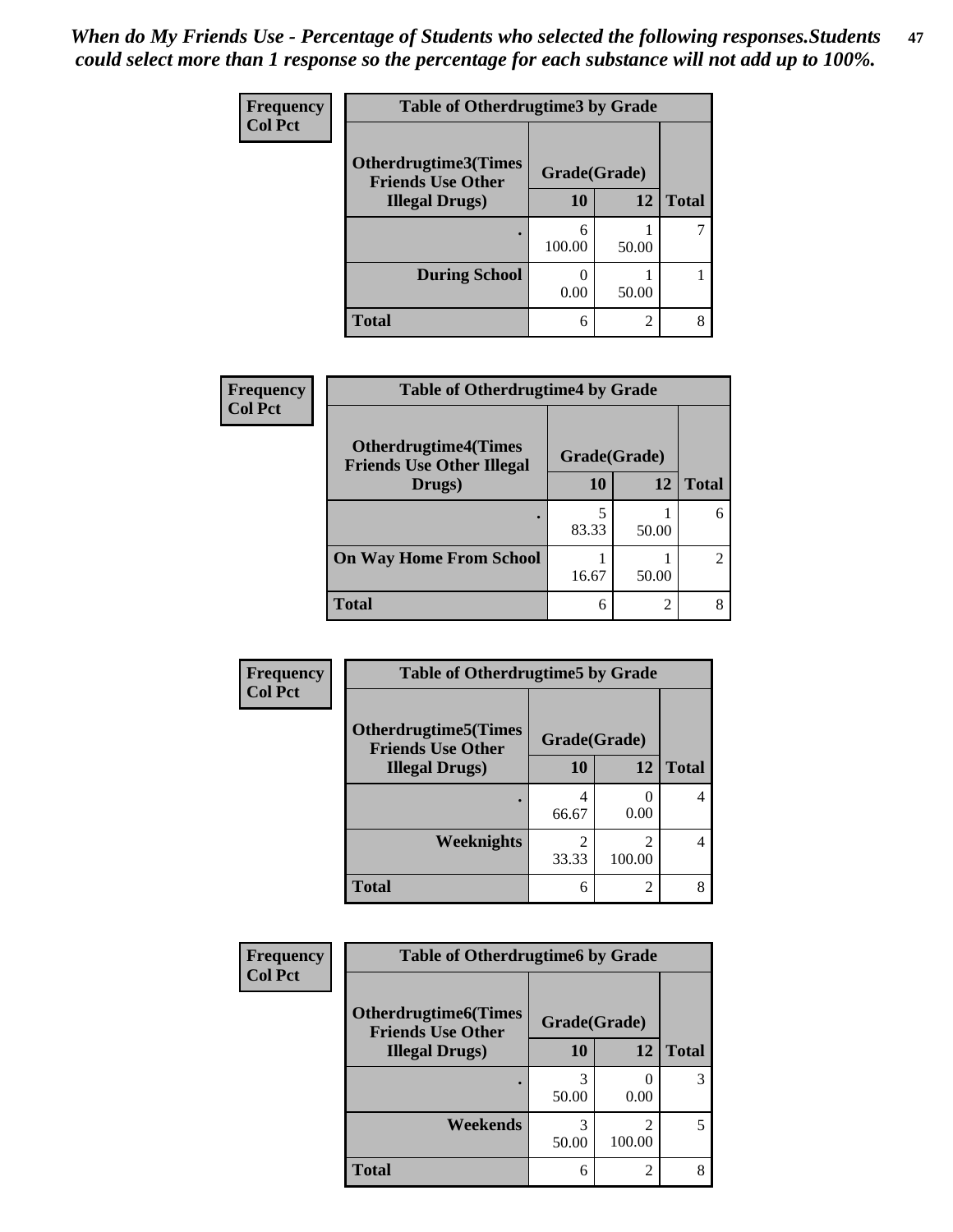| Frequency      | <b>Table of Educationalcohol by Grade</b>                                                                  |              |                                       |              |
|----------------|------------------------------------------------------------------------------------------------------------|--------------|---------------------------------------|--------------|
| <b>Col Pct</b> | Educationalcohol(I<br>have been taught<br>about alcohol,<br>tobacco,<br>and other drugs<br>within the last | Grade(Grade) |                                       |              |
|                | year at school)                                                                                            | 10           | 12                                    | <b>Total</b> |
|                | Yes                                                                                                        | 6<br>100.00  | $\mathcal{D}_{\mathcal{A}}$<br>100.00 | 8            |
|                | <b>Total</b>                                                                                               | 6            | 2                                     | 8            |

| Frequency      | <b>Table of Eversmoked by Grade</b> |              |                |              |
|----------------|-------------------------------------|--------------|----------------|--------------|
| <b>Col Pct</b> | Eversmoked(I<br>have smoked         | Grade(Grade) |                |              |
|                | a cigarette)                        | <b>10</b>    | 12             | <b>Total</b> |
|                | <b>Yes</b>                          | 3<br>50.00   | 50.00          |              |
|                | N <sub>0</sub>                      | 3<br>50.00   | 50.00          |              |
|                | <b>Total</b>                        | 6            | $\mathfrak{D}$ |              |

| Frequency      | <b>Table of Drovedrinking by Grade</b>                                                                              |                    |       |              |
|----------------|---------------------------------------------------------------------------------------------------------------------|--------------------|-------|--------------|
| <b>Col Pct</b> | Drovedrinking(In<br>the past 30 days I<br>have driven a car<br>or other vehicle<br>while I was<br>drinking alcohol) | Grade(Grade)<br>10 | 12    | <b>Total</b> |
|                | Yes                                                                                                                 | 0<br>0.00          | 50.00 |              |
|                | N <sub>0</sub>                                                                                                      | 6<br>100.00        | 50.00 | 7            |
|                | <b>Total</b>                                                                                                        | 6                  | 2     | 8            |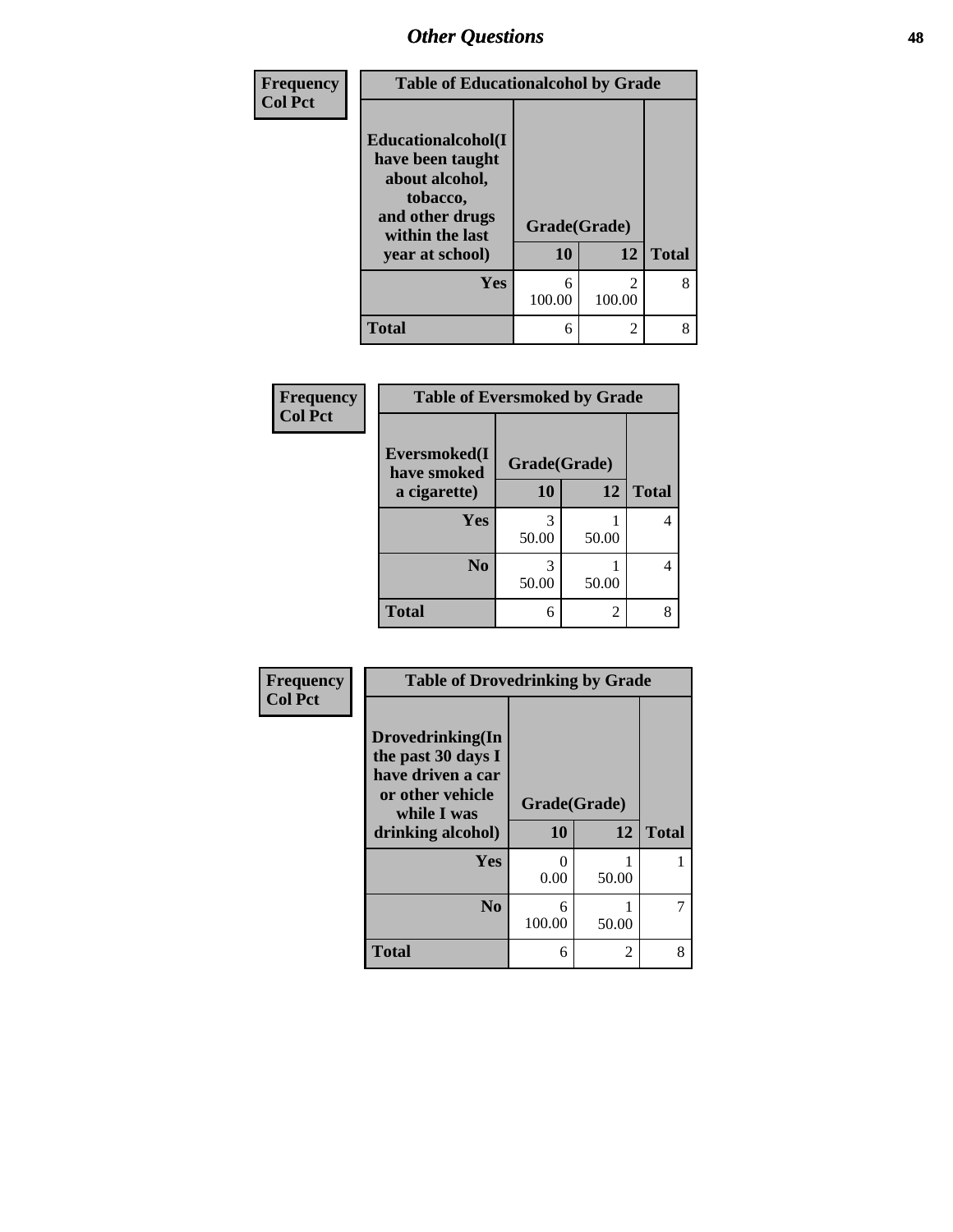| Frequency      | <b>Table of Rodedrinking by Grade</b>                                                                      |              |       |              |
|----------------|------------------------------------------------------------------------------------------------------------|--------------|-------|--------------|
| <b>Col Pct</b> | Rodedrinking(In<br>the past 30 days<br>I have ridden in<br>a car with a<br>driver who had<br>been drinking | Grade(Grade) |       |              |
|                | alcohol)                                                                                                   | 10           | 12    | <b>Total</b> |
|                | <b>Yes</b>                                                                                                 | 16.67        | 50.00 | 2            |
|                | N <sub>0</sub>                                                                                             | 5<br>83.33   | 50.00 | 6            |
|                | <b>Total</b>                                                                                               | 6            | 2     | 8            |

### **Frequency Col Pct**

| <b>Table of Drugsschool by Grade</b>                                                                                      |              |             |              |  |  |  |
|---------------------------------------------------------------------------------------------------------------------------|--------------|-------------|--------------|--|--|--|
| <b>Drugsschool</b> (During<br>the past 12 months,<br>I have been offered,<br>sold,<br>or given illegal<br>drugs on school | Grade(Grade) |             |              |  |  |  |
| property)                                                                                                                 | 10           | 12          | <b>Total</b> |  |  |  |
| Yes                                                                                                                       | 16.67        | 2<br>100.00 | 3            |  |  |  |
| N <sub>0</sub>                                                                                                            | 5<br>83.33   | 0<br>0.00   | 5            |  |  |  |
| <b>Total</b>                                                                                                              | 6            | 2           |              |  |  |  |

| Frequency      | <b>Table of Helpbullied by Grade</b>                                   |                    |                                 |   |  |  |  |
|----------------|------------------------------------------------------------------------|--------------------|---------------------------------|---|--|--|--|
| <b>Col Pct</b> | $Helpb$ ullied $(I$<br>would help<br>someone who was<br>being bullied) | Grade(Grade)<br>10 | <b>Total</b>                    |   |  |  |  |
|                | <b>Strongly Agree</b>                                                  | 16.67              | 12<br>$\mathbf{\Omega}$<br>0.00 |   |  |  |  |
|                | <b>Somewhat Agree</b>                                                  | 3<br>50.00         | $\mathfrak{D}$<br>100.00        | 5 |  |  |  |
|                | <b>Somewhat Disagree</b>                                               | 16.67              | 0<br>0.00                       |   |  |  |  |
|                | <b>Strongly Disagree</b>                                               | 16.67              | 0<br>0.00                       |   |  |  |  |
|                | <b>Total</b>                                                           | 6                  | 2                               | 8 |  |  |  |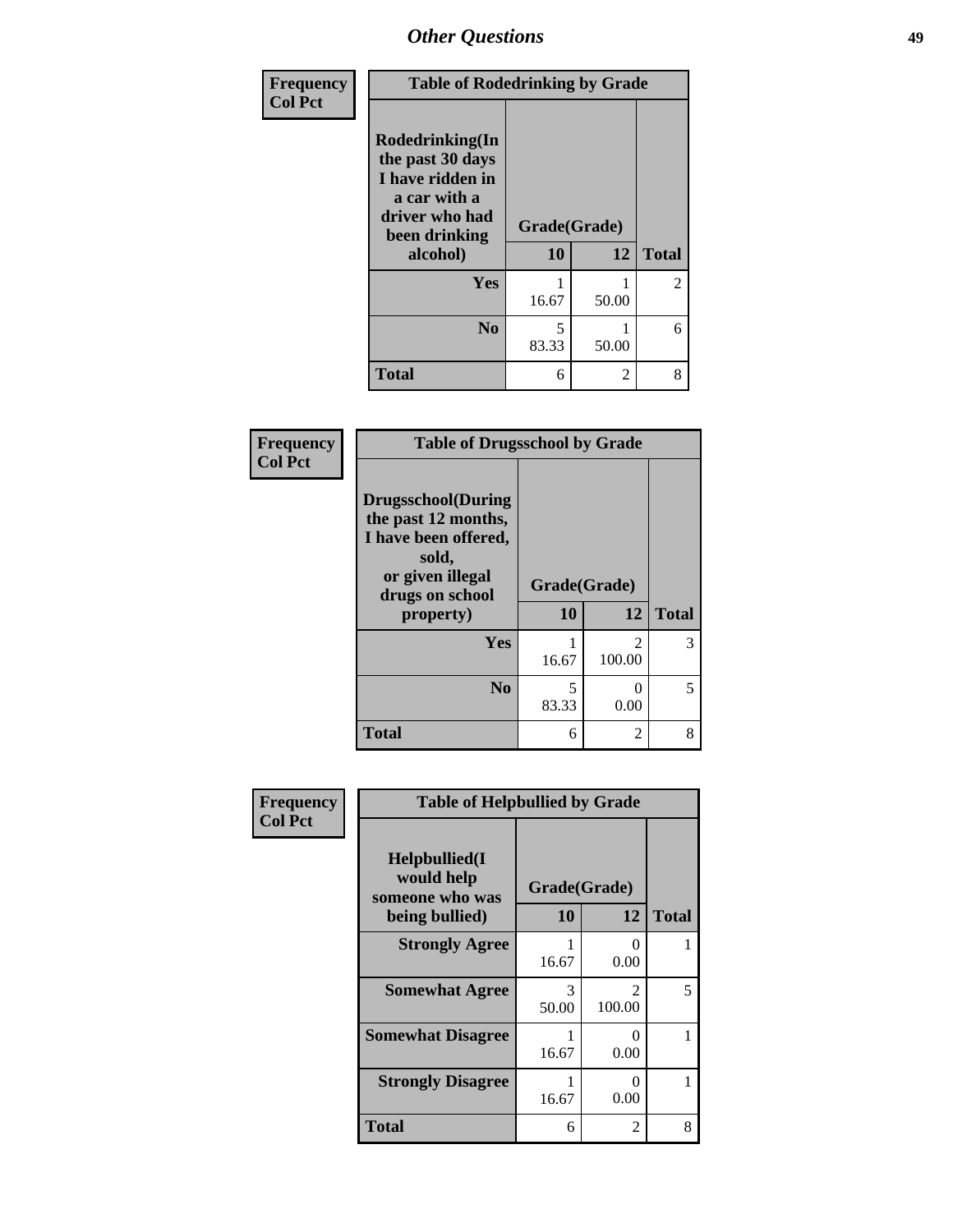*Other Questions* **50**

| <b>Frequency</b> |              | <b>Table of Grade by Bingedrinking</b>                                                                                      |              |
|------------------|--------------|-----------------------------------------------------------------------------------------------------------------------------|--------------|
| <b>Row Pct</b>   |              | <b>Bingedrinking</b> (I<br>have drunk five<br>or more drinks<br>of alcohol at<br>one sitting<br>during the last<br>30 days) |              |
|                  | Grade(Grade) | 0 Days                                                                                                                      | <b>Total</b> |
|                  | 10           | 6<br>100.00                                                                                                                 | 6            |
|                  | 12           | $\mathfrak{D}$<br>100.00                                                                                                    | 2            |
|                  | <b>Total</b> | 8                                                                                                                           | 8            |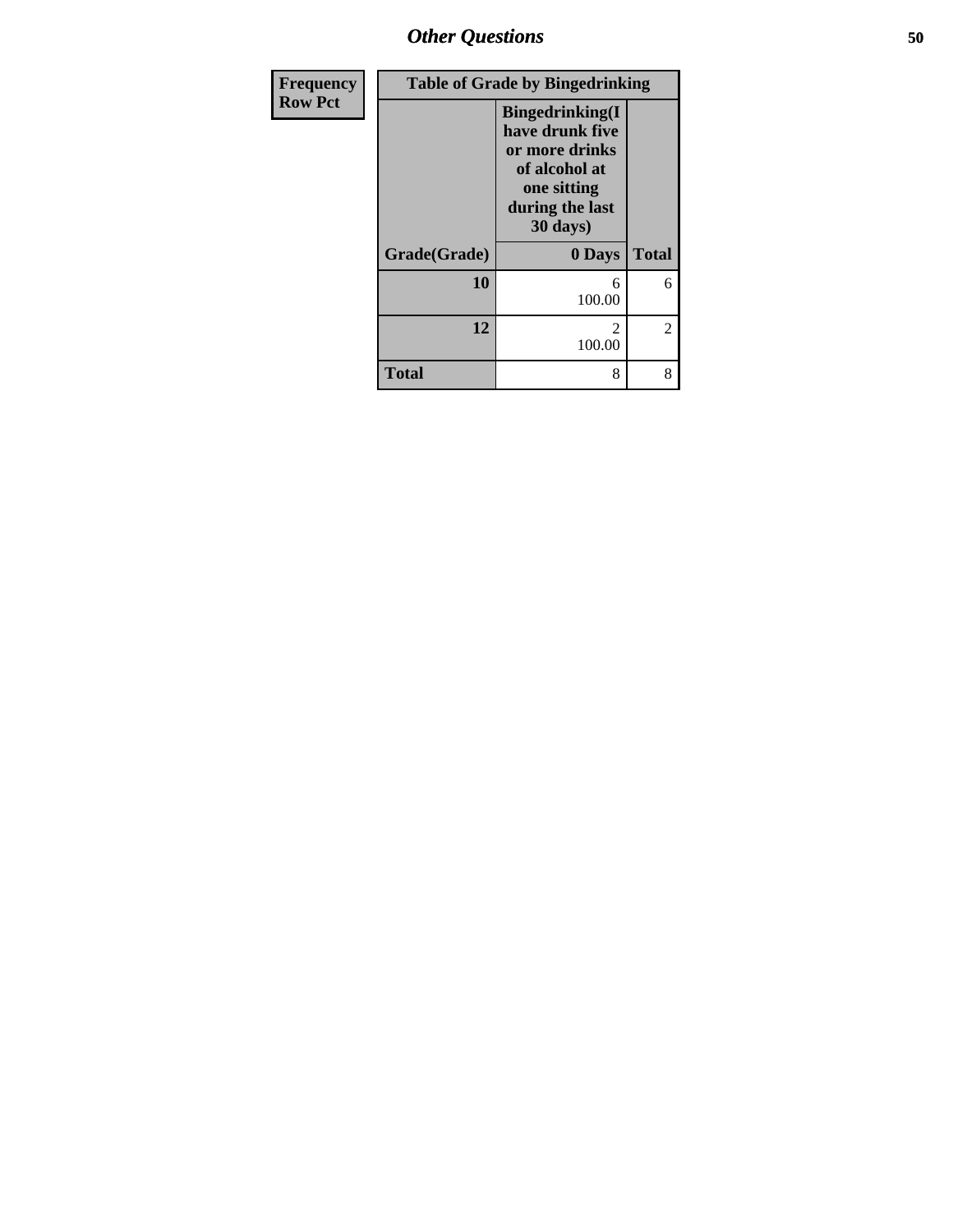## *Nutrition* **51**

| <b>Total</b>   |
|----------------|
| 6              |
| $\mathfrak{D}$ |
|                |

| <b>Frequency</b> | <b>Table of Grade by Fruitveg</b> |                          |                                                                          |                                        |                                    |                             |  |
|------------------|-----------------------------------|--------------------------|--------------------------------------------------------------------------|----------------------------------------|------------------------------------|-----------------------------|--|
| <b>Row Pct</b>   |                                   |                          | Fruitveg(I eat at least 5 servings of fruits<br>and vegetables each day) |                                        |                                    |                             |  |
|                  | Grade(Grade)                      | <b>Strongly</b><br>Agree | Agree                                                                    | Somewhat   Somewhat<br><b>Disagree</b> | <b>Strongly</b><br><b>Disagree</b> | <b>Total</b>                |  |
|                  | 10                                | 16.67                    | 16.67                                                                    | 33.33                                  | 33.33                              | 6                           |  |
|                  | 12                                | 50.00                    | 50.00                                                                    | 0.00                                   | 0.00                               | $\mathcal{D}_{\mathcal{L}}$ |  |
|                  | <b>Total</b>                      | $\overline{c}$           | 2                                                                        | っ                                      | 2                                  | 8                           |  |

**Total** 2 2 2 2 8

| <b>Frequency</b> |              | <b>Table of Grade by Cafeteriahealthy</b> |                                                                       |                                      |                                    |               |
|------------------|--------------|-------------------------------------------|-----------------------------------------------------------------------|--------------------------------------|------------------------------------|---------------|
| <b>Row Pct</b>   |              |                                           | Cafeteriahealthy (School meals in my<br>school cafeteria are healthy) |                                      |                                    |               |
|                  | Grade(Grade) | <b>Strongly</b><br>Agree                  | Agree                                                                 | Somewhat Somewhat<br><b>Disagree</b> | <b>Strongly</b><br><b>Disagree</b> | <b>Total</b>  |
|                  | 10           | 16.67                                     | 16.67                                                                 | 33.33                                | 33.33                              | 6             |
|                  | 12           | 50.00                                     | 50.00                                                                 | 0.00                                 | 0.00                               | $\mathcal{D}$ |
|                  | <b>Total</b> | $\mathcal{L}$                             | $\overline{2}$                                                        | ↑                                    | $\mathfrak{D}$                     | 8             |

| Frequency      | <b>Table of Grade by Cafeterianutrition</b> |                          |                                                                                           |                                        |                                    |                |
|----------------|---------------------------------------------|--------------------------|-------------------------------------------------------------------------------------------|----------------------------------------|------------------------------------|----------------|
| <b>Row Pct</b> |                                             |                          | <b>Cafeterianutrition</b> (Facts about nutrition<br>are available in my school cafeteria) |                                        |                                    |                |
|                | Grade(Grade)                                | <b>Strongly</b><br>Agree | Agree                                                                                     | Somewhat   Somewhat<br><b>Disagree</b> | <b>Strongly</b><br><b>Disagree</b> | <b>Total</b>   |
|                | 10                                          | 16.67                    | 16.67                                                                                     | 33.33                                  | 33.33                              | 6              |
|                | 12                                          | 50.00                    | 50.00                                                                                     | 0.00                                   | 0.00                               | $\mathfrak{D}$ |
|                | <b>Total</b>                                | ി                        | $\overline{2}$                                                                            | ↑                                      | $\overline{c}$                     | 8              |

6

2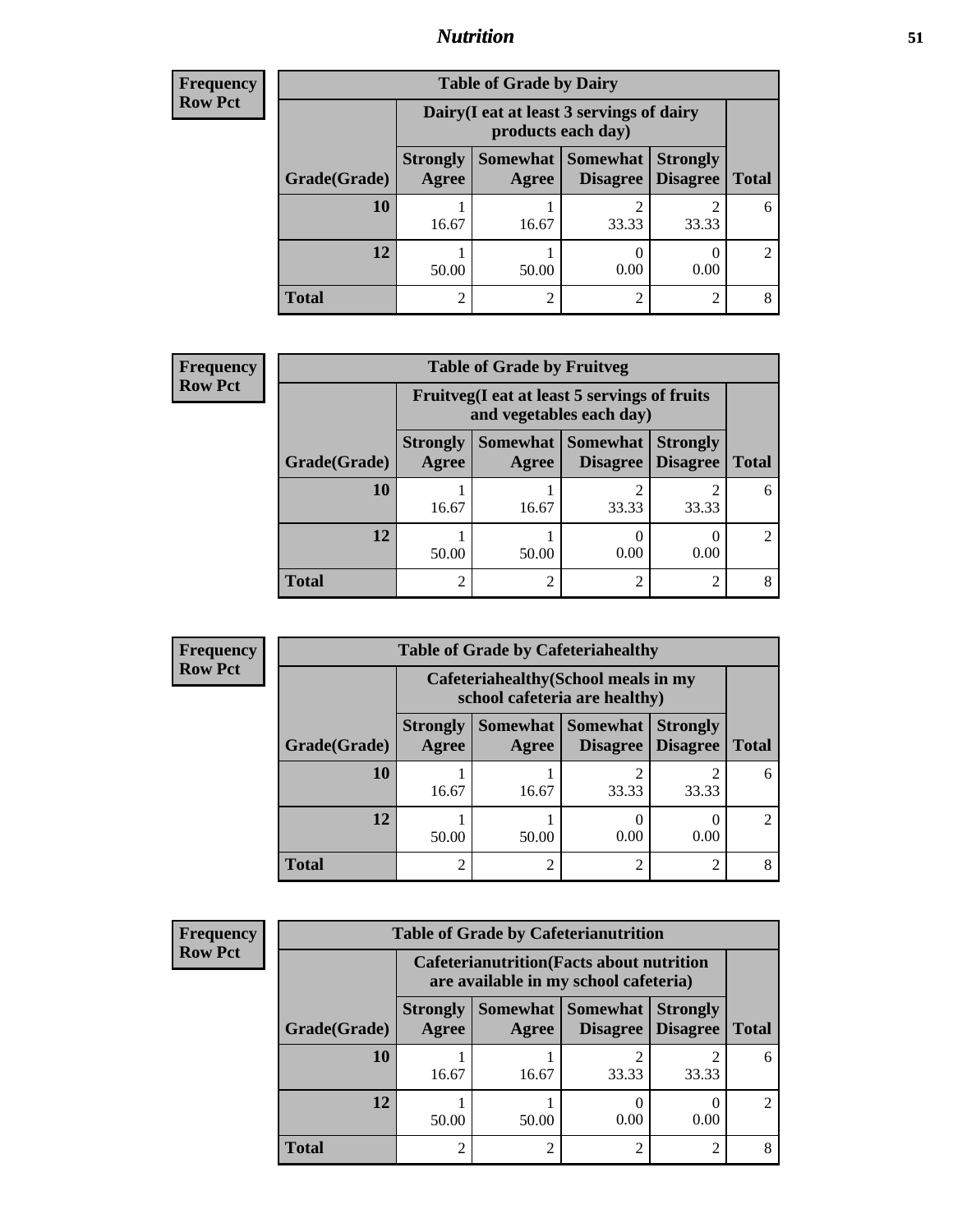# *Nutrition* **52**

| Frequency      |
|----------------|
| <b>Row Pct</b> |

| <b>Table of Grade by Schoollunch</b> |              |                          |                                                                 |                             |                                    |                |  |  |
|--------------------------------------|--------------|--------------------------|-----------------------------------------------------------------|-----------------------------|------------------------------------|----------------|--|--|
|                                      |              |                          | Schoollunch(I eat school lunch three or<br>more times per week) |                             |                                    |                |  |  |
|                                      | Grade(Grade) | <b>Strongly</b><br>Agree | Somewhat  <br>Agree                                             | <b>Somewhat</b><br>Disagree | <b>Strongly</b><br><b>Disagree</b> | <b>Total</b>   |  |  |
|                                      | <b>10</b>    | 16.67                    | 16.67                                                           | 33.33                       | 33.33                              | 6              |  |  |
|                                      | 12           | 50.00                    | 50.00                                                           | 0.00                        | 0.00                               | $\mathfrak{D}$ |  |  |
|                                      | <b>Total</b> | 2                        |                                                                 | $\mathcal{D}$               | റ                                  |                |  |  |

| <b>Frequency</b> | <b>Table of Grade by Foodchoices</b> |                          |                                                                     |                                      |                                    |              |
|------------------|--------------------------------------|--------------------------|---------------------------------------------------------------------|--------------------------------------|------------------------------------|--------------|
| <b>Row Pct</b>   |                                      |                          | Foodchoices (I make healthy food choices in<br>my school cafeteria) |                                      |                                    |              |
|                  | Grade(Grade)                         | <b>Strongly</b><br>Agree | Agree                                                               | Somewhat Somewhat<br><b>Disagree</b> | <b>Strongly</b><br><b>Disagree</b> | <b>Total</b> |
|                  | 10                                   | 16.67                    | 16.67                                                               | 33.33                                | 33.33                              | 6            |
|                  | 12                                   | 50.00                    | 50.00                                                               | 0.00                                 | 0.00                               |              |
|                  | <b>Total</b>                         | っ                        | 2                                                                   | ∍                                    |                                    |              |

| Frequency      | <b>Table of Grade by Wholewheat</b> |                                                                                                             |                |                                          |                                    |               |
|----------------|-------------------------------------|-------------------------------------------------------------------------------------------------------------|----------------|------------------------------------------|------------------------------------|---------------|
| <b>Row Pct</b> |                                     | Wholewheat (There are whole wheat and<br>multigrain breads and cereals available in<br>my school cafeteria) |                |                                          |                                    |               |
|                | Grade(Grade)                        | <b>Strongly</b><br>Agree                                                                                    | Agree          | Somewhat   Somewhat  <br><b>Disagree</b> | <b>Strongly</b><br><b>Disagree</b> | <b>Total</b>  |
|                | 10                                  | 16.67                                                                                                       | 16.67          | ◠<br>33.33                               | 33.33                              | 6             |
|                | 12                                  | 50.00                                                                                                       | 50.00          | 0.00                                     | 0.00                               | $\mathcal{D}$ |
|                | <b>Total</b>                        | $\overline{2}$                                                                                              | $\overline{2}$ | ↑                                        | $\mathfrak{D}$                     | 8             |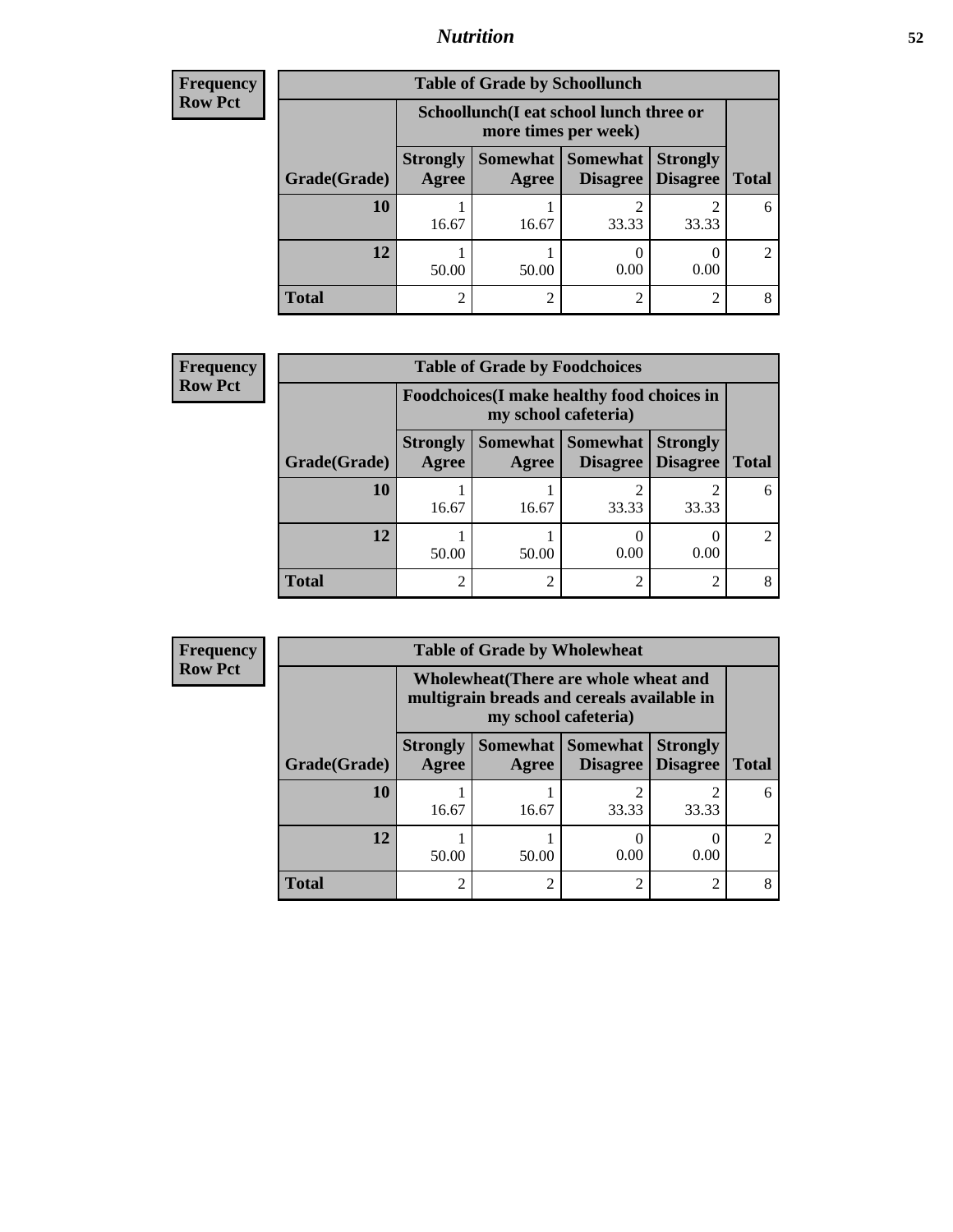## *Nutrition* **53**

**Frequency Row Pct**

| <b>Table of Grade by Healthyvending</b> |                          |                                                                                                                                                                 |                                        |                                    |                             |  |  |
|-----------------------------------------|--------------------------|-----------------------------------------------------------------------------------------------------------------------------------------------------------------|----------------------------------------|------------------------------------|-----------------------------|--|--|
|                                         |                          | Healthyvending (If only healthy snacks and<br>beverages were available in the vending<br>machines during the school day,<br>I would buy them)                   |                                        |                                    |                             |  |  |
| Grade(Grade)                            | <b>Strongly</b><br>Agree | Agree                                                                                                                                                           | <b>Somewhat   Somewhat</b><br>Disagree | <b>Strongly</b><br><b>Disagree</b> | <b>Total</b>                |  |  |
| 10                                      | 16.67                    | 16.67                                                                                                                                                           | 3<br>50.00                             | 16.67                              | 6                           |  |  |
| 12                                      | 50.00                    | 50.00                                                                                                                                                           | 0.00                                   | 0.00                               | $\mathcal{D}_{\mathcal{L}}$ |  |  |
| <b>Total</b>                            | 2                        | $\mathcal{D}_{\mathcal{A}}^{\mathcal{A}}(\mathcal{A})=\mathcal{D}_{\mathcal{A}}^{\mathcal{A}}(\mathcal{A})\mathcal{D}_{\mathcal{A}}^{\mathcal{A}}(\mathcal{A})$ | 3                                      |                                    |                             |  |  |

**Frequency Row Pct**

| <b>Table of Grade by Schoolbreakfast</b> |                          |                                                                                                                                         |                                 |                                    |              |  |
|------------------------------------------|--------------------------|-----------------------------------------------------------------------------------------------------------------------------------------|---------------------------------|------------------------------------|--------------|--|
|                                          |                          | Schoolbreakfast (If breakfast were<br>available at school,<br>but outside the cafeteria,<br>I would eat breakfast at school more often) |                                 |                                    |              |  |
| Grade(Grade)                             | <b>Strongly</b><br>Agree | Agree                                                                                                                                   | Somewhat   Somewhat<br>Disagree | <b>Strongly</b><br><b>Disagree</b> | <b>Total</b> |  |
| 10                                       | 16.67                    | 16.67                                                                                                                                   | 50.00                           | 16.67                              |              |  |
| 12                                       | 50.00                    | 50.00                                                                                                                                   | 0.00                            | 0.00                               |              |  |
| <b>Total</b>                             | $\mathfrak{D}$           | റ                                                                                                                                       | 3                               |                                    |              |  |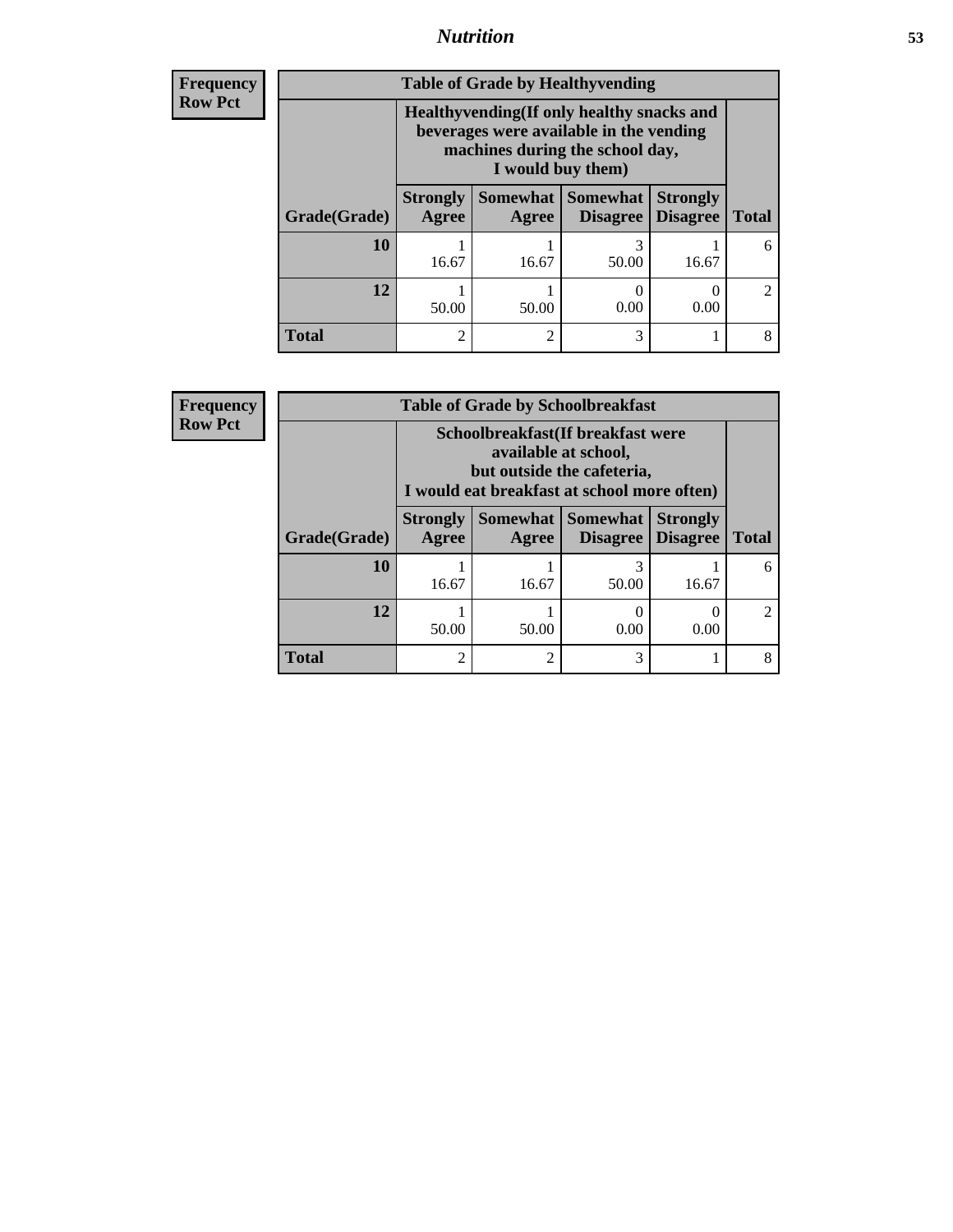| Frequency<br><b>Col Pct</b> | <b>Table of Educationaids by Grade</b>                                                                    |                         |                          |              |
|-----------------------------|-----------------------------------------------------------------------------------------------------------|-------------------------|--------------------------|--------------|
|                             | <b>Educationaids</b> (I<br>have been<br>taught about<br><b>HIV/AIDS</b> at<br>school in the<br>past year) | Grade(Grade)<br>10      | 12                       | <b>Total</b> |
|                             | Yes                                                                                                       | 4<br>66.67              | $\mathfrak{D}$<br>100.00 | 6            |
|                             | N <sub>0</sub>                                                                                            | $\mathfrak{D}$<br>33.33 | 0<br>0.00                | 2            |
|                             | <b>Total</b>                                                                                              | 6                       | 2                        | 8            |

| Frequency      | <b>Table of Educationcharacter by Grade</b>                                          |              |                          |              |  |
|----------------|--------------------------------------------------------------------------------------|--------------|--------------------------|--------------|--|
| <b>Col Pct</b> | Educationcharacter(I<br>have been taught<br>about character<br>education in the past | Grade(Grade) |                          |              |  |
|                | year at school)                                                                      | 10           | 12                       | <b>Total</b> |  |
|                | <b>Yes</b>                                                                           | 3<br>50.00   | $\mathfrak{D}$<br>100.00 |              |  |
|                | N <sub>0</sub>                                                                       | 3<br>50.00   | 0<br>0.00                |              |  |
|                | <b>Total</b>                                                                         | 6            | $\overline{2}$           |              |  |

| Frequency      | <b>Table of Gradcoach1 by Grade</b>              |              |             |              |
|----------------|--------------------------------------------------|--------------|-------------|--------------|
| <b>Col Pct</b> | Gradcoach1(I<br>know who my<br><b>Graduation</b> | Grade(Grade) |             |              |
|                | Coach is)                                        | 10           | 12          | <b>Total</b> |
|                | Yes                                              | 4<br>66.67   | 0<br>0.00   | 4            |
|                | N <sub>0</sub>                                   | 2<br>33.33   | 2<br>100.00 | 4            |
|                | <b>Total</b>                                     | 6            | 2           | 8            |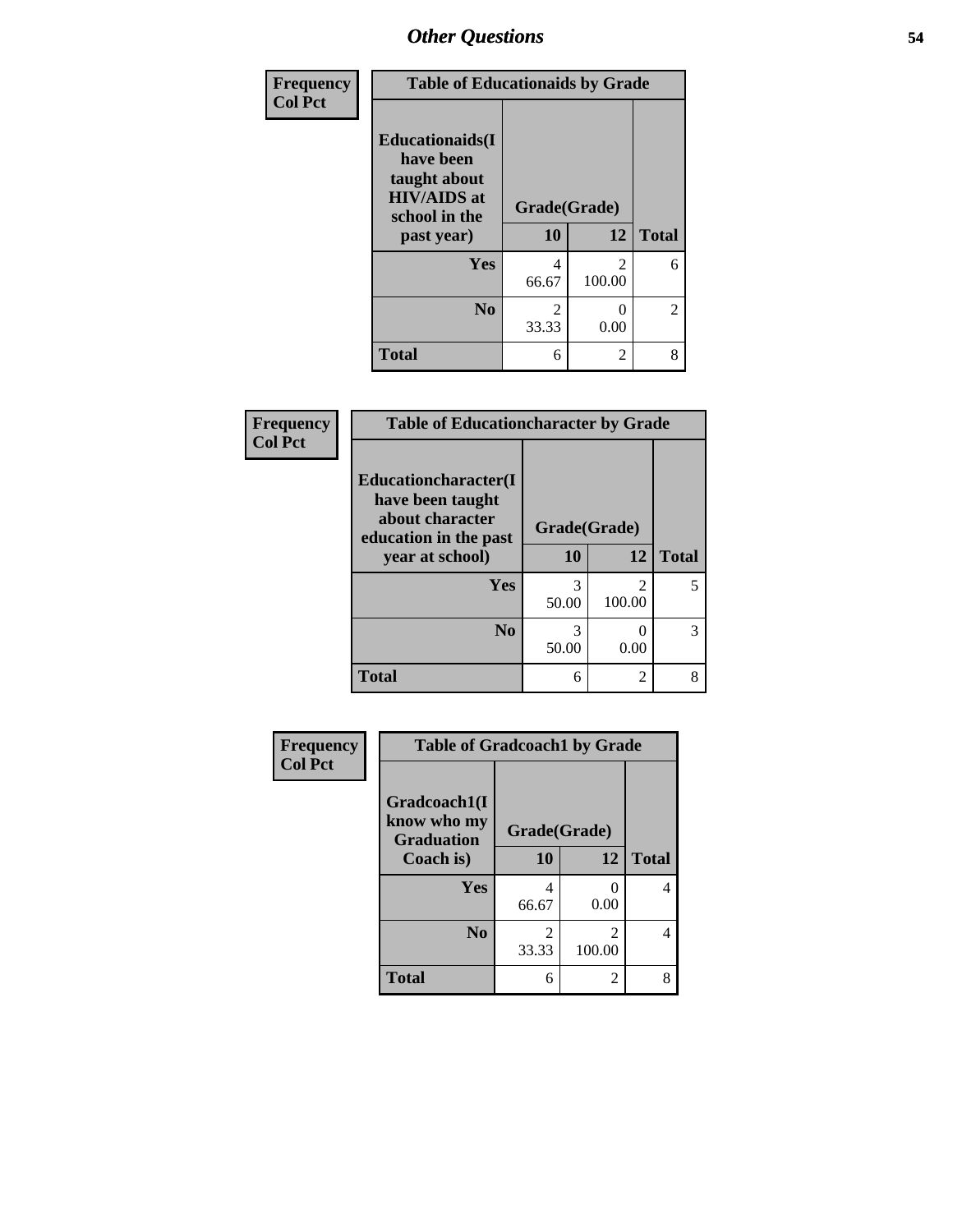| Frequency      | <b>Table of Gradcoach2 by Grade</b> |              |                          |              |
|----------------|-------------------------------------|--------------|--------------------------|--------------|
| <b>Col Pct</b> |                                     |              |                          |              |
|                | Gradcoach2(I<br>have                |              |                          |              |
|                | contacted my<br><b>Graduation</b>   | Grade(Grade) |                          |              |
|                | Coach)                              | 10           | 12                       | <b>Total</b> |
|                | Yes                                 | 4<br>66.67   | 0<br>0.00                | 4            |
|                | N <sub>0</sub>                      | 2<br>33.33   | $\mathfrak{D}$<br>100.00 | 4            |
|                | <b>Total</b>                        | 6            | 2                        | 8            |

| Frequency<br><b>Col Pct</b> | <b>Table of Gradcoach3 by Grade</b>                                                   |                    |             |                |
|-----------------------------|---------------------------------------------------------------------------------------|--------------------|-------------|----------------|
|                             | Gradcoach3(I<br>have received<br>assistance<br>from my<br><b>Graduation</b><br>Coach) | Grade(Grade)<br>10 | 12          | <b>Total</b>   |
|                             | Yes                                                                                   | 2<br>33.33         | 0<br>0.00   | $\overline{2}$ |
|                             | N <sub>0</sub>                                                                        | 4<br>66.67         | 2<br>100.00 | 6              |
|                             | <b>Total</b>                                                                          | 6                  | 2           | 8              |

| Frequency<br><b>Col Pct</b> | <b>Table of Selfharm by Grade</b>                                                                                                                                          |              |                         |              |
|-----------------------------|----------------------------------------------------------------------------------------------------------------------------------------------------------------------------|--------------|-------------------------|--------------|
|                             | <b>Selfharm</b> (During<br>the past 12<br>months,<br>I harmed myself<br>on purpose<br><b>Suicideconsider</b><br>During the past<br>12 months,<br>I seriously<br>considered | Grade(Grade) |                         |              |
|                             | suicide)                                                                                                                                                                   | 10           | 12                      | <b>Total</b> |
|                             | No                                                                                                                                                                         | 6<br>100.00  | $\mathcal{L}$<br>100.00 | 8            |
|                             | <b>Total</b>                                                                                                                                                               | 6            | 2                       | 8            |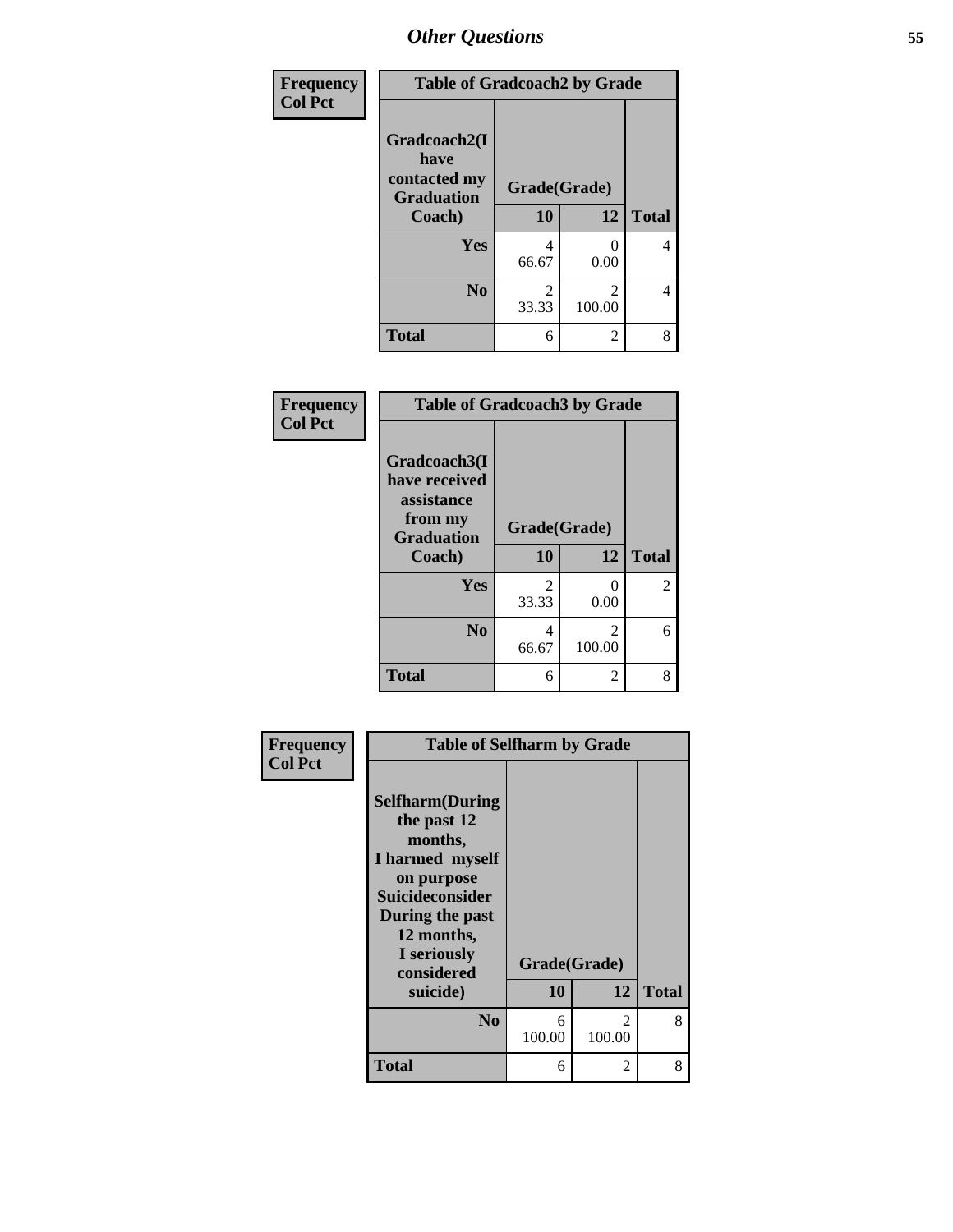| Frequency      | <b>Table of Suicideconsider by Grade</b> |              |        |              |
|----------------|------------------------------------------|--------------|--------|--------------|
| <b>Col Pct</b> |                                          | Grade(Grade) |        |              |
|                | Suicideconsider                          | <b>10</b>    | 12     | <b>Total</b> |
|                | N <sub>0</sub>                           | 100.00       | 100.00 |              |
|                | <b>Total</b>                             | 6            |        |              |

| Frequency<br><b>Col Pct</b> | <b>Table of Suicideattempt by Grade</b>              |              |        |              |
|-----------------------------|------------------------------------------------------|--------------|--------|--------------|
|                             | Suicideattempt(I<br>have attempted<br>suicide in the | Grade(Grade) |        |              |
|                             | last year)                                           | <b>10</b>    | 12     | <b>Total</b> |
|                             | N <sub>0</sub>                                       | 6<br>100.00  | 100.00 | 8            |
|                             | <b>Total</b>                                         | 6            |        | 8            |

| Frequency      | <b>Table of Instantmessaged by Grade</b>               |              |       |                |
|----------------|--------------------------------------------------------|--------------|-------|----------------|
| <b>Col Pct</b> | Instantmessaged(I<br>have instant<br>messaged people I | Grade(Grade) |       |                |
|                | do not even know)                                      | 10           | 12    | <b>Total</b>   |
|                | <b>Yes</b>                                             | 16.67        | 50.00 | $\overline{2}$ |
|                | N <sub>0</sub>                                         | 5<br>83.33   | 50.00 | 6              |
|                | <b>Total</b>                                           | 6            | 2     | 8              |

| Frequency<br><b>Col Pct</b> | <b>Table of Getsalong by Grade</b>                  |                                      |                |              |
|-----------------------------|-----------------------------------------------------|--------------------------------------|----------------|--------------|
|                             | Getsalong(I get<br>along with other<br>students and | Grade(Grade)                         |                |              |
|                             | adults)                                             | 10                                   | 12             | <b>Total</b> |
|                             | <b>Strongly Agree</b>                               | 3<br>50.00                           | 50.00          | 4            |
|                             | <b>Somewhat Agree</b>                               | $\mathcal{D}_{\mathcal{L}}$<br>33.33 | 50.00          | 3            |
|                             | <b>Strongly Disagree</b>                            | 16.67                                | 0.00           |              |
|                             | Total                                               | 6                                    | $\mathfrak{D}$ | 8            |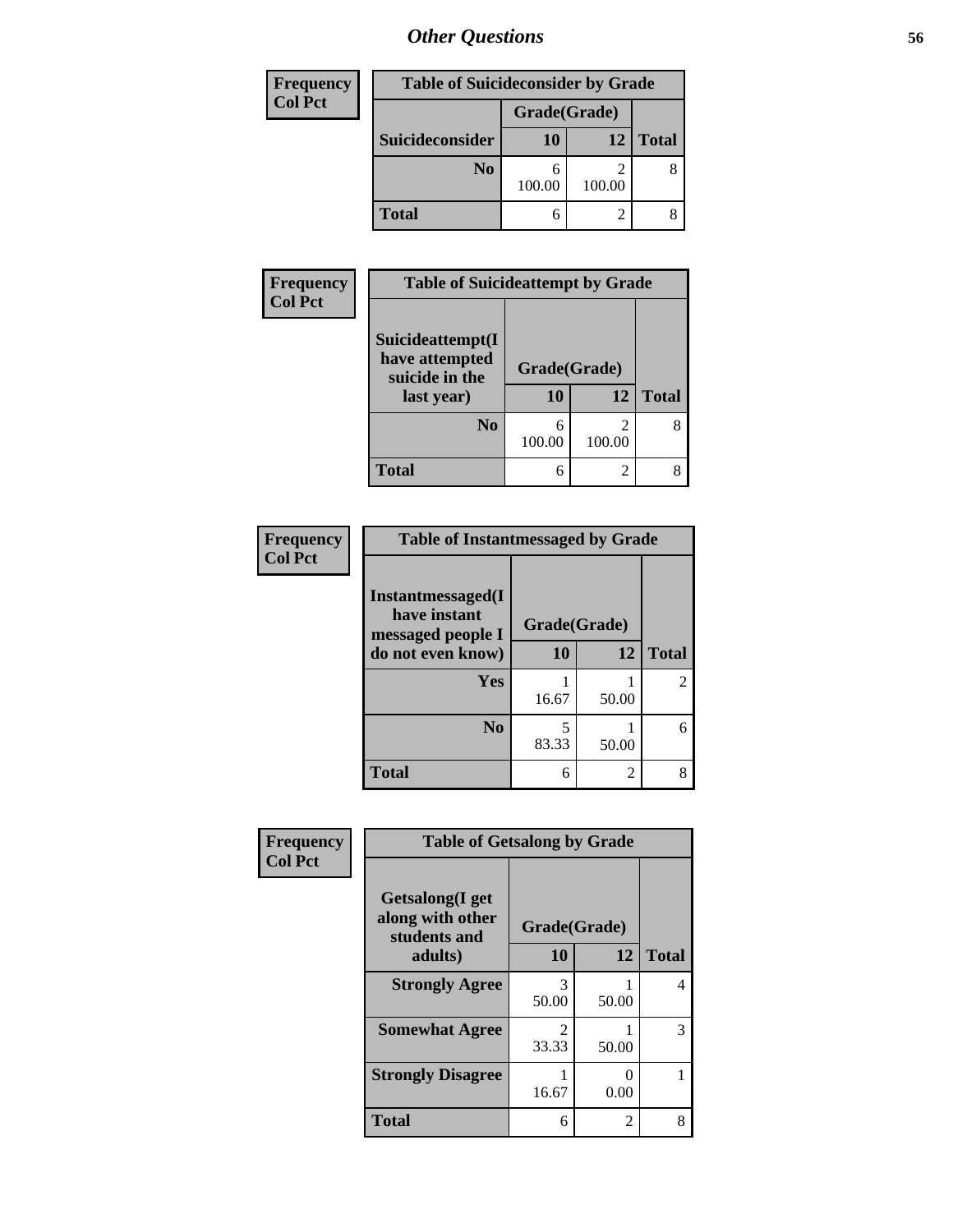| Frequency      | <b>Table of Safehome by Grade</b> |              |                |                |
|----------------|-----------------------------------|--------------|----------------|----------------|
| <b>Col Pct</b> | Safehome(I feel                   | Grade(Grade) |                |                |
|                | safe at home)                     | 10           | 12             | <b>Total</b>   |
|                | <b>Strongly Agree</b>             | 16.67        | 50.00          | $\overline{2}$ |
|                | <b>Somewhat Agree</b>             | 4<br>66.67   | 50.00          | 5              |
|                | <b>Strongly Disagree</b>          | 16.67        | 0.00           |                |
|                | <b>Total</b>                      | 6            | $\overline{2}$ | 8              |

| Frequency      | <b>Table of Adulttalk by Grade</b>                                                                |                    |                          |              |
|----------------|---------------------------------------------------------------------------------------------------|--------------------|--------------------------|--------------|
| <b>Col Pct</b> | <b>Adulttalk(I</b><br>know an<br>adult at<br>school that<br>I can talk<br>with if I<br>need help) | Grade(Grade)<br>10 | 12                       | <b>Total</b> |
|                | Yes                                                                                               | 5<br>83.33         | $\mathfrak{D}$<br>100.00 | 7            |
|                | N <sub>0</sub>                                                                                    | 16.67              | 0<br>0.00                |              |
|                | <b>Total</b>                                                                                      | 6                  | 2                        | 8            |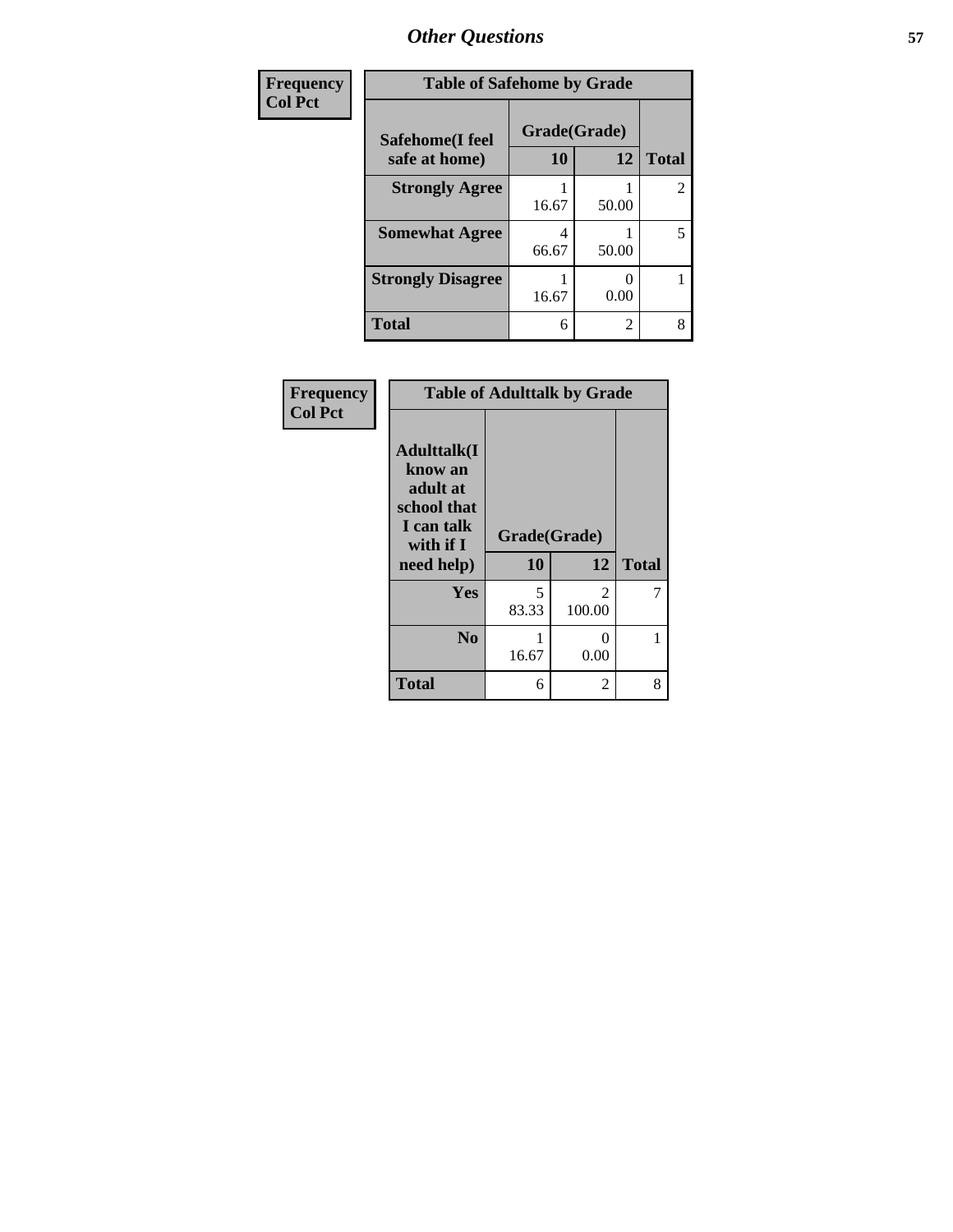| Frequency      | <b>Table of Grade by Tytime</b> |                                                                                                           |                                       |                |
|----------------|---------------------------------|-----------------------------------------------------------------------------------------------------------|---------------------------------------|----------------|
| <b>Row Pct</b> |                                 | <b>Tytime(On an</b><br>average school day,<br>how much<br>unsupervised time<br>do I spend watching<br>TV) |                                       |                |
|                | Grade(Grade)                    | <b>Less that</b><br>hour/day                                                                              | $2 - 3$<br>hours/day                  | <b>Total</b>   |
|                | 10                              | 2<br>33.33                                                                                                | 4<br>66.67                            | 6              |
|                | 12                              | $\Omega$<br>0.00                                                                                          | $\mathcal{D}_{\mathcal{L}}$<br>100.00 | $\overline{2}$ |
|                | <b>Total</b>                    | 2                                                                                                         | 6                                     | 8              |

| Frequency      | <b>Table of Grade by Computertime</b> |                                                                                                         |       |                                 |                |
|----------------|---------------------------------------|---------------------------------------------------------------------------------------------------------|-------|---------------------------------|----------------|
| <b>Row Pct</b> |                                       | Computertime (On an average<br>school day,<br>how much unsupervised time<br>do I spend on the computer) |       |                                 |                |
|                | $Grade(Grade)$   hour/day             | <b>Less that</b>                                                                                        |       | $2 - 3$<br>hour/day   hours/day | <b>Total</b>   |
|                | 10                                    | ာ<br>33.33                                                                                              | 33.33 | 33.33                           | 6              |
|                | 12                                    | 0.00                                                                                                    | 50.00 | 50.00                           | $\mathfrak{D}$ |
|                | <b>Total</b>                          | っ                                                                                                       | 3     | 3                               | 8              |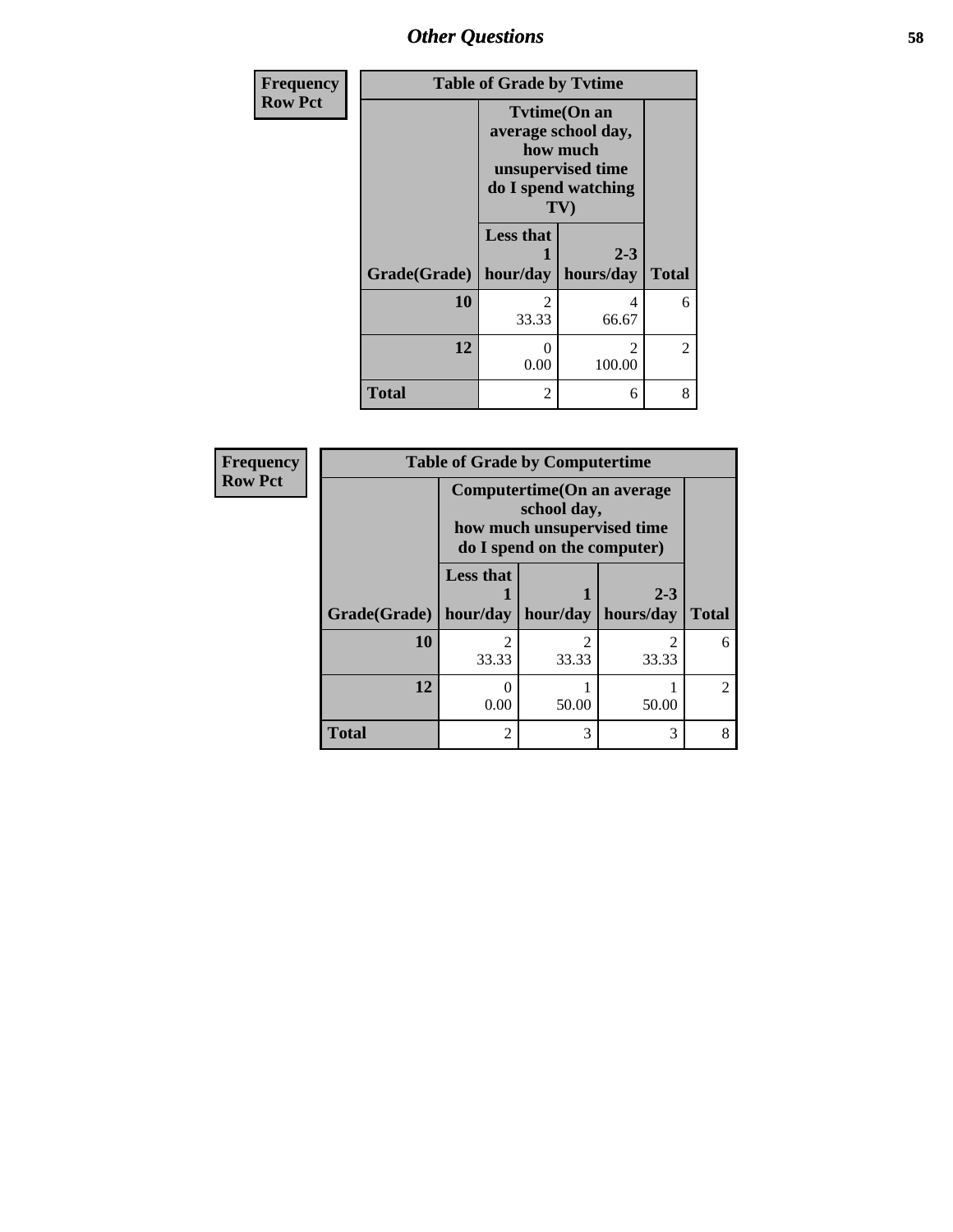### *Questions about Driving Laws* **59** *Driving Questions were asked only of high school students.*

| Frequency      |              | <b>Table of Grade by License1</b>                                                                                                                  |                          |                |
|----------------|--------------|----------------------------------------------------------------------------------------------------------------------------------------------------|--------------------------|----------------|
| <b>Row Pct</b> |              | License1(During<br>the first 6 months<br>of driving with a<br>provisional license,<br>the only passengers<br>who can ride with<br>the driver are:) |                          |                |
|                | Grade(Grade) | <b>Parent or</b><br><b>Guardian</b>                                                                                                                | Don't<br>Know            | <b>Total</b>   |
|                | 10           | $\mathfrak{D}$<br>33.33                                                                                                                            | 4<br>66.67               | 6              |
|                | 12           | 0<br>0.00                                                                                                                                          | $\mathfrak{D}$<br>100.00 | $\overline{c}$ |
|                | <b>Total</b> | $\overline{c}$                                                                                                                                     | 6                        | 8              |

| Frequency      | <b>Table of Grade by License2</b> |                                                                                                                                  |                          |                |
|----------------|-----------------------------------|----------------------------------------------------------------------------------------------------------------------------------|--------------------------|----------------|
| <b>Row Pct</b> |                                   | License $2(17 \text{ yr})$<br>old drivers with<br>a provisional<br>driver's license<br>cannot drive<br>between the<br>hours of:) |                          |                |
|                | Grade(Grade)                      | <b>Midnight</b><br>to 6am                                                                                                        | Don't<br><b>Know</b>     | <b>Total</b>   |
|                | 10                                | 2<br>33.33                                                                                                                       | 4<br>66.67               | 6              |
|                | 12                                | $\theta$<br>0.00                                                                                                                 | $\mathfrak{D}$<br>100.00 | $\overline{2}$ |
|                | <b>Total</b>                      | 2                                                                                                                                | 6                        | 8              |

| <b>Frequency</b> | <b>Table of Grade by License3</b> |                                                                                                          |                          |              |
|------------------|-----------------------------------|----------------------------------------------------------------------------------------------------------|--------------------------|--------------|
| <b>Row Pct</b>   |                                   | License3(For<br>drivers under<br>the age of 21,<br>what level of<br>alcohol is<br>considered<br>$DUI$ ?) |                          |              |
|                  | Grade(Grade)                      | Any<br><b>Amount</b>                                                                                     | Don't<br>know            | <b>Total</b> |
|                  | 10                                | 16.67                                                                                                    | 5<br>83.33               | 6            |
|                  | 12                                | 0<br>0.00                                                                                                | $\mathfrak{D}$<br>100.00 | 2            |
|                  | <b>Total</b>                      |                                                                                                          | 7                        | 8            |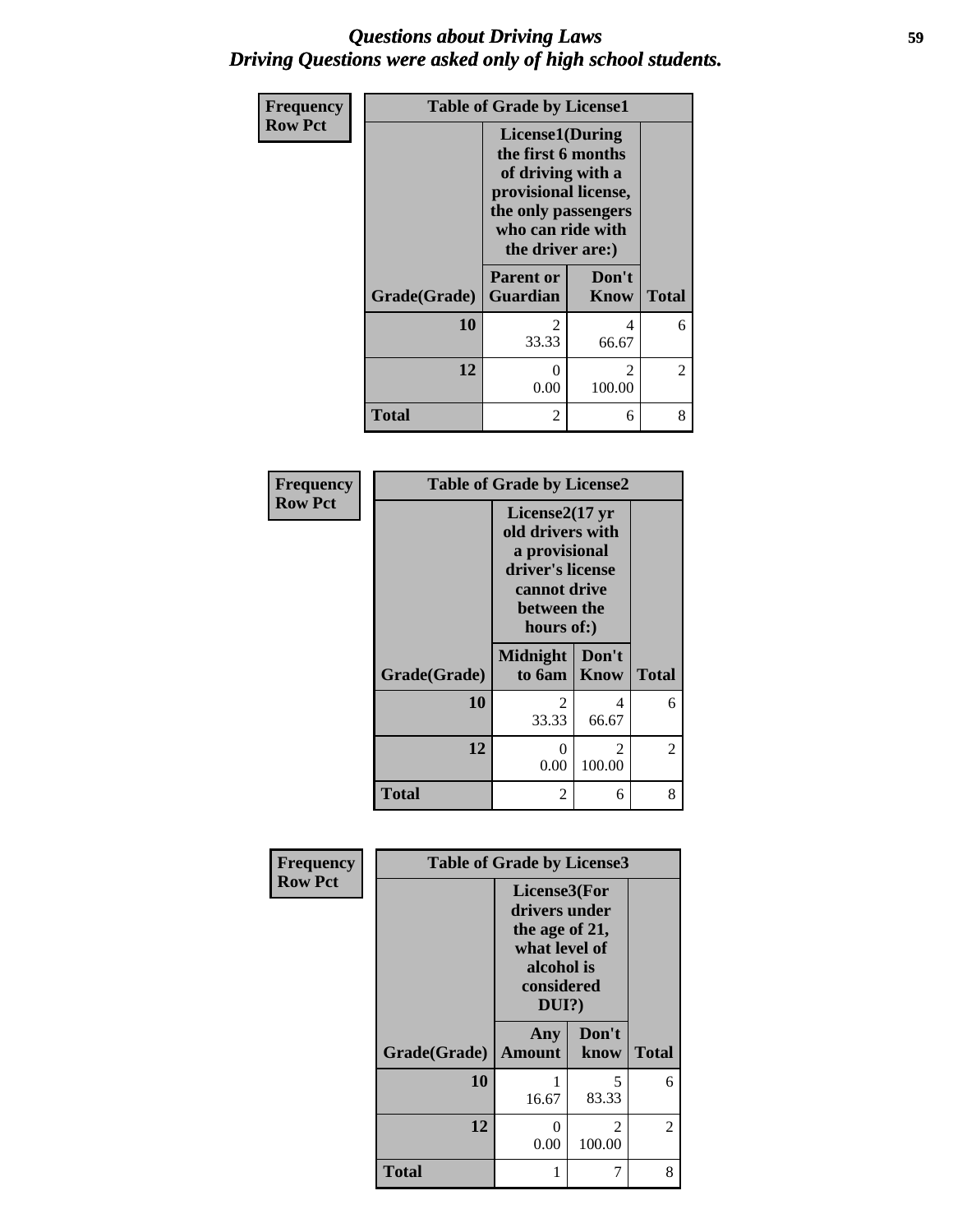### *Questions about Driving Laws* **60** *Driving Questions were asked only of high school students.*

| Frequency      | <b>Table of Grade by License4</b> |                                                                                                                                 |                       |                          |                |
|----------------|-----------------------------------|---------------------------------------------------------------------------------------------------------------------------------|-----------------------|--------------------------|----------------|
| <b>Row Pct</b> |                                   | License4(A driver<br>under 21<br>automatically loses<br>his/her license if<br>caught exceeding<br>the posted speet<br>limit by: |                       |                          |                |
|                | Grade(Grade)                      | $15+$<br>mph                                                                                                                    | $25+$<br>mph          | Don't<br>know            | <b>Total</b>   |
|                | 10                                | 16.67                                                                                                                           | 16.67                 | 4<br>66.67               | 6              |
|                | 12                                | 0<br>0.00                                                                                                                       | $\mathcal{O}$<br>0.00 | $\mathfrak{D}$<br>100.00 | $\overline{2}$ |
|                | <b>Total</b>                      |                                                                                                                                 |                       | 6                        | 8              |

| Frequency      | <b>Table of Grade by License5</b> |                                                                                                                                                            |                      |                          |                |
|----------------|-----------------------------------|------------------------------------------------------------------------------------------------------------------------------------------------------------|----------------------|--------------------------|----------------|
| <b>Row Pct</b> |                                   | License5(A<br>Georgia teenager<br>with family<br>connections or a<br>good lawyer can<br>break a teen<br>driving law and<br>keep their driver's<br>license) |                      |                          |                |
|                | Grade(Grade)                      | Yes                                                                                                                                                        | N <sub>0</sub>       | Don't<br>know            | <b>Total</b>   |
|                | 10                                | 16.67                                                                                                                                                      | 16.67                | 4<br>66.67               | 6              |
|                | 12                                | 0<br>0.00                                                                                                                                                  | $\mathbf{0}$<br>0.00 | $\mathfrak{D}$<br>100.00 | $\overline{2}$ |
|                | Total                             |                                                                                                                                                            |                      | 6                        | 8              |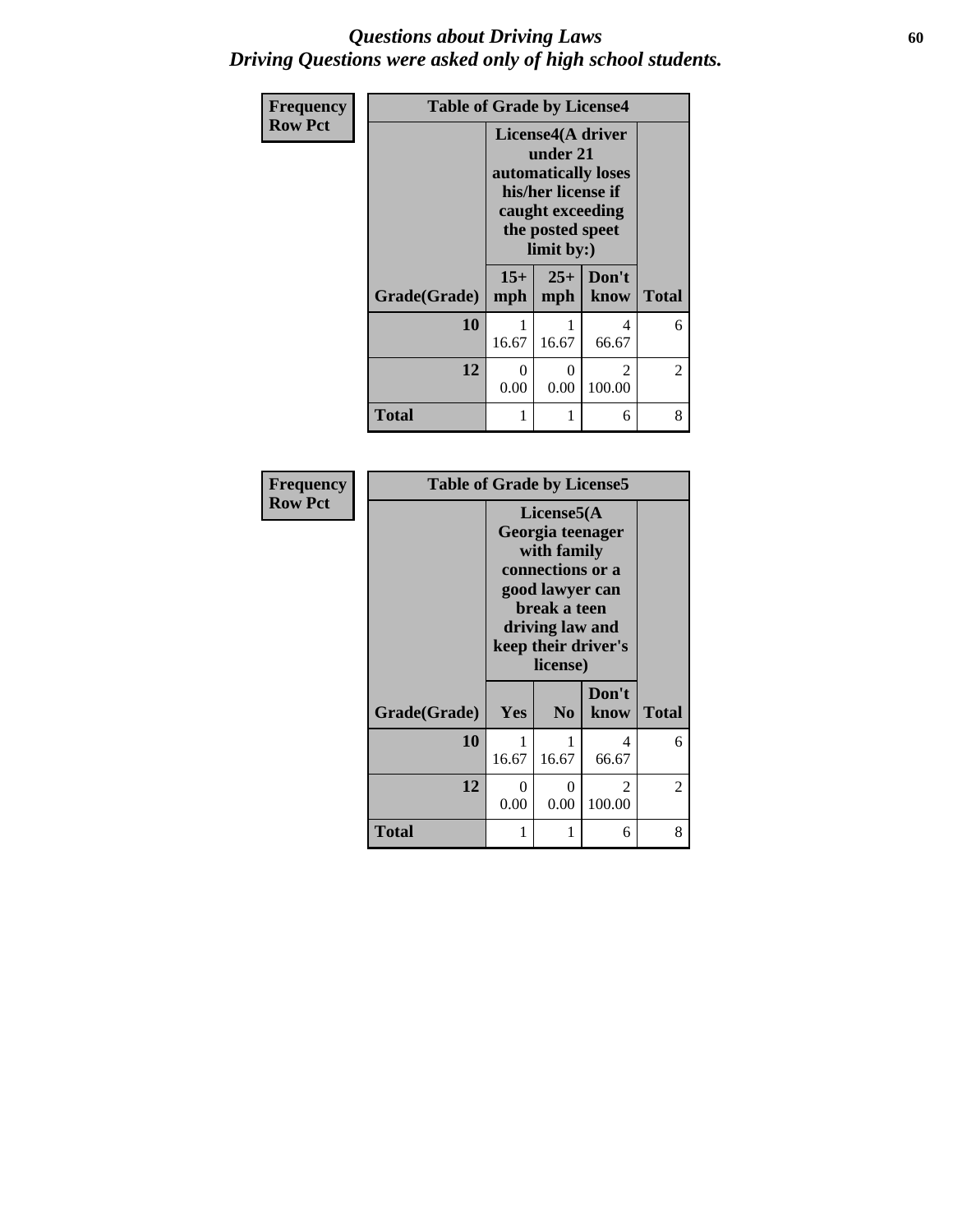## *Questions about Driving Laws* **61** *Driving Questions were asked only of high school students.*

| <b>Frequency</b> |              | <b>Table of Grade by License6</b>                                                                                                                        |               |              |  |
|------------------|--------------|----------------------------------------------------------------------------------------------------------------------------------------------------------|---------------|--------------|--|
| <b>Row Pct</b>   |              | License <sub>6</sub> (I<br>know a<br>friend or<br>classmate<br>that broke a<br>teen driving<br>law,<br>but was<br>allowed to<br>keep his/her<br>license) |               |              |  |
|                  | Grade(Grade) | Yes                                                                                                                                                      | Don't<br>know | <b>Total</b> |  |
|                  | 10           | $\mathfrak{D}$<br>33.33                                                                                                                                  | 4<br>66.67    | 6            |  |
|                  | 12           | 0<br>0.00                                                                                                                                                | 2<br>100.00   | 2            |  |
|                  | <b>Total</b> | 2                                                                                                                                                        | 6             | 8            |  |

| Frequency      | <b>Table of Grade by License7</b> |                                                                                                     |                          |                |  |
|----------------|-----------------------------------|-----------------------------------------------------------------------------------------------------|--------------------------|----------------|--|
| <b>Row Pct</b> |                                   | License7(A student under the<br>age of 18 cam loser his/her<br>driving privileges if he or<br>she:) |                          |                |  |
|                | Grade(Grade)                      | <b>Bring</b><br>alcohol/drugs/weapon<br>to school                                                   | All of<br>the<br>above   | <b>Total</b>   |  |
|                | 10                                | $\mathfrak{D}$<br>33.33                                                                             | 4<br>66.67               | 6              |  |
|                | 12                                | 50.00                                                                                               | 50.00                    | $\overline{2}$ |  |
|                | <b>Total</b>                      | 3                                                                                                   | $\overline{\phantom{0}}$ | 8              |  |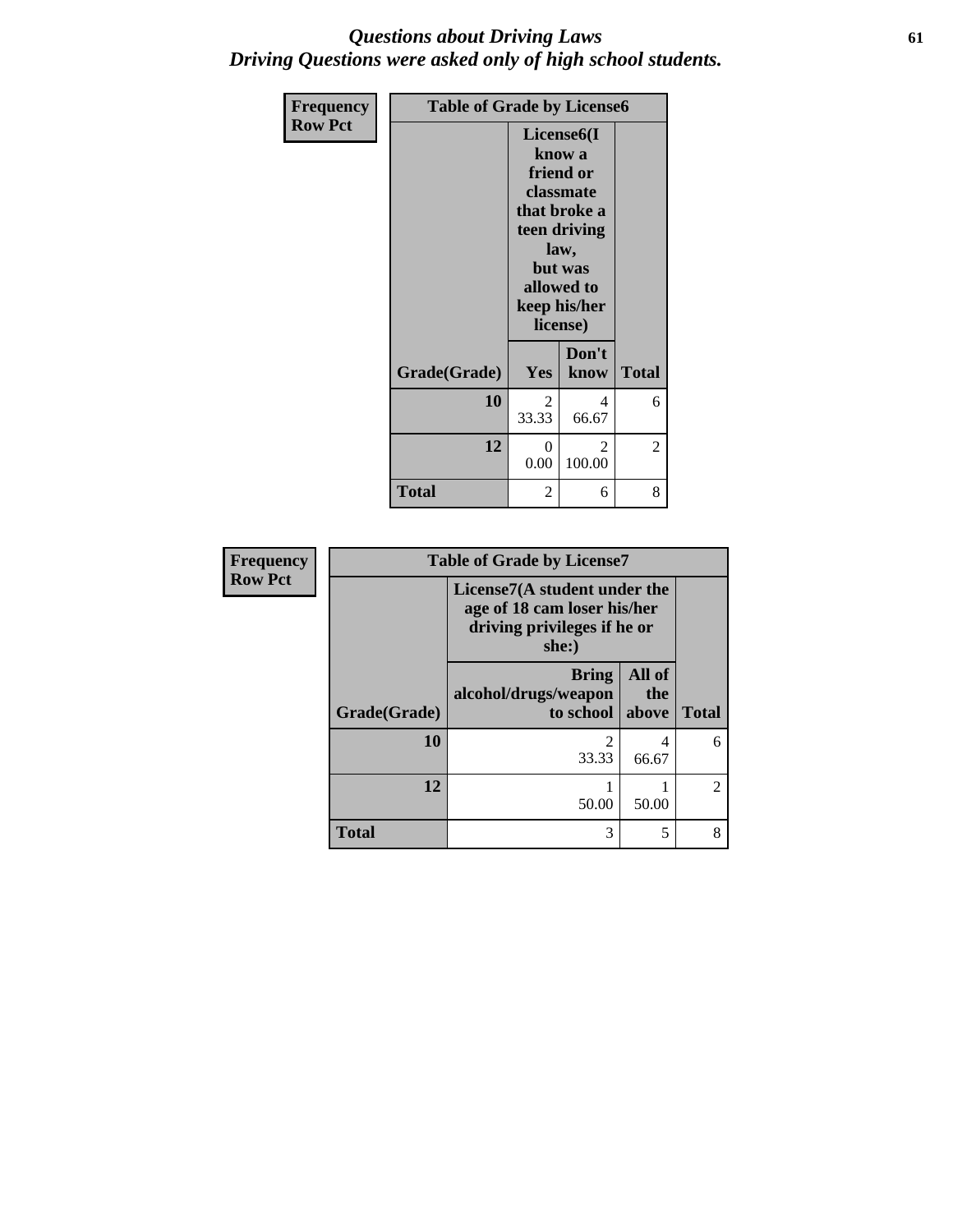## *Select Results by Gender* **62**

| Frequency      | <b>Table of SchoolClimate2 by Gender</b> |               |                           |                |
|----------------|------------------------------------------|---------------|---------------------------|----------------|
| <b>Col Pct</b> | SchoolClimate2(I<br>feel successful at   |               | Gender(Gender)            |                |
|                | school)                                  | <b>Female</b> | <b>Male</b>               | <b>Total</b>   |
|                | <b>Strongly Agree</b>                    | 66.67         | $\mathbf{\Omega}$<br>0.00 | 4              |
|                | <b>Somewhat Agree</b>                    | 16.67         | 50.00                     | $\overline{2}$ |
|                | <b>Strongly Disagree</b>                 | 16.67         | 50.00                     | $\overline{2}$ |
|                | <b>Total</b>                             | 6             | $\mathfrak{D}$            | 8              |

| <b>Frequency</b> | <b>Table of SchoolClimate6 by Gender</b>                 |                |             |              |
|------------------|----------------------------------------------------------|----------------|-------------|--------------|
| <b>Col Pct</b>   | <b>SchoolClimate6(Teachers</b><br>treat me with respect) | Gender(Gender) |             |              |
|                  |                                                          | <b>Female</b>  | <b>Male</b> | <b>Total</b> |
|                  | <b>Somewhat Agree</b>                                    | 83.33          | 50.00       |              |
|                  | <b>Strongly Disagree</b>                                 | 16.67          | 50.00       |              |
|                  | <b>Total</b>                                             | 6              | ∍           |              |

| Frequency      | <b>Table of SchoolClimate8 by Gender</b>                                             |                                 |             |                |
|----------------|--------------------------------------------------------------------------------------|---------------------------------|-------------|----------------|
| <b>Col Pct</b> | <b>SchoolClimate8(Students</b><br>are frequently<br>recognized for good<br>behavior) | Gender(Gender)<br><b>Female</b> | <b>Male</b> | <b>Total</b>   |
|                | <b>Strongly Agree</b>                                                                | 16.67                           | 0.00        |                |
|                | <b>Somewhat Agree</b>                                                                | 16.67                           | 50.00       | $\mathfrak{D}$ |
|                | <b>Somewhat Disagree</b>                                                             | 3<br>50.00                      | 0<br>0.00   | 3              |
|                | <b>Strongly Disagree</b>                                                             | 16.67                           | 50.00       | $\mathfrak{D}$ |
|                | <b>Total</b>                                                                         | 6                               | 2           | 8              |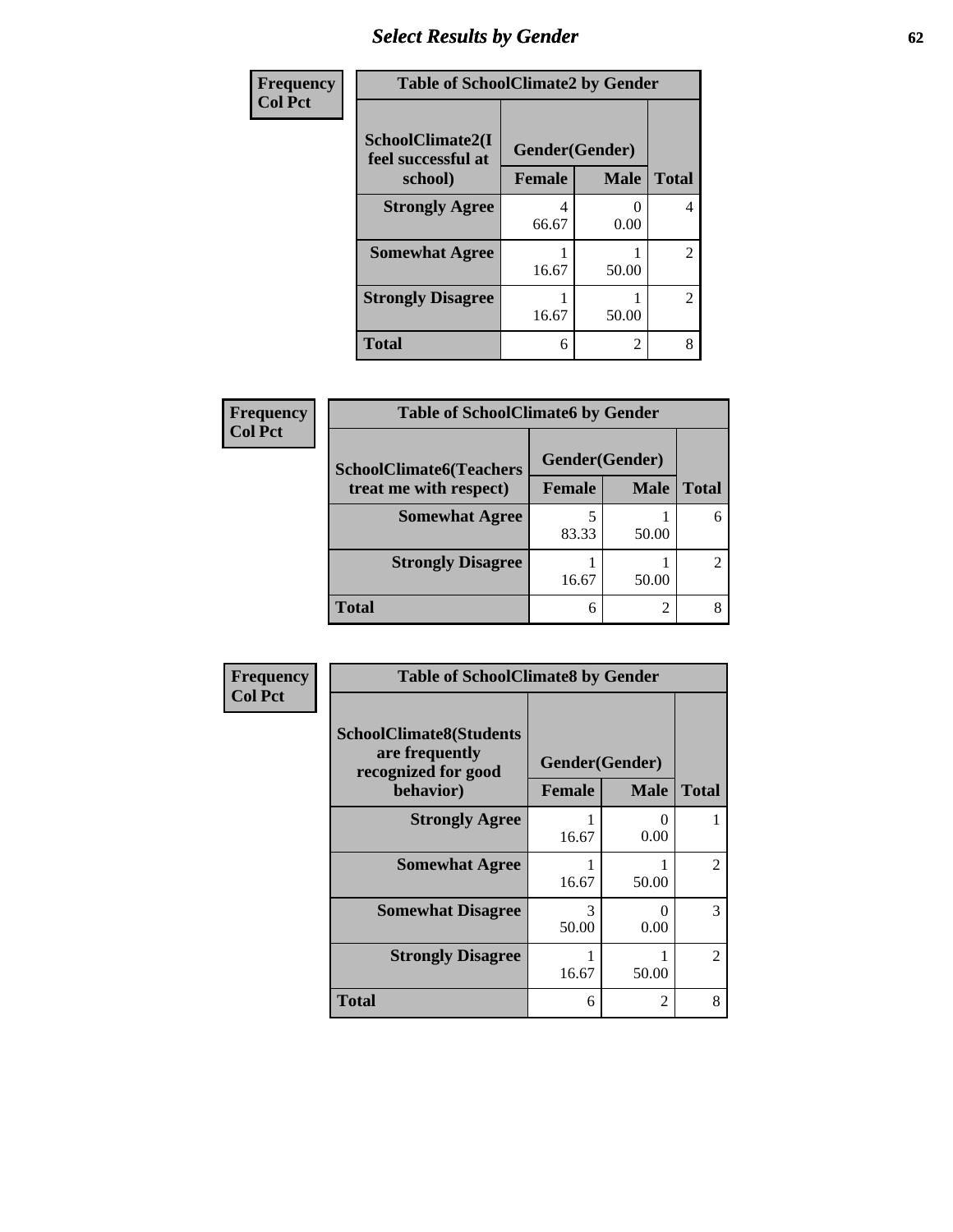# *Select Results by Gender* **63**

| Frequency      | <b>Table of Gender by Dropout</b> |                                                                        |                  |              |
|----------------|-----------------------------------|------------------------------------------------------------------------|------------------|--------------|
| <b>Row Pct</b> |                                   | Dropout(I<br>have<br>thought<br>about<br>dropping<br>out of<br>school) |                  |              |
|                | Gender(Gender)                    | Yes                                                                    | N <sub>0</sub>   | <b>Total</b> |
|                | <b>Female</b>                     | 2<br>33.33                                                             | 4<br>66.67       | 6            |
|                | <b>Male</b>                       | $\mathcal{L}$<br>100.00                                                | $\Omega$<br>0.00 | 2            |
|                | <b>Total</b>                      | 4                                                                      | 4                | 8            |

| <b>Frequency</b> | <b>Table of Gender by Dropoutreason</b> |                                                                                  |                          |              |
|------------------|-----------------------------------------|----------------------------------------------------------------------------------|--------------------------|--------------|
| <b>Row Pct</b>   |                                         | <b>Dropoutreason</b> (If I<br>dropped out the<br>reason would most<br>likely be) |                          |              |
|                  | Gender(Gender)                          | Won't<br><b>Drop</b><br>out                                                      | Family<br><b>Reasons</b> | <b>Total</b> |
|                  | <b>Female</b>                           | 5<br>83.33                                                                       | 16.67                    | 6            |
|                  | <b>Male</b>                             | 0.00                                                                             | 2<br>100.00              | 2            |
|                  | <b>Total</b>                            | 5                                                                                | 3                        | 8            |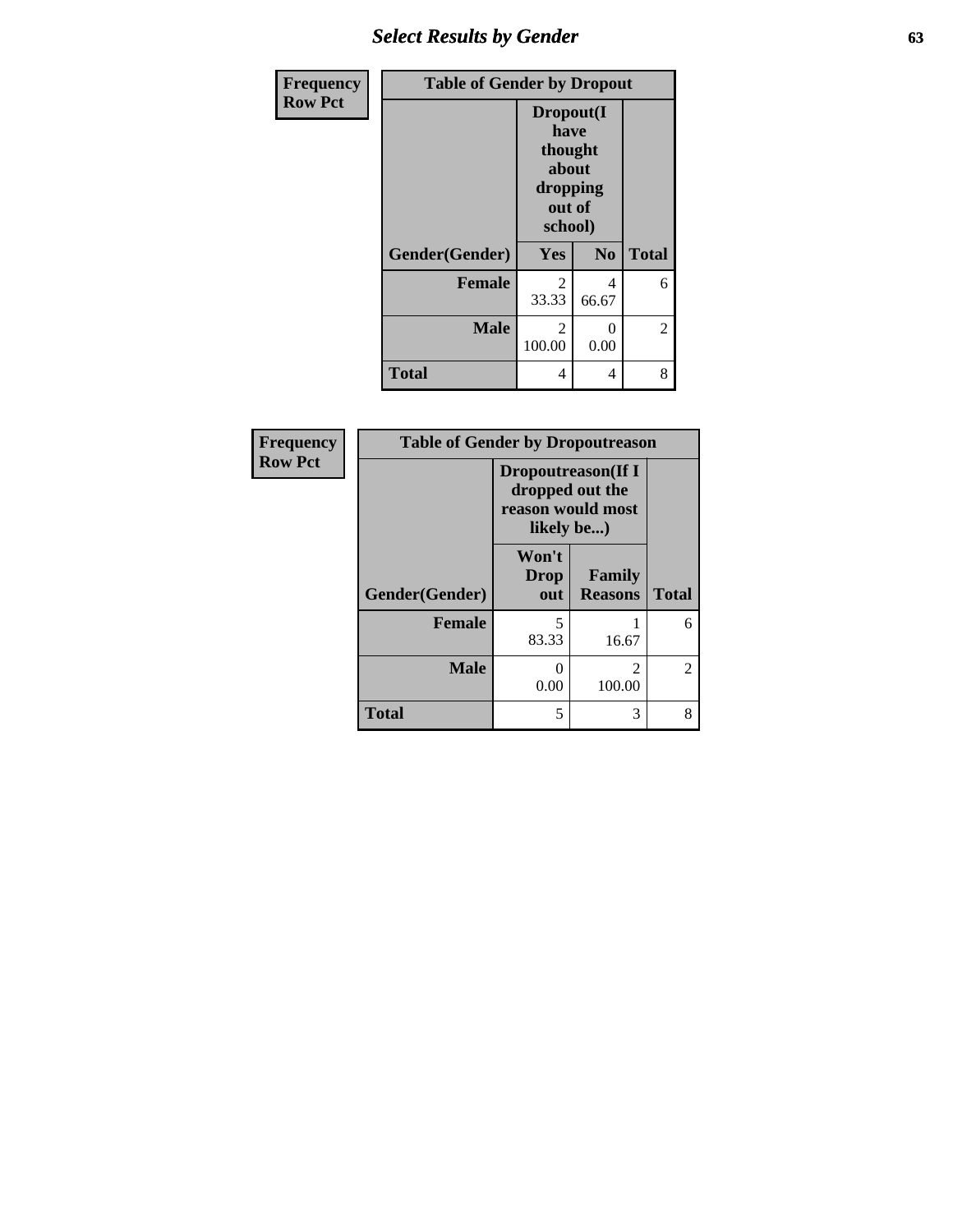# *School Safety* **64**

| Frequency      | <b>Table of Gender by Bullied2</b> |                 |                                       |              |  |
|----------------|------------------------------------|-----------------|---------------------------------------|--------------|--|
| <b>Row Pct</b> |                                    | <b>Bullied2</b> |                                       |              |  |
|                | Gender(Gender)                     | Yes             | N <sub>0</sub>                        | <b>Total</b> |  |
|                | <b>Female</b>                      | 16.67           | 5<br>83.33                            | 6            |  |
|                | <b>Male</b>                        | 0.00            | $\mathcal{D}_{\mathcal{A}}$<br>100.00 | 2            |  |
|                | <b>Total</b>                       |                 |                                       |              |  |

| Frequency      | <b>Table of Gender by Bulliedothers2</b> |                       |                |              |
|----------------|------------------------------------------|-----------------------|----------------|--------------|
| <b>Row Pct</b> |                                          | <b>Bulliedothers2</b> |                |              |
|                | Gender(Gender)                           | <b>Yes</b>            | N <sub>0</sub> | <b>Total</b> |
|                | <b>Female</b>                            | 16.67                 | 5<br>83.33     |              |
|                | <b>Male</b>                              | 0.00                  | 2<br>100.00    |              |
|                | <b>Total</b>                             |                       |                |              |

| Frequency      | <b>Table of Gender by Weaponschool2</b> |                      |                |              |
|----------------|-----------------------------------------|----------------------|----------------|--------------|
| <b>Row Pct</b> |                                         | <b>Weaponschool2</b> |                |              |
|                | Gender(Gender)                          | Yes                  | N <sub>0</sub> | <b>Total</b> |
|                | <b>Female</b>                           | 16.67                | 83.33          |              |
|                | <b>Male</b>                             | 0.00                 | 2<br>100.00    |              |
|                | <b>Total</b>                            |                      |                |              |

| Frequency      | <b>Table of Gender by Absentunsafe2</b> |                |              |  |  |
|----------------|-----------------------------------------|----------------|--------------|--|--|
| <b>Row Pct</b> |                                         | Absentunsafe2  |              |  |  |
|                | Gender(Gender)                          | N <sub>0</sub> | <b>Total</b> |  |  |
|                | <b>Female</b>                           | 6<br>100.00    | 6            |  |  |
|                | <b>Male</b>                             | 100.00         | 2            |  |  |
|                | <b>Total</b>                            | 8              | 8            |  |  |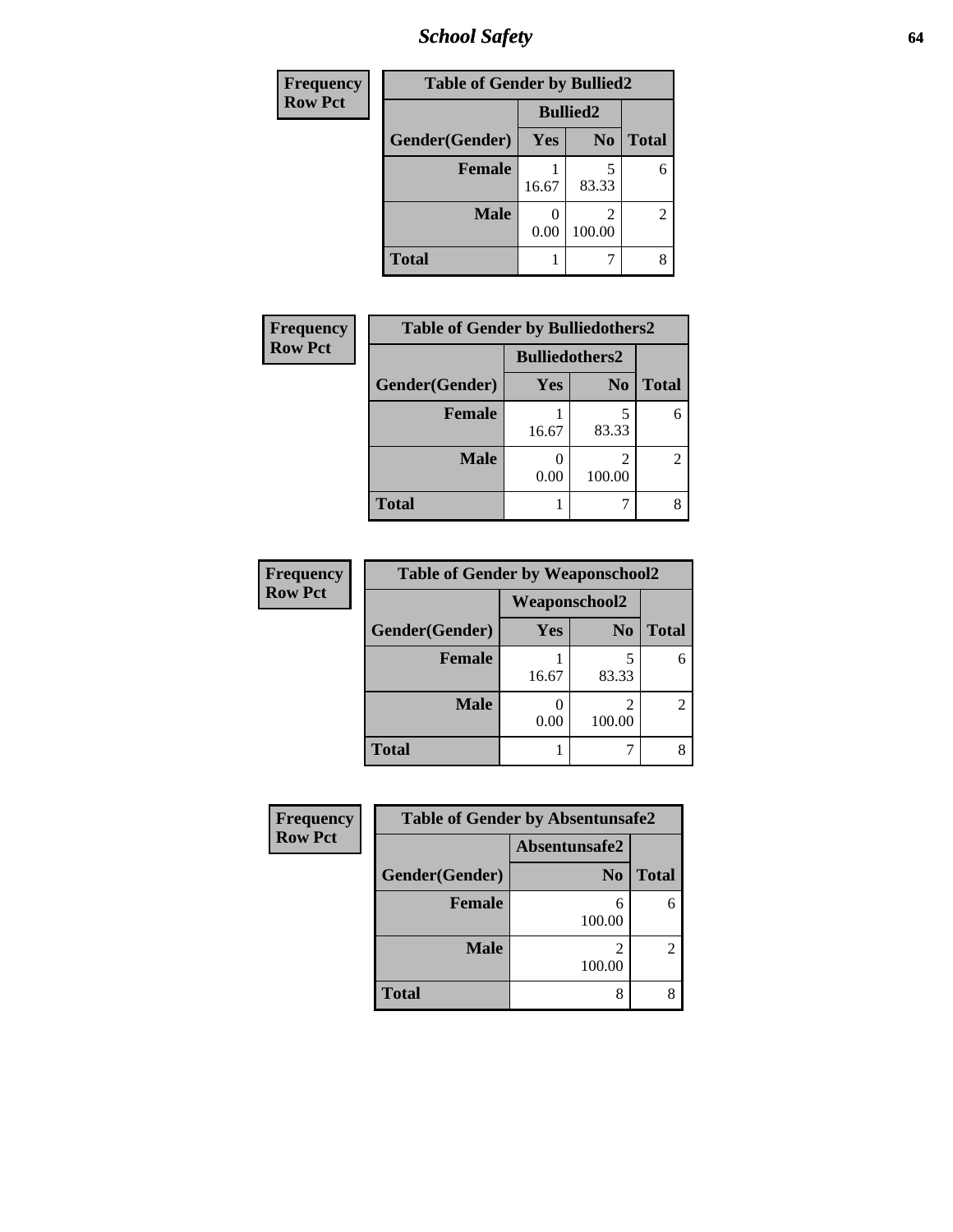*School Safety* **65**

| Frequency      | <b>Table of Gender by Gangself</b> |                                                                                                |                |                |
|----------------|------------------------------------|------------------------------------------------------------------------------------------------|----------------|----------------|
| <b>Row Pct</b> |                                    | Gangself(I<br>have<br>participated<br>in illegal gang<br>activities in<br>the past 30<br>days) |                |                |
|                | Gender(Gender)                     | Yes                                                                                            | N <sub>0</sub> | <b>Total</b>   |
|                | <b>Female</b>                      | 16.67                                                                                          | 5<br>83.33     | 6              |
|                | <b>Male</b>                        | 50.00                                                                                          | 1<br>50.00     | $\overline{2}$ |
|                | <b>Total</b>                       | 2                                                                                              | 6              | 8              |

| Frequency      | <b>Table of Gender by Gangpeers</b> |                                                                                                                             |                |              |
|----------------|-------------------------------------|-----------------------------------------------------------------------------------------------------------------------------|----------------|--------------|
| <b>Row Pct</b> |                                     | <b>Gangpeers</b> (I<br>have friends<br>who have<br>participated<br>in illegal gang<br>activities in<br>the past 30<br>days) |                |              |
|                | Gender(Gender)                      | <b>Yes</b>                                                                                                                  | N <sub>0</sub> | <b>Total</b> |
|                | <b>Female</b>                       | 16.67                                                                                                                       | 5<br>83.33     | 6            |
|                | <b>Male</b>                         | 2<br>100.00                                                                                                                 | 0.00           | 2            |
|                | <b>Total</b>                        | 3                                                                                                                           | 5              | 8            |

| Frequency      | <b>Table of Gender by Pickedon2</b> |            |                |              |
|----------------|-------------------------------------|------------|----------------|--------------|
| <b>Row Pct</b> |                                     | Pickedon2  |                |              |
|                | Gender(Gender)                      | Yes        | N <sub>0</sub> | <b>Total</b> |
|                | <b>Female</b>                       | 2<br>33.33 | 66.67          |              |
|                | <b>Male</b>                         | 0.00       | 100.00         |              |
|                | Total                               | 2          | 6              |              |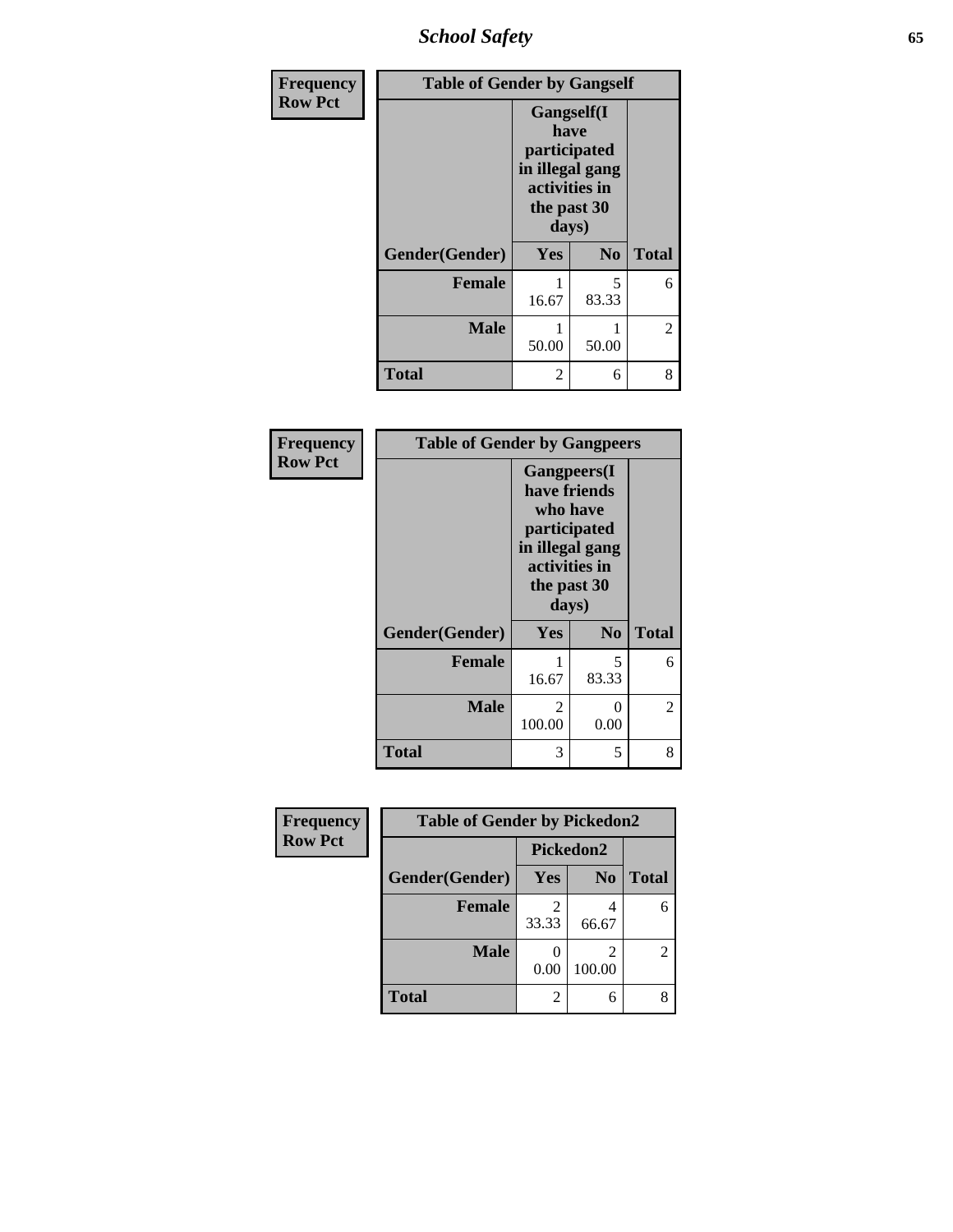*School Safety* **66**

| Frequency      | <b>Table of Gender by Safeschool2</b> |             |                |              |
|----------------|---------------------------------------|-------------|----------------|--------------|
| <b>Row Pct</b> |                                       | Safeschool2 |                |              |
|                | Gender(Gender)                        | Yes         | N <sub>0</sub> | <b>Total</b> |
|                | <b>Female</b>                         | 83.33       | 16.67          | 6            |
|                | <b>Male</b>                           | 100.00      | 0.00           | 2            |
|                | <b>Total</b>                          |             |                | 8            |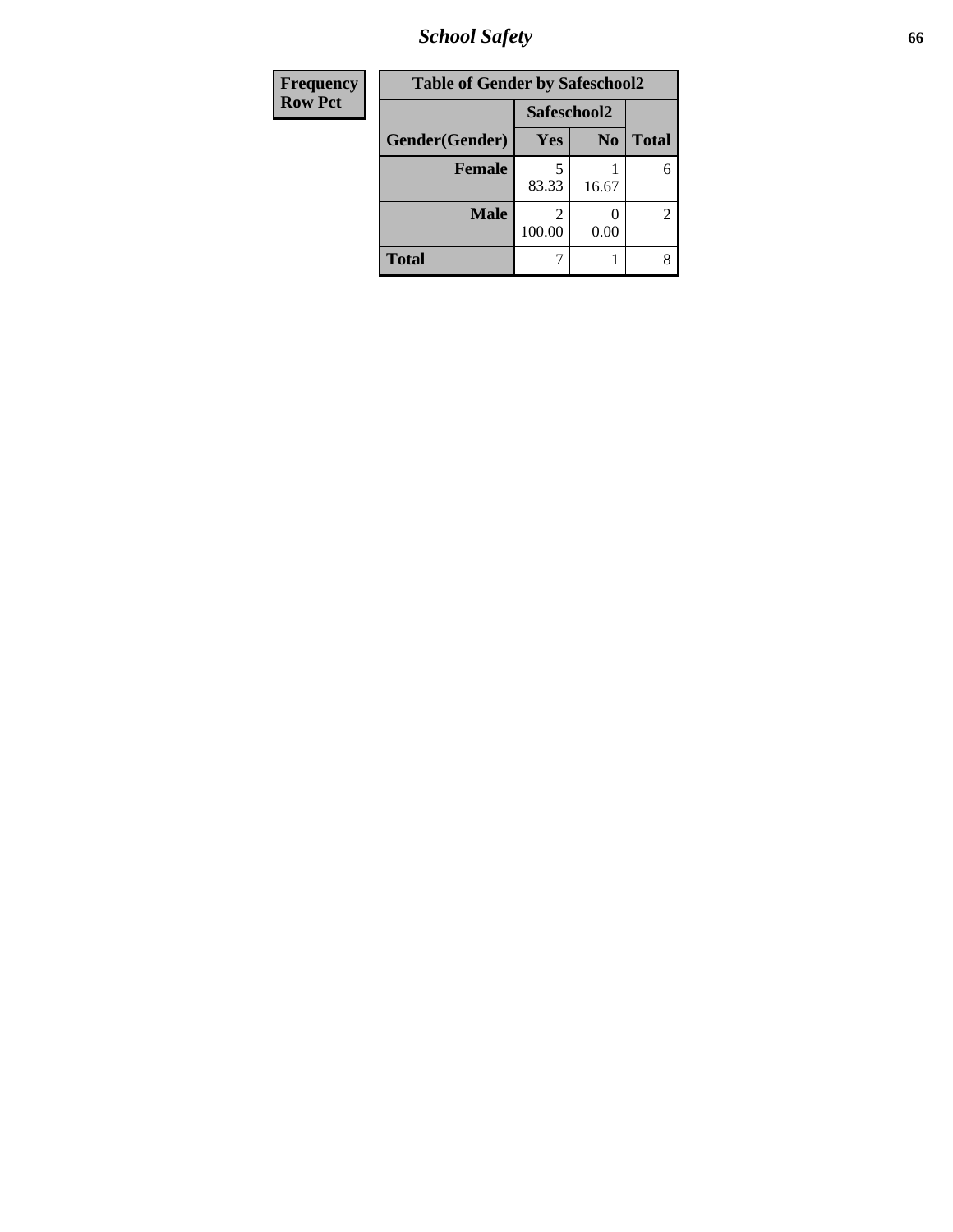# *Incidence of Drug Use* 67

| Frequency      | <b>Table of Gender by AlcoholAlt</b> |                                          |                |                |
|----------------|--------------------------------------|------------------------------------------|----------------|----------------|
| <b>Row Pct</b> |                                      | AlcoholAlt(Alcohol<br>use, past 30 days) |                |                |
|                | Gender(Gender)                       | Yes                                      | N <sub>0</sub> | <b>Total</b>   |
|                | <b>Female</b>                        | 50.00                                    | 50.00          | 6              |
|                | <b>Male</b>                          | 2<br>100.00                              | 0.00           | $\overline{2}$ |
|                | <b>Total</b>                         | 5                                        | 3              | 8              |

| <b>Frequency</b> | <b>Table of Gender by TobaccoAny</b> |            |                                          |                |
|------------------|--------------------------------------|------------|------------------------------------------|----------------|
| <b>Row Pct</b>   |                                      |            | TobaccoAny(Tobacco<br>use, past 30 days) |                |
|                  | Gender(Gender)                       | <b>Yes</b> | N <sub>0</sub>                           | <b>Total</b>   |
|                  | <b>Female</b>                        | 33.33      | 66.67                                    | 6              |
|                  | <b>Male</b>                          | 50.00      | 50.00                                    | $\overline{2}$ |
|                  | <b>Total</b>                         | 3          |                                          | 8              |

| <b>Frequency</b> | <b>Table of Gender by MarijuanaAlt</b> |                         |                                              |       |
|------------------|----------------------------------------|-------------------------|----------------------------------------------|-------|
| <b>Row Pct</b>   |                                        |                         | MarijuanaAlt(Marijuana<br>use, past 30 days) |       |
|                  | Gender(Gender)                         | <b>Yes</b>              | N <sub>0</sub>                               | Total |
|                  | Female                                 | $\overline{c}$<br>33.33 | 4<br>66.67                                   | 6     |
|                  | <b>Male</b>                            | 2<br>100.00             | 0.00                                         | 2     |
|                  | <b>Total</b>                           | 4                       | 4                                            | 8     |

| <b>Frequency</b> | <b>Table of Gender by OtherDrugAny</b> |        |                                                      |              |  |
|------------------|----------------------------------------|--------|------------------------------------------------------|--------------|--|
| <b>Row Pct</b>   |                                        |        | <b>OtherDrugAny(Other</b><br>drug use, past 30 days) |              |  |
|                  | Gender(Gender)                         | Yes    | N <sub>0</sub>                                       | <b>Total</b> |  |
|                  | <b>Female</b>                          | 16.67  | 5<br>83.33                                           | 6            |  |
|                  | <b>Male</b>                            | 100.00 | 0.00                                                 | 2            |  |
|                  | <b>Total</b>                           | 3      | 5                                                    |              |  |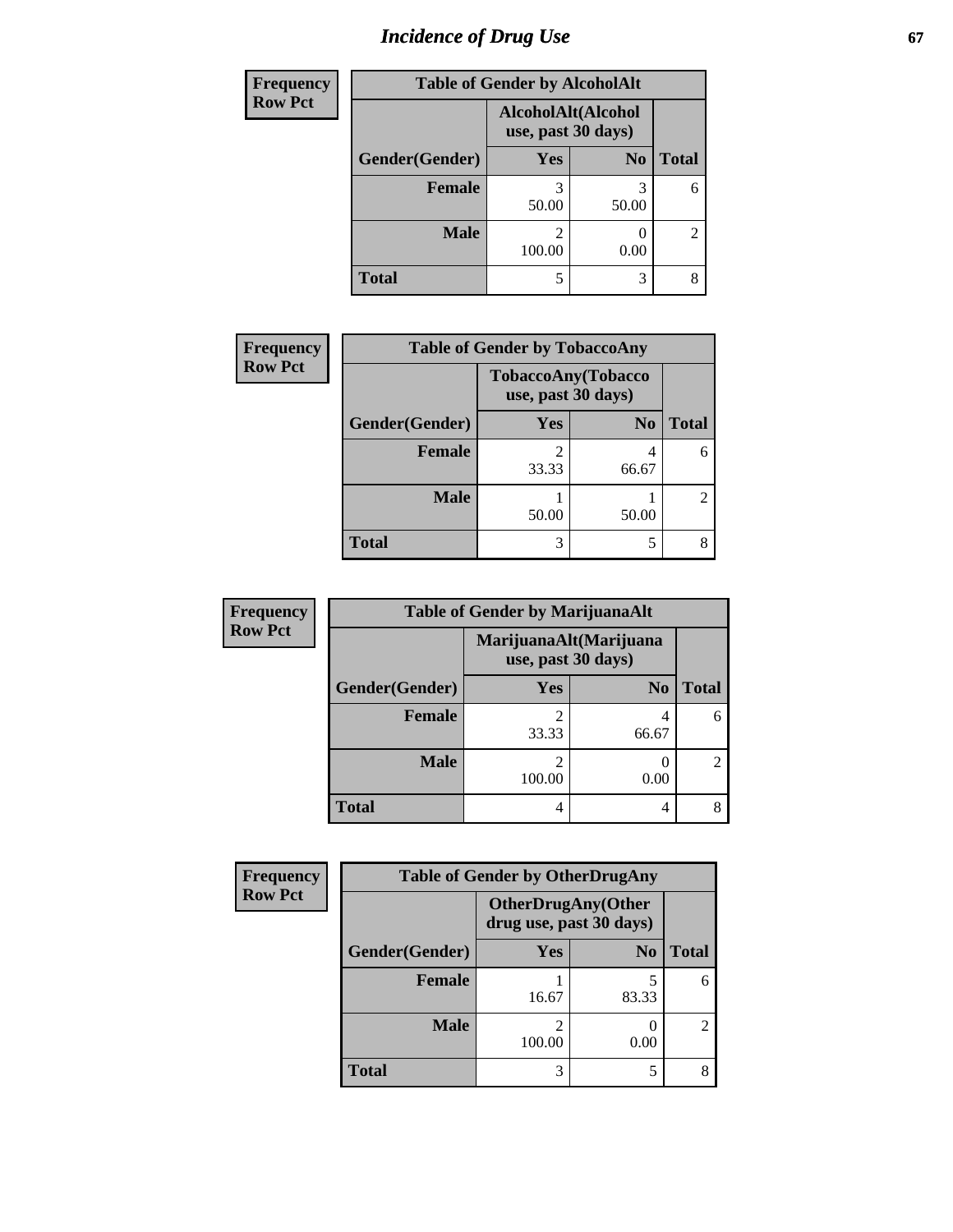## *Average Age at Onset of Use* **68** *Results for "Average Age at Onset of Use" questions exclude students who said they did not use that substance*

### **Gender=Female**

| <b>Variable</b>    | <b>Label</b>                                                       | <b>Mean</b> |
|--------------------|--------------------------------------------------------------------|-------------|
| Alcoholinit2       | I started using alcohol when I was                                 | 11.67       |
| Cigarettesinit2    | I started smoking tobacco when I was                               | 11.50       |
| Smokelessinit2     | I started chewing tobacco when I was                               | 9.00        |
| Marijuanainit2     | I started using marijuana when I was                               | 11.50       |
| Cocaineinit2       | I started using cocaine when I was                                 |             |
| Inhalantsinit2     | I started using inhalants when I was                               |             |
| Steroidsinit2      | I started using steroids when I was                                |             |
| Ecstasyinit2       | I started using ecstasy when I was                                 |             |
| Methinit2          | I started using methamphetamines when I was                        |             |
| Hallucinogensinit2 | I started using hallucinogens when I was                           |             |
| Prescription in t2 | I started using prescription drugs not prescribed to me when I was | 13.00       |

### **Gender=Male**

| <b>Variable</b>    | Label                                                              | <b>Mean</b> |
|--------------------|--------------------------------------------------------------------|-------------|
| Alcoholinit2       | I started using alcohol when I was                                 | 11.50       |
| Cigarettesinit2    | I started smoking tobacco when I was                               | 10.00       |
| Smokelessinit2     | I started chewing tobacco when I was                               | 11.00       |
| Marijuanainit2     | I started using marijuana when I was                               | 10.00       |
| Cocaineinit2       | I started using cocaine when I was                                 |             |
| Inhalantsinit2     | I started using inhalants when I was                               |             |
| Steroidsinit2      | I started using steroids when I was                                |             |
| Ecstasyinit2       | I started using ecstasy when I was                                 |             |
| Methinit2          | I started using methamphetamines when I was                        |             |
| Hallucinogensinit2 | I started using hallucinogens when I was                           |             |
| Prescriptioninit2  | I started using prescription drugs not prescribed to me when I was | 11.00       |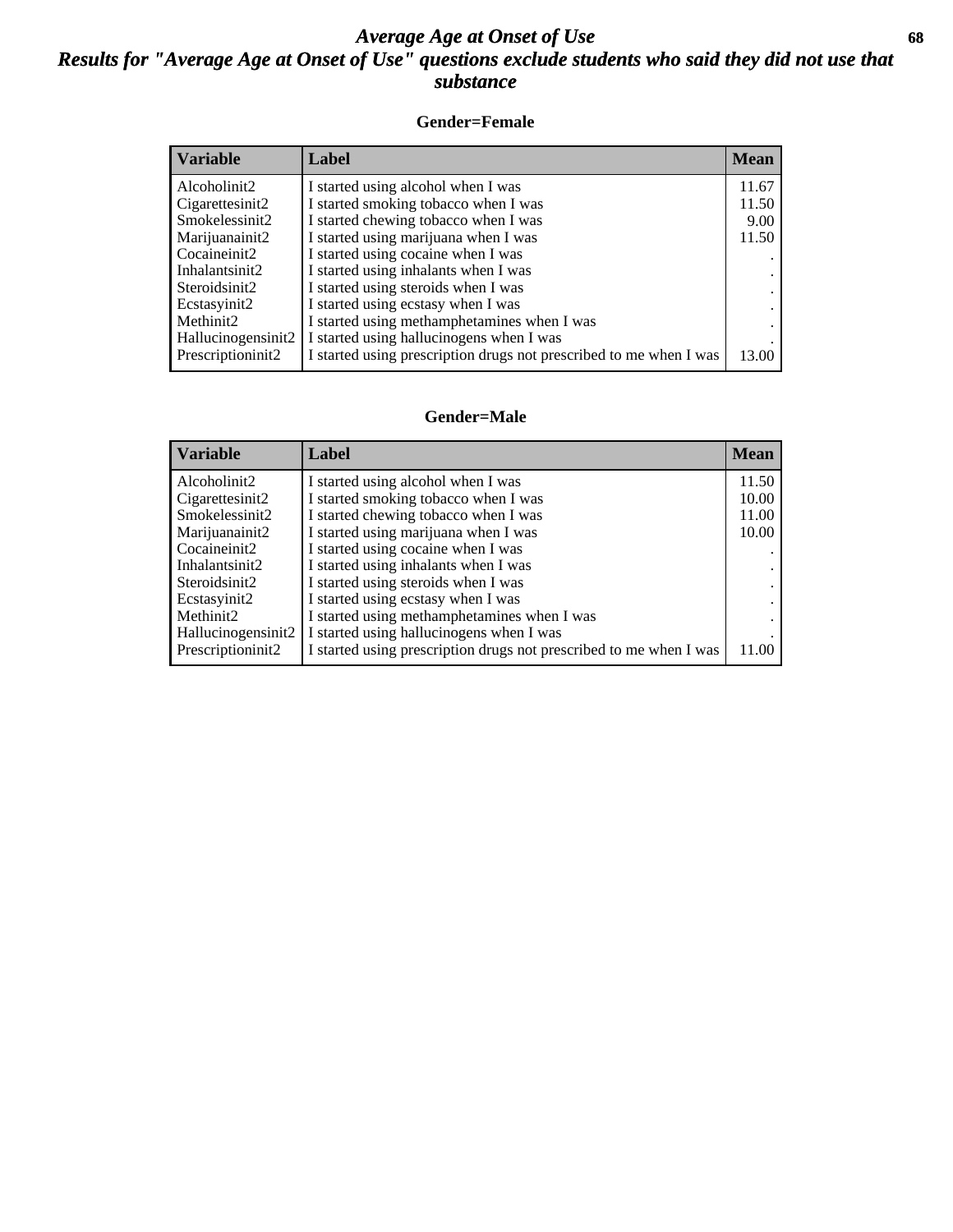# *I Think These Drugs are Harmful* **69**

| <b>Frequency</b> | <b>Table of Gender by Alcoholharmdich</b> |                                                   |                |                |
|------------------|-------------------------------------------|---------------------------------------------------|----------------|----------------|
| <b>Row Pct</b>   |                                           | Alcoholharmdich(I<br>think alcohol is<br>harmful) |                |                |
|                  | Gender(Gender)                            | Yes                                               | N <sub>0</sub> | <b>Total</b>   |
|                  | <b>Female</b>                             | 5<br>83.33                                        | 16.67          | 6              |
|                  | <b>Male</b>                               | 2<br>100.00                                       | 0.00           | $\overline{2}$ |
|                  | <b>Total</b>                              |                                                   |                | 8              |

| Frequency      | <b>Table of Gender by Tobaccoharmdich</b> |                          |                               |                |
|----------------|-------------------------------------------|--------------------------|-------------------------------|----------------|
| <b>Row Pct</b> |                                           | think tobacco is         | Tobaccoharmdich(I<br>harmful) |                |
|                | Gender(Gender)                            | <b>Yes</b>               | N <sub>0</sub>                | <b>Total</b>   |
|                | <b>Female</b>                             | 5<br>83.33               | 16.67                         | 6              |
|                | <b>Male</b>                               | $\mathfrak{D}$<br>100.00 | 0<br>0.00                     | $\overline{2}$ |
|                | <b>Total</b>                              |                          |                               |                |

| Frequency      | <b>Table of Gender by Marijuanaharmdich</b> |             |                                           |                             |  |
|----------------|---------------------------------------------|-------------|-------------------------------------------|-----------------------------|--|
| <b>Row Pct</b> |                                             | harmful)    | Marijuanaharmdich(I<br>think marijuana is |                             |  |
|                | Gender(Gender)                              | <b>Yes</b>  | N <sub>0</sub>                            | <b>Total</b>                |  |
|                | <b>Female</b>                               | 83.33       | 16.67                                     | 6                           |  |
|                | <b>Male</b>                                 | 2<br>100.00 | 0<br>0.00                                 | $\mathcal{D}_{\mathcal{A}}$ |  |
|                | <b>Total</b>                                |             |                                           |                             |  |

| Frequency      | <b>Table of Gender by Otherdrugharmdich</b> |                                   |                     |                |
|----------------|---------------------------------------------|-----------------------------------|---------------------|----------------|
| <b>Row Pct</b> |                                             | think other drugs are<br>harmful) | Otherdrugharmdich(I |                |
|                | Gender(Gender)                              | <b>Yes</b>                        | N <sub>0</sub>      | <b>Total</b>   |
|                | <b>Female</b>                               | 83.33                             | 16.67               | 6              |
|                | <b>Male</b>                                 | 100.00                            | 0.00                | $\mathfrak{D}$ |
|                | <b>Total</b>                                |                                   |                     | 8              |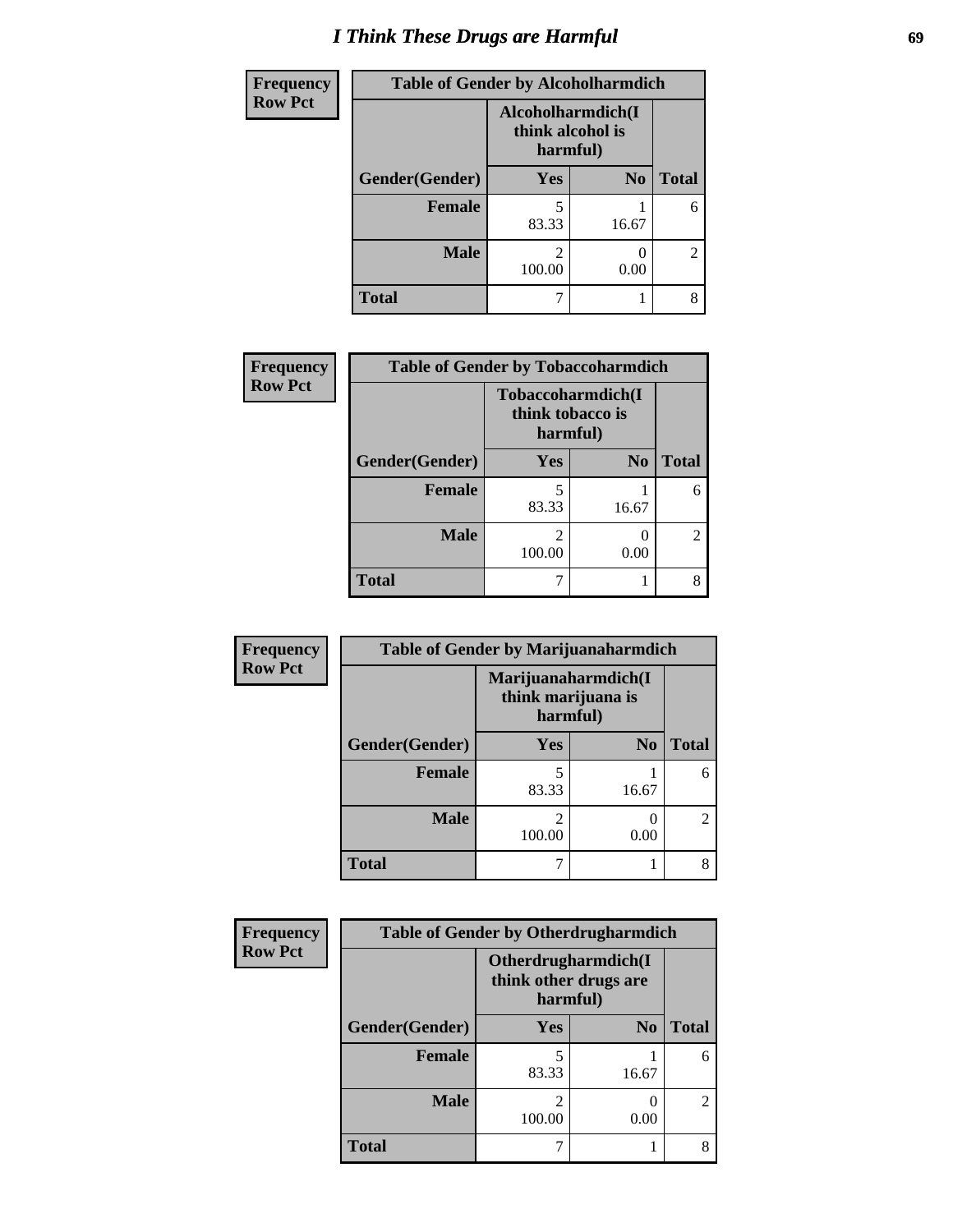| <b>Frequency</b> | <b>Table of Gender by Alcohollocation1</b> |                                                               |            |              |
|------------------|--------------------------------------------|---------------------------------------------------------------|------------|--------------|
| <b>Row Pct</b>   |                                            | <b>Alcohollocation1(Places</b><br><b>Friends Use Alcohol)</b> |            |              |
|                  | Gender(Gender)                             |                                                               | Do Not Use | <b>Total</b> |
|                  | <b>Female</b>                              | 50.00                                                         | 50.00      | 6            |
|                  | <b>Male</b>                                | 100.00                                                        | 0.00       | 2            |
|                  | Total                                      | 5                                                             | 3          |              |

| <b>Frequency</b> | <b>Table of Gender by Alcohollocation2</b> |       |                                                               |              |
|------------------|--------------------------------------------|-------|---------------------------------------------------------------|--------------|
| <b>Row Pct</b>   |                                            |       | <b>Alcohollocation2(Places</b><br><b>Friends Use Alcohol)</b> |              |
|                  | Gender(Gender)                             |       | <b>Home</b>                                                   | <b>Total</b> |
|                  | Female                                     | 66.67 | 33.33                                                         | 6            |
|                  | <b>Male</b>                                | 0.00  | 100.00                                                        |              |
|                  | <b>Total</b>                               | 4     |                                                               |              |

| Frequency      |                | <b>Table of Gender by Alcohollocation3</b>                    |                |
|----------------|----------------|---------------------------------------------------------------|----------------|
| <b>Row Pct</b> |                | <b>Alcohollocation3(Places</b><br><b>Friends Use Alcohol)</b> |                |
|                | Gender(Gender) |                                                               | <b>Total</b>   |
|                | <b>Female</b>  | 6<br>100.00                                                   | 6              |
|                | <b>Male</b>    | $\mathfrak{D}$<br>100.00                                      | $\mathfrak{D}$ |
|                | <b>Total</b>   | 8                                                             |                |

| <b>Frequency</b> | <b>Table of Gender by Alcohollocation4</b> |                                                               |              |  |
|------------------|--------------------------------------------|---------------------------------------------------------------|--------------|--|
| <b>Row Pct</b>   |                                            | <b>Alcohollocation4(Places</b><br><b>Friends Use Alcohol)</b> |              |  |
|                  | Gender(Gender)                             |                                                               | <b>Total</b> |  |
|                  | <b>Female</b>                              | 6<br>100.00                                                   | 6            |  |
|                  | <b>Male</b>                                | 2<br>100.00                                                   |              |  |
|                  | <b>Total</b>                               | 8                                                             |              |  |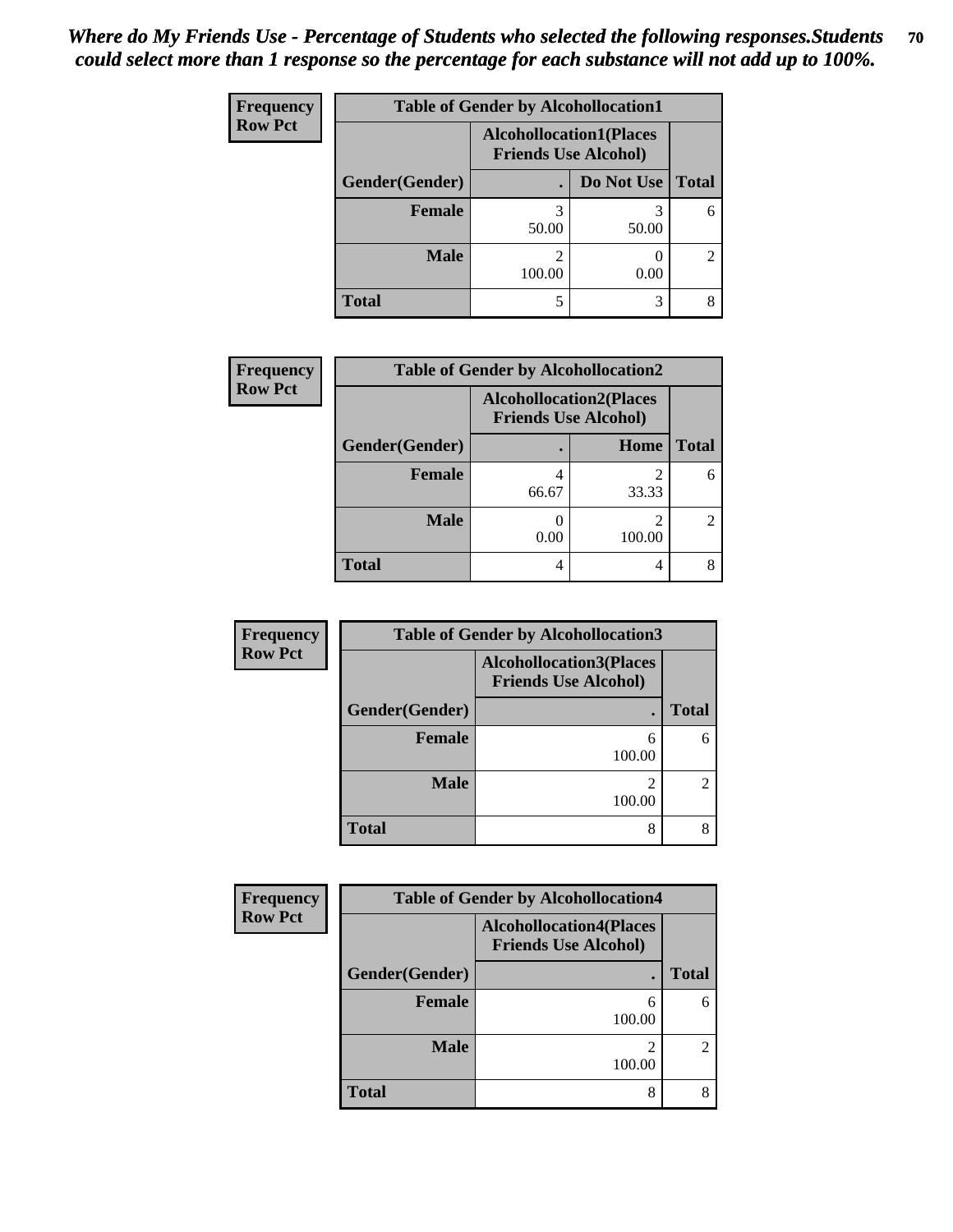| <b>Frequency</b> | <b>Table of Gender by Alcohollocation5</b> |                                                                |                                 |                |
|------------------|--------------------------------------------|----------------------------------------------------------------|---------------------------------|----------------|
| <b>Row Pct</b>   |                                            | <b>Alcohollocation5</b> (Places<br><b>Friends Use Alcohol)</b> |                                 |                |
|                  | Gender(Gender)                             |                                                                | <b>Friend's</b><br><b>House</b> | <b>Total</b>   |
|                  | Female                                     | 3<br>50.00                                                     | 50.00                           | 6              |
|                  | <b>Male</b>                                | 0.00                                                           | 2<br>100.00                     | $\overline{2}$ |
|                  | <b>Total</b>                               | 3                                                              | 5                               | 8              |

| <b>Frequency</b> | <b>Table of Gender by Alcohollocation6</b> |                                                               |              |              |
|------------------|--------------------------------------------|---------------------------------------------------------------|--------------|--------------|
| <b>Row Pct</b>   |                                            | <b>Alcohollocation6(Places</b><br><b>Friends Use Alcohol)</b> |              |              |
|                  | Gender(Gender)                             |                                                               | <b>Other</b> | <b>Total</b> |
|                  | <b>Female</b>                              | 66.67                                                         | 33.33        |              |
|                  | <b>Male</b>                                | 0.00                                                          | 100.00       |              |
|                  | <b>Total</b>                               | 4                                                             | 4            |              |

| Frequency      | <b>Table of Gender by Tobaccolocation1</b> |                                                               |            |                |
|----------------|--------------------------------------------|---------------------------------------------------------------|------------|----------------|
| <b>Row Pct</b> |                                            | <b>Tobaccolocation1(Places</b><br><b>Friends Use Tobacco)</b> |            |                |
|                | Gender(Gender)                             |                                                               | Do Not Use | <b>Total</b>   |
|                | Female                                     | 50.00                                                         | 50.00      | 6              |
|                | <b>Male</b>                                | 100.00                                                        | 0.00       | $\overline{2}$ |
|                | <b>Total</b>                               |                                                               |            | 8              |

| <b>Frequency</b> | <b>Table of Gender by Tobaccolocation2</b> |                                                               |        |              |
|------------------|--------------------------------------------|---------------------------------------------------------------|--------|--------------|
| <b>Row Pct</b>   |                                            | <b>Tobaccolocation2(Places</b><br><b>Friends Use Tobacco)</b> |        |              |
|                  | Gender(Gender)                             |                                                               | Home   | <b>Total</b> |
|                  | Female                                     | 66.67                                                         | 33.33  | 6            |
|                  | <b>Male</b>                                | 0.00                                                          | 100.00 |              |
|                  | <b>Total</b>                               |                                                               |        |              |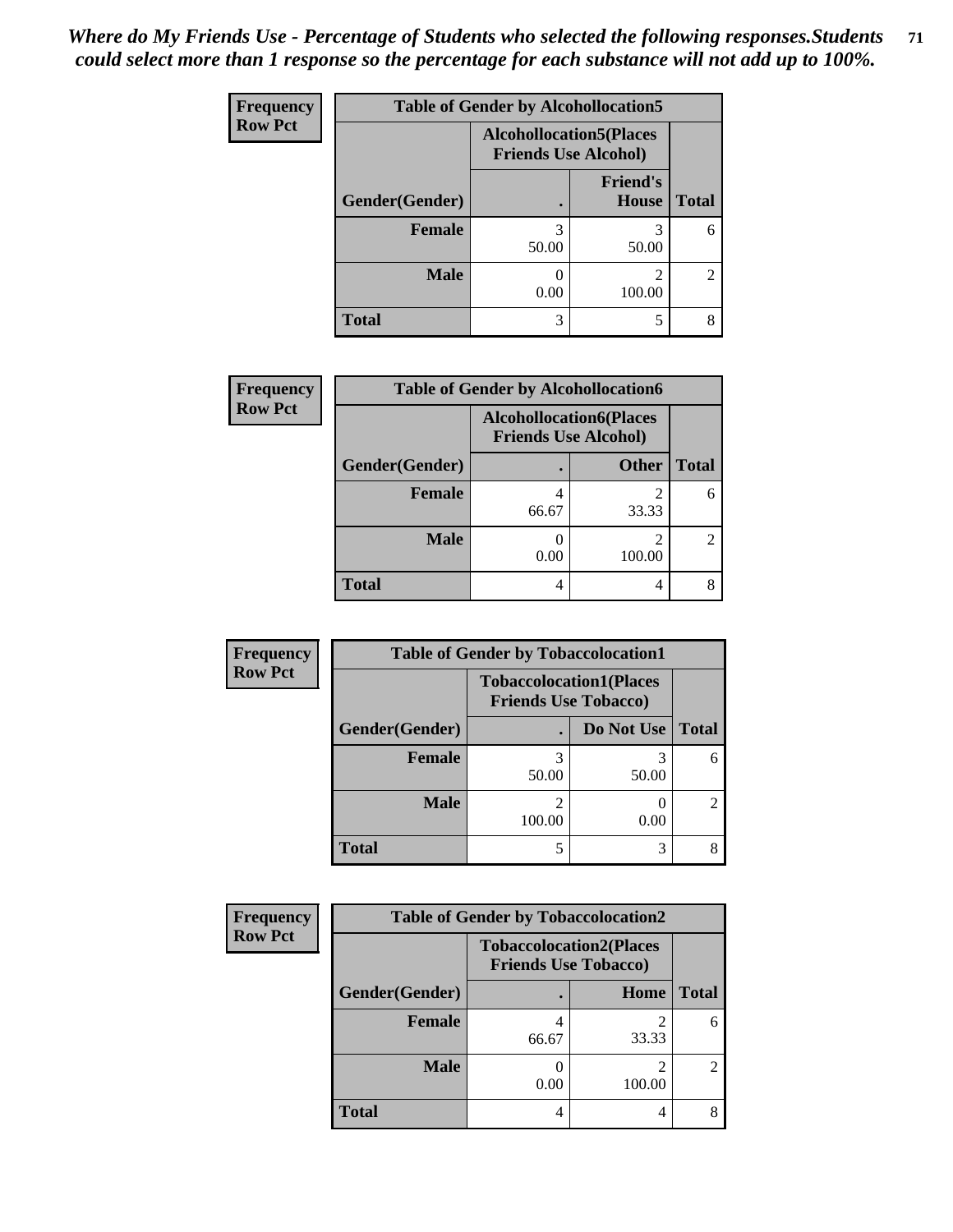| <b>Frequency</b> | <b>Table of Gender by Tobaccolocation3</b><br><b>Tobaccolocation3(Places</b><br><b>Friends Use Tobacco)</b> |             |              |  |
|------------------|-------------------------------------------------------------------------------------------------------------|-------------|--------------|--|
| <b>Row Pct</b>   |                                                                                                             |             |              |  |
|                  | Gender(Gender)<br>٠                                                                                         |             | <b>Total</b> |  |
|                  | <b>Female</b>                                                                                               | 6<br>100.00 | 6            |  |
|                  | <b>Male</b>                                                                                                 | າ<br>100.00 | 2            |  |
|                  | <b>Total</b>                                                                                                | 8           |              |  |

| <b>Frequency</b> | <b>Table of Gender by Tobaccolocation4</b>                    |                         |              |  |
|------------------|---------------------------------------------------------------|-------------------------|--------------|--|
| <b>Row Pct</b>   | <b>Tobaccolocation4(Places</b><br><b>Friends Use Tobacco)</b> |                         |              |  |
|                  | Gender(Gender)                                                |                         | <b>Total</b> |  |
|                  | <b>Female</b>                                                 | 6<br>100.00             | 6            |  |
|                  | Male                                                          | $\mathcal{D}$<br>100.00 |              |  |
|                  | <b>Total</b>                                                  | 8                       |              |  |

| Frequency      | <b>Table of Gender by Tobaccolocation5</b> |                                                               |                                 |                |
|----------------|--------------------------------------------|---------------------------------------------------------------|---------------------------------|----------------|
| <b>Row Pct</b> |                                            | <b>Tobaccolocation5(Places</b><br><b>Friends Use Tobacco)</b> |                                 |                |
|                | Gender(Gender)                             |                                                               | <b>Friend's</b><br><b>House</b> | <b>Total</b>   |
|                | Female                                     | 50.00                                                         | 3<br>50.00                      | 6              |
|                | <b>Male</b>                                | 0.00                                                          | $\mathfrak{D}$<br>100.00        | $\mathfrak{D}$ |
|                | <b>Total</b>                               | 3                                                             | 5                               |                |

| Frequency      | <b>Table of Gender by Tobaccolocation6</b> |                                                               |              |              |
|----------------|--------------------------------------------|---------------------------------------------------------------|--------------|--------------|
| <b>Row Pct</b> |                                            | <b>Tobaccolocation6(Places</b><br><b>Friends Use Tobacco)</b> |              |              |
|                | Gender(Gender)                             |                                                               | <b>Other</b> | <b>Total</b> |
|                | Female                                     | 83.33                                                         | 16.67        |              |
|                | <b>Male</b>                                | 0.00                                                          | 2<br>100.00  |              |
|                | <b>Total</b>                               | 5                                                             | 3            |              |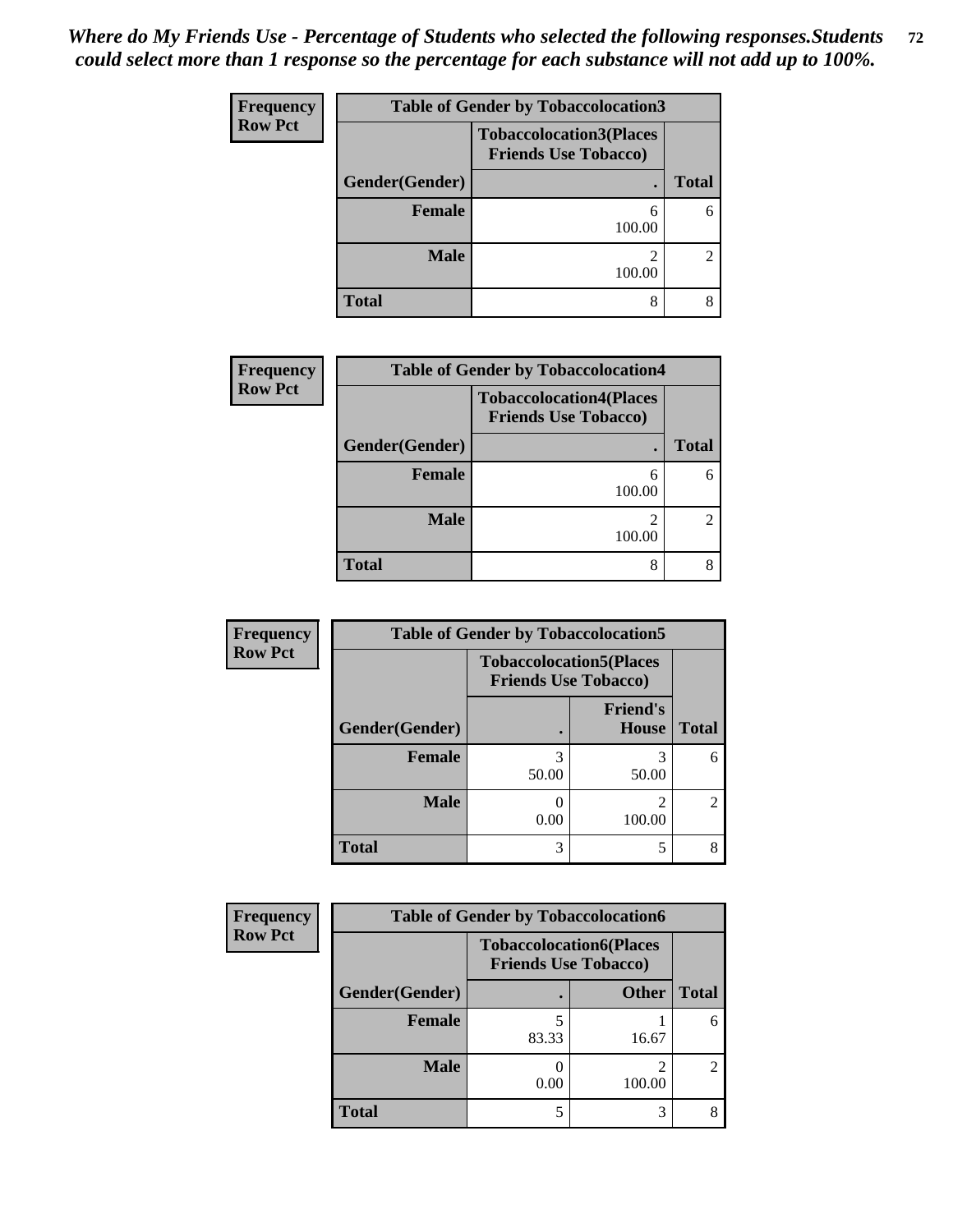| <b>Frequency</b> | <b>Table of Gender by Marijuanalocation1</b> |                                |                                  |              |
|------------------|----------------------------------------------|--------------------------------|----------------------------------|--------------|
| <b>Row Pct</b>   |                                              | <b>Friends Use Marijuana</b> ) | <b>Marijuanalocation1(Places</b> |              |
|                  | <b>Gender</b> (Gender)                       |                                | Do Not Use                       | <b>Total</b> |
|                  | <b>Female</b>                                | 50.00                          | 50.00                            | 6            |
|                  | <b>Male</b>                                  | 100.00                         | 0.00                             | 2            |
|                  | <b>Total</b>                                 |                                | 3                                |              |

| <b>Frequency</b> | <b>Table of Gender by Marijuanalocation2</b> |                                                                    |        |               |  |
|------------------|----------------------------------------------|--------------------------------------------------------------------|--------|---------------|--|
| <b>Row Pct</b>   |                                              | <b>Marijuanalocation2(Places</b><br><b>Friends Use Marijuana</b> ) |        |               |  |
|                  | Gender(Gender)                               |                                                                    | Home   | <b>Total</b>  |  |
|                  | <b>Female</b>                                | 66.67                                                              | 33.33  | 6             |  |
|                  | <b>Male</b>                                  | 0.00                                                               | 100.00 | $\mathcal{L}$ |  |
|                  | <b>Total</b>                                 |                                                                    | 4      |               |  |

| Frequency      | <b>Table of Gender by Marijuanalocation3</b> |                                                                    |               |              |
|----------------|----------------------------------------------|--------------------------------------------------------------------|---------------|--------------|
| <b>Row Pct</b> |                                              | <b>Marijuanalocation3(Places</b><br><b>Friends Use Marijuana</b> ) |               |              |
|                | Gender(Gender)                               |                                                                    | <b>School</b> | <b>Total</b> |
|                | Female                                       | 83.33                                                              | 16.67         | 6            |
|                | <b>Male</b>                                  | 100.00                                                             | 0.00          |              |
|                | <b>Total</b>                                 |                                                                    |               |              |

| <b>Frequency</b> | <b>Table of Gender by Marijuanalocation4</b> |                                                                    |              |  |  |
|------------------|----------------------------------------------|--------------------------------------------------------------------|--------------|--|--|
| <b>Row Pct</b>   |                                              | <b>Marijuanalocation4(Places</b><br><b>Friends Use Marijuana</b> ) |              |  |  |
|                  | Gender(Gender)                               |                                                                    | <b>Total</b> |  |  |
|                  | Female                                       | 6<br>100.00                                                        | 6            |  |  |
|                  | <b>Male</b>                                  | 2<br>100.00                                                        | 2            |  |  |
|                  | <b>Total</b>                                 | 8                                                                  |              |  |  |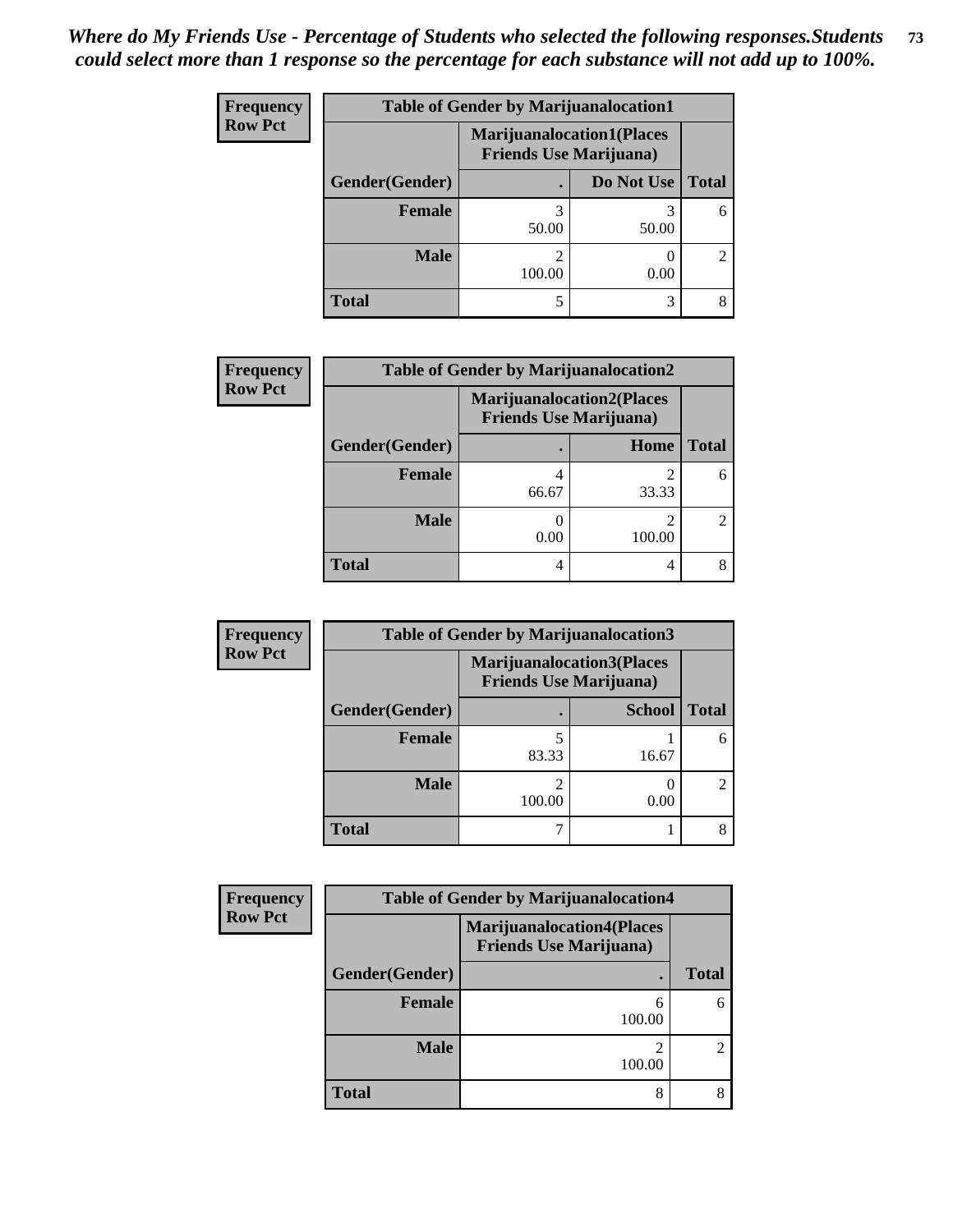| <b>Frequency</b> | <b>Table of Gender by Marijuanalocation5</b>                        |            |                                 |                             |
|------------------|---------------------------------------------------------------------|------------|---------------------------------|-----------------------------|
| <b>Row Pct</b>   | <b>Marijuanalocation5</b> (Places<br><b>Friends Use Marijuana</b> ) |            |                                 |                             |
|                  | Gender(Gender)                                                      |            | <b>Friend's</b><br><b>House</b> | <b>Total</b>                |
|                  | <b>Female</b>                                                       | 3<br>50.00 | 50.00                           | 6                           |
|                  | <b>Male</b>                                                         | 0.00       | 100.00                          | $\mathcal{D}_{\mathcal{L}}$ |
|                  | <b>Total</b>                                                        | 3          |                                 |                             |

| <b>Frequency</b> | <b>Table of Gender by Marijuanalocation6</b> |       |                                                                    |              |
|------------------|----------------------------------------------|-------|--------------------------------------------------------------------|--------------|
| <b>Row Pct</b>   |                                              |       | <b>Marijuanalocation6(Places</b><br><b>Friends Use Marijuana</b> ) |              |
|                  | <b>Gender</b> (Gender)                       |       | <b>Other</b>                                                       | <b>Total</b> |
|                  | Female                                       | 83.33 | 16.67                                                              | 6            |
|                  | <b>Male</b>                                  | 0.00  | 100.00                                                             | 2            |
|                  | <b>Total</b>                                 |       | 3                                                                  | 8            |

| <b>Frequency</b> | <b>Table of Gender by Otherdruglocation1</b> |                                                                                |            |                             |
|------------------|----------------------------------------------|--------------------------------------------------------------------------------|------------|-----------------------------|
| <b>Row Pct</b>   |                                              | <b>Otherdruglocation1(Places</b><br><b>Friends Use Other Illegal</b><br>Drugs) |            |                             |
|                  | Gender(Gender)                               |                                                                                | Do Not Use | <b>Total</b>                |
|                  | Female                                       | 50.00                                                                          | 50.00      | 6                           |
|                  | <b>Male</b>                                  | 100.00                                                                         | 0.00       | $\mathcal{D}_{\mathcal{L}}$ |
|                  | <b>Total</b>                                 | 5                                                                              | 3          |                             |

| Frequency      | <b>Table of Gender by Otherdruglocation2</b>                                   |       |        |                             |
|----------------|--------------------------------------------------------------------------------|-------|--------|-----------------------------|
| <b>Row Pct</b> | <b>Otherdruglocation2(Places</b><br><b>Friends Use Other Illegal</b><br>Drugs) |       |        |                             |
|                | Gender(Gender)                                                                 |       | Home   | <b>Total</b>                |
|                | Female                                                                         | 83.33 | 16.67  | 6                           |
|                | <b>Male</b>                                                                    | 0.00  | 100.00 | $\mathcal{D}_{\mathcal{A}}$ |
|                | <b>Total</b>                                                                   | 5     | 3      | 8                           |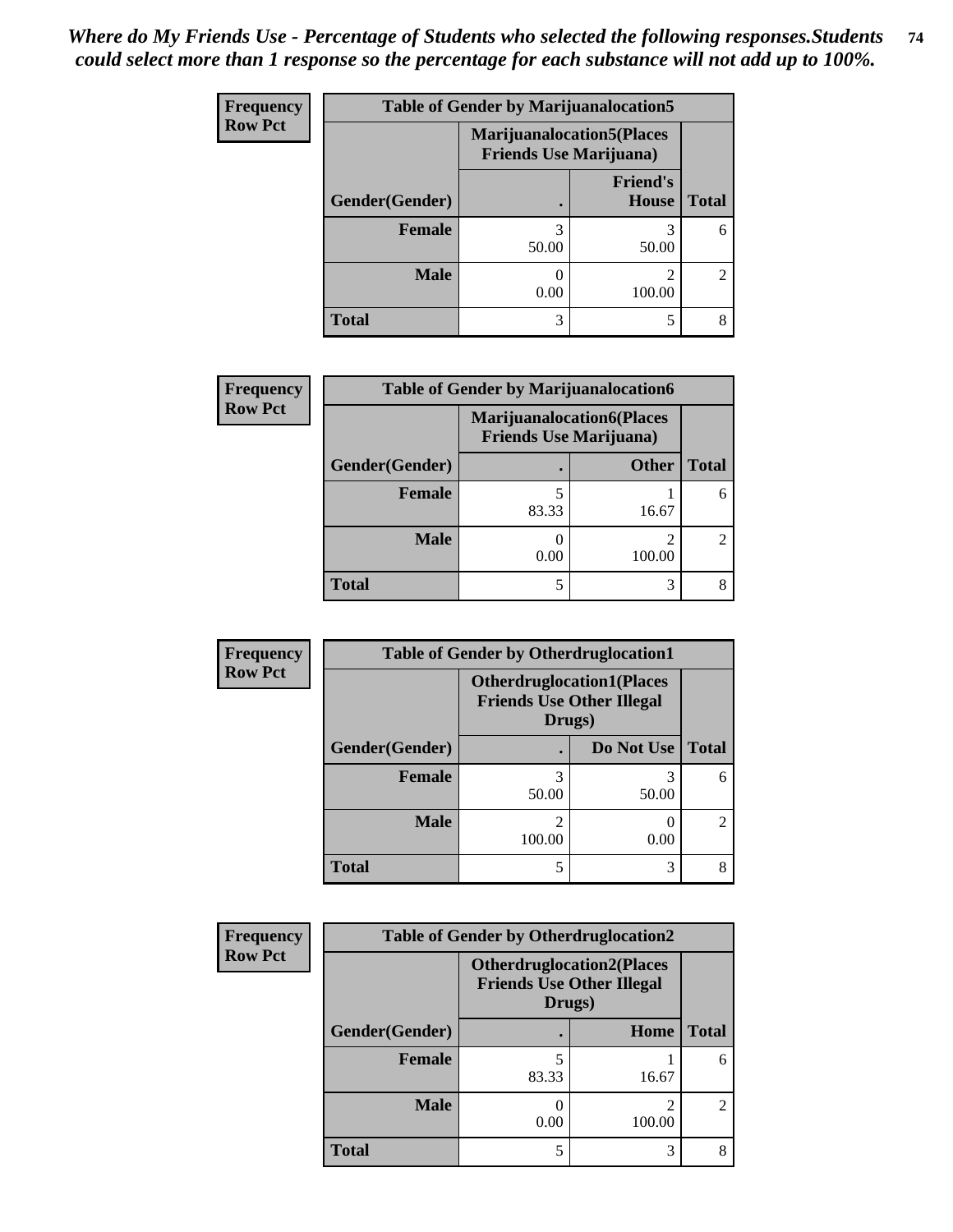| <b>Frequency</b> | <b>Table of Gender by Otherdruglocation3</b> |                                                                                |              |  |
|------------------|----------------------------------------------|--------------------------------------------------------------------------------|--------------|--|
| <b>Row Pct</b>   |                                              | <b>Otherdruglocation3(Places</b><br><b>Friends Use Other Illegal</b><br>Drugs) |              |  |
|                  | Gender(Gender)                               |                                                                                | <b>Total</b> |  |
|                  | <b>Female</b>                                | 6<br>100.00                                                                    |              |  |
|                  | <b>Male</b>                                  | 2<br>100.00                                                                    |              |  |
|                  | <b>Total</b>                                 | 8                                                                              |              |  |

| <b>Frequency</b> |                | <b>Table of Gender by Otherdruglocation4</b>                                   |                |  |  |
|------------------|----------------|--------------------------------------------------------------------------------|----------------|--|--|
| <b>Row Pct</b>   |                | <b>Otherdruglocation4(Places</b><br><b>Friends Use Other Illegal</b><br>Drugs) |                |  |  |
|                  | Gender(Gender) | ٠                                                                              | <b>Total</b>   |  |  |
|                  | <b>Female</b>  | 6<br>100.00                                                                    | 6              |  |  |
|                  | <b>Male</b>    | 2<br>100.00                                                                    | $\overline{2}$ |  |  |
|                  | <b>Total</b>   | 8                                                                              | 8              |  |  |

| <b>Frequency</b> |                                                                                | <b>Table of Gender by Otherdruglocation5</b> |                                 |                |
|------------------|--------------------------------------------------------------------------------|----------------------------------------------|---------------------------------|----------------|
| <b>Row Pct</b>   | <b>Otherdruglocation5(Places</b><br><b>Friends Use Other Illegal</b><br>Drugs) |                                              |                                 |                |
|                  | Gender(Gender)                                                                 |                                              | <b>Friend's</b><br><b>House</b> | <b>Total</b>   |
|                  | <b>Female</b>                                                                  | 3<br>50.00                                   | 50.00                           | 6              |
|                  | <b>Male</b>                                                                    | 0.00                                         | 100.00                          | $\mathfrak{D}$ |
|                  | <b>Total</b>                                                                   | 3                                            | 5                               | 8              |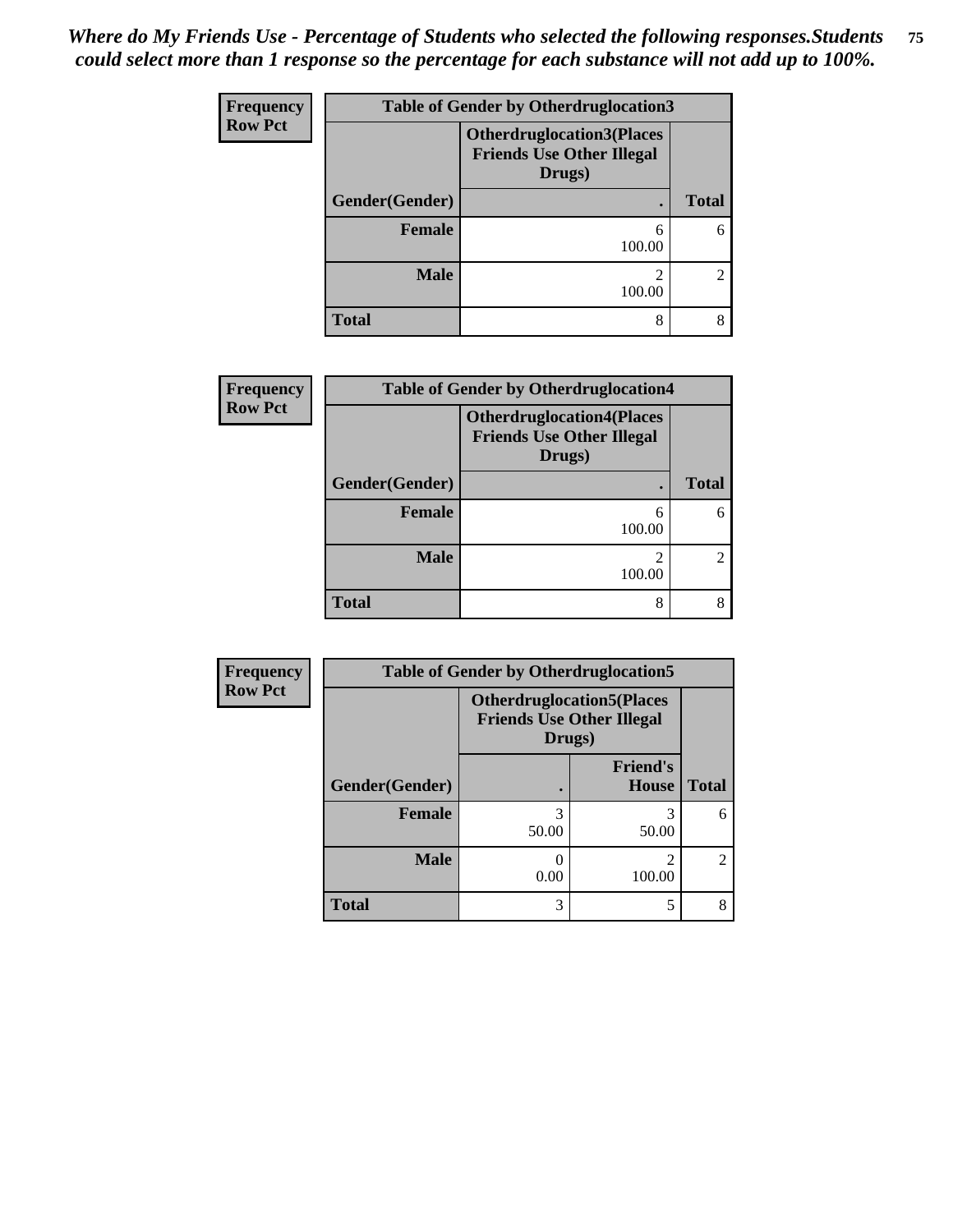| Frequency      | <b>Table of Gender by Otherdruglocation6</b>                                   |       |              |                |
|----------------|--------------------------------------------------------------------------------|-------|--------------|----------------|
| <b>Row Pct</b> | <b>Otherdruglocation6(Places</b><br><b>Friends Use Other Illegal</b><br>Drugs) |       |              |                |
|                | Gender(Gender)                                                                 |       | <b>Other</b> | <b>Total</b>   |
|                | <b>Female</b>                                                                  | 83.33 | 16.67        | 6              |
|                | <b>Male</b>                                                                    | 0.00  | 100.00       | $\overline{2}$ |
|                | <b>Total</b>                                                                   |       | 3            | 8              |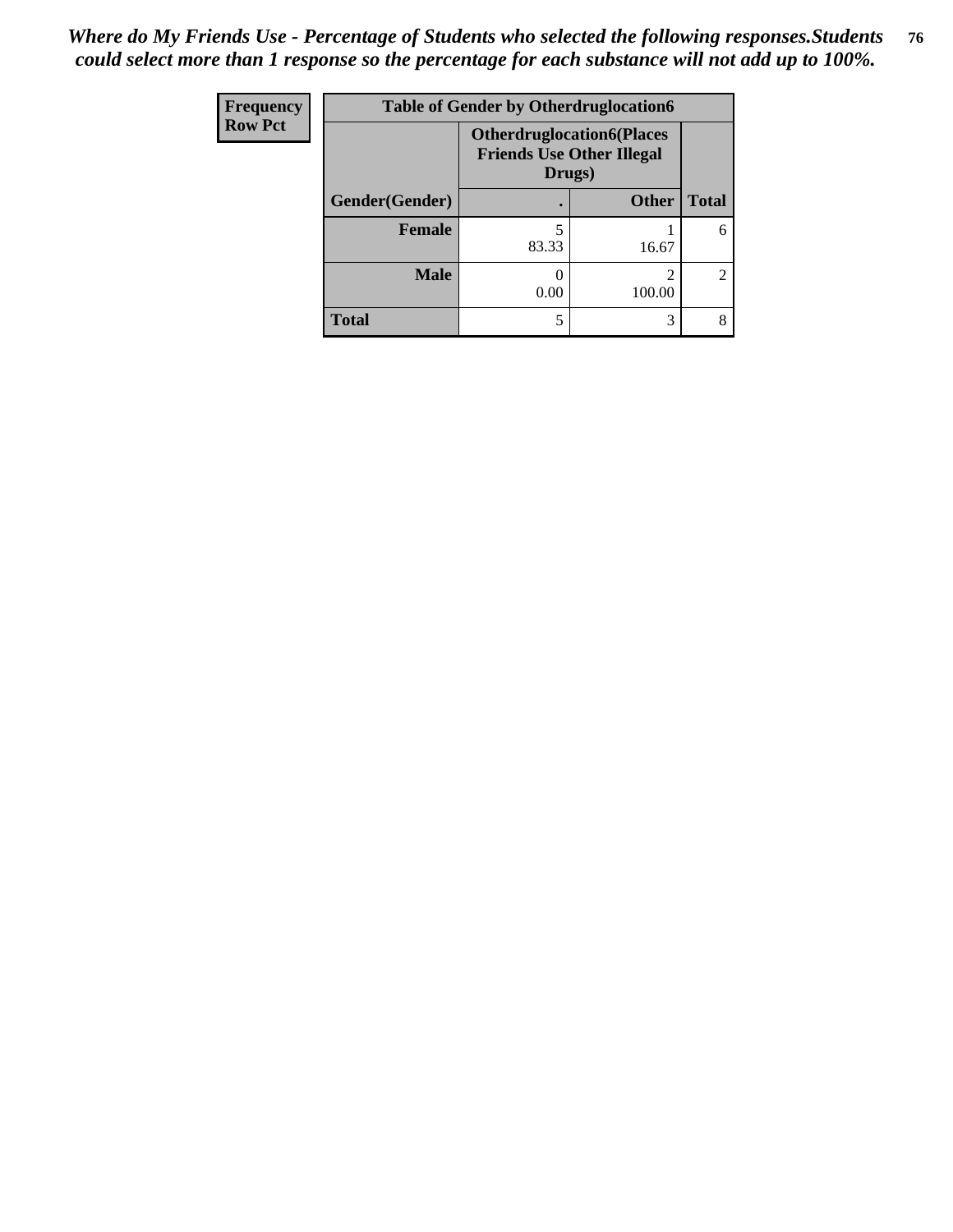| Frequency      | <b>Table of Gender by Alcoholtime1</b> |                                                          |                      |              |
|----------------|----------------------------------------|----------------------------------------------------------|----------------------|--------------|
| <b>Row Pct</b> |                                        | <b>Alcoholtime1(Times</b><br><b>Friends Use Alcohol)</b> |                      |              |
|                | Gender(Gender)                         |                                                          | Do Not<br><b>Use</b> | <b>Total</b> |
|                | <b>Female</b>                          | 3<br>50.00                                               | 3<br>50.00           | 6            |
|                | <b>Male</b>                            | 2<br>100.00                                              | 0.00                 | 2            |
|                | <b>Total</b>                           | 5                                                        | 3                    | 8            |

| <b>Frequency</b> | <b>Table of Gender by Alcoholtime2</b> |                                                          |                            |                |
|------------------|----------------------------------------|----------------------------------------------------------|----------------------------|----------------|
| <b>Row Pct</b>   |                                        | <b>Alcoholtime2(Times</b><br><b>Friends Use Alcohol)</b> |                            |                |
|                  | Gender(Gender)                         |                                                          | <b>On Way</b><br>to School | <b>Total</b>   |
|                  | <b>Female</b>                          | 5<br>83.33                                               | 16.67                      | 6              |
|                  | <b>Male</b>                            | 50.00                                                    | 50.00                      | $\overline{2}$ |
|                  | <b>Total</b>                           | 6                                                        | 2                          | 8              |

| Frequency      | <b>Table of Gender by Alcoholtime3</b> |                                                             |                |  |
|----------------|----------------------------------------|-------------------------------------------------------------|----------------|--|
| <b>Row Pct</b> |                                        | <b>Alcoholtime3(Times</b><br><b>Friends Use</b><br>Alcohol) |                |  |
|                | Gender(Gender)                         |                                                             | <b>Total</b>   |  |
|                | <b>Female</b>                          | 6<br>100.00                                                 | 6              |  |
|                | <b>Male</b>                            | 100.00                                                      | $\overline{2}$ |  |
|                | <b>Total</b>                           | 8                                                           | 8              |  |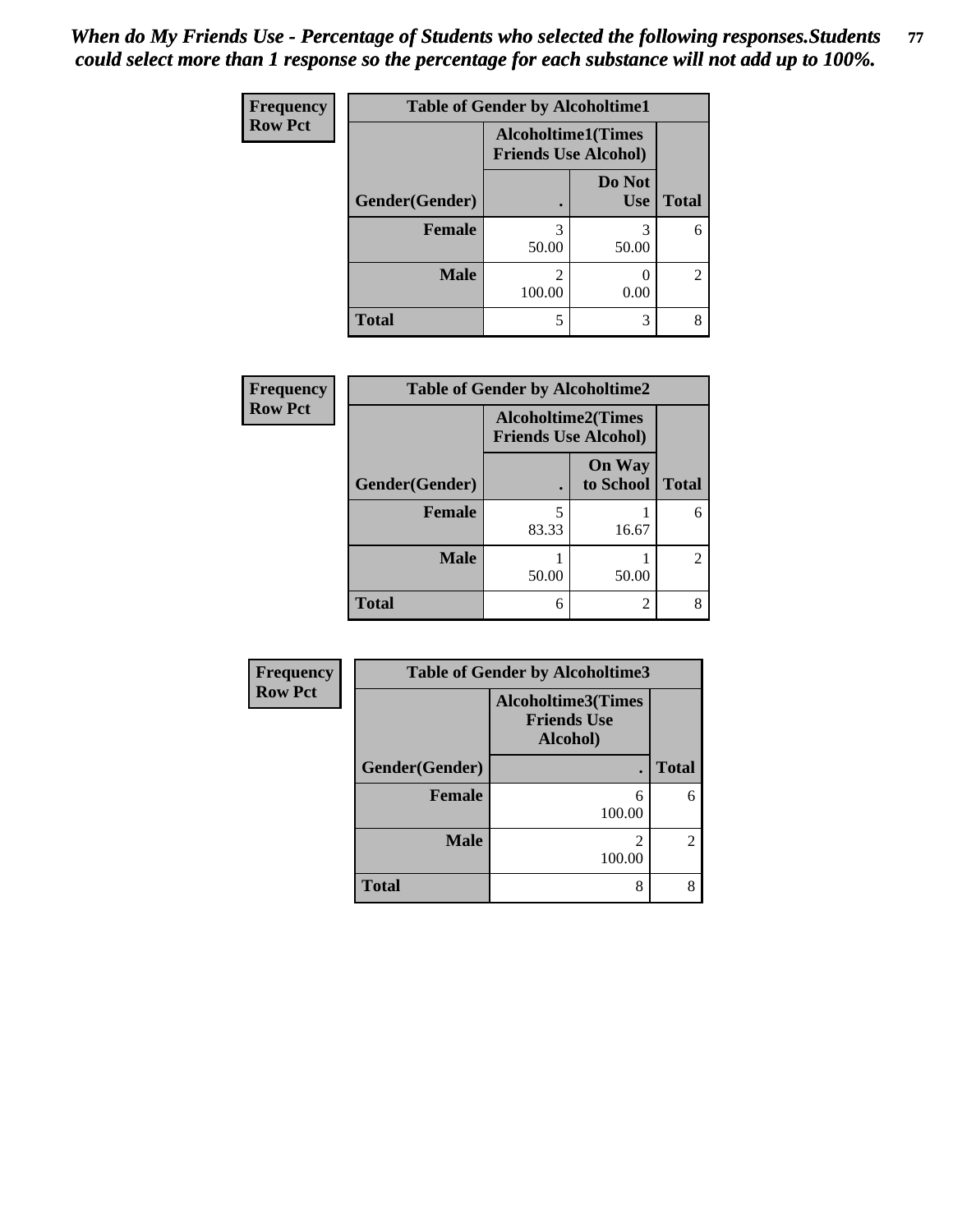*When do My Friends Use - Percentage of Students who selected the following responses.Students could select more than 1 response so the percentage for each substance will not add up to 100%.* **78**

| <b>Frequency</b> | <b>Table of Gender by Alcoholtime4</b> |                                                          |                                                       |                |
|------------------|----------------------------------------|----------------------------------------------------------|-------------------------------------------------------|----------------|
| <b>Row Pct</b>   |                                        | <b>Alcoholtime4(Times</b><br><b>Friends Use Alcohol)</b> |                                                       |                |
|                  | Gender(Gender)                         |                                                          | <b>On Way</b><br>Home<br><b>From</b><br><b>School</b> | <b>Total</b>   |
|                  | <b>Female</b>                          | 6<br>100.00                                              | 0<br>0.00                                             | 6              |
|                  | <b>Male</b>                            | 50.00                                                    | 50.00                                                 | $\overline{c}$ |
|                  | <b>Total</b>                           | 7                                                        | 1                                                     | 8              |

| <b>Frequency</b> | <b>Table of Gender by Alcoholtime5</b> |                                                   |             |                |
|------------------|----------------------------------------|---------------------------------------------------|-------------|----------------|
| <b>Row Pct</b>   |                                        | Alcoholtime5(Times<br><b>Friends Use Alcohol)</b> |             |                |
|                  | Gender(Gender)                         |                                                   | Weeknights  | <b>Total</b>   |
|                  | <b>Female</b>                          | 83.33                                             | 16.67       | 6              |
|                  | <b>Male</b>                            | 0.00                                              | 2<br>100.00 | $\mathfrak{D}$ |
|                  | <b>Total</b>                           | 5                                                 | 3           | 8              |

| Frequency      | <b>Table of Gender by Alcoholtime6</b> |       |                                                          |                |
|----------------|----------------------------------------|-------|----------------------------------------------------------|----------------|
| <b>Row Pct</b> |                                        |       | <b>Alcoholtime6(Times</b><br><b>Friends Use Alcohol)</b> |                |
|                | Gender(Gender)                         |       | <b>Weekends</b>                                          | <b>Total</b>   |
|                | Female                                 | 50.00 | 50.00                                                    | 6              |
|                | <b>Male</b>                            | 0.00  | 2<br>100.00                                              | $\overline{2}$ |
|                | <b>Total</b>                           | 3     | 5                                                        | 8              |

| Frequency      | <b>Table of Gender by Tobaccotime1</b> |                                                          |                      |                |
|----------------|----------------------------------------|----------------------------------------------------------|----------------------|----------------|
| <b>Row Pct</b> |                                        | <b>Tobaccotime1(Times</b><br><b>Friends Use Tobacco)</b> |                      |                |
|                | Gender(Gender)                         |                                                          | Do Not<br><b>Use</b> | <b>Total</b>   |
|                | <b>Female</b>                          | 3<br>50.00                                               | 3<br>50.00           | 6              |
|                | <b>Male</b>                            | っ<br>100.00                                              | 0.00                 | $\mathfrak{D}$ |
|                | <b>Total</b>                           | 5                                                        | 3                    | 8              |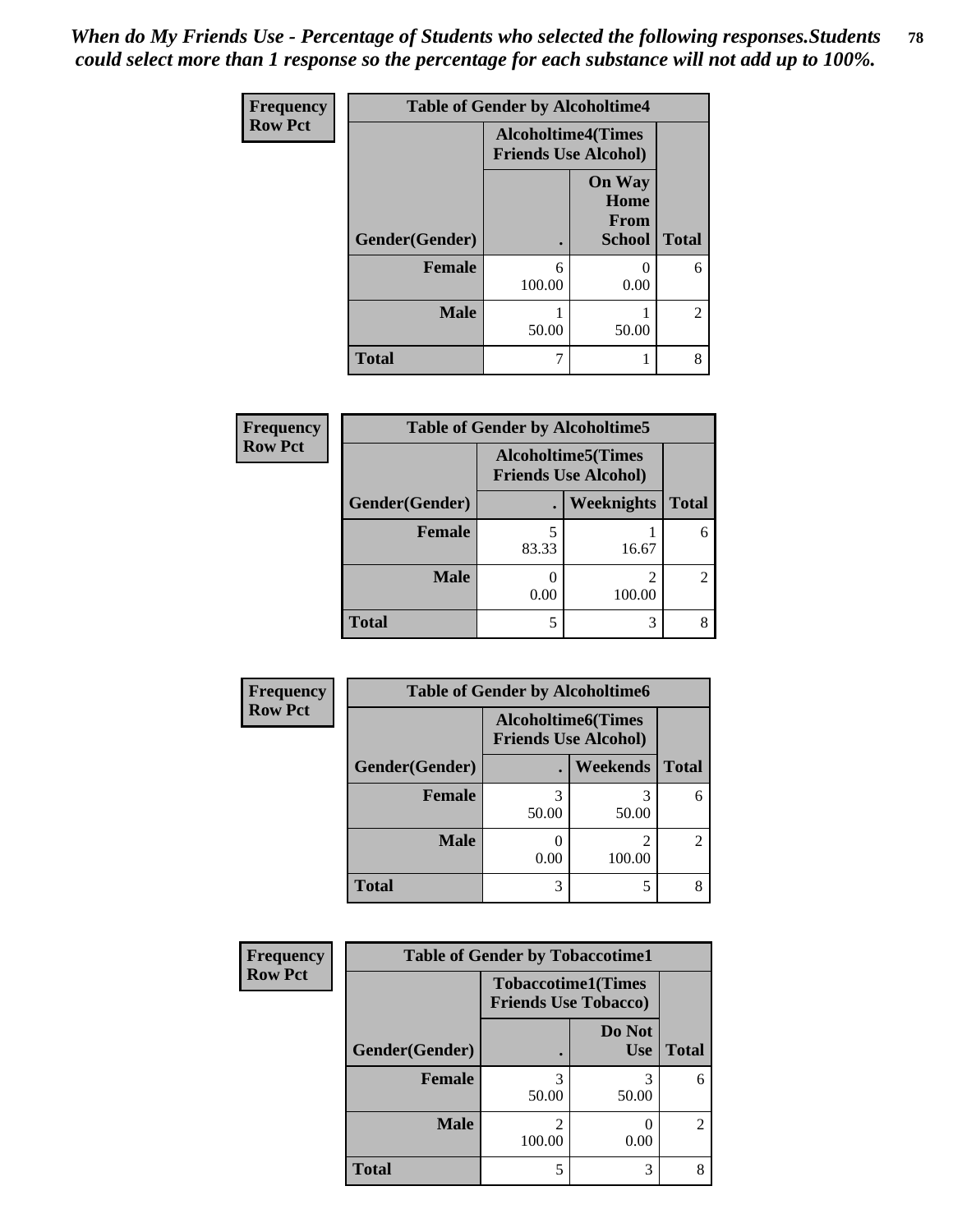| <b>Frequency</b> | <b>Table of Gender by Tobaccotime2</b> |                                                          |                            |                             |
|------------------|----------------------------------------|----------------------------------------------------------|----------------------------|-----------------------------|
| <b>Row Pct</b>   |                                        | <b>Tobaccotime2(Times</b><br><b>Friends Use Tobacco)</b> |                            |                             |
|                  | Gender(Gender)                         |                                                          | <b>On Way</b><br>to School | <b>Total</b>                |
|                  | <b>Female</b>                          | 83.33                                                    | 16.67                      | 6                           |
|                  | <b>Male</b>                            | 50.00                                                    | 50.00                      | $\mathcal{D}_{\mathcal{L}}$ |
|                  | <b>Total</b>                           | 6                                                        | 2                          |                             |

| Frequency      | <b>Table of Gender by Tobaccotime3</b> |                                                             |              |  |
|----------------|----------------------------------------|-------------------------------------------------------------|--------------|--|
| <b>Row Pct</b> |                                        | <b>Tobaccotime3(Times</b><br><b>Friends Use</b><br>Tobacco) |              |  |
|                | Gender(Gender)                         |                                                             | <b>Total</b> |  |
|                | Female                                 | 6<br>100.00                                                 | 6            |  |
|                | <b>Male</b>                            | 2<br>100.00                                                 |              |  |
|                | <b>Total</b>                           | 8                                                           |              |  |

| Frequency      | <b>Table of Gender by Tobaccotime4</b> |                                                          |                                                       |                |
|----------------|----------------------------------------|----------------------------------------------------------|-------------------------------------------------------|----------------|
| <b>Row Pct</b> |                                        | <b>Tobaccotime4(Times</b><br><b>Friends Use Tobacco)</b> |                                                       |                |
|                | Gender(Gender)                         |                                                          | <b>On Way</b><br>Home<br><b>From</b><br><b>School</b> | <b>Total</b>   |
|                | <b>Female</b>                          | 6<br>100.00                                              | 0.00                                                  | 6              |
|                | <b>Male</b>                            | 50.00                                                    | 50.00                                                 | $\overline{2}$ |
|                | <b>Total</b>                           | 7                                                        |                                                       | 8              |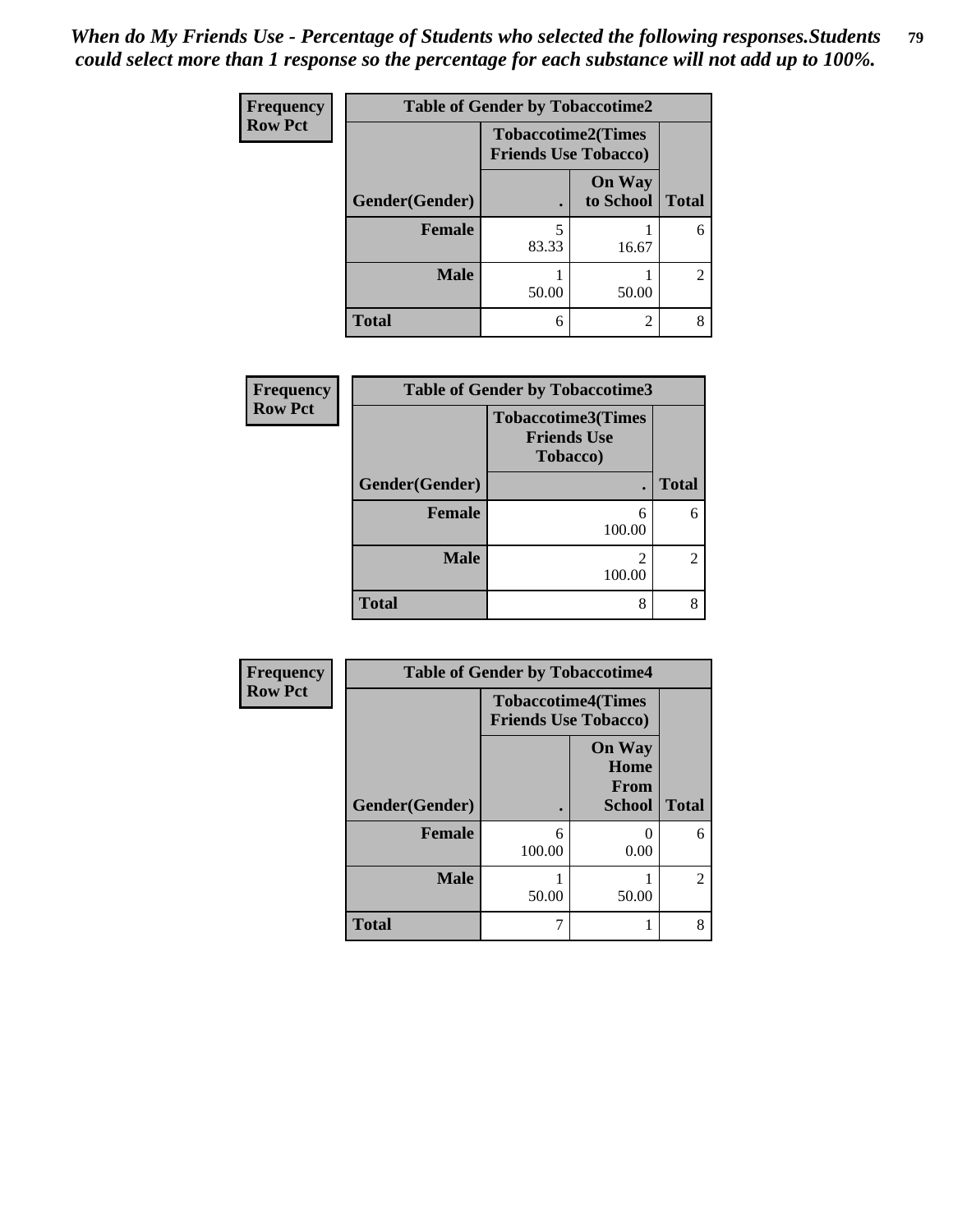| <b>Frequency</b> | <b>Table of Gender by Tobaccotime5</b> |                                                          |             |              |
|------------------|----------------------------------------|----------------------------------------------------------|-------------|--------------|
| <b>Row Pct</b>   |                                        | <b>Tobaccotime5(Times</b><br><b>Friends Use Tobacco)</b> |             |              |
|                  | Gender(Gender)                         |                                                          | Weeknights  | <b>Total</b> |
|                  | <b>Female</b>                          | 66.67                                                    | 2<br>33.33  | 6            |
|                  | <b>Male</b>                            | 0.00                                                     | 2<br>100.00 | 2            |
|                  | <b>Total</b>                           |                                                          | 4           | 8            |

| Frequency      | <b>Table of Gender by Tobaccotime6</b> |                                                          |                          |              |
|----------------|----------------------------------------|----------------------------------------------------------|--------------------------|--------------|
| <b>Row Pct</b> |                                        | <b>Tobaccotime6(Times</b><br><b>Friends Use Tobacco)</b> |                          |              |
|                | Gender(Gender)                         |                                                          | <b>Weekends</b>          | <b>Total</b> |
|                | Female                                 | 66.67                                                    | 2<br>33.33               |              |
|                | <b>Male</b>                            | 0.00                                                     | $\mathfrak{D}$<br>100.00 |              |
|                | <b>Total</b>                           | 4                                                        | 4                        |              |

| Frequency      | <b>Table of Gender by Marijuanatime1</b> |                                                               |                   |              |  |
|----------------|------------------------------------------|---------------------------------------------------------------|-------------------|--------------|--|
| <b>Row Pct</b> |                                          | <b>Marijuanatime1(Times</b><br><b>Friends Use Marijuana</b> ) |                   |              |  |
|                | Gender(Gender)                           |                                                               | Do Not Use        | <b>Total</b> |  |
|                | <b>Female</b>                            | 50.00                                                         | 50.00             | 6            |  |
|                | <b>Male</b>                              | 100.00                                                        | $\bigcap$<br>0.00 | 2            |  |
|                | <b>Total</b>                             | 5                                                             | 3                 | 8            |  |

| Frequency      | <b>Table of Gender by Marijuanatime2</b> |                                |                             |                                                                                                                                                                 |
|----------------|------------------------------------------|--------------------------------|-----------------------------|-----------------------------------------------------------------------------------------------------------------------------------------------------------------|
| <b>Row Pct</b> |                                          | <b>Friends Use Marijuana</b> ) | <b>Marijuanatime2(Times</b> |                                                                                                                                                                 |
|                | Gender(Gender)                           |                                | On Way to<br><b>School</b>  | <b>Total</b>                                                                                                                                                    |
|                | Female                                   | 66.67                          | 33.33                       | 6                                                                                                                                                               |
|                | <b>Male</b>                              | 50.00                          | 50.00                       | $\mathcal{D}_{\mathcal{A}}^{\mathcal{A}}(\mathcal{A})=\mathcal{D}_{\mathcal{A}}^{\mathcal{A}}(\mathcal{A})\mathcal{D}_{\mathcal{A}}^{\mathcal{A}}(\mathcal{A})$ |
|                | <b>Total</b>                             | 5                              | 3                           |                                                                                                                                                                 |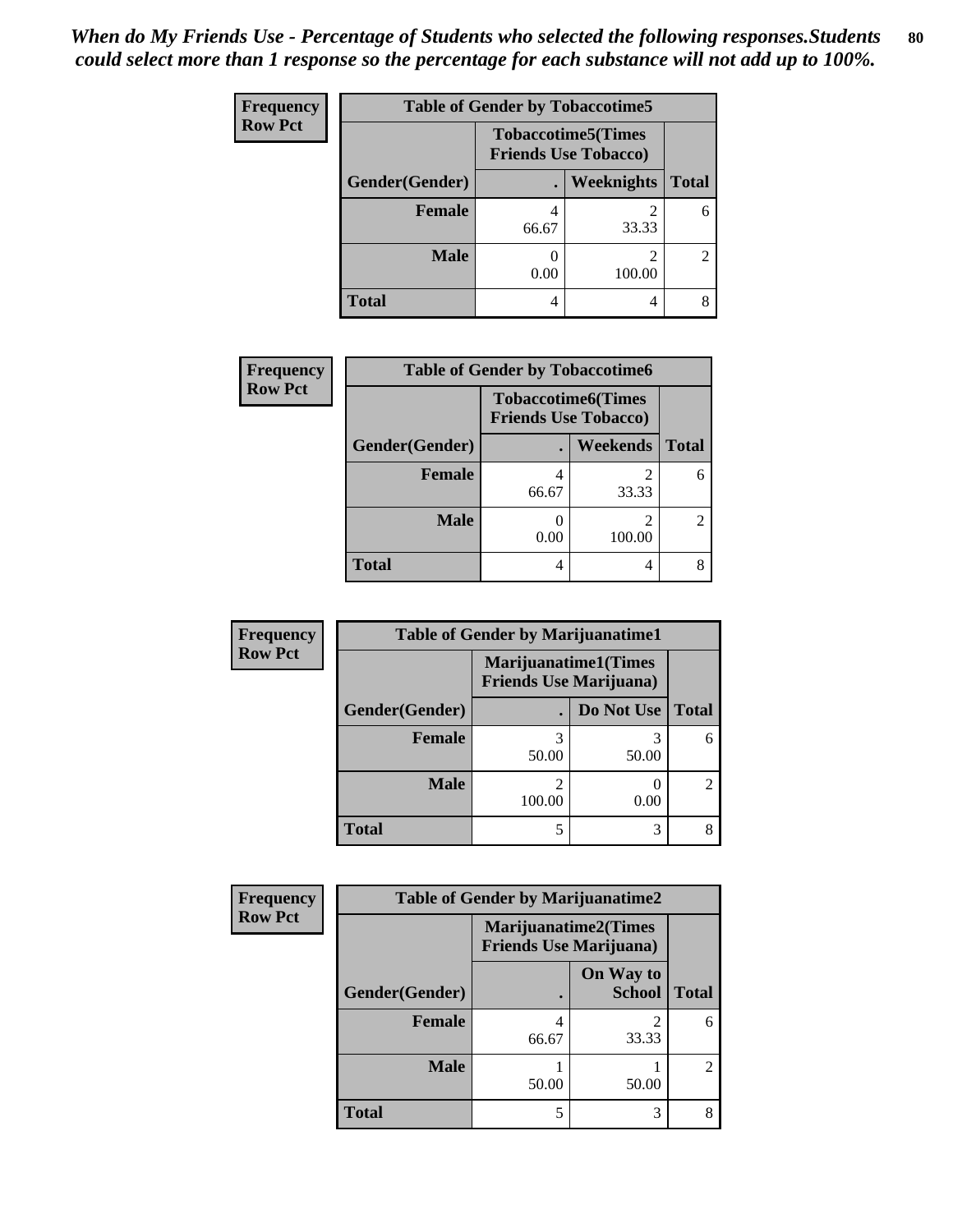| Frequency      | <b>Table of Gender by Marijuanatime3</b> |                                                        |                                |                |
|----------------|------------------------------------------|--------------------------------------------------------|--------------------------------|----------------|
| <b>Row Pct</b> |                                          | Marijuanatime3(Times<br><b>Friends Use Marijuana</b> ) |                                |                |
|                | Gender(Gender)                           |                                                        | <b>During</b><br><b>School</b> | <b>Total</b>   |
|                | <b>Female</b>                            | 5<br>83.33                                             | 16.67                          | 6              |
|                | <b>Male</b>                              | 50.00                                                  | 50.00                          | $\mathfrak{D}$ |
|                | <b>Total</b>                             | 6                                                      | $\mathfrak{D}$                 | 8              |

| Frequency      | <b>Table of Gender by Marijuanatime4</b> |                                |                                                |              |
|----------------|------------------------------------------|--------------------------------|------------------------------------------------|--------------|
| <b>Row Pct</b> |                                          | <b>Friends Use Marijuana</b> ) | <b>Marijuanatime4(Times</b>                    |              |
|                | Gender(Gender)                           |                                | <b>On Way</b><br>Home<br>From<br><b>School</b> | <b>Total</b> |
|                | <b>Female</b>                            | 5<br>83.33                     | 16.67                                          | 6            |
|                | <b>Male</b>                              | 50.00                          | 50.00                                          | 2            |
|                | <b>Total</b>                             | 6                              | 2                                              | 8            |

| <b>Frequency</b> | <b>Table of Gender by Marijuanatime5</b> |       |                                                                |                |  |
|------------------|------------------------------------------|-------|----------------------------------------------------------------|----------------|--|
| <b>Row Pct</b>   |                                          |       | <b>Marijuanatime5</b> (Times<br><b>Friends Use Marijuana</b> ) |                |  |
|                  | Gender(Gender)                           |       | Weeknights                                                     | <b>Total</b>   |  |
|                  | <b>Female</b>                            | 66.67 | 33.33                                                          | 6              |  |
|                  | <b>Male</b>                              | 0.00  | 2<br>100.00                                                    | $\overline{2}$ |  |
|                  | <b>Total</b>                             |       | 4                                                              | 8              |  |

| Frequency      | <b>Table of Gender by Marijuanatime6</b> |                                                               |                          |                |  |
|----------------|------------------------------------------|---------------------------------------------------------------|--------------------------|----------------|--|
| <b>Row Pct</b> |                                          | <b>Marijuanatime6(Times</b><br><b>Friends Use Marijuana</b> ) |                          |                |  |
|                | Gender(Gender)                           |                                                               | <b>Weekends</b>          | <b>Total</b>   |  |
|                | Female                                   | 50.00                                                         | 50.00                    | 6              |  |
|                | <b>Male</b>                              | 0.00                                                          | $\mathfrak{D}$<br>100.00 | $\overline{2}$ |  |
|                | <b>Total</b>                             | 3                                                             | 5                        | 8              |  |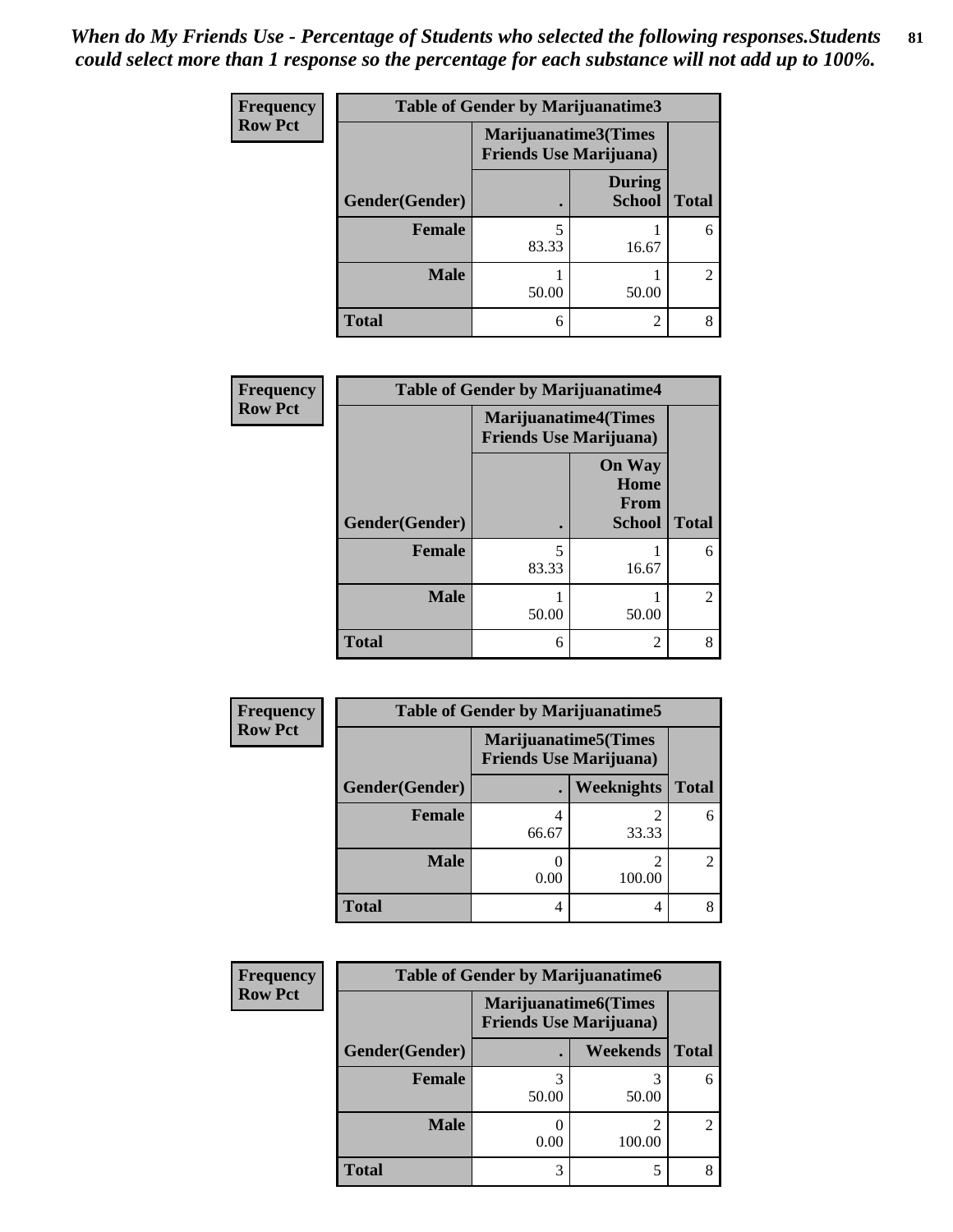| <b>Frequency</b> | <b>Table of Gender by Otherdrugtime1</b> |                         |                                                          |                                                                                                                                                                 |  |
|------------------|------------------------------------------|-------------------------|----------------------------------------------------------|-----------------------------------------------------------------------------------------------------------------------------------------------------------------|--|
| <b>Row Pct</b>   |                                          | <b>Illegal Drugs)</b>   | <b>Otherdrugtime1</b> (Times<br><b>Friends Use Other</b> |                                                                                                                                                                 |  |
|                  | Gender(Gender)                           |                         | Do Not Use   Total                                       |                                                                                                                                                                 |  |
|                  | <b>Female</b>                            | $\mathfrak{D}$<br>33.33 | 66.67                                                    | 6                                                                                                                                                               |  |
|                  | <b>Male</b>                              | 2<br>100.00             | 0.00                                                     | $\mathcal{D}_{\mathcal{A}}^{\mathcal{A}}(\mathcal{A})=\mathcal{D}_{\mathcal{A}}^{\mathcal{A}}(\mathcal{A})\mathcal{D}_{\mathcal{A}}^{\mathcal{A}}(\mathcal{A})$ |  |
|                  | <b>Total</b>                             | 4                       | 4                                                        |                                                                                                                                                                 |  |

| Frequency      | <b>Table of Gender by Otherdrugtime2</b> |                                                                                   |                            |              |
|----------------|------------------------------------------|-----------------------------------------------------------------------------------|----------------------------|--------------|
| <b>Row Pct</b> |                                          | <b>Otherdrugtime2(Times</b><br><b>Friends Use Other</b><br><b>Illegal Drugs</b> ) |                            |              |
|                | Gender(Gender)                           |                                                                                   | On Way to<br><b>School</b> | <b>Total</b> |
|                | <b>Female</b>                            | 5<br>83.33                                                                        | 16.67                      |              |
|                | <b>Male</b>                              | 2<br>100.00                                                                       | 0.00                       |              |
|                | <b>Total</b>                             | 7                                                                                 |                            |              |

| Frequency      |                | <b>Table of Gender by Otherdrugtime3</b>          |                                |                |
|----------------|----------------|---------------------------------------------------|--------------------------------|----------------|
| <b>Row Pct</b> |                | <b>Friends Use Other</b><br><b>Illegal Drugs)</b> | Otherdrugtime3(Times           |                |
|                | Gender(Gender) |                                                   | <b>During</b><br><b>School</b> | <b>Total</b>   |
|                | <b>Female</b>  | 83.33                                             | 16.67                          | 6              |
|                | <b>Male</b>    | 100.00                                            | 0.00                           | $\overline{c}$ |
|                | <b>Total</b>   |                                                   |                                | 8              |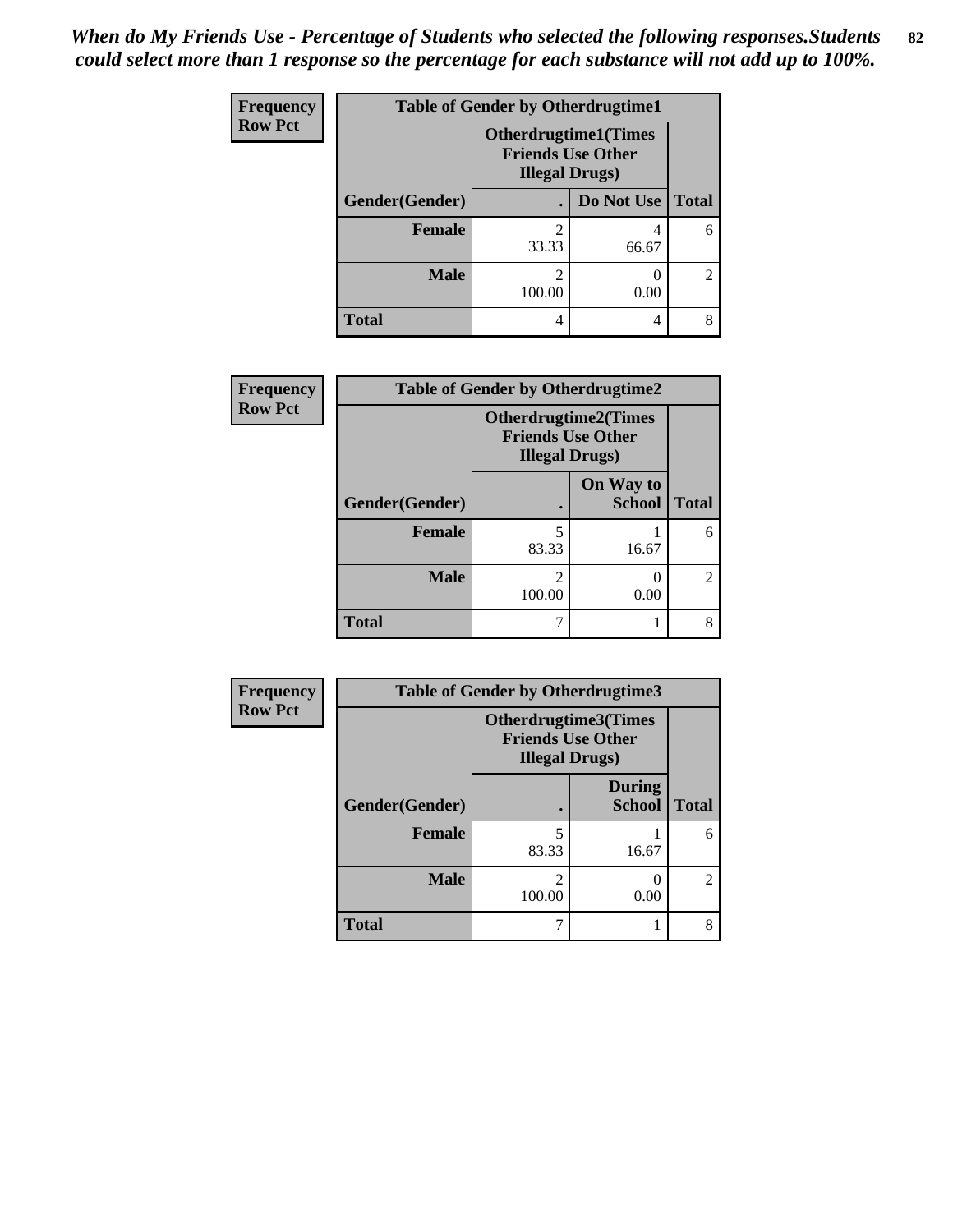*When do My Friends Use - Percentage of Students who selected the following responses.Students could select more than 1 response so the percentage for each substance will not add up to 100%.* **83**

| <b>Frequency</b> | <b>Table of Gender by Otherdrugtime4</b> |                                                                                   |                                                       |                |
|------------------|------------------------------------------|-----------------------------------------------------------------------------------|-------------------------------------------------------|----------------|
| <b>Row Pct</b>   |                                          | <b>Otherdrugtime4(Times</b><br><b>Friends Use Other</b><br><b>Illegal Drugs</b> ) |                                                       |                |
|                  | Gender(Gender)                           |                                                                                   | <b>On Way</b><br>Home<br><b>From</b><br><b>School</b> | <b>Total</b>   |
|                  | <b>Female</b>                            | 4<br>66.67                                                                        | $\mathfrak{D}$<br>33.33                               | 6              |
|                  | <b>Male</b>                              | $\mathfrak{D}$<br>100.00                                                          | 0.00                                                  | $\mathfrak{D}$ |
|                  | <b>Total</b>                             | 6                                                                                 | 2                                                     | 8              |

| Frequency      | <b>Table of Gender by Otherdrugtime5</b> |                                                                                    |            |                |
|----------------|------------------------------------------|------------------------------------------------------------------------------------|------------|----------------|
| <b>Row Pct</b> |                                          | <b>Otherdrugtime5</b> (Times<br><b>Friends Use Other</b><br><b>Illegal Drugs</b> ) |            |                |
|                | Gender(Gender)                           |                                                                                    | Weeknights | <b>Total</b>   |
|                | <b>Female</b>                            | 4<br>66.67                                                                         | 33.33      | 6              |
|                | <b>Male</b>                              | 0.00                                                                               | 100.00     | $\mathfrak{D}$ |
|                | <b>Total</b>                             | 4                                                                                  | 4          | 8              |

| <b>Frequency</b> | <b>Table of Gender by Otherdrugtime6</b> |                                                                                   |                          |                |  |
|------------------|------------------------------------------|-----------------------------------------------------------------------------------|--------------------------|----------------|--|
| <b>Row Pct</b>   |                                          | <b>Otherdrugtime6(Times</b><br><b>Friends Use Other</b><br><b>Illegal Drugs</b> ) |                          |                |  |
|                  | Gender(Gender)                           |                                                                                   | Weekends                 | <b>Total</b>   |  |
|                  | <b>Female</b>                            | 50.00                                                                             | 3<br>50.00               | 6              |  |
|                  | <b>Male</b>                              | 0.00                                                                              | $\mathfrak{D}$<br>100.00 | $\overline{c}$ |  |
|                  | <b>Total</b>                             | 3                                                                                 | 5                        | 8              |  |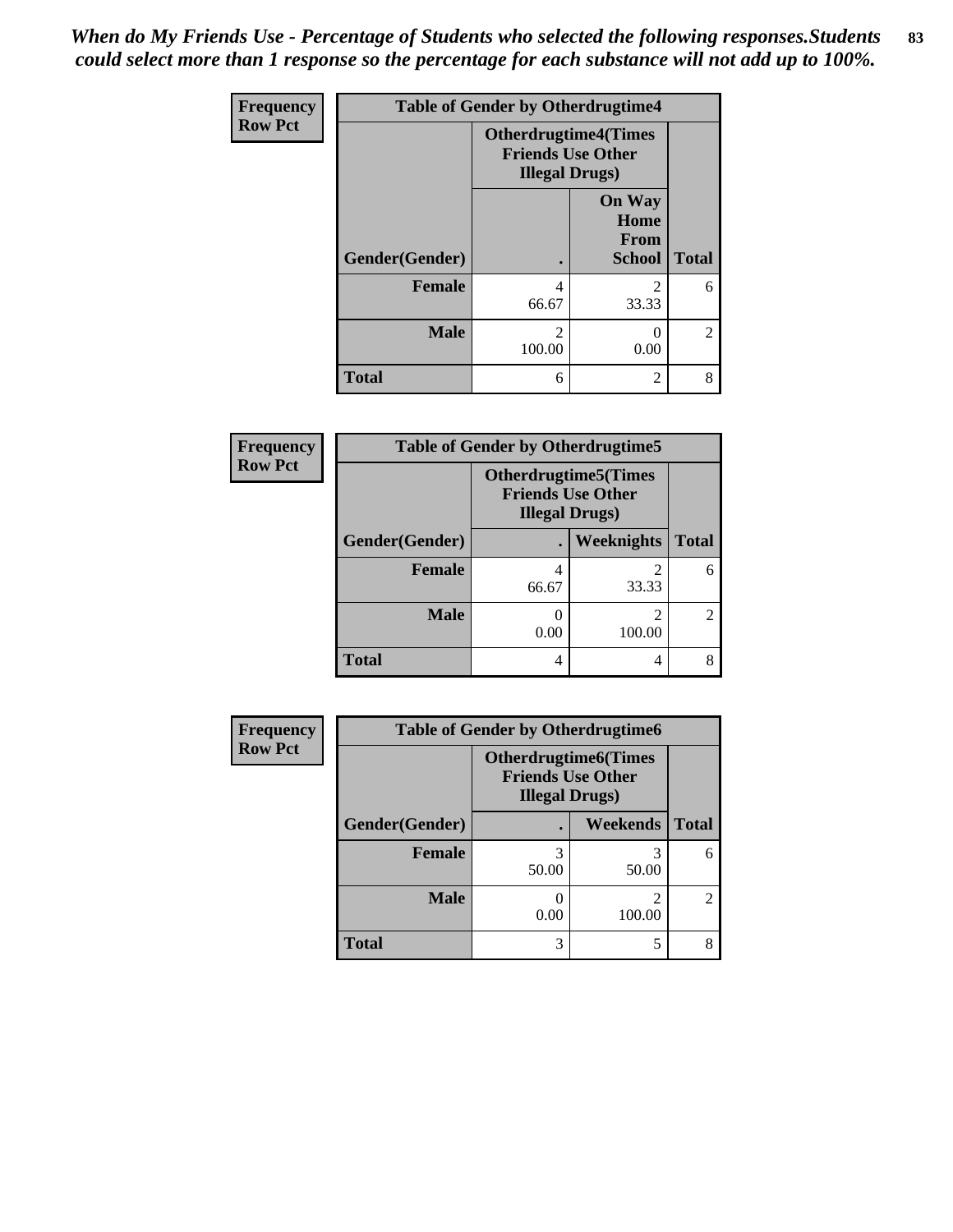## *Other Questions* **84**

| Frequency      | <b>Table of Gender by Educationalcohol</b> |                                                                                                                               |              |
|----------------|--------------------------------------------|-------------------------------------------------------------------------------------------------------------------------------|--------------|
| <b>Row Pct</b> |                                            | Educationalcohol(I<br>have been taught<br>about alcohol,<br>tobacco,<br>and other drugs<br>within the last<br>year at school) |              |
|                | Gender(Gender)                             | Yes                                                                                                                           | <b>Total</b> |
|                | <b>Female</b>                              | 6<br>100.00                                                                                                                   | 6            |
|                | <b>Male</b>                                | $\mathfrak{D}$<br>100.00                                                                                                      | 2            |
|                | <b>Total</b>                               | 8                                                                                                                             | 8            |

| Frequency      | <b>Table of Gender by Rodedrinking</b> |                                                                                                                     |                |              |
|----------------|----------------------------------------|---------------------------------------------------------------------------------------------------------------------|----------------|--------------|
| <b>Row Pct</b> |                                        | Rodedrinking(In<br>the past 30 days I<br>have ridden in a<br>car with a driver<br>who had been<br>drinking alcohol) |                |              |
|                | Gender(Gender)                         | Yes                                                                                                                 | N <sub>o</sub> | <b>Total</b> |
|                | <b>Female</b>                          | 16.67                                                                                                               | 5<br>83.33     | 6            |
|                | <b>Male</b>                            | 50.00                                                                                                               | 50.00          | 2            |
|                | <b>Total</b>                           | 2                                                                                                                   | 6              | 8            |

| Frequency      | <b>Table of Gender by Drugsschool</b> |                                                                                                                                     |                |              |
|----------------|---------------------------------------|-------------------------------------------------------------------------------------------------------------------------------------|----------------|--------------|
| <b>Row Pct</b> |                                       | <b>Drugsschool</b> (During<br>the past 12 months,<br>I have been offered,<br>sold,<br>or given illegal drugs<br>on school property) |                |              |
|                | Gender(Gender)                        | Yes                                                                                                                                 | N <sub>0</sub> | <b>Total</b> |
|                | <b>Female</b>                         | 16.67                                                                                                                               | 5<br>83.33     | 6            |
|                | <b>Male</b>                           | 2<br>100.00                                                                                                                         | 0.00           | 2            |
|                | <b>Total</b>                          | 3                                                                                                                                   | 5              | 8            |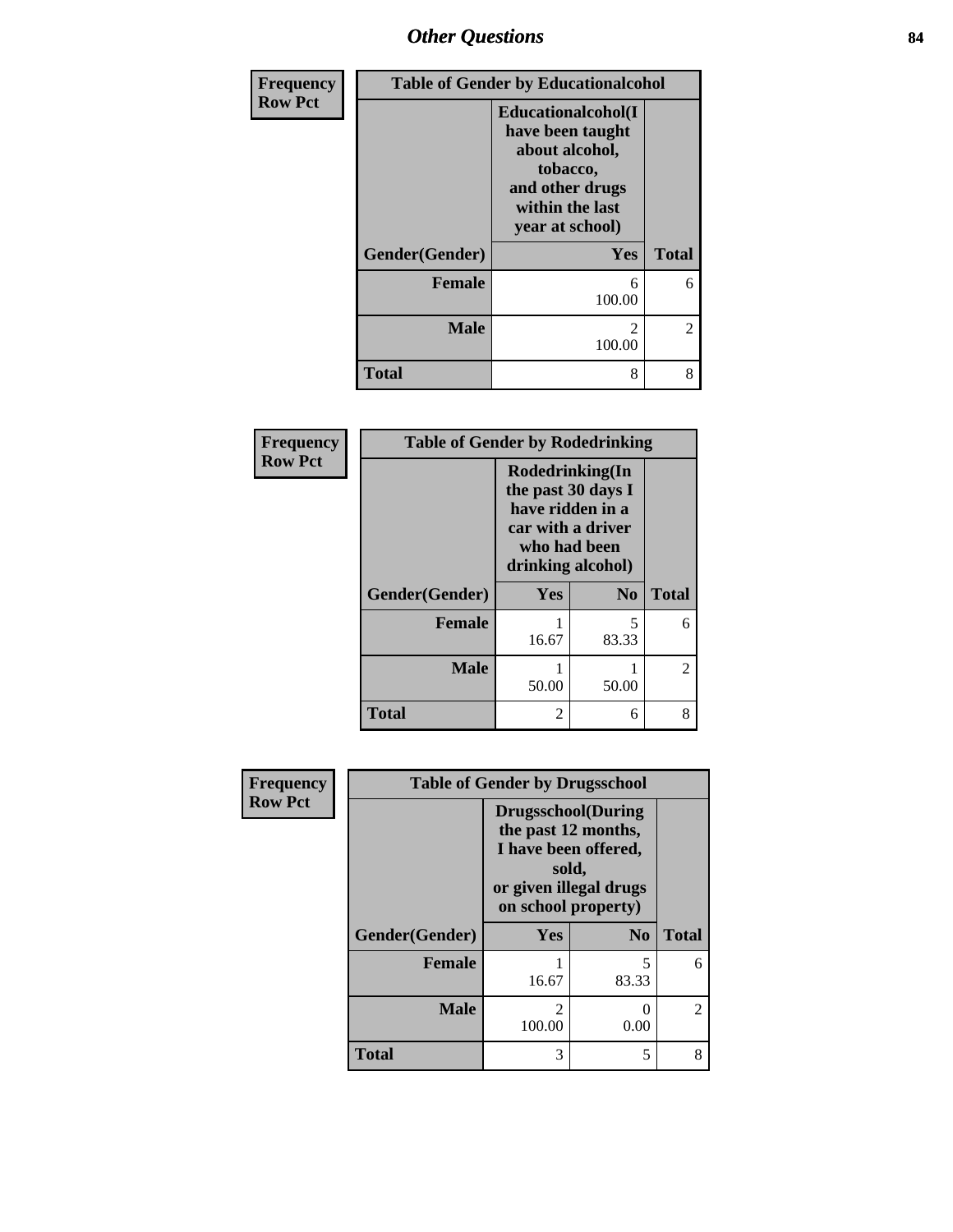*Other Questions* **85**

| Frequency      | <b>Table of Gender by Bingedrinking</b> |                                                                                                                             |              |
|----------------|-----------------------------------------|-----------------------------------------------------------------------------------------------------------------------------|--------------|
| <b>Row Pct</b> |                                         | <b>Bingedrinking</b> (I<br>have drunk five<br>or more drinks<br>of alcohol at<br>one sitting<br>during the last<br>30 days) |              |
|                | Gender(Gender)                          | 0 Days                                                                                                                      | <b>Total</b> |
|                | Female                                  | 6<br>100.00                                                                                                                 | 6            |
|                | <b>Male</b>                             | $\mathcal{D}_{\mathcal{L}}$<br>100.00                                                                                       | 2            |
|                | <b>Total</b>                            | 8                                                                                                                           | 8            |

| Frequency      | <b>Table of Gender by Educationaids</b> |                                                                                                 |                |                |
|----------------|-----------------------------------------|-------------------------------------------------------------------------------------------------|----------------|----------------|
| <b>Row Pct</b> |                                         | <b>Educationaids</b> (I<br>have been taught<br>about HIV/AIDS<br>at school in the<br>past year) |                |                |
|                | Gender(Gender)                          | Yes                                                                                             | N <sub>0</sub> | <b>Total</b>   |
|                | <b>Female</b>                           | 5<br>83.33                                                                                      | 16.67          | 6              |
|                | <b>Male</b>                             | 50.00                                                                                           | 50.00          | $\mathfrak{D}$ |
|                | <b>Total</b>                            | 6                                                                                               | 2              | 8              |

| Frequency      | <b>Table of Gender by Suicideconsider</b> |                        |              |
|----------------|-------------------------------------------|------------------------|--------------|
| <b>Row Pct</b> |                                           | <b>Suicideconsider</b> |              |
|                | Gender(Gender)                            | N <sub>0</sub>         | <b>Total</b> |
|                | <b>Female</b>                             | 6<br>100.00            |              |
|                | <b>Male</b>                               | 100.00                 |              |
|                | <b>Total</b>                              | 8                      |              |